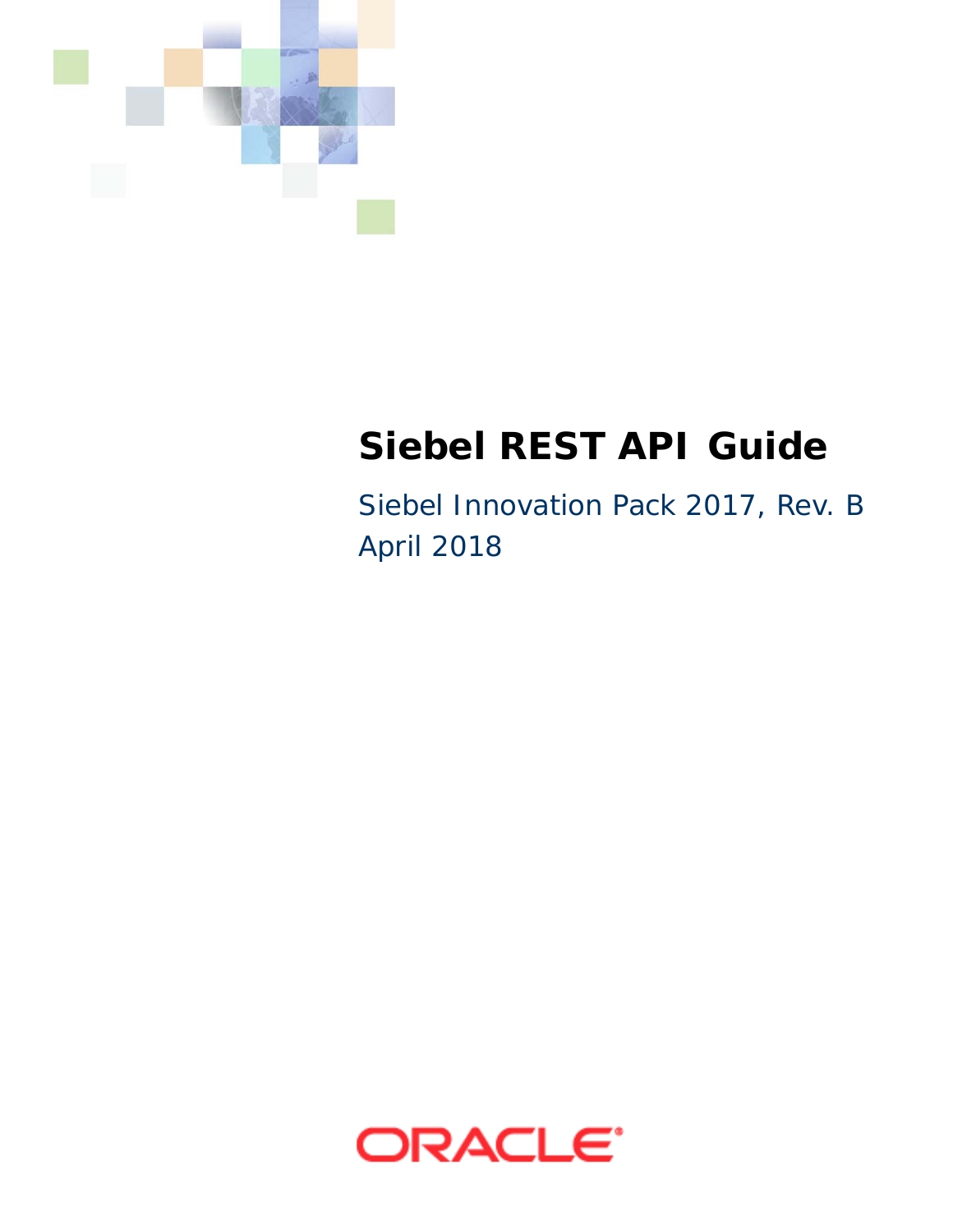Copyright © 2005, 2018 Oracle and/or its affiliates. All rights reserved.

This software and related documentation are provided under a license agreement containing restrictions on use and disclosure and are protected by intellectual property laws. Except as expressly permitted in your license agreement or allowed by law, you may not use, copy, reproduce, translate, broadcast, modify, license, transmit, distribute, exhibit, perform, publish, or display any part, in any form, or by any means. Reverse engineering, disassembly, or decompilation of this software, unless required by law for interoperability, is prohibited.

The information contained herein is subject to change without notice and is not warranted to be errorfree. If you find any errors, please report them to us in writing.

If this is software or related documentation that is delivered to the U.S. Government or anyone licensing it on behalf of the U.S. Government, the following notice is applicable:

U.S. GOVERNMENT END USERS: Oracle programs, including any operating system, integrated software, any programs installed on the hardware, and/or documentation, delivered to U.S. Government end users are "commercial computer software" pursuant to the applicable Federal Acquisition Regulation and agency-specific supplemental regulations. As such, use, duplication, disclosure, modification, and adaptation of the programs, including any operating system, integrated software, any programs installed on the hardware, and/or documentation, shall be subject to license terms and license restrictions applicable to the programs. No other rights are granted to the U.S. Government.

This software or hardware is developed for general use in a variety of information management applications. It is not developed or intended for use in any inherently dangerous applications, including applications that may create a risk of personal injury. If you use this software or hardware in dangerous applications, then you shall be responsible to take all appropriate fail-safe, backup, redundancy, and other measures to ensure its safe use. Oracle Corporation and its affiliates disclaim any liability for any damages caused by use of this software or hardware in dangerous applications.

Oracle and Java are registered trademarks of Oracle and/or its affiliates. Other names may be trademarks of their respective owners.

Intel and Intel Xeon are trademarks or registered trademarks of Intel Corporation. All SPARC trademarks are used under license and are trademarks or registered trademarks of SPARC International, Inc. AMD, Opteron, the AMD logo, and the AMD Opteron logo are trademarks or registered trademarks of Advanced Micro Devices. UNIX is a registered trademark of The Open Group.

This software or hardware and documentation may provide access to or information about content, products, and services from third parties. Oracle Corporation and its affiliates are not responsible for and expressly disclaim all warranties of any kind with respect to third-party content, products, and services unless otherwise set forth in an applicable agreement between you and Oracle. Oracle Corporation and its affiliates will not be responsible for any loss, costs, or damages incurred due to your access to or use of third-party content, products, or services, except as set forth in an applicable agreement between you and Oracle.

#### Documentation Accessibility

For information about Oracle's commitment to accessibility, visit the Oracle Accessibility Program website at http://www.oracle.com/pls/topic/lookup?ctx=acc&id=docacc.

#### Access to Oracle Support

Oracle customers that have purchased support have access to electronic support through My Oracle Support. For information, visit http://www.oracle.com/pls/topic/lookup?ctx=acc&id=info or visit http://www.oracle.com/pls/topic/lookup?ctx=acc&id=trs if you are hearing impaired.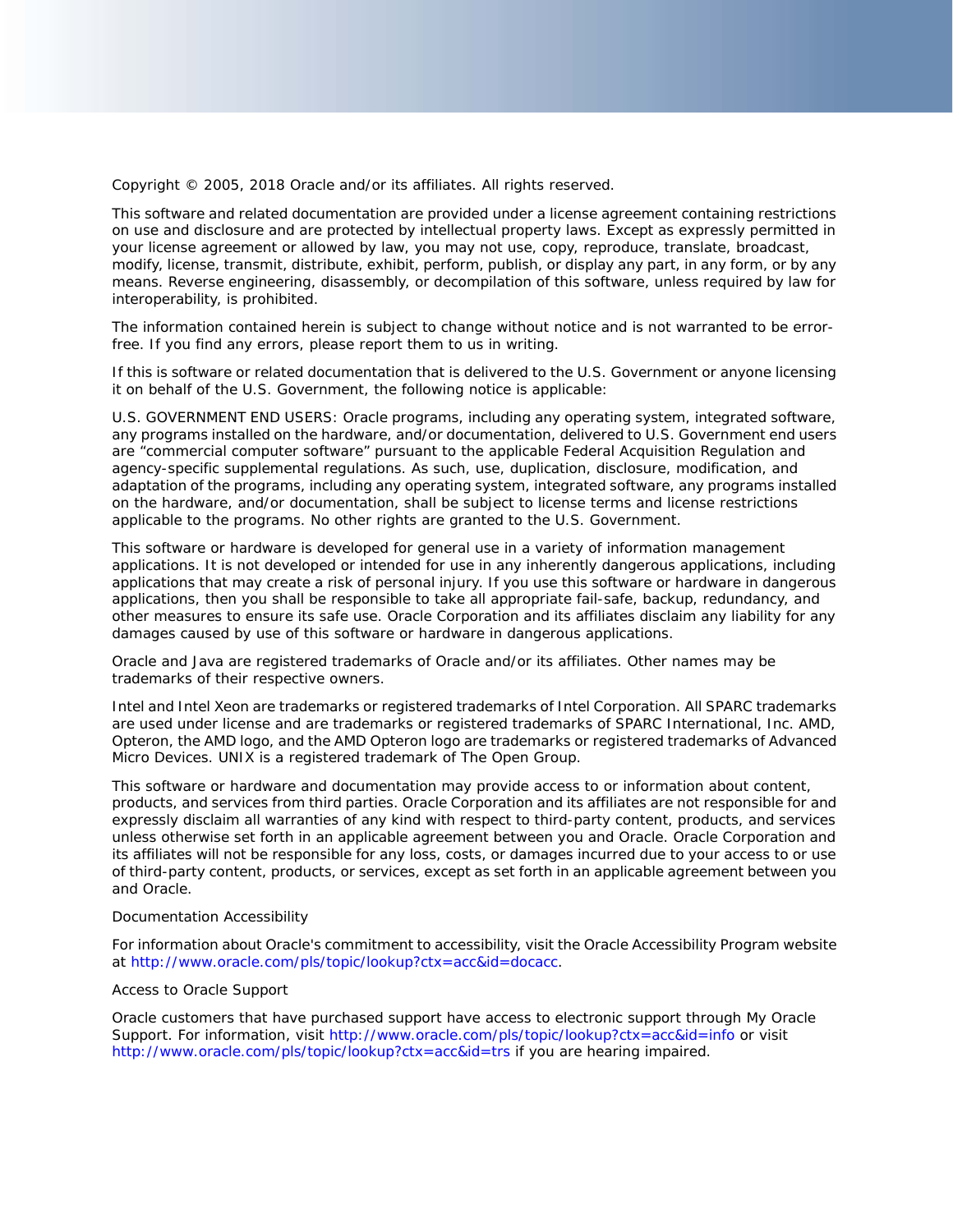## **Contents**

#### **[Chapter 1: What's New in This Release](#page-6-0)**

#### **[Chapter 2: Overview of Using the Siebel REST API](#page-8-0)** [About Siebel CRM REST API 9](#page-8-1)

[About Siebel CRM REST API Architecture 10](#page-9-0)

[About Siebel CRM REST API Requests and Responses 12](#page-11-0)

[About Siebel CRM REST API URI Formats 12](#page-11-1)

[About URI Parameters 14](#page-13-0)

[About Siebel CRM REST API Supported Resources 15](#page-14-0)

[About Supported HTTP Methods 17](#page-16-0)

[About Supported HTTP Header Fields 17](#page-16-1)

[About Standard HTTP Status Codes and Error Messages 19](#page-18-0)

[About Siebel CRM REST API Response Links 19](#page-18-1)

[About User Authentication 20](#page-19-0)

[About Configuring OAuth 2.0 for Authentication 20](#page-19-1)

[About REST Outbound 24](#page-23-0)

[About Getting the Siebel REST API Specification in the OpenAPI 2.0 Standard Using](#page-24-0)  Describe 25

[About Access Controls for Siebel Business Component REST Requests 27](#page-26-0)

#### **[Chapter 3: Getting Started with the Siebel REST API](#page-28-0)**

[About Setting Up the Siebel CRM REST API 29](#page-28-1)

[Using Siebel Management Console to Configure a Siebel Application Interface Profile](#page-29-0)  30

[Configuring the worker.properties File for Load Balancing 34](#page-33-0)

[Configuring Business Service Methods for RESTful Access 36](#page-35-0)

[Configuring Integration Objects for REST API Data Access 38](#page-37-0)

[Creating an Outbound Web Service Based on an OpenAPI Compliant JSON File 38](#page-37-1)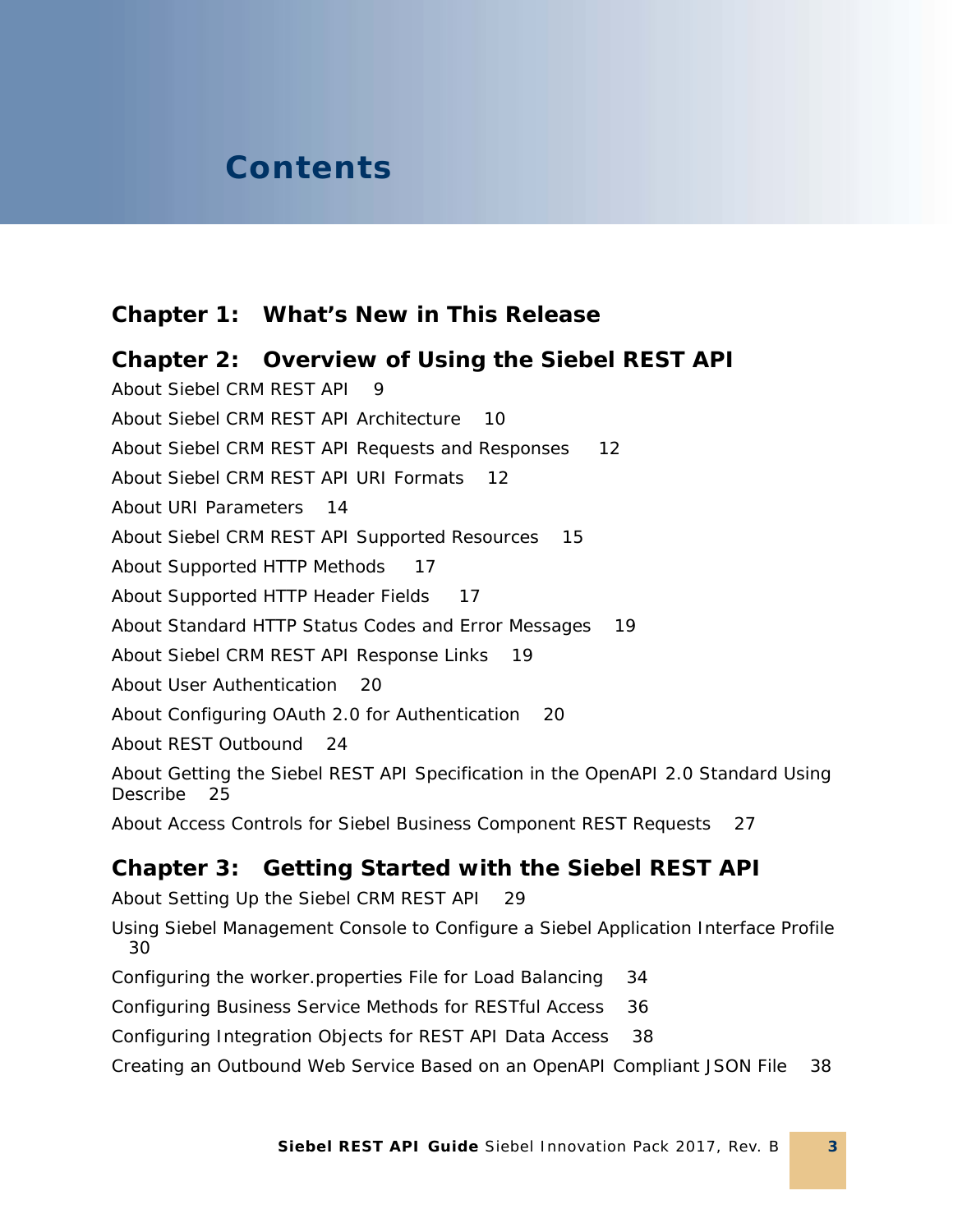#### **[Chapter 4: Using the Siebel REST API](#page-40-0)**

[About Using the Siebel REST API 41](#page-40-1)

[Using Siebel REST API to Access Siebel Repository Resources JSON Examples 42](#page-41-0) [Querying for a Siebel CRM Repository Resource 42](#page-41-1) [Querying for a Siebel CRM Repository Resource with a Search Specification 43](#page-42-0) [Querying for a Siebel CRM Repository Resource with a Returned Field List 43](#page-42-1) [Querying for a Siebel CRM Repository Resource That Returns Child Links Only for Lists 43](#page-42-2) [Querying for a Siebel CRM Repository Resource That Returns Child Links Only for Lists and](#page-43-0)  Charts 44 [Querying for a Siebel CRM Repository Resource That Does Not Return Any Child Links 44](#page-43-1) [Querying for a Siebel CRM Repository Resource with Access Controls 45](#page-44-0) [Inserting a Siebel CRM Repository Resource 45](#page-44-1) [Upserting a Siebel CRM Repository Resource 45](#page-44-2) [Deleting a Siebel CRM Repository Resource 46](#page-45-0) [Using the Describe Parameter to Return Top-Level Repository Objects 46](#page-45-1) [Using Describe to Return Metadata for a Repository Object and Children Catalog URLs 48](#page-47-0) [Using Describe to Return Metadata for Child Repository Objects and Catalog URLs for](#page-48-0)  Grand Child Repository Objects 49 [Using Siebel REST API to Access Siebel Business Objects JSON Examples 50](#page-49-0) [Querying for a Siebel CRM Business Object 51](#page-50-0) [Querying for a Siebel CRM Business Object with a Search Specification 52](#page-51-0) [Querying for a Siebel CRM Business Object with a Returned Fields List 52](#page-51-1) [Inserting a Siebel CRM Business Object 52](#page-51-2) [Inserting a Siebel CRM Child Business Object 53](#page-52-0) [Inserting Multiple Siebel CRM Child Business Objects 53](#page-52-1) [Upserting a Siebel CRM Business Object 54](#page-53-0) [Upserting a Siebel CRM Child Business Object 55](#page-54-0) [Deleting a Siebel CRM Business Object 55](#page-54-1) [Querying for a Siebel CRM Business Object That Returns Specified Child Links 55](#page-54-2) [Querying for a Siebel CRM Business Object That Returns Child Links to CUT 56](#page-55-0) [Querying for a Siebel CRM Business Object That Returns Child Links Only for Lists 56](#page-55-1) [Querying for a Siebel CRM Business Object with Access Controls 57](#page-56-0) [Querying for a Siebel CRM Business Object That Does Not Return Child Links 57](#page-56-1) [Using Describe to Return the Siebel Base Business Object Catalog 57](#page-56-2) [Using the Describe Parameter to Return the Business Object Catalog of a Parent Business](#page-60-0)  Component 61 [Using the Describe Parameter to Return Metadata for a Parent Business Component and](#page-61-0)  Catalog of Child Business Components 62 [Using Siebel REST API to Access Siebel Business Services JSON Examples 64](#page-63-0)

### [Accessing a Siebel Business Service with Arguments in the Request Body 65](#page-64-0) [Acessing a Siebel Business Service with Arguments in the Request URI 66](#page-65-0)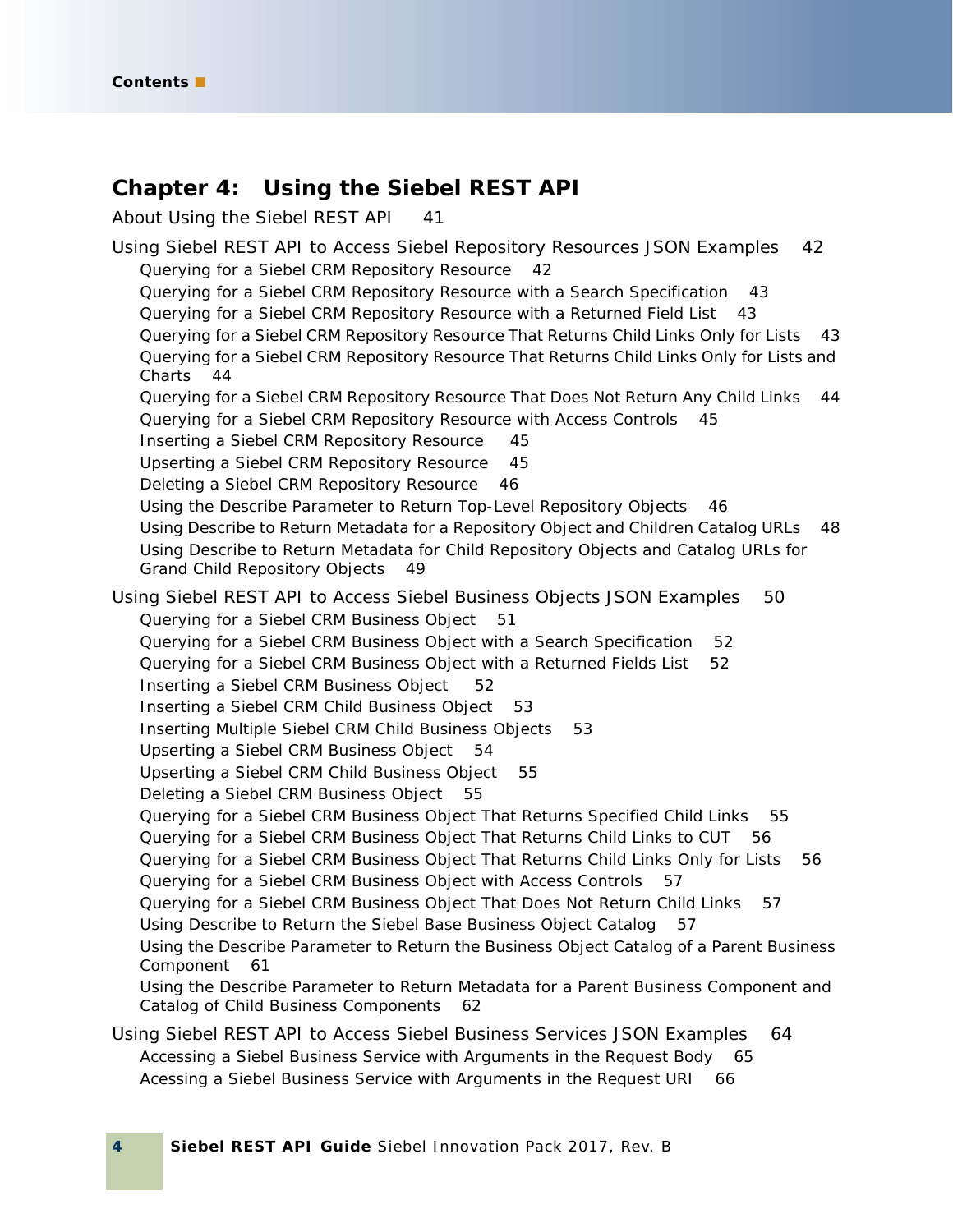| Accessing the QueryByExample Method of the Siebel Account Business Service<br>66<br>Querying for an Account Using the Siebel Business Service QueryId Method 67<br>Inserting an Account Using the Siebel Account Business Service<br>- 67<br>Updating an Account Using a Siebel Account Business Service<br>68<br>Upserting an Account Using a Siebel Account Business Service<br>69<br>Using Describe to Return Methods for a Business Service<br>69<br>Using Describe to Return a Catalog of URLs for All Available Business Services<br>71                                                                                                                                                                                                                                                                                                                                                                                                                      |
|--------------------------------------------------------------------------------------------------------------------------------------------------------------------------------------------------------------------------------------------------------------------------------------------------------------------------------------------------------------------------------------------------------------------------------------------------------------------------------------------------------------------------------------------------------------------------------------------------------------------------------------------------------------------------------------------------------------------------------------------------------------------------------------------------------------------------------------------------------------------------------------------------------------------------------------------------------------------|
| Using Siebel REST API to Access Siebel Repository Data XML Examples<br>73<br>Querying for a Siebel CRM Repository Resource<br>73<br>Querying for a Siebel CRM Repository Resource with a Search Specification<br>74<br>Querying for a Siebel CRM Repository Resource that Returns Fields List<br>74<br>Inserting a Siebel CRM Repository Resource<br>75<br>Upserting a Siebel CRM Repository Resource<br>75<br>Deleting a Siebel CRM Repository Resource<br>75<br>Querying for a Siebel CRM Repository Resource That Returns Child Links Only for Lists 76<br>Querying for a Siebel CRM Repository Resource That Returns Only List and Chart Child<br>Links<br>76<br>Querying for a Siebel CRM Repository Resource That Does Not Return Child Links<br>77<br>Querying for a Siebel CRM Repository Resource with Access Controls<br>77                                                                                                                              |
| Using Siebel REST API to Access Siebel CRM Business Objects XML Examples<br>77<br>Querying for a Siebel CRM Business Object<br>-78<br>Querying for a Siebel CRM Business Object with a Search Specification<br>78<br>Querying for a Siebel CRM Business Object Resource that Returns Fields List<br>78<br>Inserting a Siebel CRM Parent Business Object<br>79<br>Upserting a Siebel CRM Parent Business Object<br>79<br>Deleting a Siebel CRM Parent Business Object<br>80<br>Querying for a Siebel CRM Business Object Resource that Returns UT Account Partner Child<br>Links<br>-80<br>Querying for a Siebel CRM Business Object That Returns Child Links to CUT<br>-81<br>Querying for a Siebel CRM Business Object Resource That Returns List Management List<br>Child Links<br>81<br>Querying for a Siebel CRM Business Object Resource That Does Not Return Child Links 81<br>Querying for a Siebel CRM Business Object Resource with Access Controls<br>82 |
| Using Siebel REST API to Access Siebel Business Services XML Examples<br>82<br>Using a Siebel CRM Business Service to Insert an Account<br>83<br>Using a Siebel CRM Business Service to Update an Account<br>83<br>Using a Siebel CRM Business Service to Delete an Account<br>84<br>Using a Siebel CRM Business Service to Query for an Account<br>85<br>Accessing the QueryByExample Method of the Siebel Account Business Service<br>85<br>Using a Siebel CRM Business Service to Insert an Account 86                                                                                                                                                                                                                                                                                                                                                                                                                                                          |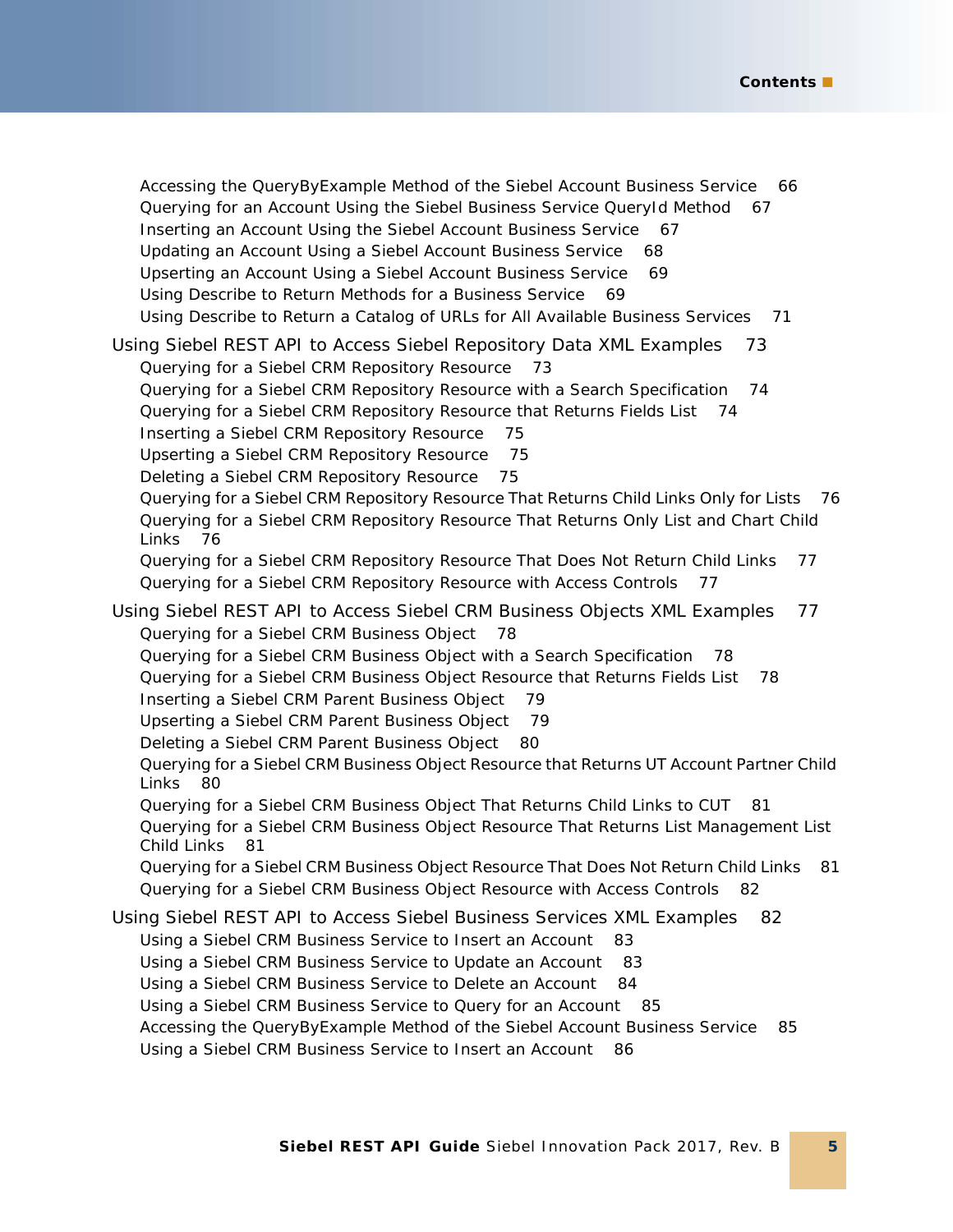### **[Appendix A: Using Siebel REST API For Siebel Clinical](#page-86-0)**

[Configuring Siebel Clinical Users 87](#page-86-1)

[Using the Siebel REST API with Siebel Clinical 87](#page-86-2) [Creating a Siebel Clinical User 88](#page-87-0) [Synchronizing a Siebel Clinical User 88](#page-87-1) [Deleting a Siebel Clinical User 89](#page-88-0)

#### **[Index](#page-90-0)**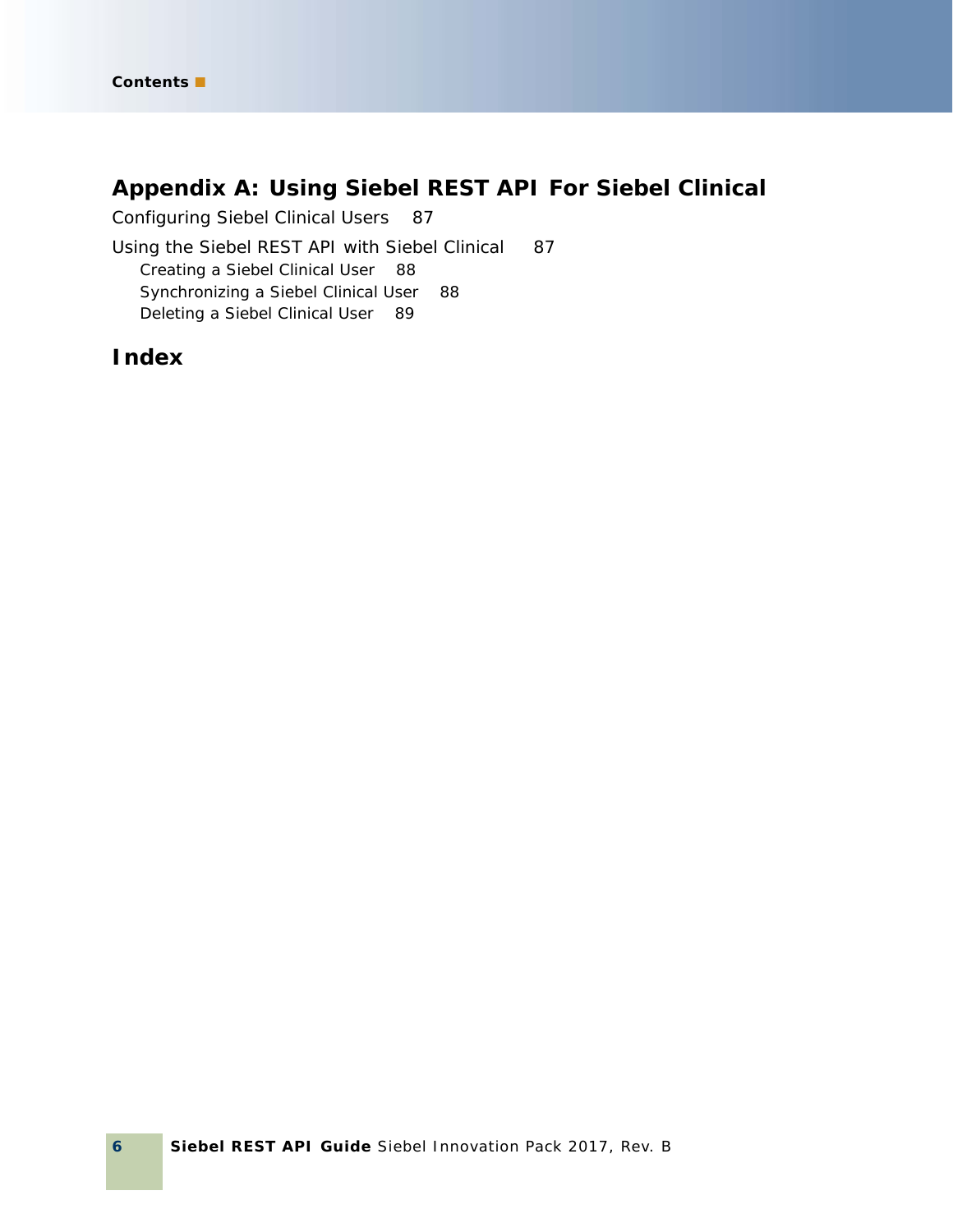#### <span id="page-6-0"></span>**What's New in Siebel REST API Guide, Siebel Innovation Pack 2017, Rev. B**

[Table 1](#page-6-1) lists the changes described in this version of the documentation to support this release of the software.

<span id="page-6-1"></span>

| Table 1. |  |  |  | New Product Features in Siebel REST API Guide, Siebel Innovation Pack 2017, Rev. B |  |
|----------|--|--|--|------------------------------------------------------------------------------------|--|
|----------|--|--|--|------------------------------------------------------------------------------------|--|

| <b>Topic</b>                                                                                                     | Description                                                                                                      |
|------------------------------------------------------------------------------------------------------------------|------------------------------------------------------------------------------------------------------------------|
| "About Getting the Siebel REST API<br>Specification in the OpenAPI 2.0<br>Standard Using Describe" on<br>page 25 | New topic. This topic provides information about the OpenAPI<br>describe parameter.                              |
| "About Access Controls for Siebel<br><b>Business Component REST</b><br>Requests" on page 27                      | New topic. This topic provides information about access<br>controls for Siebel Business Component REST requests. |
| "About URI Parameters" on<br>page 14                                                                             | Updated topic. Added the following new parameters to Table 4<br>on page 14:                                      |
|                                                                                                                  | describe                                                                                                         |
|                                                                                                                  | ViewMode                                                                                                         |
|                                                                                                                  | childlinks                                                                                                       |
| Chapter 4, "Using the Siebel REST<br>API''                                                                       | Updated topic. Added new examples.                                                                               |

#### **What's New in Siebel REST API Guide, Siebel Innovation Pack 2017, Rev. A**

[Table 2](#page-6-2) lists the changes described in this version of the documentation to support this release of the software.

<span id="page-6-2"></span>

|  | Table 2. New Product Features in Siebel REST API Guide, Siebel Innovation Pack 2017, Rev. A |  |  |  |  |
|--|---------------------------------------------------------------------------------------------|--|--|--|--|
|--|---------------------------------------------------------------------------------------------|--|--|--|--|

| <b>Topic</b>                    | <b>Description</b>                                             |
|---------------------------------|----------------------------------------------------------------|
| "About REST Outbound" on        | Updated topic. This topic provides information on how to       |
| page 24                         | configure Siebel REST API for outbound communications.         |
| "Creating an Outbound Web       | New topic. This topic provides information on how to create an |
| Service Based on an OpenAPI     | outbound Web Service based on an OpenAPI compliant JSON        |
| Compliant JSON File" on page 38 | file.                                                          |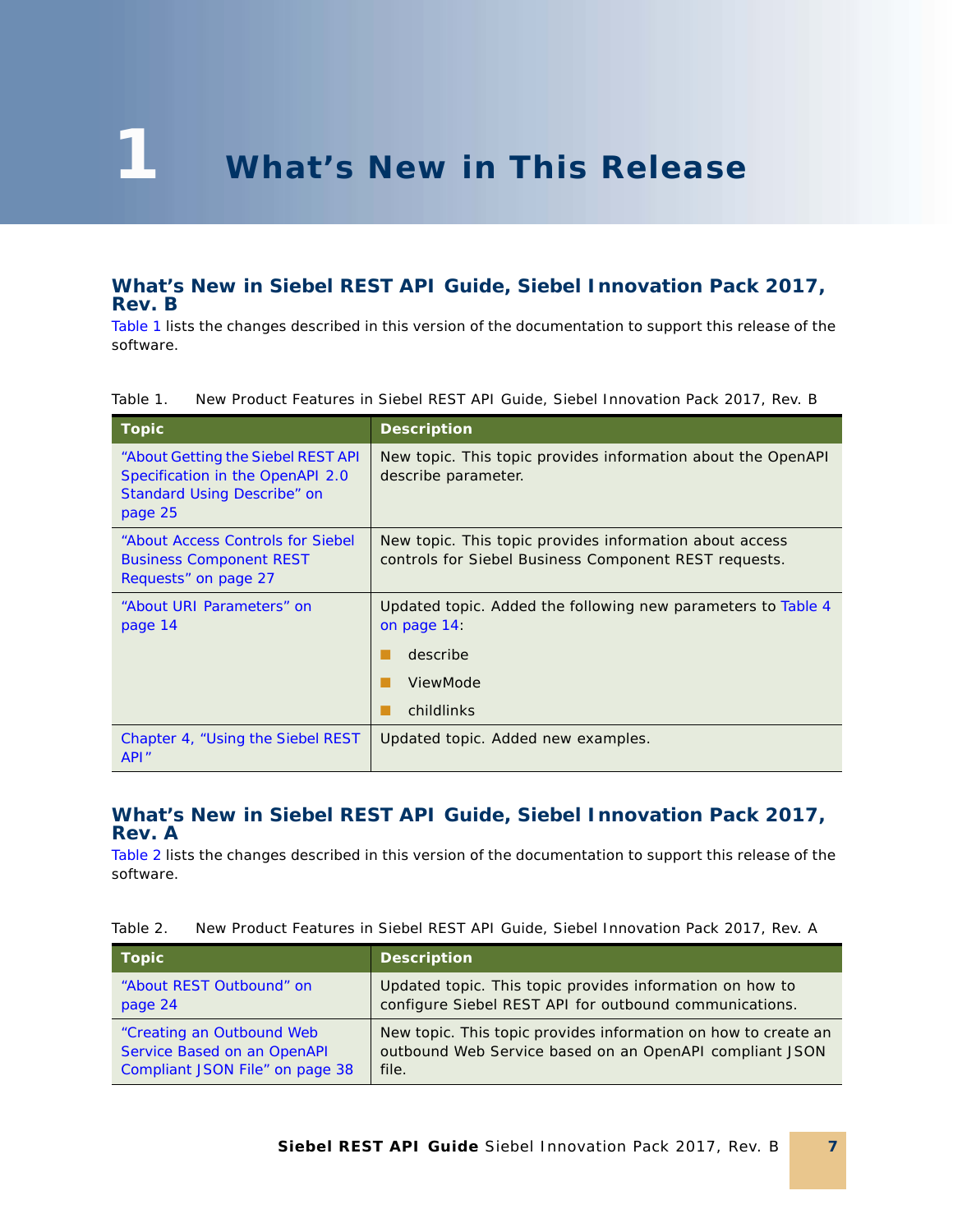#### **What's New in Siebel REST API Guide, Siebel Innovation Pack 2017**

[Table 3](#page-7-0) lists the changes described in this version of the documentation to support this release of the software.

<span id="page-7-0"></span>

| Table 3. | New Product Features in Siebel REST API Guide, Siebel Innovation Pack 2017 |  |  |  |  |  |  |  |  |
|----------|----------------------------------------------------------------------------|--|--|--|--|--|--|--|--|
|----------|----------------------------------------------------------------------------|--|--|--|--|--|--|--|--|

| <b>Topic</b>                                                                                              | Description                                                                                                                                                 |
|-----------------------------------------------------------------------------------------------------------|-------------------------------------------------------------------------------------------------------------------------------------------------------------|
| "About Siebel CRM REST API                                                                                | Updated topic. Added information about the new REST API                                                                                                     |
| Architecture" on page 10                                                                                  | architecture for Siebel Innovation Pack 2017, Rev. B.                                                                                                       |
| "About URI Parameters" on                                                                                 | Updated topic. Added the fields and searchspec parameters to                                                                                                |
| page 14                                                                                                   | Table 4 on page 14.                                                                                                                                         |
| "About REST Outbound" on                                                                                  | New topic. This topic provides information on how to configure                                                                                              |
| page 24                                                                                                   | Siebel REST API for outbound communications.                                                                                                                |
| "Using Siebel Management<br>Console to Configure a Siebel<br>Application Interface Profile" on<br>page 30 | New topic. This topic provides information on the REST<br>parameters that can be configured when you configure the<br>Siebel Application Interface Profile. |
| "Using Siebel REST API to Access                                                                          | New topic. This topics provides XML examples that                                                                                                           |
| <b>Siebel Repository Data XML</b>                                                                         | demonstrate how to use Siebel REST API to access repository                                                                                                 |
| Examples" on page 73                                                                                      | data.                                                                                                                                                       |
| "Using Siebel REST API to Access                                                                          | New topic. This topics provides XML examples that                                                                                                           |
| Siebel CRM Business Objects XML                                                                           | demonstrate how to use Siebel REST API to access business                                                                                                   |
| Examples" on page 77                                                                                      | object data.                                                                                                                                                |
| "Using Siebel REST API to Access                                                                          | New topic. This topics provides XML examples that                                                                                                           |
| <b>Siebel Business Services XML</b>                                                                       | demonstrate how to use Siebel REST API to access business                                                                                                   |
| Examples" on page 82                                                                                      | service data.                                                                                                                                               |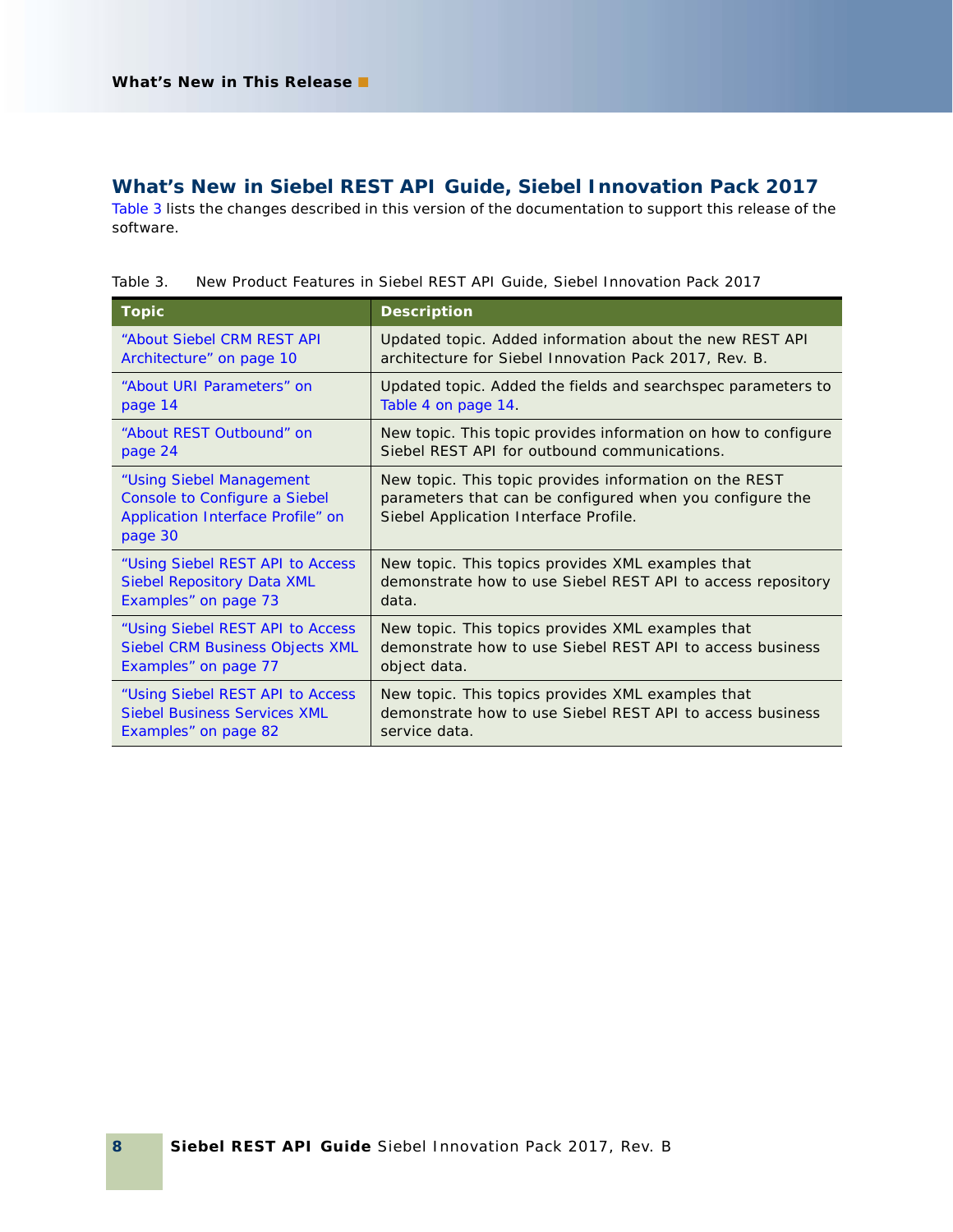# <span id="page-8-0"></span>**2 Overview of Using the Siebel REST API**

This chapter provides an overview of the Siebel CRM Representational State Transfer (REST) application programming interface (API). It includes the following topics:

- [About Siebel CRM REST API on page 9](#page-8-1)
- [About Siebel CRM REST API Architecture on page 10](#page-9-0)
- [About Siebel CRM REST API Requests and Responses on page 12](#page-11-0)
- [About Siebel CRM REST API URI Formats on page 12](#page-11-1)
- [About URI Parameters on page 14](#page-13-0)
- [About Siebel CRM REST API Supported Resources on page 15](#page-14-0)
- [About Supported HTTP Methods on page 17](#page-16-0)
- [About Supported HTTP Header Fields on page 17](#page-16-1)
- [About Standard HTTP Status Codes and Error Messages on page 19](#page-18-0)
- [About Siebel CRM REST API Response Links on page 19](#page-18-1)
- [About User Authentication on page 20](#page-19-0)
- [About Configuring OAuth 2.0 for Authentication on page 20](#page-19-1)
- [About REST Outbound on page 24](#page-23-0)
- About Getting the Siebel REST API Specification in the OpenAPI 2.0 Standard Using Describe on [page 25](#page-24-0)
- [About Access Controls for Siebel Business Component REST Requests on page 27](#page-26-0)

# <span id="page-8-1"></span>**About Siebel CRM REST API**

REST (Representational State Transfer) is a software architecture style that provides a convenient and consistent approach to requesting and modifying data. In the Siebel CRM RESTful system, resources are stored on the Siebel Server; a client sends a request using an HTTP verb (such as GET, POST, PUT, or DELETE) that the Siebel Server perform a particular action (such as querying, inserting, upserting, or deleting a Siebel CRM resource), and the Siebel Server performs the action and sends a response.

The Siebel REST API is provided with the Siebel Application Interface installation. For more information about installing Siebel Application Interface, see *Siebel Installation Guide for Microsoft Windows*. The Siebel REST API is enabled by configuring and deploying a Siebel Application Interface profile. The Siebel Application Interface profile can be deployed to multiple Siebel Application Interface nodes.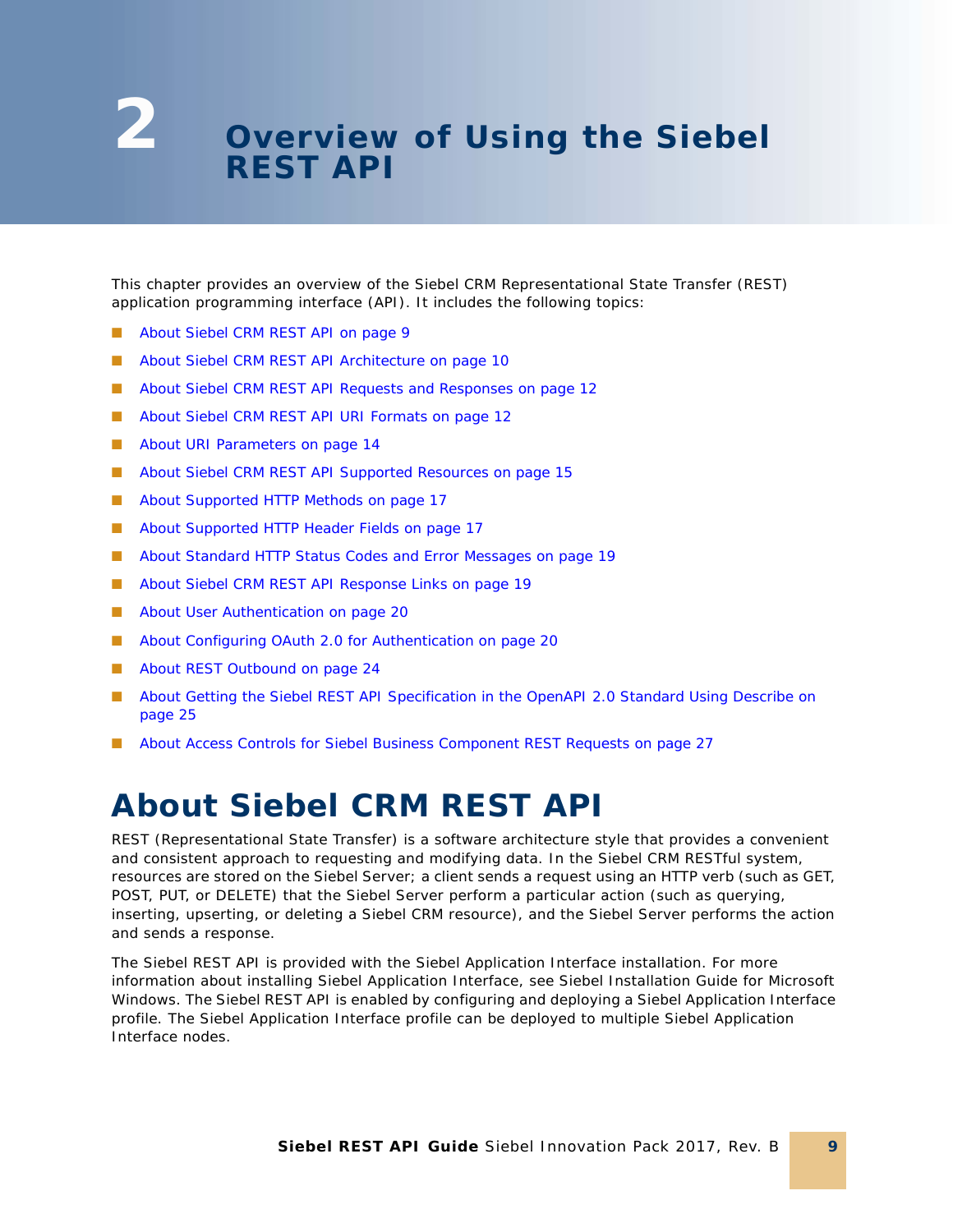The Siebel REST API exposes Siebel Business Objects, Siebel Business Services, and Siebel Repository Objects. For more information about Siebel Business Objects, Siebel Business Services, and Siebel Repository Objects, see *Configuring Siebel Business Applications*.

The following are the salient aspects of the Siebel REST API that are aligned with general best practices of REST APIs:

■ A base URI to access Siebel Server resources, for example:

http://Server Name: port/Siebel/v1.0/

- Support for JSON resource representations.
- Support for XML resource representations.
- Operations on Siebel CRM resources are mapped to semantically similar HTTP methods, such as GET, PUT, POST, and DELETE.
- Hypertext links to Siebel CRM Child Business Components in the case of the Data API resources in the REST API response.
- Support for Outbound to interact with other Cloud applications that communicate through REST.

## <span id="page-9-1"></span><span id="page-9-0"></span>**About Siebel CRM REST API Architecture**

The Siebel CRM REST API services are deployed as a WAR file (siebel-rest.war) on the Siebel Application Interface. The Siebel Application Interface is a java-based Web component that runs on the Tomcat server. The Siebel Application Interface provides the Web entry point to Siebel Business Application services. The Siebel Application Interface interacts with the Siebel Server and Gateway Server to manage and fulfill Siebel REST requests.

Each Siebel Enterprise can have multiple Siebel Application Interface nodes and can have multiple Siebel Servers but can have only one Gateway Server. Installations of Siebel Enterprise Server and Siebel Application Interface modules include deployment of WAR files into the application container and configuration of application container ports.

The Siebel application configurations are managed by the Siebel Management Console and stored in the Siebel Gateway Server.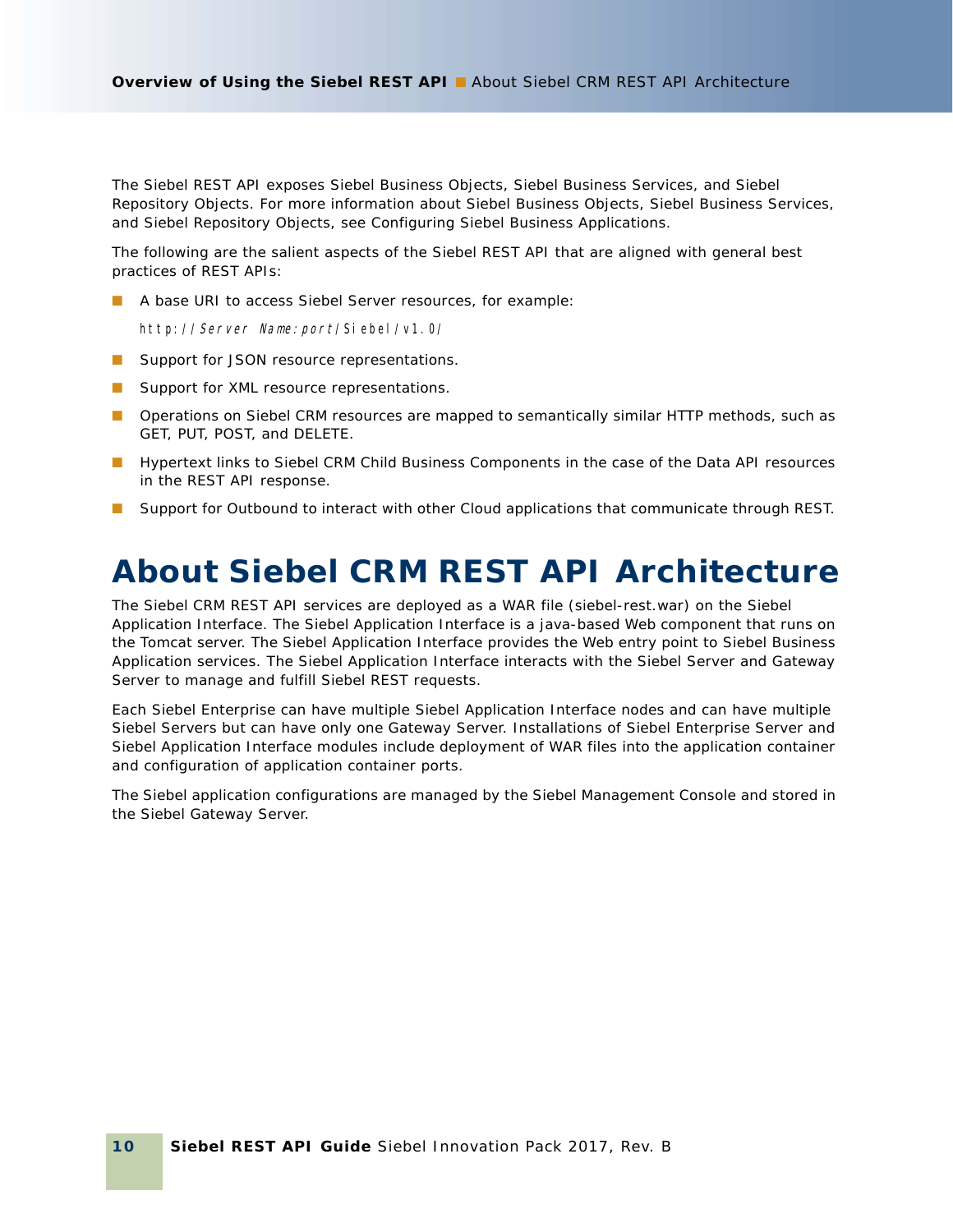

<span id="page-10-0"></span>Figure 1. Siebel REST within the Siebel Application Interface

[Figure 1](#page-10-0) shows the high-level architecture of Siebel REST within the Siebel Application Interface.

- **Requests:** Users send an application request to the Siebel Application Interface. Siebel Application Interface requests include: UI, EAI, or REST. The appropriate application channel accepts the request. Application channels include: UI Channel, EAI Channel, or REST Channel.
- n **Siebel Application Interface:** The Siebel Application Interface serves as the Web server for the Siebel Business Applications. The Siebel Application Interface identifies requests for Siebel application data coming from Web clients and flags these requests for routing to a Siebel Server. When information is sent from the Siebel Server back to the Web client, the Siebel Application Interface helps complete the composition of the Web page for forwarding to the client.
- Siebel Management Console: The Siebel Management Console is a Web-based application that allows users to configure various Siebel Application components and save the configurations in the Siebel Gateway Server.
- **REST Channel:** The REST channel is one of three application channels that provide an endpoint responsible for receiving and processing user requests. The REST Channel is responsible for serving the REST requests. Other application channels include the UI channel and EAI channel.
- **Siebel Server:** Siebel Server functions as an application server and is composed of server components.
- **Gateway Server:** Siebel Gateway provides the dynamic address registry for Siebel Servers and server components, and also for Siebel Application Interface. The Siebel Application Interface configurations are also stored and managed in the Gateway Server.
- **Outbound Channel:** The outbound channel forwards requests to external Web services.

For more information, see *Siebel Installation Guide* for the operating system you are using, *Siebel Deployment Planning Guide*, and *Siebel System Administration Guide*.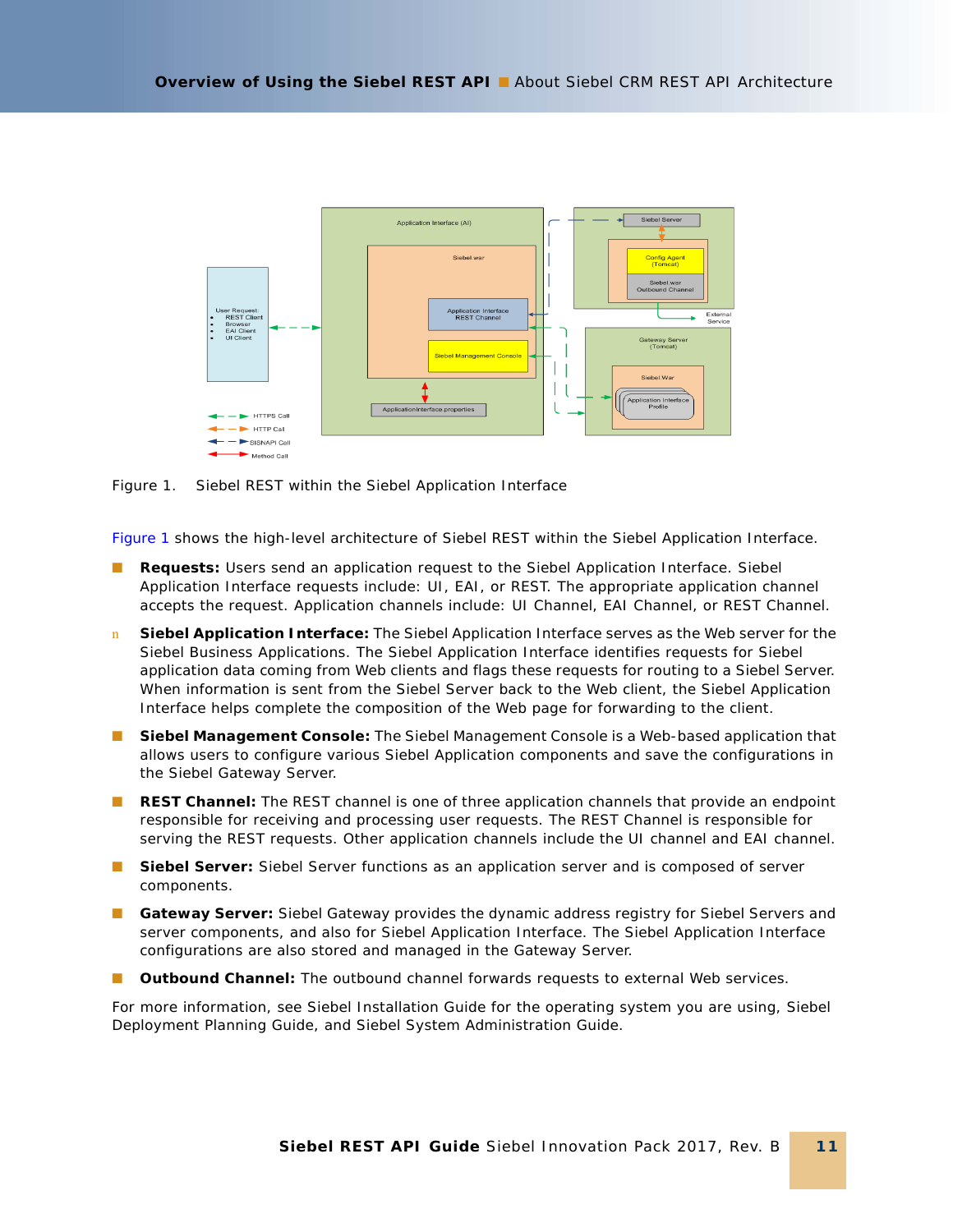### <span id="page-11-0"></span>**About Siebel CRM REST API Requests and Responses**

A request can include the following information:

- A request URI. For more information about URI formats, see "About Siebel CRM REST API URI [Formats" on page 12.](#page-11-1)
	- The request URI contains the base URI signifying what category of Siebel resources to invoke. Siebel resources include: Business Objects, Repository Objects, and Business Services.
	- The request URI contains the object type of the invoked Siebel CRM resource. For example, Account Business Component under Account Business Object. For more information about the supported Siebel CRM resources, ["About Siebel CRM REST API Supported Resources" on](#page-14-0)  [page 15.](#page-14-0)
- The HTTP method that you use to perform a REST API operation (query, insert, upsert, or delete) on the Siebel CRM Server. For more information about supported HTTP methods, see ["About](#page-16-0)  [Supported HTTP Methods" on page 17](#page-16-0)
- Header information to define the parameters of the interaction with the Siebel CRM Server and the information and format you want in the response. For more information about supported HTTP headers, see ["About Supported HTTP Header Fields" on page 17.](#page-16-1)

After the Siebel CRM Server processes the request, the server sends back a response in JSON or XML format based on the requested content type. The response body contains the results of the REST API call and also additional information based on what was specified in the request.

The response can include the following information:

- A HTTP status code that indicates whether the request was successful or failed. For more information about HTTP status codes, see ["About Standard HTTP Status Codes and Error Messages"](#page-18-0)  [on page 19](#page-18-0)
- A list of Siebel proprietary field and value pairs.
- If the request failed, then the response body includes additional information about the error. For additional information about HTTP error status codes, see ["About Standard HTTP Status Codes and](#page-18-0)  [Error Messages" on page 19](#page-18-0).
- Hypertext links to Siebel CRM child resources, in the REST API response, such as links to Child Business Components in the case of the Data API. For more information about links, see ["About](#page-18-1)  [Siebel CRM REST API Response Links" on page 19](#page-18-1).

## <span id="page-11-1"></span>**About Siebel CRM REST API URI Formats**

The Siebel CRM REST API exposes Siebel CRM Business Objects, Business Services, and Repository Objects.

Siebel CRM REST API executes resource requests for each resource category using the following HTTP URI formats:

■ Siebel CRM REST API basic URI for Siebel Business Objects: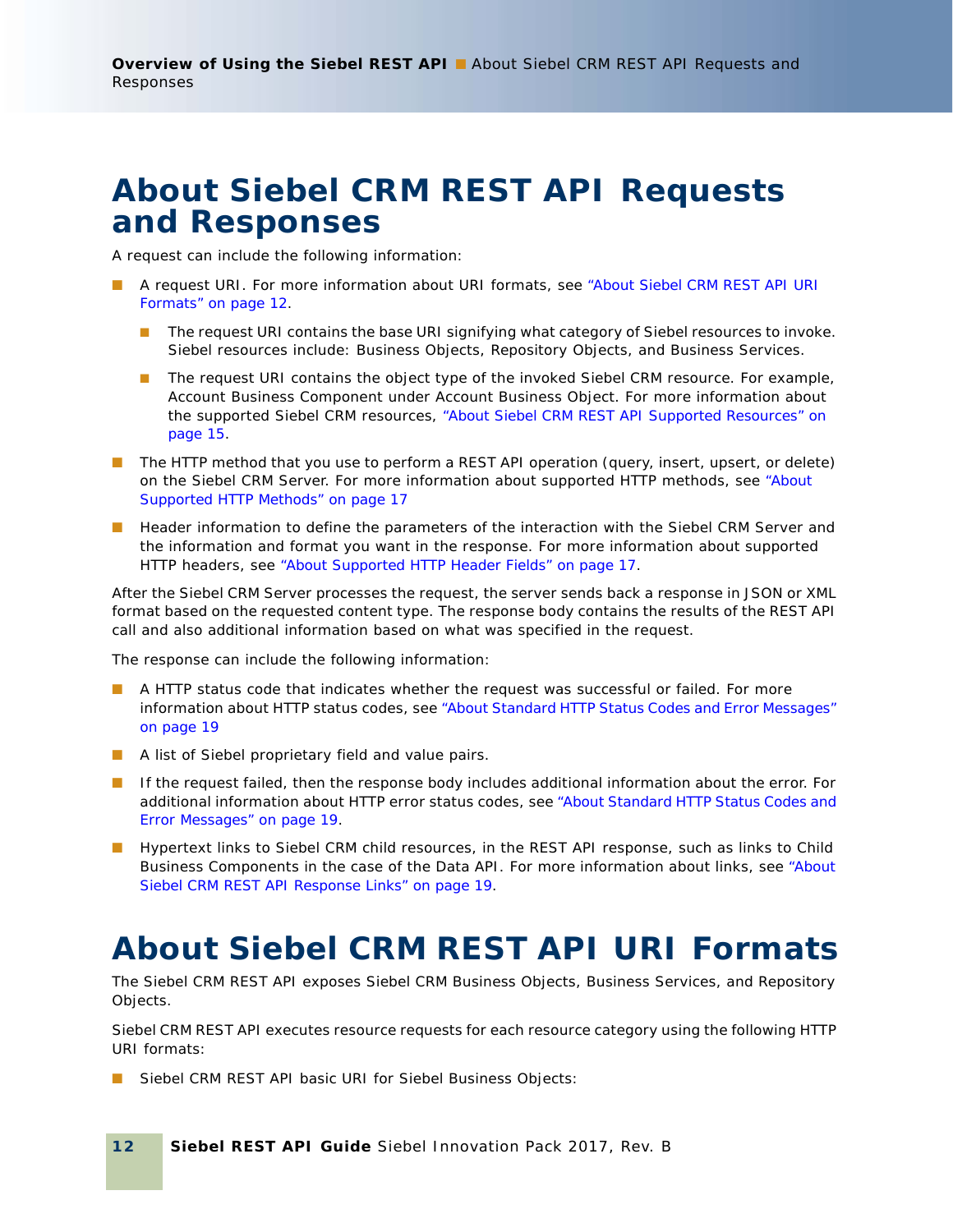https://Server Name:port/Siebel/v1.0/data/

- Siebel CRM REST API basic URI for Siebel Business Services: https://Server Name: port/Siebel/v1.0/service/
- Siebel CRM REST API URI for a Siebel Repository resource:

https://ServerName:port/Siebel/v1.0/workspace/<your workspace name>/

#### Where:

- **Server Name:port:** Indicates the name of the server and port hosting the Siebel REST API services.
- **siebel:** Indicates the product name for the REST API.
- **version:** Indicates the current version number, 1.0, of the REST API.
- **data:** Indicates the requested resource is a Siebel Business Object. For more information about Siebel Business Objects, see *Configuring Siebel Business Applications*.
- **service:** Indicates the request resource is a Siebel Business Service. For more information about Siebel Business Services, see *Configuring Siebel Business Applications*.
- **workspace:** Indicates the request resource is Siebel Repository Data. For more information about workspaces, see *Using Siebel Tools*. For more information about Siebel Repository Objects, see *Configuring Siebel Business Applications*.
	- **E** <your workspace name>: Indicates the name of your repository workspace.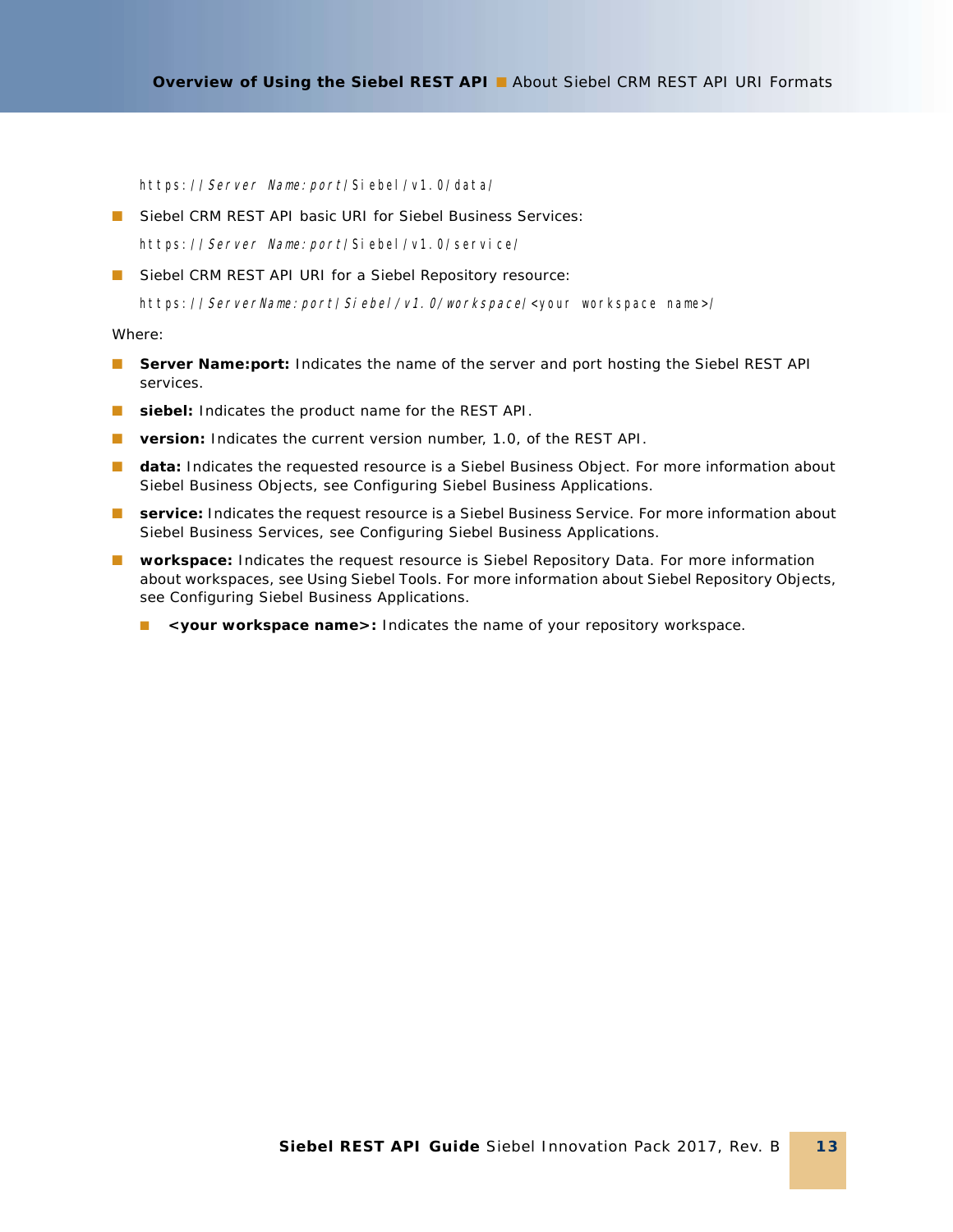# <span id="page-13-1"></span><span id="page-13-0"></span>**About URI Parameters**

When constructing a URI, there are a number of optional parameters available to manage response results. Some parameters are described in [Table 4](#page-13-3).

| Parameter   | Description                                                                                                                                                                                                                                                                                                                                                                                                                                                                                                                                                                              |
|-------------|------------------------------------------------------------------------------------------------------------------------------------------------------------------------------------------------------------------------------------------------------------------------------------------------------------------------------------------------------------------------------------------------------------------------------------------------------------------------------------------------------------------------------------------------------------------------------------------|
| PageSize    | Used only for the GET operation. The PageSize parameter is the integer that<br>tells the Siebel Server how many records to return. If you query for all the<br>Siebel contacts whose last name starts with the letter A and you do not<br>want to get too many records (for performance reasons), then you can<br>restrict the number of records returned. You restrict the number of records<br>returned by setting the PageSize parameter to a reasonable number. The<br>default value is 10. If you do not set a value for this parameter, then query<br>will return only 10 records. |
|             | All records that match the search criteria are returned. For example,<br>PageSize=20 returns only twenty contact records, even if more exist in the<br>Siebel database. If fewer records exist that match that search criteria, then<br>all records are returned (but no more than twenty).                                                                                                                                                                                                                                                                                              |
|             | NOTE: It is recommended that you retrieve the lowest number of records<br>required for any one call. The more records that are returned, the larger<br>the message and the slower the response. The maximum number of records<br>cannot exceed 100.                                                                                                                                                                                                                                                                                                                                      |
| StartRowNum | Used only for the GET operation. The StartRowNum parameter is used when<br>there is a need to start returning records at a specific row. For example,<br>StartRowNum=100 starts at row 100 of the record set. The first number in<br>a record set is zero, therefore, this request starts at record 99 (given you<br>start counting from one for the first record).                                                                                                                                                                                                                      |
|             | The default value and returns the records from beginning.                                                                                                                                                                                                                                                                                                                                                                                                                                                                                                                                |
|             | This parameter is useful for paging through a record set N records at a time.<br>For example, if there are 100 records in a record set, but you want to<br>retrieve only ten at a time, then enter StartRowNum=0 and PageSize=10<br>on the first call, then StartRowNum=10 on the next call, then<br>StartRowNum=20 on the next call, and so on.                                                                                                                                                                                                                                         |
| fields      | Used for only GET or Query operations to specify a comma-separated list of<br>property names (fields) that are required in the REST API response. The<br>response contains only the files given in this list irrespective of fields<br>available in the source being queried.                                                                                                                                                                                                                                                                                                            |
| searchspec  | Used to include search specifications in the REST API response.                                                                                                                                                                                                                                                                                                                                                                                                                                                                                                                          |

<span id="page-13-3"></span><span id="page-13-2"></span>Table 4. URI Parameters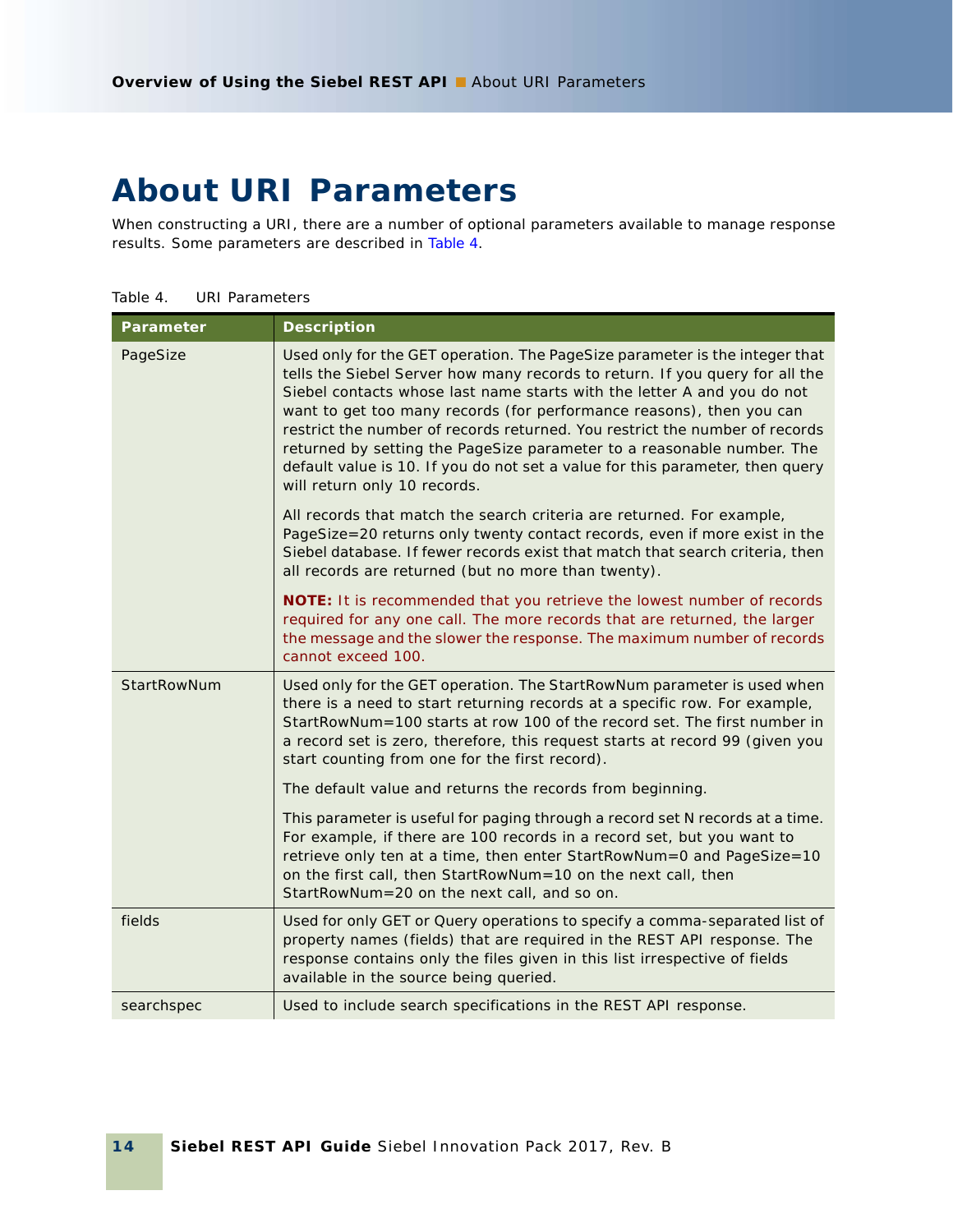#### Table 4. URI Parameters

| Parameter  | Description                                                                                                                                                                                                                                             |
|------------|---------------------------------------------------------------------------------------------------------------------------------------------------------------------------------------------------------------------------------------------------------|
| ViewMode   | Used as an access control that controls users access to data and application<br>functionality. Values include:                                                                                                                                          |
|            | Personal                                                                                                                                                                                                                                                |
|            | Sales Rep                                                                                                                                                                                                                                               |
|            | Organization                                                                                                                                                                                                                                            |
|            | Group                                                                                                                                                                                                                                                   |
|            | Catalog                                                                                                                                                                                                                                                 |
|            | For more information about access controls, see "About Access Controls for<br>Siebel Business Component REST Requests" on page 27.                                                                                                                      |
| childlinks | Used for only GET or Query operations to specify a comma-separated list of<br>child business components that require links returned in the REST API<br>response. The response returns only links to child objects specified in this<br>parameter value. |
|            | For an example of childlinks, see "Querying for a Siebel CRM Repository<br>Resource That Returns Child Links Only for Lists" on page 43.                                                                                                                |

The syntax for using URI parameters is the parameter name followed by an equal sign (=) with the value of the parameter, and each parameter is separated from other parameters by an ampersand (&). For example, if you want to set the PageSize parameter to 100 and the StartRowNum parameter to 0 (zero), then you enter: Pagesize=100&StartRowNum=0

## <span id="page-14-0"></span>**About Siebel CRM REST API Supported Resources**

A REST API resource is a piece of information, such as a data record or a collection of records. Each Siebel CRM REST API resource is identified by a named URI, and it is accessed using standard HTTP methods. For more information about URI formats, see ["About Siebel CRM REST API URI Formats" on](#page-11-1)  [page 12.](#page-11-1) For more information about standard HTTP methods, see ["About Supported HTTP Methods"](#page-16-0)  [on page 17.](#page-16-0)

The Siebel CRM REST API supports the following Siebel resources and collections:

Siebel Business Service methods that have been configured for Siebel REST API access for users with a given Siebel Responsibility. For more information about configuring Siebel Business Services, see ["Configuring Business Service Methods for RESTful Access" on page 36](#page-35-1).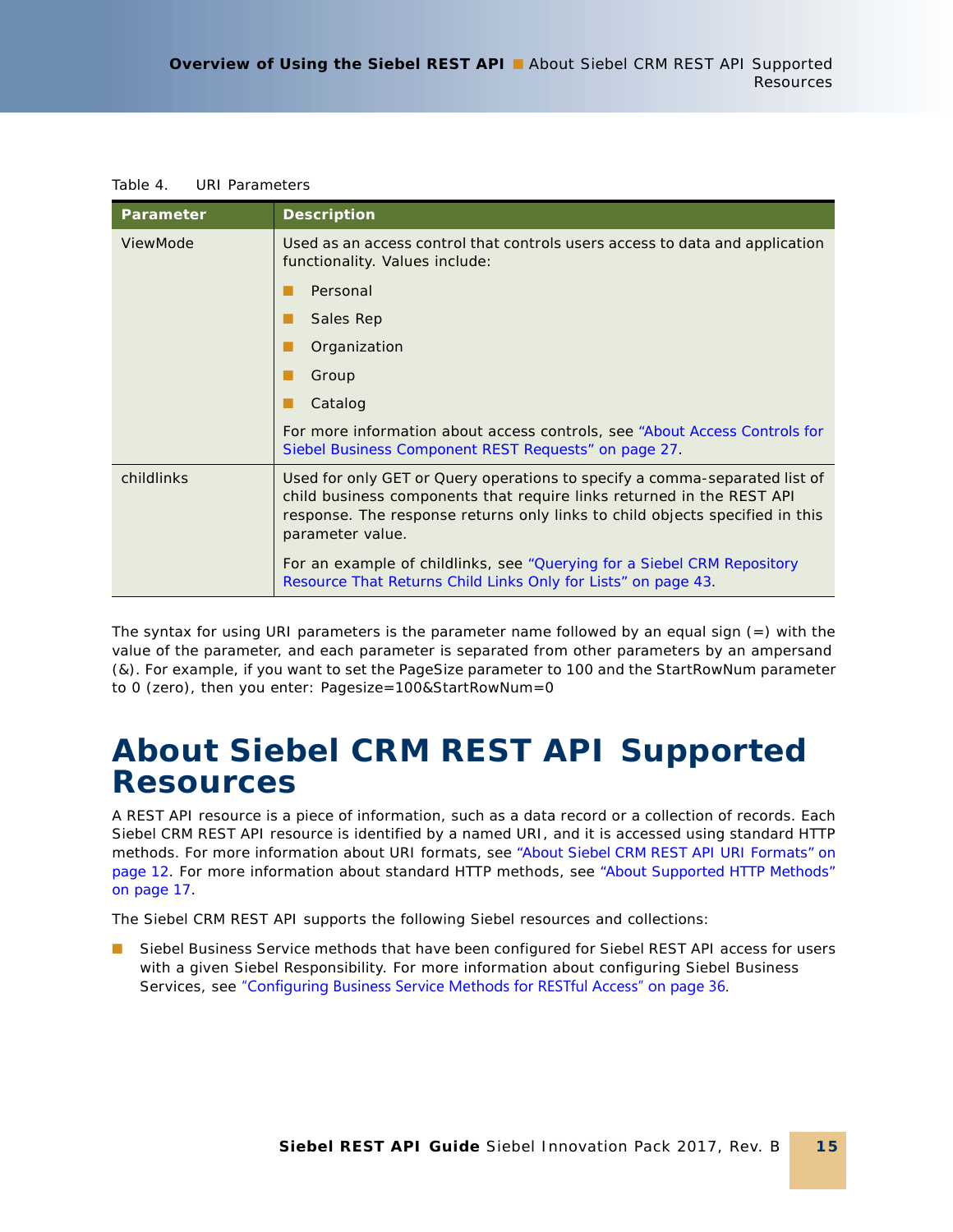- Siebel Repository Object Types and Siebel Repository Object Instances. All repository objects that are supported for access through workspaces are accessible through the Siebel Repository REST API. Before you begin, a Workspace has to be created before performing any repository operations and the name of the workspace has be mentioned in the REST API requests. To determine if a repository object is workspace-enabled see the section on editing workspaceenabled repository objects in *Using Siebel Tools*.
- Siebel Business Component records. The Siebel Business Components under the following Siebel Business Objects are available through the Siebel REST API:
	- Access Group
	- Account
	- Action
	- Asset Management
	- Campaign
	- Catalog
	- Contact
	- Correspondence
	- Employee
	- Expense
	- Fund
	- Household
	- Incentive Compensation Plan
	- Internal Product
	- List Mgmt
	- Offer
	- Opportunity
	- Order Entry
	- Payments
	- Position
	- Price List
	- Project
	- Proposal
	- Quote
	- Service Agreement
	- Service Request
	- Solution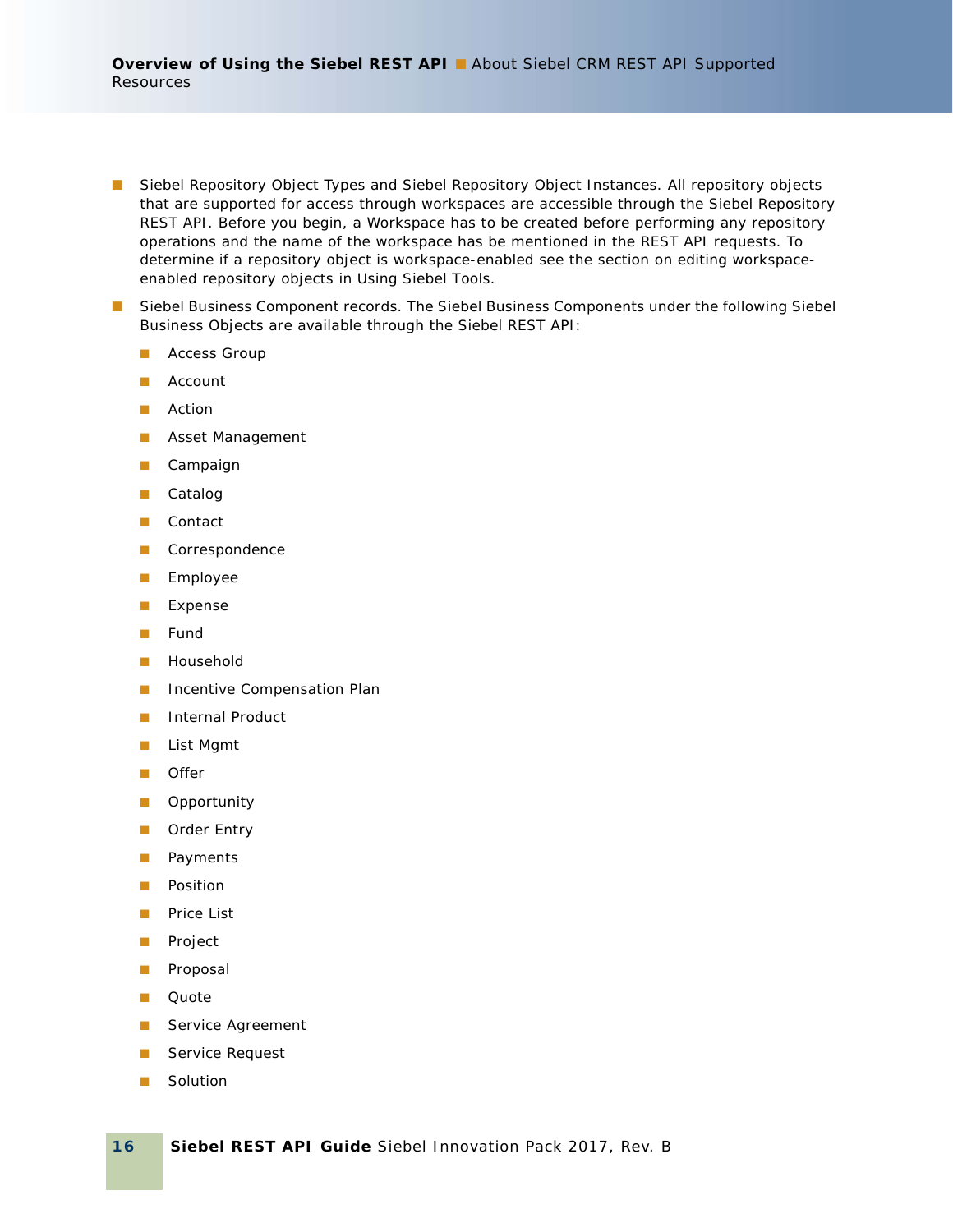- Territory Management
- Time Sheet
- Usage Pattern Tracking

# <span id="page-16-0"></span>**About Supported HTTP Methods**

[Table 5](#page-16-2) contains the HTTP methods supported by the Siebel REST API and the corresponding Siebel CRM operation.

| <b>HTTP Verb</b> | Siebel<br>Operation | <b>Description</b>                                 |
|------------------|---------------------|----------------------------------------------------|
| <b>GET</b>       | Query               | The GET method retrieves a Siebel CRM resource.    |
| <b>POST</b>      | Insert              | The POST method creates a new Siebel CRM resource. |
| <b>PUT</b>       | Upsert              | The PUT method upserts a Siebel CRM resource.      |
| <b>DELETE</b>    | Delete              | The DELETE method deletes a Siebel CRM resource.   |

<span id="page-16-2"></span>Table 5. Supported HTTP Methods

# <span id="page-16-1"></span>**About Supported HTTP Header Fields**

Certain HTTP header fields define the operating parameters of the REST API transaction with Siebel CRM.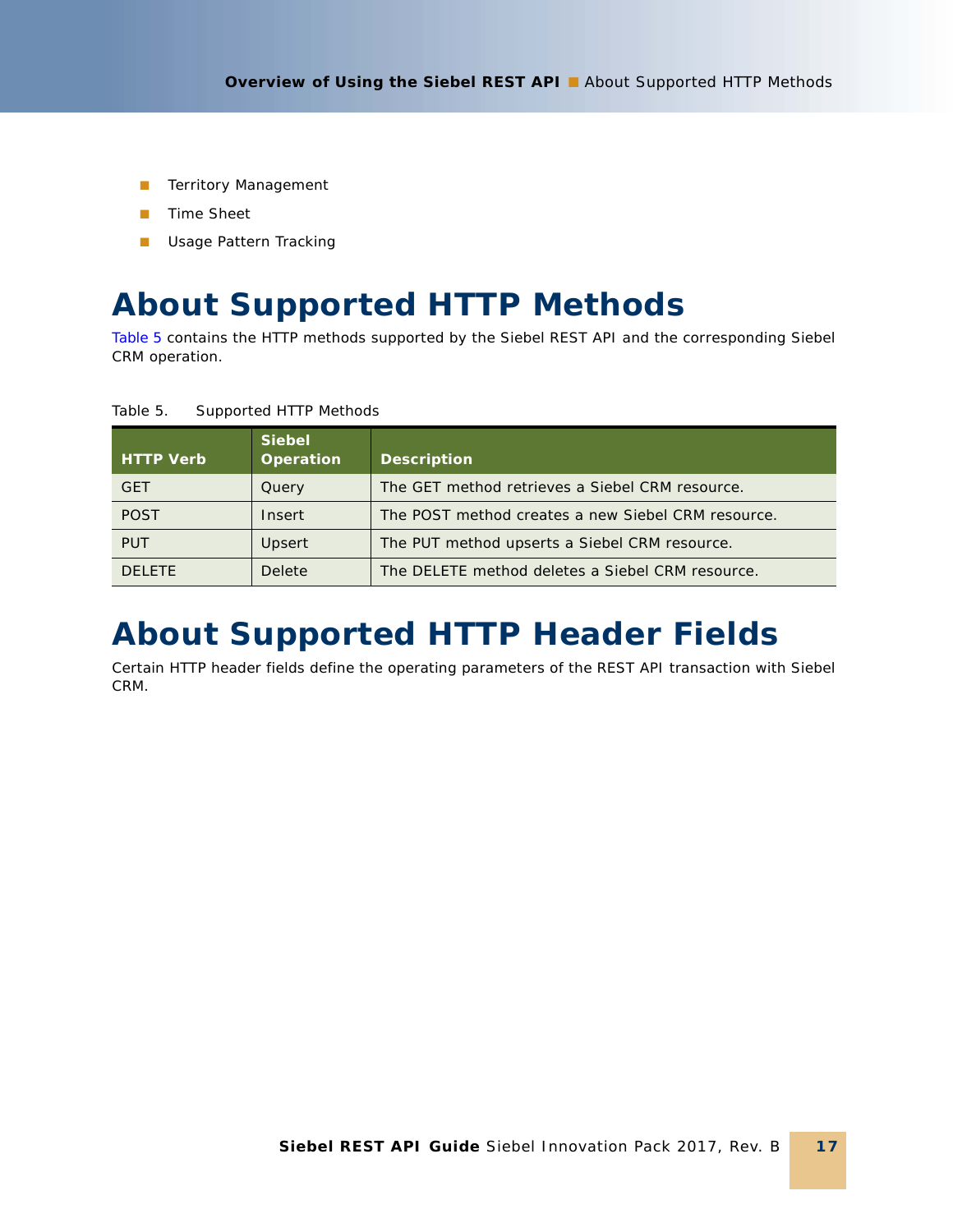[Table 6](#page-17-0) contains the HTTP header fields supported by the Siebel REST API.

<span id="page-17-0"></span>Table 6. Supported HTTP Header Fields

| <b>HTTP Header Field Name</b> | Description                                                                                                                                                                                                                                                                          | Example                            |
|-------------------------------|--------------------------------------------------------------------------------------------------------------------------------------------------------------------------------------------------------------------------------------------------------------------------------------|------------------------------------|
| Authorization                 | The HTTP request header<br>field that indicates the type<br>of authorization. Options<br>include:                                                                                                                                                                                    | Authorization: Basic               |
|                               | Basic, if the<br>. .<br>Authentication type<br>configured in<br>siebsrvr.properties is<br>Basic or SSO                                                                                                                                                                               |                                    |
|                               | Bearer, if the<br>Authentication type<br>configured in<br>siebsrvr.properties is<br>OAuth                                                                                                                                                                                            |                                    |
| Content-Type                  | The HTTP request and<br>response header field that<br>indicates the content type of<br>the message body. Content-<br>Type decides the format of<br>response for all requests.                                                                                                        | Content-Type: application/<br>json |
|                               | The Siebel REST API<br>supports JSON and XML<br>encoding for the request<br>body. The default value is<br>application/JSON.                                                                                                                                                          |                                    |
|                               | The Content-Type field is<br>used with POST, PUT, and<br>GET requests. When<br>submitting a POST or PUT<br>request, you typically supply<br>a body with the request. You<br>can indicate the format of the<br>response by setting the HTTP<br>Content-Type header on the<br>request. |                                    |
|                               | For GET requests, the<br>content type is used to<br>determine the format of<br>response, either XML or<br>JSON.                                                                                                                                                                      |                                    |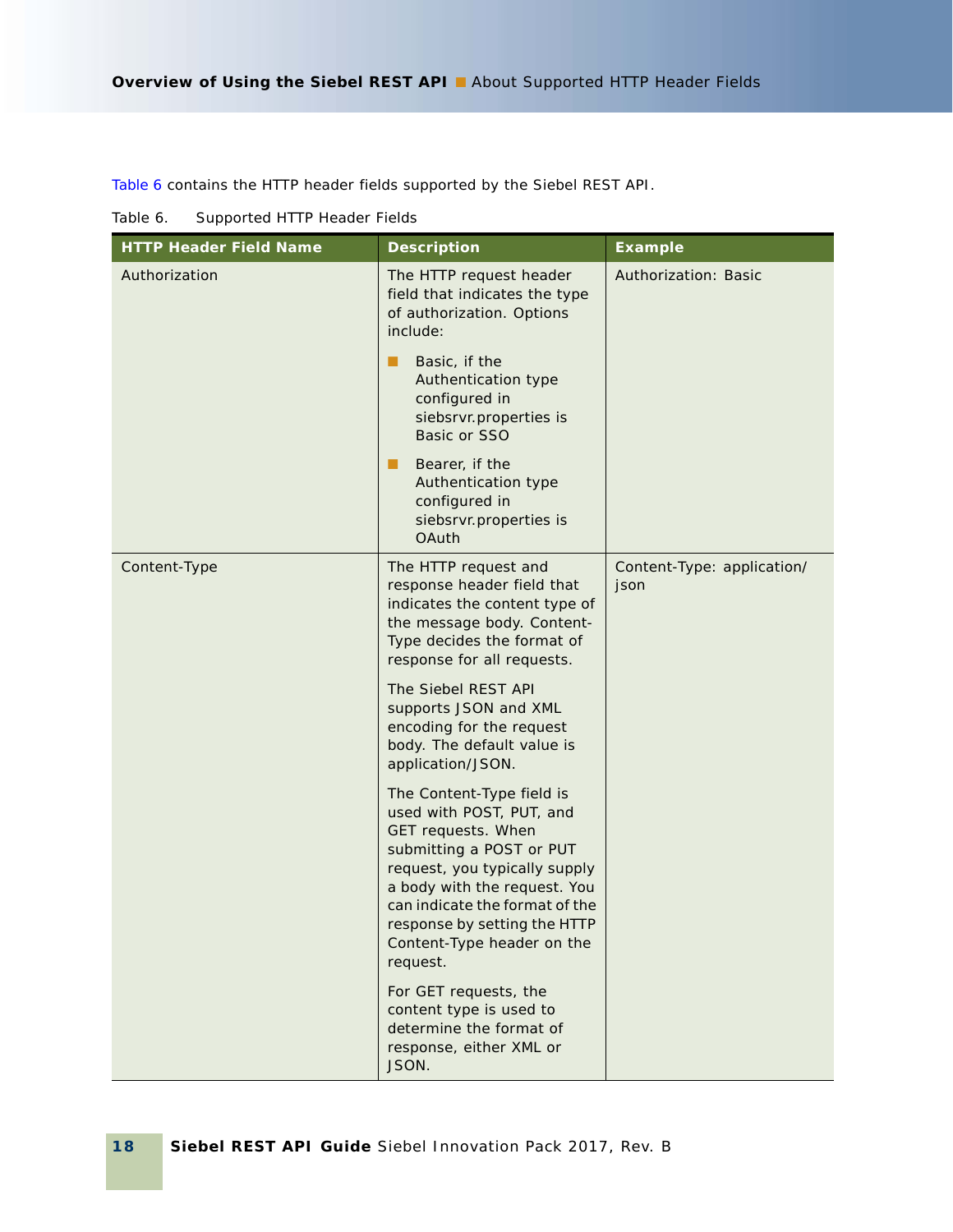## <span id="page-18-0"></span>**About Standard HTTP Status Codes and Error Messages**

Siebel CRM REST API uses standard HTTP status codes to indicate the success or failure of API calls. When an error occurs or when a response is successful, the response header contains an HTTP code and the response body usually contains a message accompanying the HTTP response code with additional information about the error.

[Table 7](#page-18-2) contains the standard HTTP status codes used by the Siebel REST API.

| <b>HTTP Code</b> | Message                                 | <b>Description</b>                                                                                                                                                                                                |
|------------------|-----------------------------------------|-------------------------------------------------------------------------------------------------------------------------------------------------------------------------------------------------------------------|
| 200              | OK                                      | The request successfully executed and the<br>response has content.                                                                                                                                                |
| 204              | No Content                              | The request successfully executed, but the<br>content is not available. For example, the content<br>was deleted.                                                                                                  |
| 401              | Unauthorized                            | The request did not have valid authorization<br>credentials.                                                                                                                                                      |
| 404              | Not Found                               | The requested resource was not found because of<br>an invalid object name.                                                                                                                                        |
| 405              | Not Allowed                             | The request is not allowed.                                                                                                                                                                                       |
| 406              | Not Acceptable                          | The resource identified by the request is capable<br>of generating only response entities that have<br>content characteristics that are not acceptable<br>according to the accept headers sent in the<br>request. |
| 415              | <b>Unsupported Media</b><br><b>Type</b> | The data format of the request body, specified in<br>the Content-Type header, is not supported by the<br>targeted resource.                                                                                       |
| 500              | <b>Internal Server Error</b>            | The server encountered an unexpected error,<br>preventing it from fulfilling the request.                                                                                                                         |

<span id="page-18-2"></span>Table 7. Standard HTTP Status Codes and Error Messages

### <span id="page-18-1"></span>**About Siebel CRM REST API Response Links**

A link in the Siebel CRM REST API response contains a location of a resource and metadata about that resource.

The Siebel CRM REST API response can include the following types of links:

■ **self link**. The original URL that generated the response.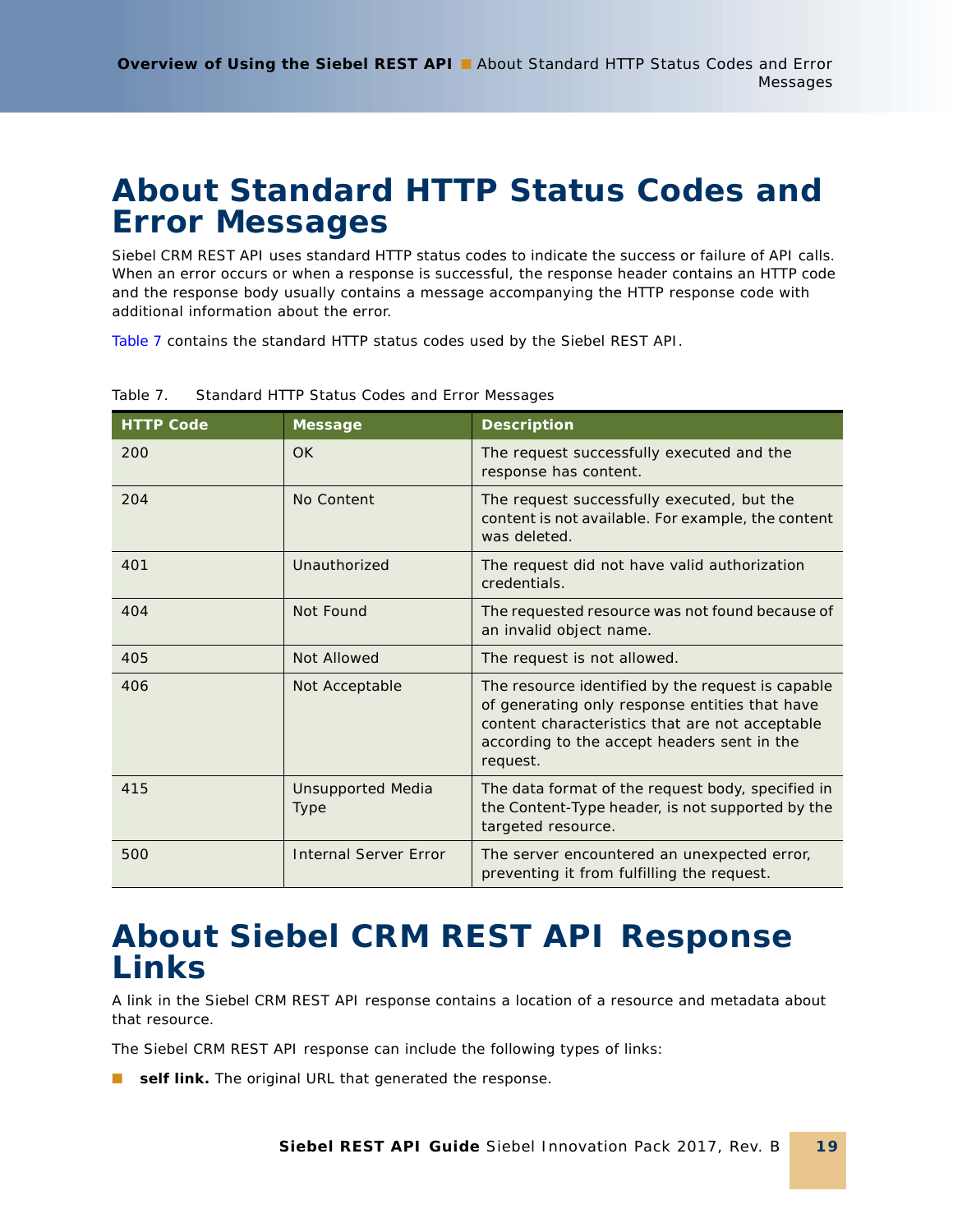- **canonical link**. The URL for the same resource as the top-level resource. If you are already viewing the resource as a top-level resource, then this URL is the same as self. If this resource is not available as a top-level resource, then this link shows child resource context.
- **parent link**. The URL for the parent resource details. This URL of the parent resource is returned in the response only when retrieving details about a child resource.
- **child link**. The URL for the child resource details. The URL returns the path to retrieve each child collection for this record. The href attribute contains the child type. A response can return several child links.
- **association link**. The URL of a specific resource included in the response. There can be many association links.

Each Siebel CRM REST API response link can include the following types of attributes:

- **rel.** Indicates the relationship of the linked resource to the current resource that contains the list of links. Values include: Self, Parent, Child, and Canonical.
- **href.** Indicates the fully qualified location URL of the linked resource.

### <span id="page-19-0"></span>**About User Authentication**

Siebel CRM supports the following mechanisms that the client uses to authentication user credentials:

- Basic authentication over SSL. This is User ID and Password based authentication. The Base64 encoded value of the User ID and Password must be included in the Authorization header.
- OAuth user using OAuth 2.0. For more information about OAuth 2.0, see "About Configuring OAuth [2.0 for Authentication" on page 20.](#page-19-1)
- SSO, which can be either:
	- Pre-existing SSO mechanisms used for Siebel Applications or EAI.
	- SAML based SSO mechanisms. This is Identity Provider-Initiated Single Sign-On Authentication. For more information, see *Siebel Security Guide*.

Authentication parameters are configured in the Siebel Application Interface Profile. For information about REST Inbound Authentication parameters, see ["Configuring REST Inbound Authentication](#page-29-2)  [Parameters" on page 30](#page-29-2). For information about configuring the Siebel Application Interface Profile, see *Siebel Installation Guide for Microsoft Windows.*

### <span id="page-19-1"></span>**About Configuring OAuth 2.0 for Authentication**

The Siebel REST API can use the OAuth 2.0 protocol for authentication to securely identify applications before connecting to the Siebel Server.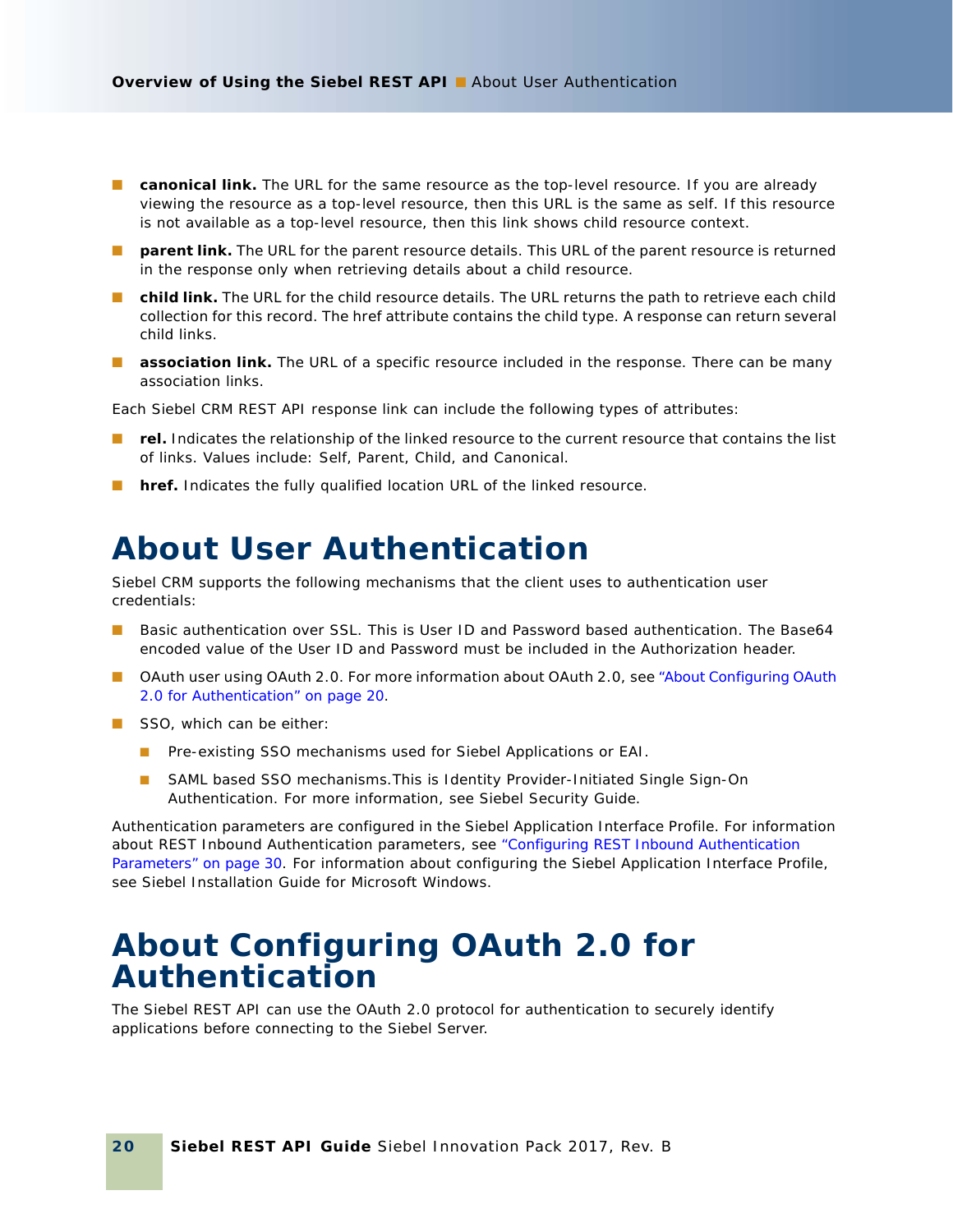In general, the Siebel REST API layer contacts the OAuth server over a secure channel (for example, HTTPS) to validate the access token received or obtain additional token information. The Siebel Server only requires a USERID to establish a Siebel Server session since authentication takes place outside of Siebel Server in either SSO or OAuth, and does not require a password.

The following prerequisites are required on the Siebel side before configuring OAuth for authentication. You must install and set up the components, including OAuth components, to suit your own business needs. Consult the supporting documentation of your chosen components (for example, Oracle Access Manager and Oracle API Gateway) for more information.

- The Siebel Object Manager must be configured for SSO when OAuth is enabled for authentication. The related security adapter is also required. In SSO mode, when used with a custom security adapter, the specified value is passed as the password parameter to a custom security adapter if the value corresponds to the value of the TrustToken parameter defined for the custom security adapter. For more information about configuring SSO, see *Siebel Security Guide*.
- The Siebel REST API layer contacts the OAuth server over a secure channel to validate or get token information. To enable HTTPS, the required certificates from the OAuth server must be installed in the environment where the Siebel REST API is hosted.
- The following parameters must be set in the Siebel Application Interface profile:
	- **SingleSignOn**. The SingleSignOn property must be set to TRUE to implement SSO.
	- **Authentication Type.** The Authentication Type property must be set to OAuth to implement OAuth authentication
	- **Trust Token.** The Trust Token value must be the same as the security adapter TrustToken parameter value.
	- **Authentication URL**. The Authentication URL value is the URL of the OAuth Service Provider end point for Access Token validation.
	- **Secure Channel.** Set this parameter only when you have already imported the Authentication URL's CA certificate into the Application Interface truststore. Deselect this check box when the Authentication URL's CA certificate is not available in the Application Interface truststore. In this case, the Application Interface trusts all certificates while calling the Authentication URL over HTTPS. Oracle does not recommend this.

While the customer authentication flows vary depending on your business needs, Oracle supports all OAuth 2.0 authentication flows. This topic contains a few sample authentication flows. In all authentication flows, the Siebel REST API layer extracts and validates the Access Token when the authentication type value is OAuth. Customers must generate the authorization and access code. The Siebel Server handles only the resource server initiated flow and any remaining flows must be implemented by the customer.

#### **Client Credentials Grant Authentication Flow**

The client credentials grant flow represents an application that calls another application or service, without end user intervention. In this example, the client server application makes a call to the Siebel resource server to request business information. Since there is no end user intervention, the client is pre-authorized to have access to the resource.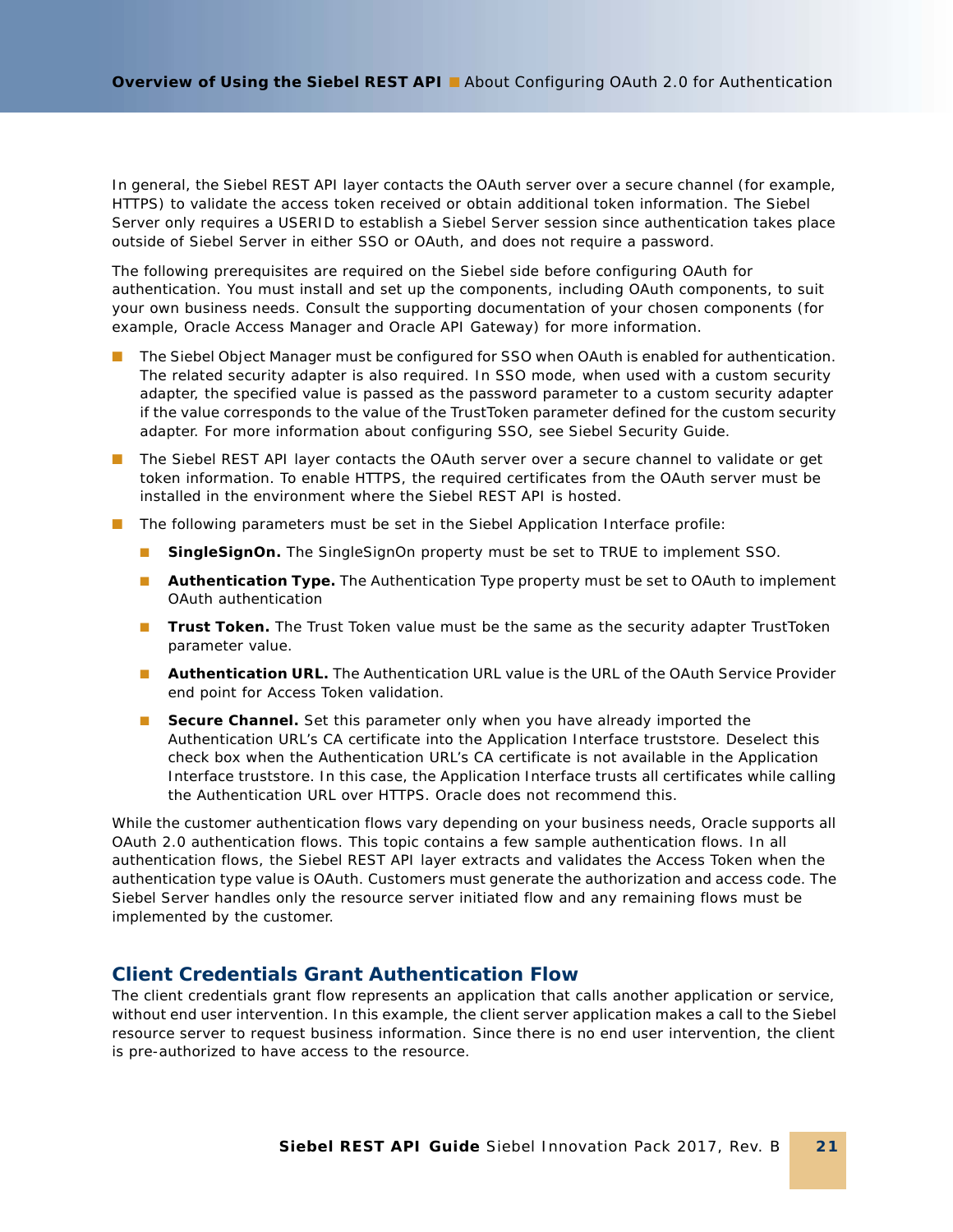

[Figure 2](#page-21-0) is an example of the Client Credentials Grant Authentication Flow.

<span id="page-21-0"></span>Figure 2. Client Credentials Grant Authentication Flow

The steps in client credentials grant authentication flow process shown in [Figure 2](#page-21-0) are:

- **1** The business client application makes a call to the Siebel Server to request some business information by passing an access token. Since there is no end user intervention, the client is preauthorized to have access to the resource.
- **2** The request is redirected to the OAuth server for authentication.
- **3** The OAuth server returns an access token.
- **4** The client server sends a request to the resource server. The request includes the access token in the HTTP header. Siebel Server looks for the USERID from the token to establish a Siebel Server session.
- **5** The Siebel Server validates the access token with the OAuth server.
- **6** If the access token is authorized by the OAuth server, then access is granted to the Siebel resource.
- **7** The Siebel Server returns the requested resource.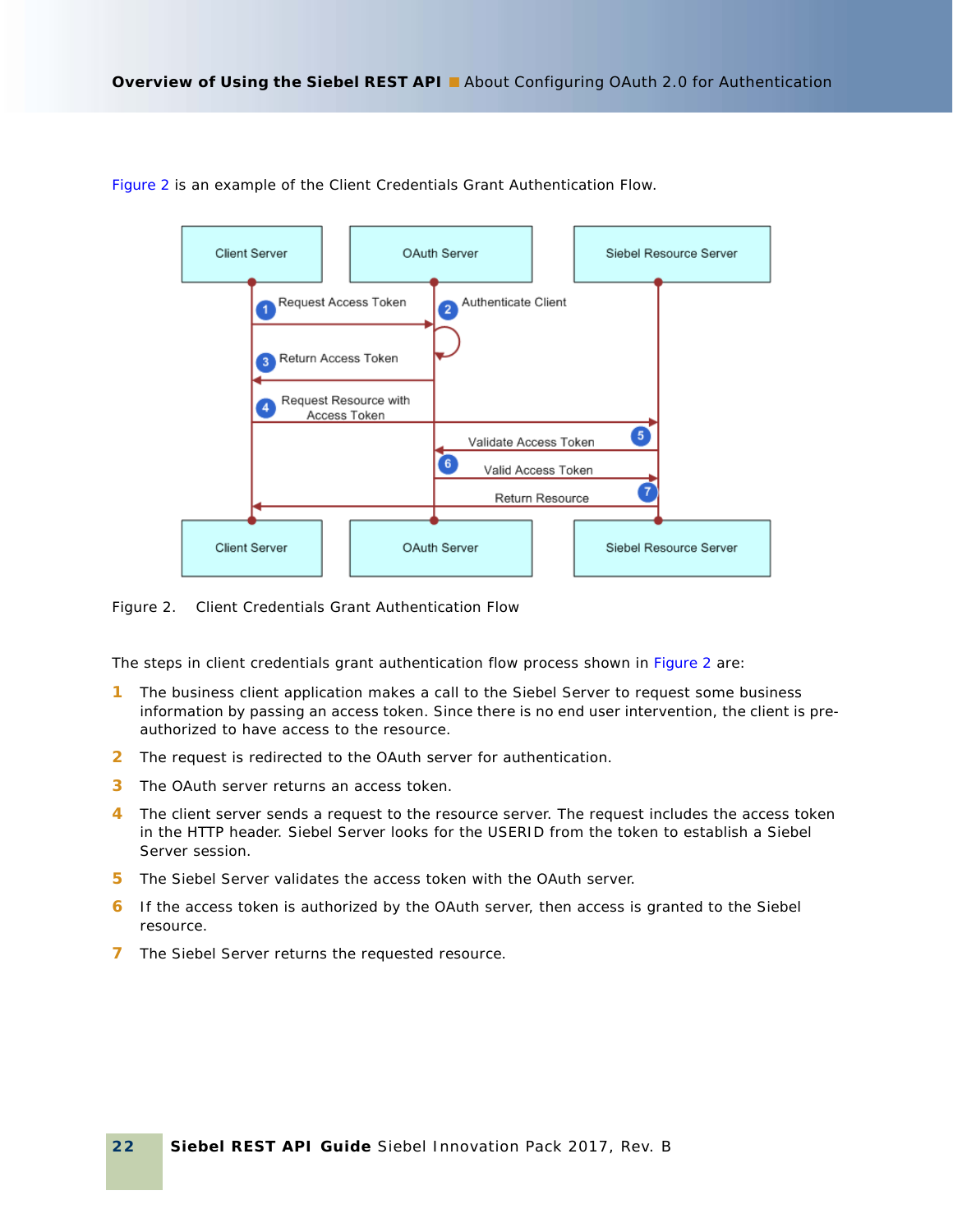#### **Web Server Authentication Flow**

In the Web server authentication flow, the client application is running on the client server. In this case, an end user accesses an application, which needs to fetch data from a resource server on behalf of the end user, but without the end user providing his credentials to the application. The user has to provide his consent for the client application to access resources in the resource server. In this use case, all the code resides in the client server and it is not visible to the end user. For the OAuth server, you can use Oracle Access Manager and Oracle Webgate, or any other Web application and gateway depending on your business needs.

[Figure 3](#page-22-0) is an example of the Web server Authentication Flow.



<span id="page-22-0"></span>Figure 3. Web Server Authentication Flow

The steps in Web Server Authentication Flow process shown in [Figure 3](#page-22-0) are:

**1** A user initiates a request to the client application.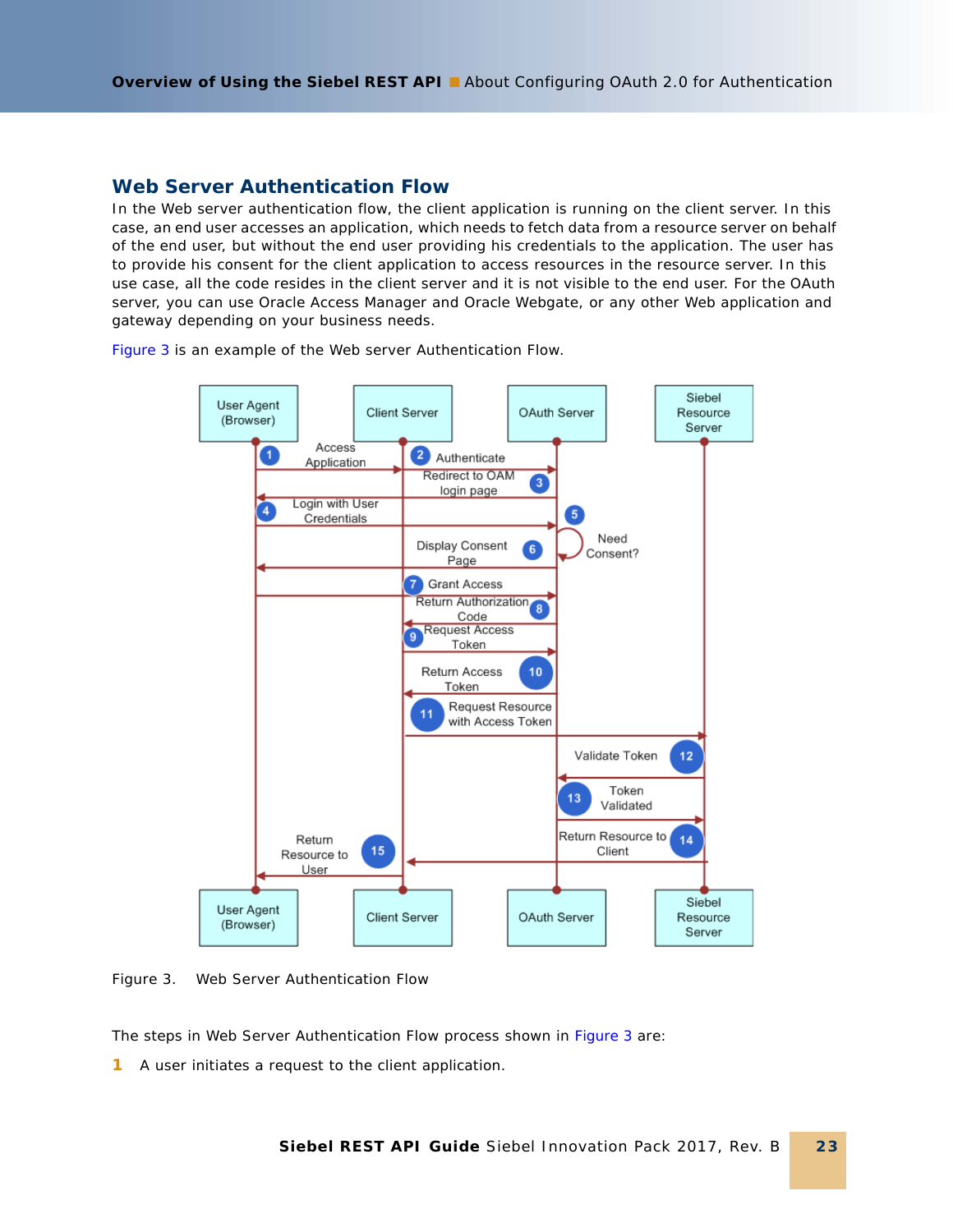- **2** The request is redirected to the OAuth server (for example, Oracle Access Manager) for authentication.
- **3** The OAuth server sends a login form to the user to grant access.
- **4** The user enters their credentials and the OAuth server determines whether to grant access.
- **5** The OAuth server determines if user consent is required.
- **6** If user consent is the required, the OAuth server sends a consent form to the user.
- **7** The client server grants access.
- **8** If access is granted, the OAuth server sends an authorization code.
- **9** The client application requests an access token from the OAuth server.
- **10** The OAuth server sends the access token.
- **11** The client application sends a request to the resource server and includes the access token in the request header.
- **12** The resource server sends a request to the OAuth server to validate the access token.
- **13** The OAuth server validates the access token.
- **14** The resource server sends a response with the requested information to the client application.
- **15** The client application sends the requested information to the user.

### <span id="page-23-1"></span><span id="page-23-0"></span>**About REST Outbound**

Siebel CRM supports outbound REST communications for on-premises or cloud applications, allowing the external applications to interact with other on-premises or cloud applications that communicate through REST APIs.

Siebel outbound REST functionality is built on SOAP Outbound functionality and allows Siebel CRM to call any external endpoint that provides a valid Open API or SWAGGER compliant schema.

Siebel outbound REST functionality leverages Siebel Tools to import the REST contract and create the required metadata, such as business services or integration objects. For more information about Siebel Tools, see *Using Siebel Tools*.

To use REST Outbound in Siebel CRM:

- Create a new outbound Web Service based on an OpenAPI compiant JSON file. For information about creating an Outbound Web Service based on an OpenAPI compliant JSON file, see ["Creating](#page-37-2)  [an Outbound Web Service Based on an OpenAPI Compliant JSON File" on page 38](#page-37-2).
- Once you have successfully imported the schema in Siebel Tools, open the Siebel Application and navigate to the Administration - Web Services screen and then to the Outbound REST Services screen. Verify the newly imported artifacts are all present in the Outbound REST Services, Service Params, and Operations applets. Make sure you configure the exact endpoint URL in the Address column of the Service Params Applet.
- Create a 64-bit Java Subsystem. For more information about creating a 64-bit Java Subsystem, see *Transports and Interfaces: Siebel Enterprise Application Integration*.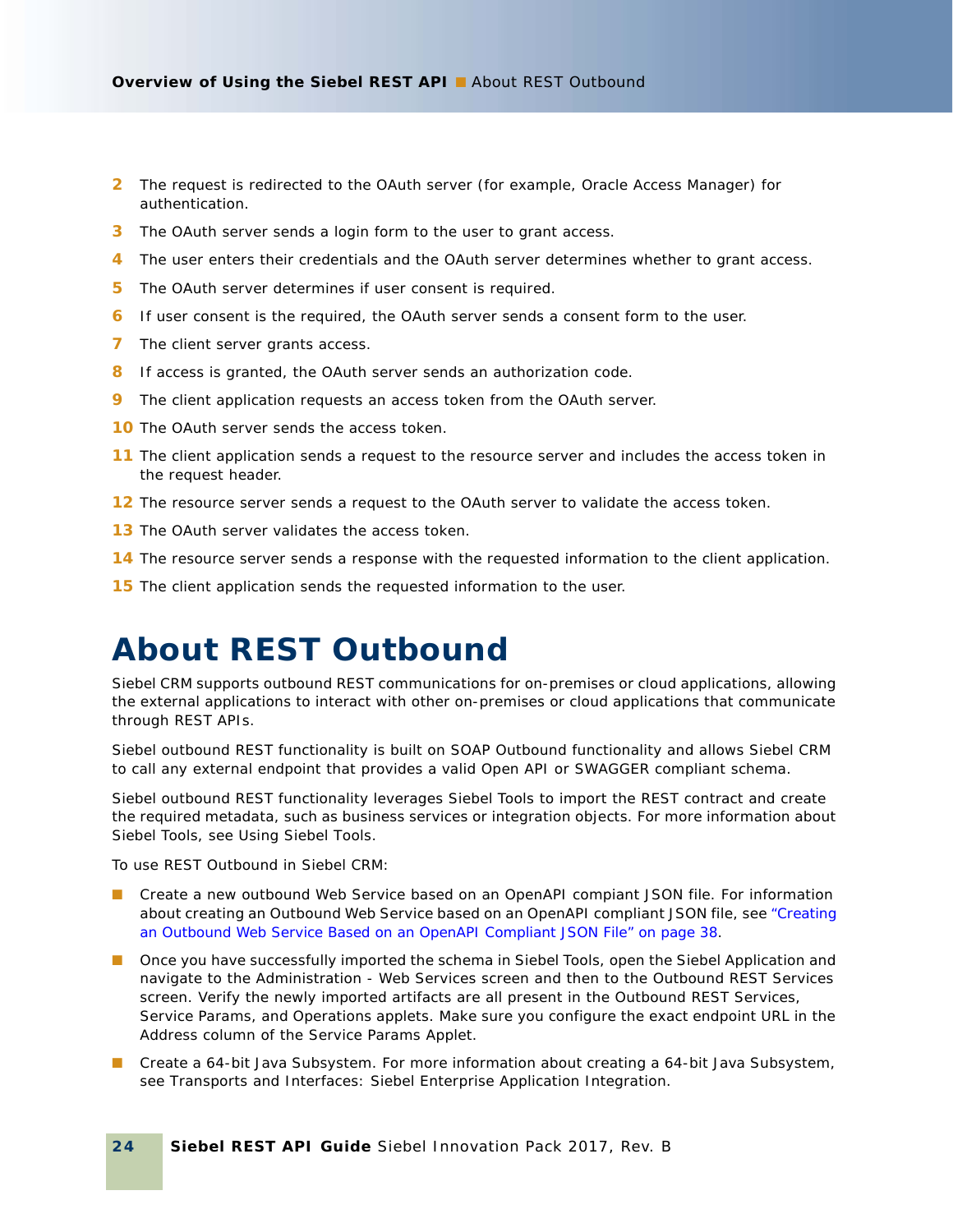- Configure any new Siebel Business Services for RESTful access. For more information, see ["Configuring Business Service Methods for RESTful Access" on page 36](#page-35-1).
- Configure new Siebel Business Services by associating a responsibility with a business service to control access to the business service and its methods. For more information, see *Siebel Security Guide*.
- Setting up the proxy for external endpoint access. For more information, see *Integration Platform Technologies: Siebel Enterprise Application Integration*.
- Configure external REST endpoints. For external REST endpoints, the following parameters must be added in the Input PropertySet:
	- isExternalURL: true

Setting the isExternal parameter value to true removes the body keyword in the POST request body.

■ isEnclosedArray: true

If the whole POST body has to be enclosed in any array, then set the isEnclosedArray parameter to true.

■ methodValue: <value>

For path templating, add a value for the methodValue parameter. Path templating is the use of curly braces ({}) to mark a section of a URL path as replaceable.

### <span id="page-24-1"></span><span id="page-24-0"></span>**About Getting the Siebel REST API Specification in the OpenAPI 2.0 Standard Using Describe**

Siebel REST APIs use the OpenAPI Specification (formerly the Swagger Specification) to define formats for REST requests and responses to the Siebel REST API servers.

You can use the OpenAPI Specification Describe URI parameter to provide addition metadata information in the REST API response and request. The describe parameter returns a JSON object that contains the attributes, actions, and links defined in the REST resource definition.

The describe parameter allows you to discover additional metadata on the following:

**Siebel Business Objects.** The Siebel Business Objects catalog contains a list of all Business Objects exposed as Base Integration Objects. The following is an example of a Siebel Business Objects URL request with a describe parameter:

host-name/siebel/v1.0/data/describe

■ **Siebel Business Services**. The Siebel Business Services catalog contains list of all Siebel Business Service names, methods defined for business services, and links to each business service. The following is an example of a Siebel Business Services URL request with a describe parameter:

host-name/siebel/v1.0/service/describe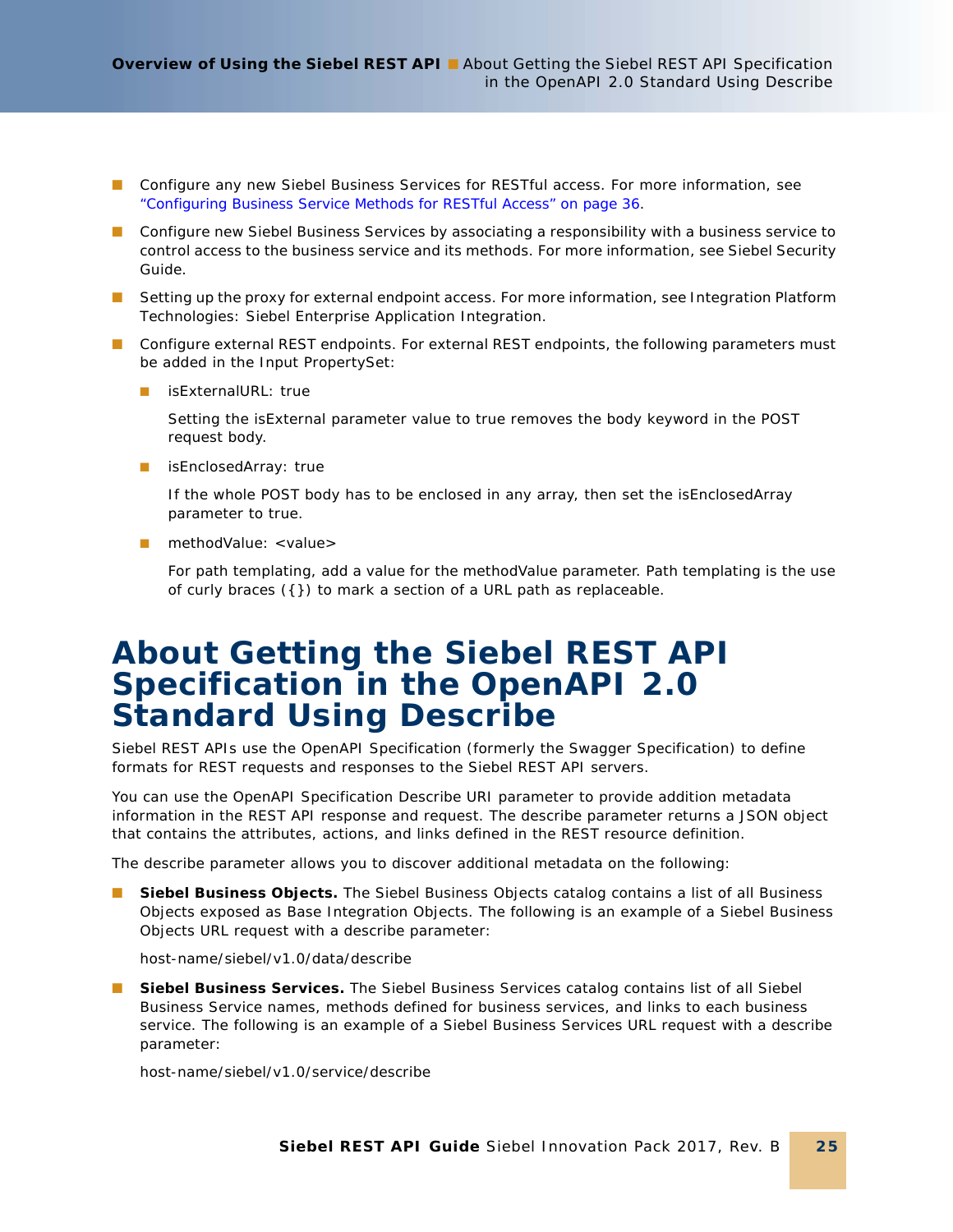■ **Siebel Repository Objects**. The Siebel Repository Objects catalog contains lists of all repository types and catalog links to their children. The following is an example of a Siebel Repository Objects URL request with a describe parameter:

host-name/siebel/v1.0/workspace/main/describe

In the response, pagination is implemented for a list of Business Objects, a list of Repository Objects, and a list of Business Services but not for the associated children.

[Table 8](#page-25-0) contains the OpenAPI Objects supported by the Siebel REST API.

| <b>Field Name</b>   | Description                                                                                                                                                                                                                                                                                                                                                               |
|---------------------|---------------------------------------------------------------------------------------------------------------------------------------------------------------------------------------------------------------------------------------------------------------------------------------------------------------------------------------------------------------------------|
| swagger             | Required. Specifies the Swagger Specification version being<br>used.                                                                                                                                                                                                                                                                                                      |
| info                | Required. Provides metadata about the API.                                                                                                                                                                                                                                                                                                                                |
| schemes object      | The transfer protocol of the API. Values MUST be from the<br>list: "http", "https", "ws", "wss". If the schemes is not<br>included, the default scheme to be used is the one used to<br>access the Swagger definition itself.                                                                                                                                             |
| securityDefinitions | Security scheme definitions that can be used across the<br>specification.                                                                                                                                                                                                                                                                                                 |
| externalDocs        | Additional external documentation.                                                                                                                                                                                                                                                                                                                                        |
| host                | The host (name or ip) serving the API. This must be the host<br>only and does not include the scheme nor sub-paths. It MAY<br>include a port. If the host is not included, the host serving<br>the documentation is to be used (including the port). The<br>host does not support path templating.                                                                        |
| basePath            | The base path on which the API is served, which is relative<br>to the host. If it is not included, the API is served directly<br>under the host. The value MUST start with a leading slash (/<br>). The basePath does not support path templating.                                                                                                                        |
| definitions         | An object to hold data types produced and consumed by<br>operations.                                                                                                                                                                                                                                                                                                      |
| tags                | A list of tags used by the specification with additional<br>metadata. The order of the tags can be used to reflect on<br>their order by the parsing tools. Not all tags that are used by<br>the Operation Object must be declared. The tags that are not<br>declared may be organized randomly or based on the tools'<br>logic. Each tag name in the list must be unique. |
| paths               | Required. The available paths and operations for the REST<br>API.                                                                                                                                                                                                                                                                                                         |

<span id="page-25-0"></span>Table 8. OpenAPI Objects supported by the Siebel REST API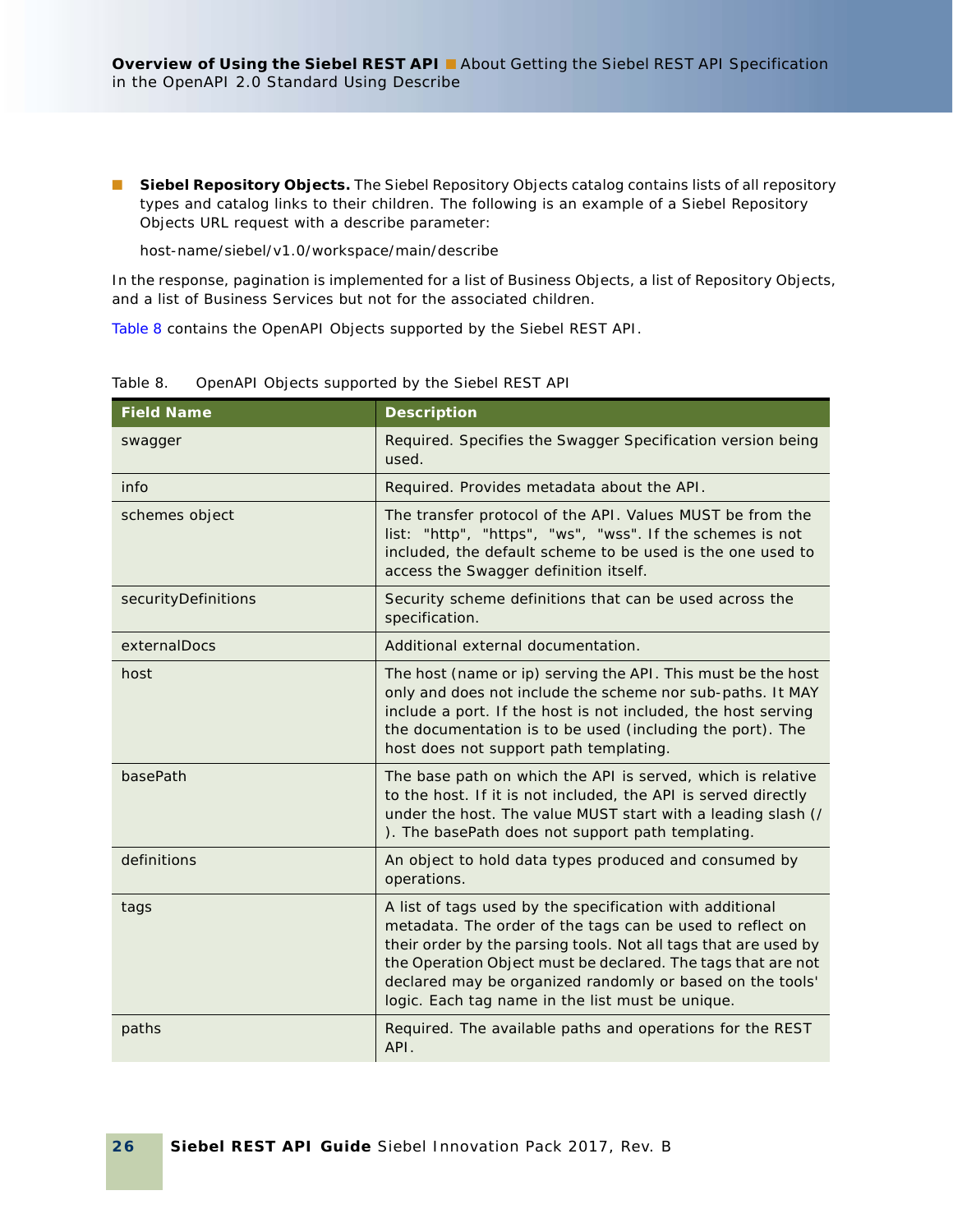| <b>Field Name</b> | <b>Description</b>                                                             |
|-------------------|--------------------------------------------------------------------------------|
| security          | A declaration of which security schemes are applied for the<br>API as a whole. |
| parameters        | A list of the parameters for the endpoint.                                     |
| responses         | A lists of the responses from the REST API request.                            |

| Table 8. |  | OpenAPI Objects supported by the Siebel REST API |  |  |
|----------|--|--------------------------------------------------|--|--|
|          |  |                                                  |  |  |

## <span id="page-26-1"></span><span id="page-26-0"></span>**About Access Controls for Siebel Business Component REST Requests**

*Access Controls* refer to the set of Siebel Business Applications mechanisms that control users access to data and application functionality. For more information about access controls, see *Siebel Security Guide*.

Siebel implements access controls for business component data by using the ViewMode query parameter. The business component ViewMode query parameter defines the access control for a business component in a view and decides which users can access what portion of the data. The following fields in the BusComp View Modes list in Siebel Tools determine allowable visibility for a business component. For more information about View Mode, see *Siebel Security Guide*.

- Owner Type. This field specifies the party type, with one exception (described in the following list), that is used to determine whether a user is associated with a record. Specifies the owner of the records in the current view mode. The allowable owner types are:
	- **Person.** Access control can be based on the user's Person record.
	- Position. Access control can be based on the position of the user.
	- **Organization**. Access control can be based on the organization of the user, as determined by the organization to which the user's current position belongs.
	- **Group**. Access control can be based on membership in access groups that have access to particular catalogs and categories.
	- **Catalog Category.** Catalog Category is not a party type. Access can be restricted to all of the data in all of the categories across catalogs to which the user has access. This data includes data in public categories and data in private categories to which the user's access groups have access. The user sees a flat (uncategorized) list of data.
- **Name**. The name typically suggests the view mode.
	- **Personal.** This name is typically used when Owner type is Person.
	- Sales Rep. This name is typically used when Owner type is Position.
	- **Organization.** This name is typically used when Owner type is Organization.
	- **Group**. This name is typically used when Owner type is Group.
	- **Catalog.** This name is typically used when Owner type is Catalog.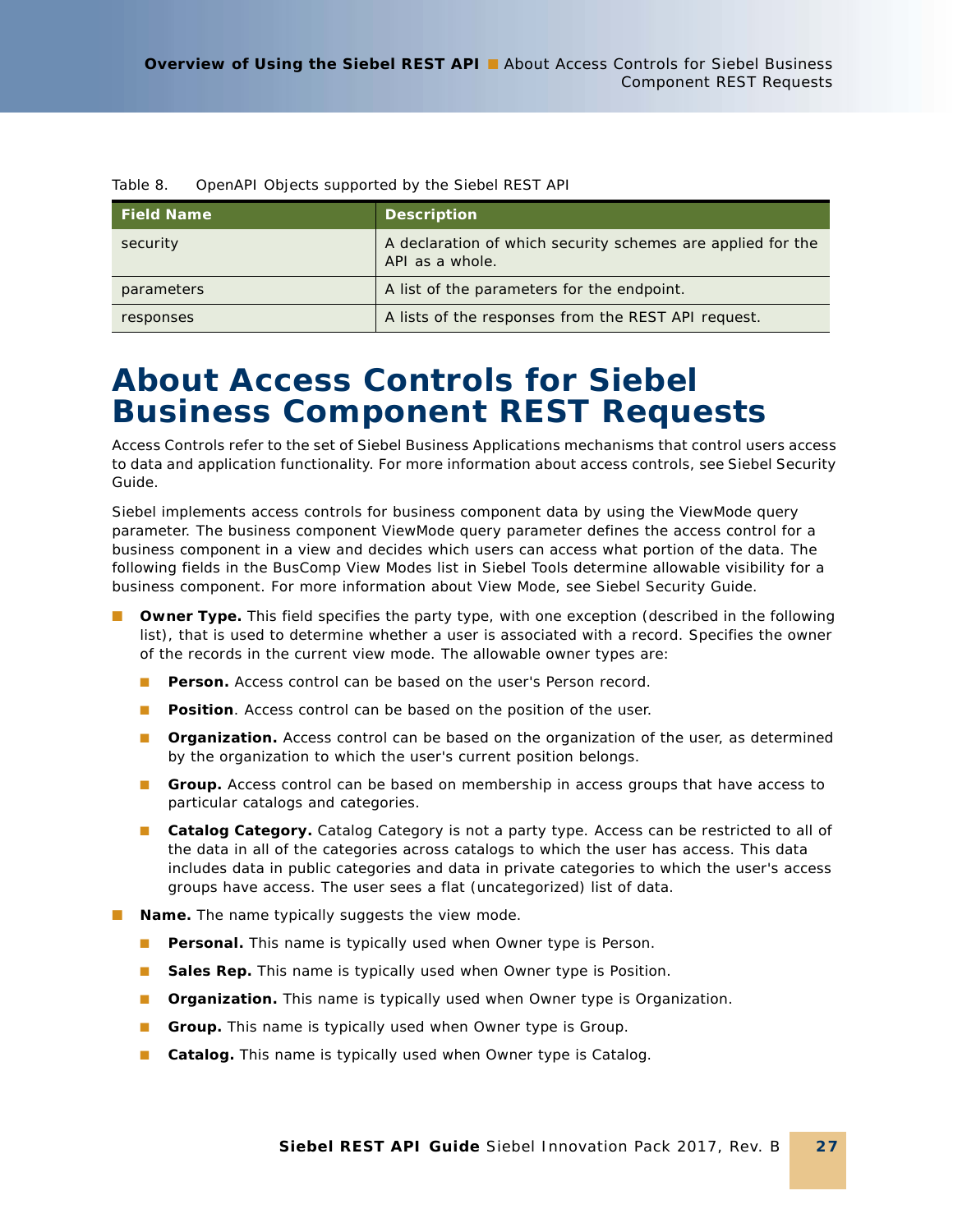You can only use access controls for Siebel REST API GET requests. You can use an access control by adding ViewMode= to your REST API GET request URL. The URL format is same for both JSON and XML REST requests. The ViewMode query parameter used in the URL is case sensitive. If the ViewMode query parameter is not specified in the URL, by default ViewMode=Sales Rep is used. ViewMode=All is not supported for REST requests.

You can use the ViewMode query parameter on the following:

■ **Siebel Business Objects**. The Siebel Business Objects catalog contains a list of all Business Objects exposed as Base Integration Objects. The following is an example of a Siebel Business Objects URL request with a ViewMode query parameter:

host-name/siebel/v1.0/data/Account/Account/?ViewMode="Sales Rep"

■ **Siebel Repository Objects**. The Siebel Repository Objects catalog contains lists of all repository types and catalog links to their children. The following is an example of a Siebel Repository Objects URL request with a ViewMode query parameter:

host-name/siebel/v1.0/workspace/MyWorkspace/Applet/SIS Account List Applet?ViewMode="Personal"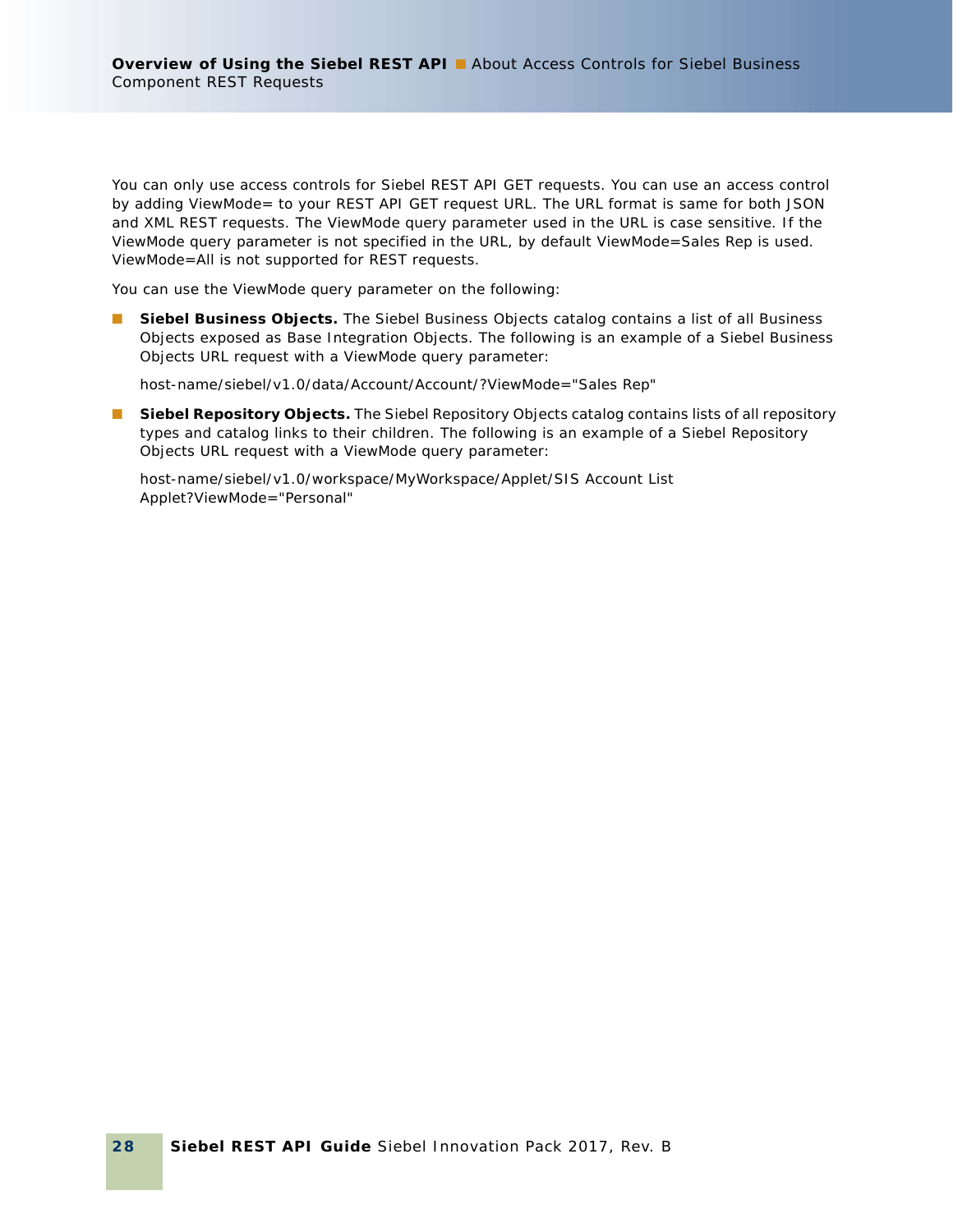# <span id="page-28-0"></span>**3 Getting Started with the Siebel REST API**

This chapter provides an overview of how to get started with using the Siebel CRM REST API. It contains the following topics:

- [About Setting Up the Siebel CRM REST API on page 29](#page-28-1)
- [Using Siebel Management Console to Configure a Siebel Application Interface Profile on page 30](#page-29-0)
- [Configuring the worker.properties File for Load Balancing on page 34](#page-33-0)
- [Configuring Business Service Methods for RESTful Access on page 36](#page-35-0)
- [Configuring Integration Objects for REST API Data Access on page 38](#page-37-0)
- [Creating an Outbound Web Service Based on an OpenAPI Compliant JSON File on page 38](#page-37-1)

## <span id="page-28-1"></span>**About Setting Up the Siebel CRM REST API**

The Siebel REST API is implemented as part of the Siebel Application Interface installation. You must create and deploy a Siebel Application Interface profile before using REST related components on the Siebel server. For more information about Siebel Application Interface, see *Siebel Installation Guide for Microsoft Windows*.

Before you begin using the Siebel CRM REST API, you must perform the tasks described in this topic. Many of these tasks are described in the *Siebel Deployment Planning Guide*.

**1** Review all documented hardware and software requirements.

For more information, see the Certifications tab on My Oracle Support.

**2** The latest version of Siebel Enterprise Server software must be installed.

For more information about performing a new Siebel Enterprise Server software installation, see the *Siebel Installation Guide* for the operating system you are using.

**3** Install Siebel Application Interface.

For more information about installing Siebel Application Interface, see *Siebel Installation Guide for Microsoft Windows*.

**4** Configure a Siebel Application Interface profile.

For more information about configuring a Siebel Application Interface profile, see *Siebel Installation Guide for Microsoft Windows*.

For information about Siebel RESTful configuration parameters that must be configured when you create the Siebel Application Interface Profile, see ["Using Siebel Management Console to Configure](#page-29-0)  [a Siebel Application Interface Profile" on page 30.](#page-29-0)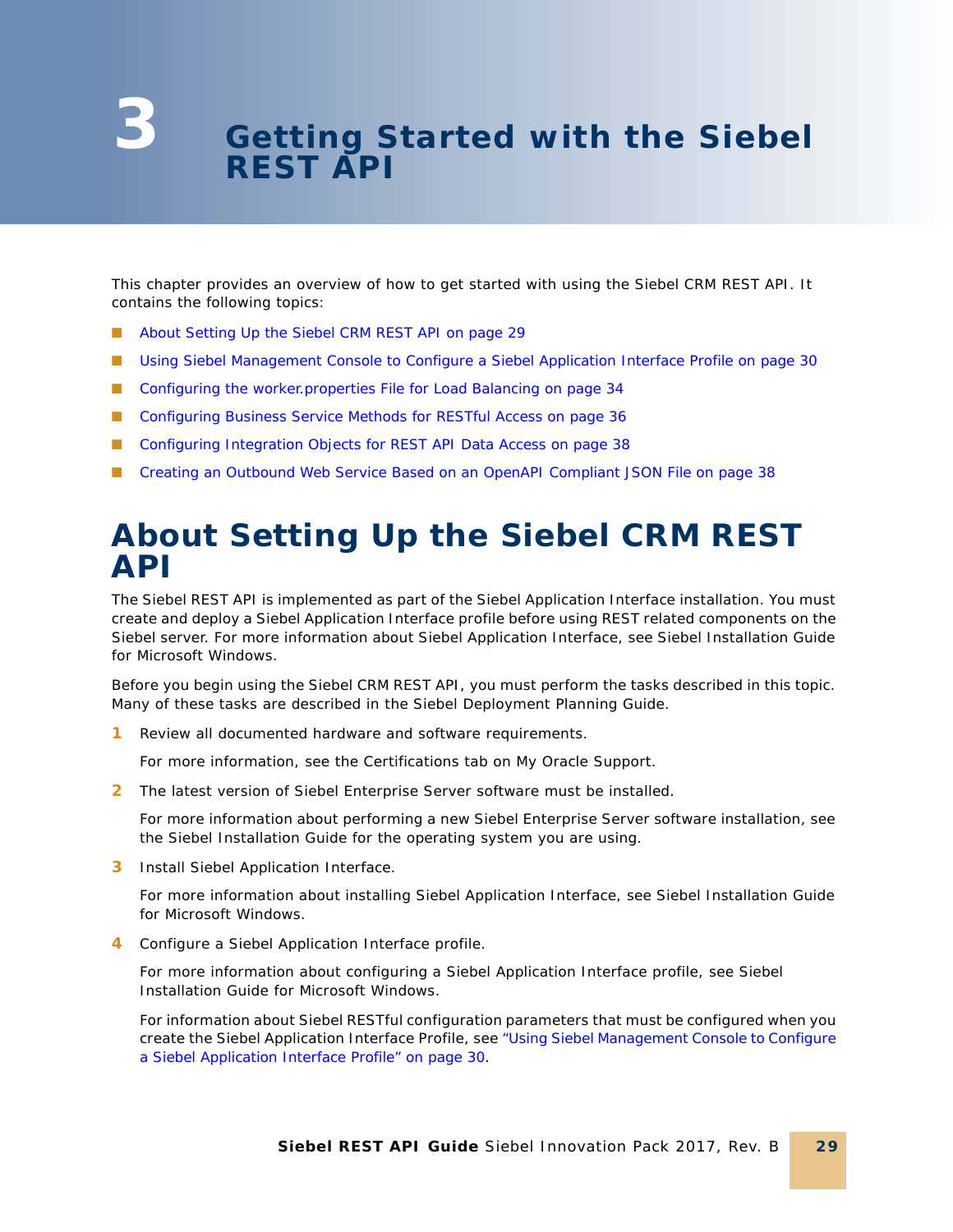**5** Deploy your Siebel Application Interface profile.

For more information about deploying a Siebel Application Interface profile, see *Siebel Installation Guide for Microsoft Windows*.

**6** Determine your sizing requirements.

Based on your sizing requirements, install and configure your application interface nodes. For more information about configuring load balancing, see ["Configuring the worker.properties File for](#page-33-0)  [Load Balancing" on page 34](#page-33-0).

Oracle recommends load balancing to distribute complex tasks among multiple Java Web Containers. For more information about load balancing, see *Siebel Deployment Planning Guide*.

- **7** Configure business service methods for RESTful access. For more information about configuring business service methods, see ["Configuring Business Service Methods for RESTful Access" on](#page-35-0)  [page 36.](#page-35-0)
- 8 Configure integration objects for REST API data access. For more information about configuring integration objects, see ["Configuring Integration Objects for REST API Data Access" on page 38](#page-37-0).

### <span id="page-29-1"></span><span id="page-29-0"></span>**Using Siebel Management Console to Configure a Siebel Application Interface Profile**

After the Siebel Application Interface is installed, you must use the Siebel Management Console to create a Siebel Application Interface profile before using Siebel RESTful services. For more information about creating a Siebel Application Interface Profile, see *Siebel Installation Guide for Microsoft Windows.*

This topic includes the Siebel RESTful configuration parameters that must be configured when you create the Siebel Application Interface Profile. This topic includes the following:

- ["Configuring REST Inbound Authentication Parameters" on page 30](#page-29-3)
- ["Configuring REST Inbound Default Parameters" on page 33](#page-32-0)
- ["Configuring REST Resource Parameters" on page 33](#page-32-1)

#### <span id="page-29-3"></span><span id="page-29-2"></span>**Configuring REST Inbound Authentication Parameters**

You can configure resource parameters by giving the parameters alternative query names.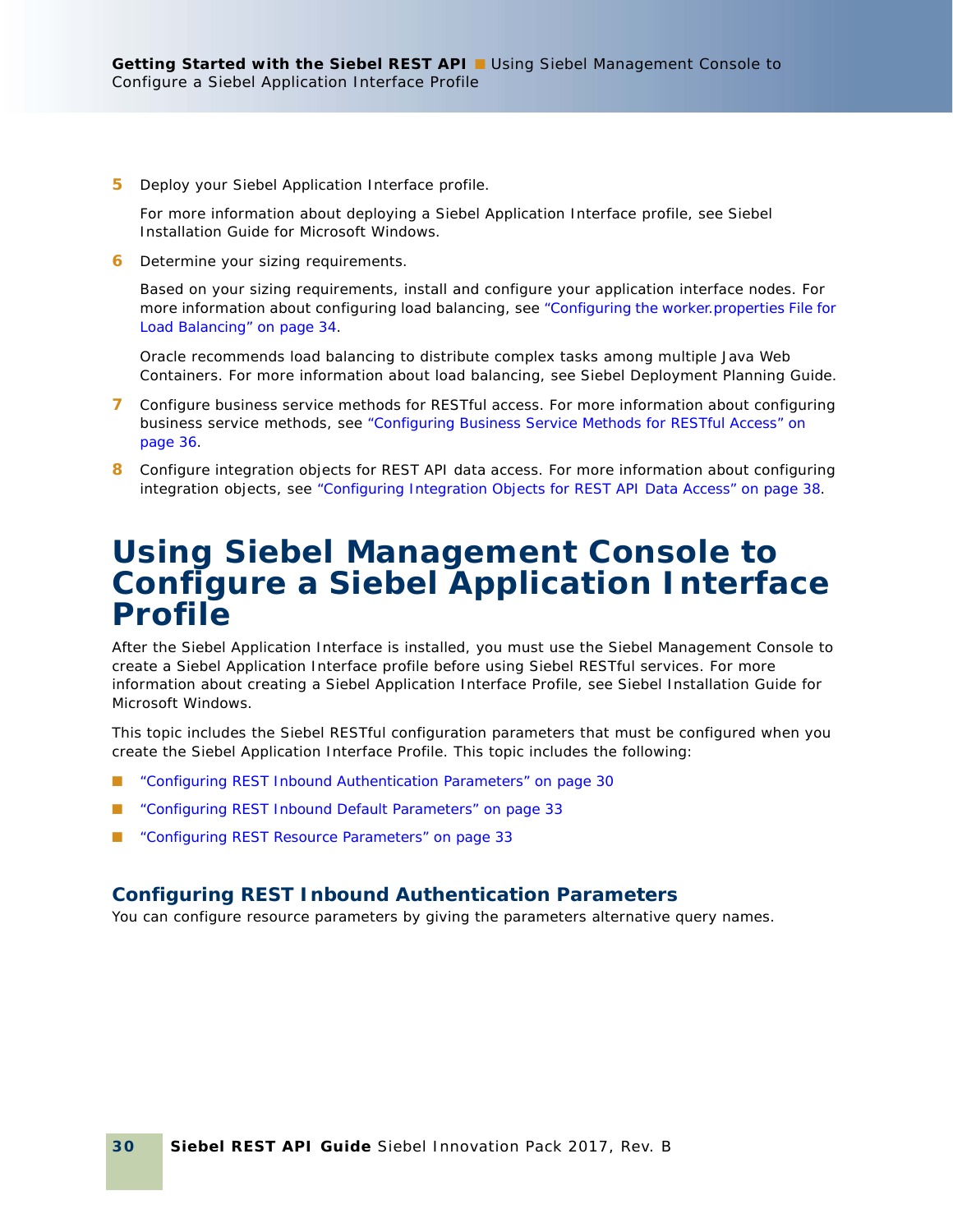[Table 9](#page-30-0) contains the REST inbound authentication parameters that you configure when you create a Siebel Application Interface Profile. For more information about configuring a Siebel Application Interface profile, see *Siebel Installation Guide for Microsoft Windows.*

| <b>Siebel Management Console</b><br>Parameter | <b>Section</b>                                         | <b>Description</b>                                                                                                                                                                                                                                     |
|-----------------------------------------------|--------------------------------------------------------|--------------------------------------------------------------------------------------------------------------------------------------------------------------------------------------------------------------------------------------------------------|
| Anonymous User Name                           | Authentication > REST<br><b>Inbound Authentication</b> | Specify the anonymous user<br>to use for anonymous REST<br>inbound requests.                                                                                                                                                                           |
| Anonymous User Password                       | Authentication > REST<br><b>Inbound Authentication</b> | Specify the password for the<br>anonymous user for REST<br>inbound requests.                                                                                                                                                                           |
| Authentication Type                           | Authentication > REST<br><b>Inbound Authentication</b> | Specify the authentication<br>type that the Siebel<br>Application Interface nodes<br>accept for REST inbound<br>authentication. You can<br>select one of the following<br>options:<br><b>Basic Authentication</b><br>Single Sign-On<br>п<br>OAuth<br>п |
| Trust Token                                   | Authentication > REST<br><b>Inbound Authentication</b> | This option appears if you<br>select the Single Sign-On or<br>OAuth option.                                                                                                                                                                            |
|                                               |                                                        | Specify the trust token to use<br>for REST inbound<br>authentication                                                                                                                                                                                   |
| <b>Authentication URL</b>                     | Authentication > REST<br><b>Inbound Authentication</b> | This option appears if you<br>select the OAuth option.                                                                                                                                                                                                 |
|                                               |                                                        | Specify the URL to use for<br><b>REST inbound</b><br>authentication.                                                                                                                                                                                   |
| <b>User Specification</b>                     | Authentication > REST<br><b>Inbound Authentication</b> | This option appears if you<br>select the Single Sign-On<br>option. Specify the user<br>specification to use for REST<br>inbound authentication.                                                                                                        |

<span id="page-30-0"></span>

| Table 9. |  | REST Inbound Authentication Configuration Settings |  |
|----------|--|----------------------------------------------------|--|
|          |  |                                                    |  |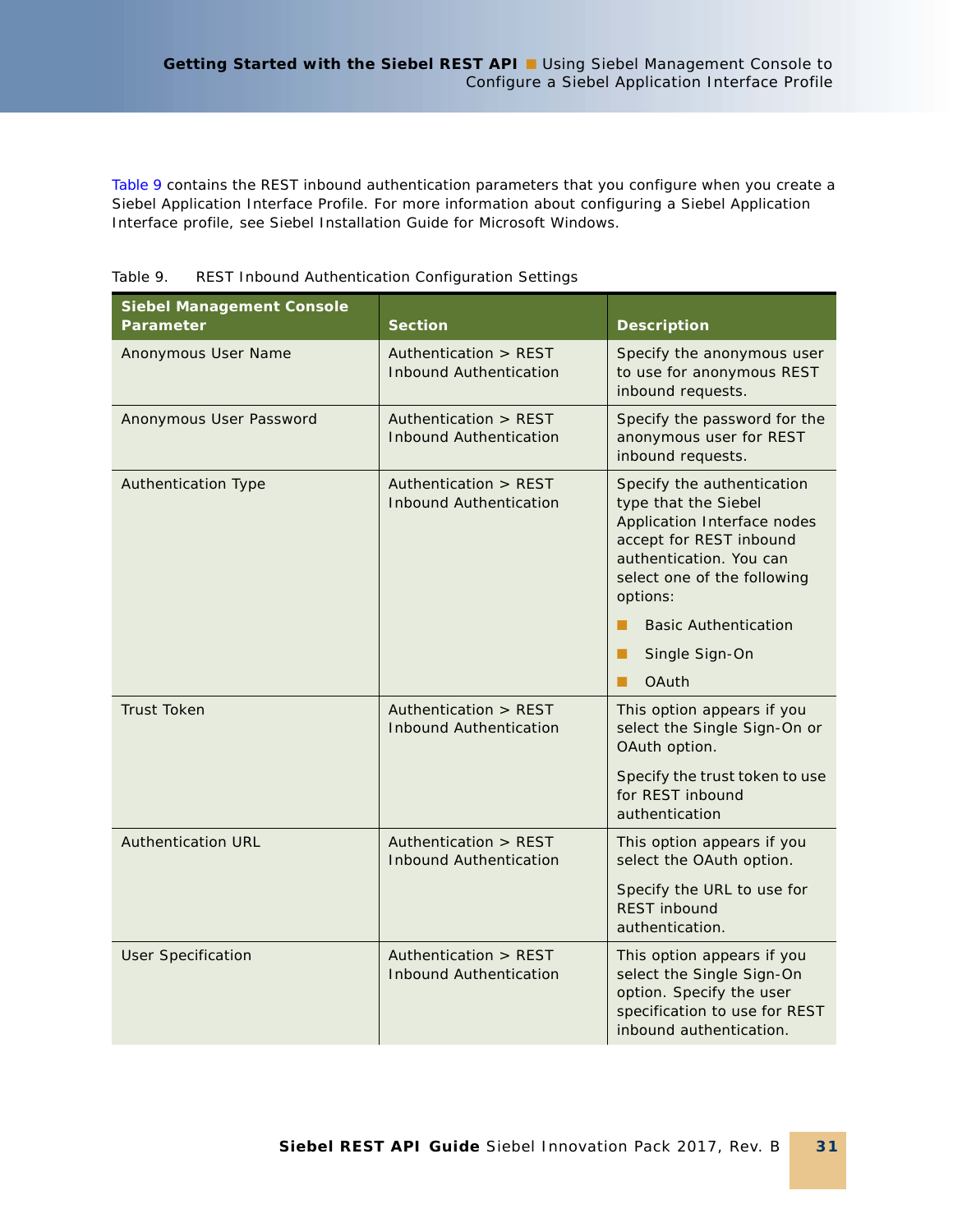| <b>Siebel Management Console</b><br>Parameter | <b>Section</b>                                         | <b>Description</b>                                                                                                                                                                               |
|-----------------------------------------------|--------------------------------------------------------|--------------------------------------------------------------------------------------------------------------------------------------------------------------------------------------------------|
| Session Timeout (seconds)                     | Authentication > REST<br><b>Inbound Authentication</b> | Specify the session timeout,<br>in seconds, to use for REST<br>inbound authentication. This<br>is the timeout which a<br>connection will be kept open<br>for further requests from<br>same user. |
| Secure Channel                                | Authentication > REST<br>Inbound Authentication.       | This option applies only for<br>the OAuth authentication<br>type as follows:                                                                                                                     |
|                                               |                                                        | Select this check box<br>only when you have<br>already imported the<br><b>Authentication URLfs CA</b><br>certificate into the<br><b>Application Interface</b><br>truststore.                     |
|                                               |                                                        | Deselect this check box<br>when the Authentication<br>URLfs CA certificate is not<br>available in the<br>Application Interface<br>truststore.                                                    |
|                                               |                                                        | In this case, the Application<br>Interface trusts all<br>certificates while calling the<br>Authentication URL over<br>HTTPS.                                                                     |

#### Table 9. REST Inbound Authentication Configuration Settings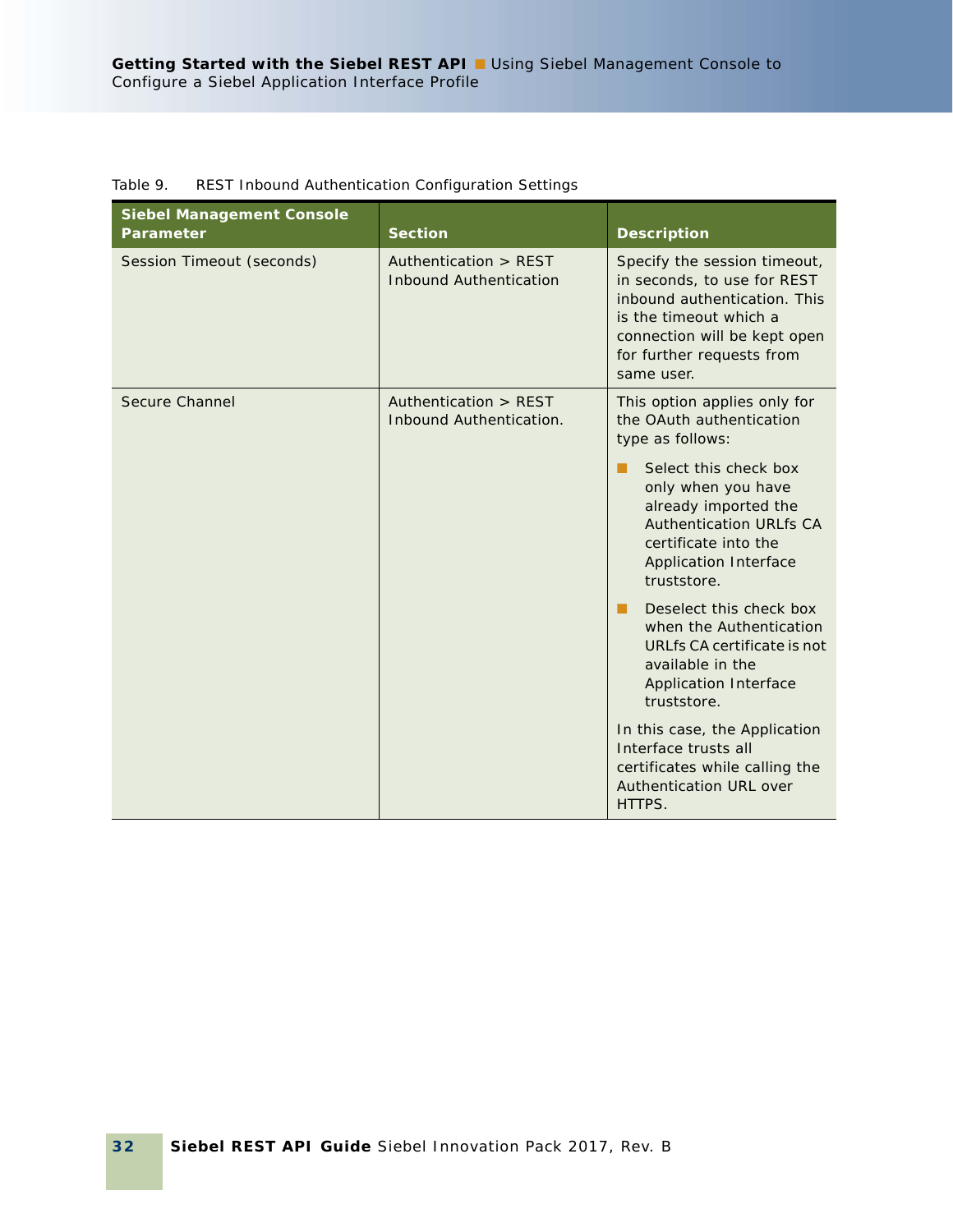#### <span id="page-32-0"></span>**Configuring REST Inbound Default Parameters**

[Table 10](#page-32-2) contains the REST inbound default parameters that you configure when you create a Siebel Application Interface Profile. For more information about configuring a Siebel Application Interface profile, see *Siebel Installation Guide for Microsoft Windows.*

| Siebel Management Console<br>Parameter      | <b>Section</b>               | Description                                                                                                                                               |
|---------------------------------------------|------------------------------|-----------------------------------------------------------------------------------------------------------------------------------------------------------|
| Object Manager                              | <b>REST Inbound Defaults</b> | Select the Object Manager<br>component to use for REST<br>inbound communications,<br>such as EAI Object Manager.                                          |
| REST Response Base URL                      | <b>REST Inbound Defaults</b> | Specify the base URL used to<br>generate URLs for resources<br>in REST responses.                                                                         |
| Maximum Possible Connections                | <b>REST Inbound Defaults</b> | Specify the maximum<br>number of possible<br>connections available to<br>serve REST requests. Default<br>value: 20.                                       |
| Minimum Connections in Pool Size<br>$(\% )$ | <b>REST Inbound Defaults</b> | Specify the minimum number<br>of connections in the pool<br>available to serve REST<br>requests, as a percentage of<br>the maximum. Default value:<br>25. |

#### <span id="page-32-2"></span>Table 10. REST Inbound Default Configuration Settings

#### <span id="page-32-1"></span>**Configuring REST Resource Parameters**

[Table 11](#page-32-3) contains the REST resource parameters that you configure when you create a Siebel Application Interface Profile. For more information about configuring a Siebel Application Interface profile, see *Siebel Installation Guide for Microsoft Windows.*

#### <span id="page-32-3"></span>Table 11. REST Resource Parameter Configuration Settings

| Siebel Management Console<br>Parameter | Section                                                                    | <b>Description</b>                             |
|----------------------------------------|----------------------------------------------------------------------------|------------------------------------------------|
| Method Name                            | REST Inbound Defaults /<br><b>REST Resource Parameter</b><br>List > Query. | Specify the method name to<br>use for queries. |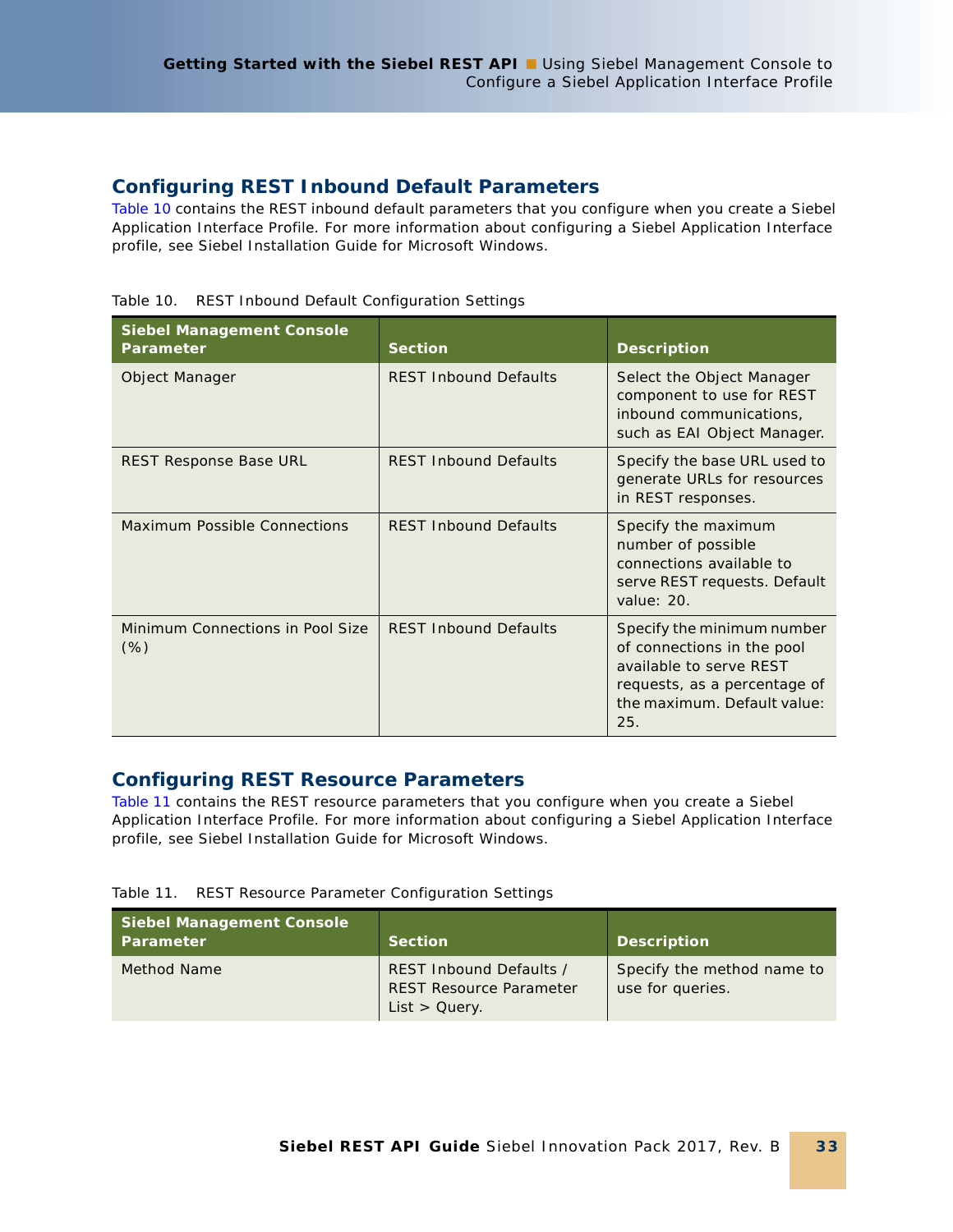| Siebel Management Console<br>Parameter | <b>Section</b>                                                                                 | <b>Description</b>                                                                                                                       |
|----------------------------------------|------------------------------------------------------------------------------------------------|------------------------------------------------------------------------------------------------------------------------------------------|
| <b>Name</b>                            | REST Inbound Defaults /<br><b>REST Resource Parameter</b><br>List > Query > Parameter<br>List. | Specify the name for each<br>query parameter.                                                                                            |
| <b>Alias</b>                           | REST Inbound Defaults /<br><b>REST Resource Parameter</b><br>List > Query > Parameter List     | Specify the alias for each<br>query parameter in the REST<br>resource URIs. Query<br>parameters include: Limit,<br>Pagesize, and Offset. |

| Table 11. REST Resource Parameter Configuration Settings |  |  |
|----------------------------------------------------------|--|--|
|                                                          |  |  |

### <span id="page-33-0"></span>**Configuring the worker.properties File for Load Balancing**

A load balancer acts as a reverse proxy and distributes network or application traffic across a list of available of servers. A load balancer works as a middleman between the client and the servers by accepting requests from clients and distributing the requests to the backend servers based on the configured parameters.

The Apache HTTPD mod\_jk Web server module is used to load balance Apache Tomcat servers. The load balancer.mod jk is the connector used to connect Apache Tomcat with Web servers using an AJP connector.

This topic describes the initial configuration of the workers.properties file for load balancing. For more information about planning and managing load balancing for your deployment, see *Siebel Installation Guide* for the operating system you are using, *Siebel Deployment Planning Guide*, and *Siebel System Administration Guide*.

For more information about third-party load balancing options, see the Certifications tab on My Oracle Support.

Oracle recommends for optimal usage of Siebel User Session Connections maintained on Apache Tomcat.

#### *To configure load balancing*

**1** Download and install the version of Apache HTTPd Server you want to install from the following location:

http://tomcat.apache.org/

For detailed information about installing the HTTPd Server, see Apache Tomcat documentation.

- **2** To configure the listen port, go to <HTTPDRootDir\> folder and do the following:
	- **a** Using any text editor, open the httpd.conf file on the Web server.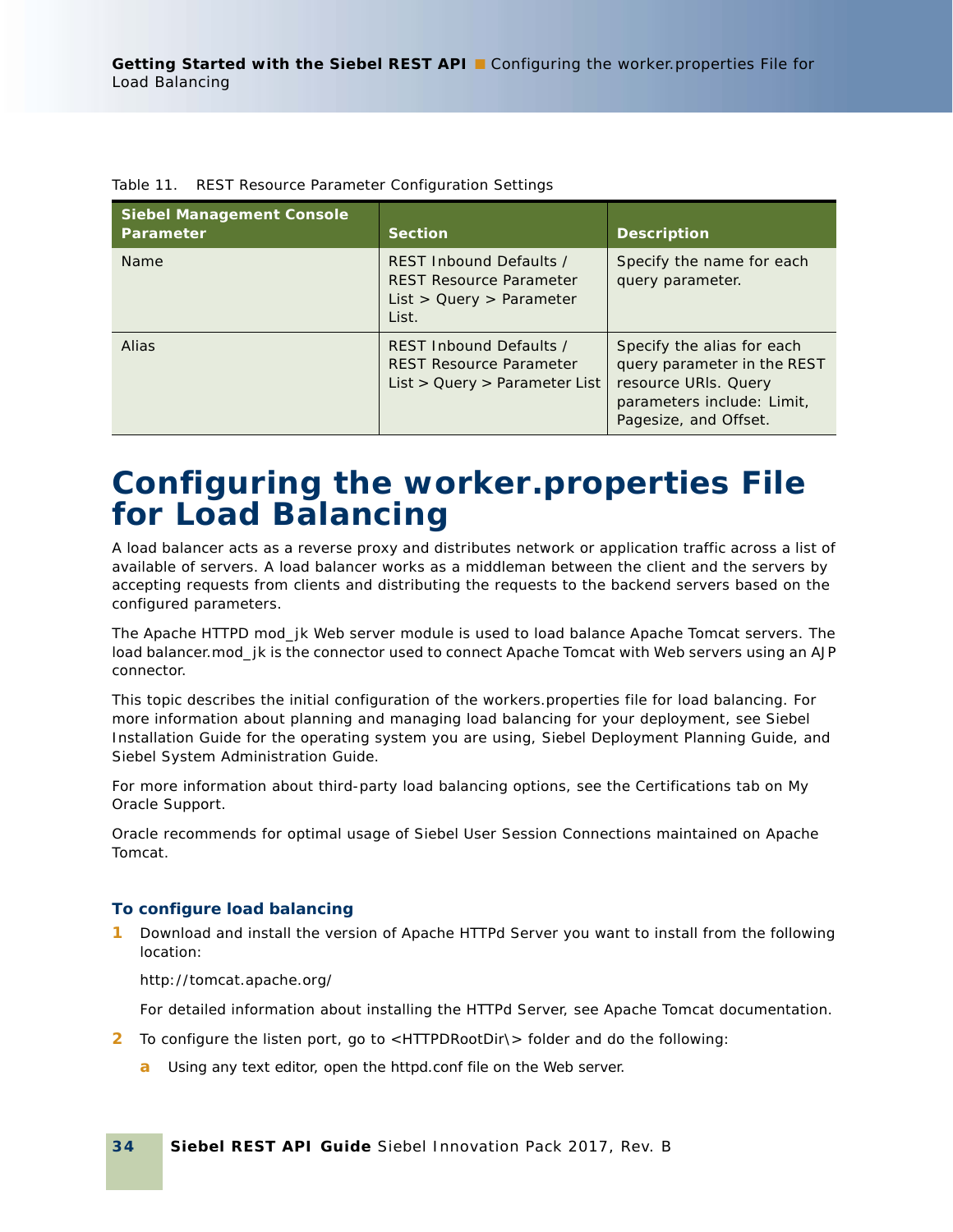- **b** Locate the Listen section and add the HTTP port number: Listen <port>
- **c** Save the httpd.conf file.
- **d** Start the Web server by executing the httpd.exe file.
- **e** To check if the Web server is running, open a Web browser and enter the following url: http://hostip:<port>
- **3** Download the Apache mod\_jk module from the following location:

http://httpd.apache.org/download.cgi

- **4** Save the mod jk.so file then place it in the <HTTPDRootDir\> modules directory folder.
- **5** Create the following properties and log files:
	- **a** Create the workers.properties file then place it in the <HTTPDRootDir\> directory folder.
	- **b** Create the mod ik.log file then place it in the <HTTPDRootDir\> directory folder.
- **6** Modify the apache httpd.conf file as follows:
	- **a** Add a Load statement to load the mod\_jk.so file as follows:

# Load the mod\_jk module LoadModule j k\_module modules/mod\_j k.so

**b** Add an if statement to define the commands to be executed once the module is loaded as follows:

#Declare the module for use with the <IfModule directive> element.

```
<IfModule jk_module>
 JkWorkersFile conf/workers.properties
 JkLogFile logs/mod_jk.log
 JkLogStampFormat "[%b %d %Y - %H:%M:%S] "
 JkRequestLogFormat "%w %V %T"
 JkLogLevel trace
 JkMount /* loadbal ancer
 JkMount /Jkmanager status
</IfModule>
```
- **c** Save and close the httpd.conf file.
- **7** Define the list of Tomcat workers that can accept requests by adding the following configuration to the workers.properties file:

# Define workers worker. I i st=loadbal ancer, status

```
# Set properties for worker1
worker. javacontai ner1. type=aj p13
worker. javacontainer1.host=<hostip>
worker. javacontainer1.port=<ajportnumber>
worker. javacontainer1. I bfactor=1
```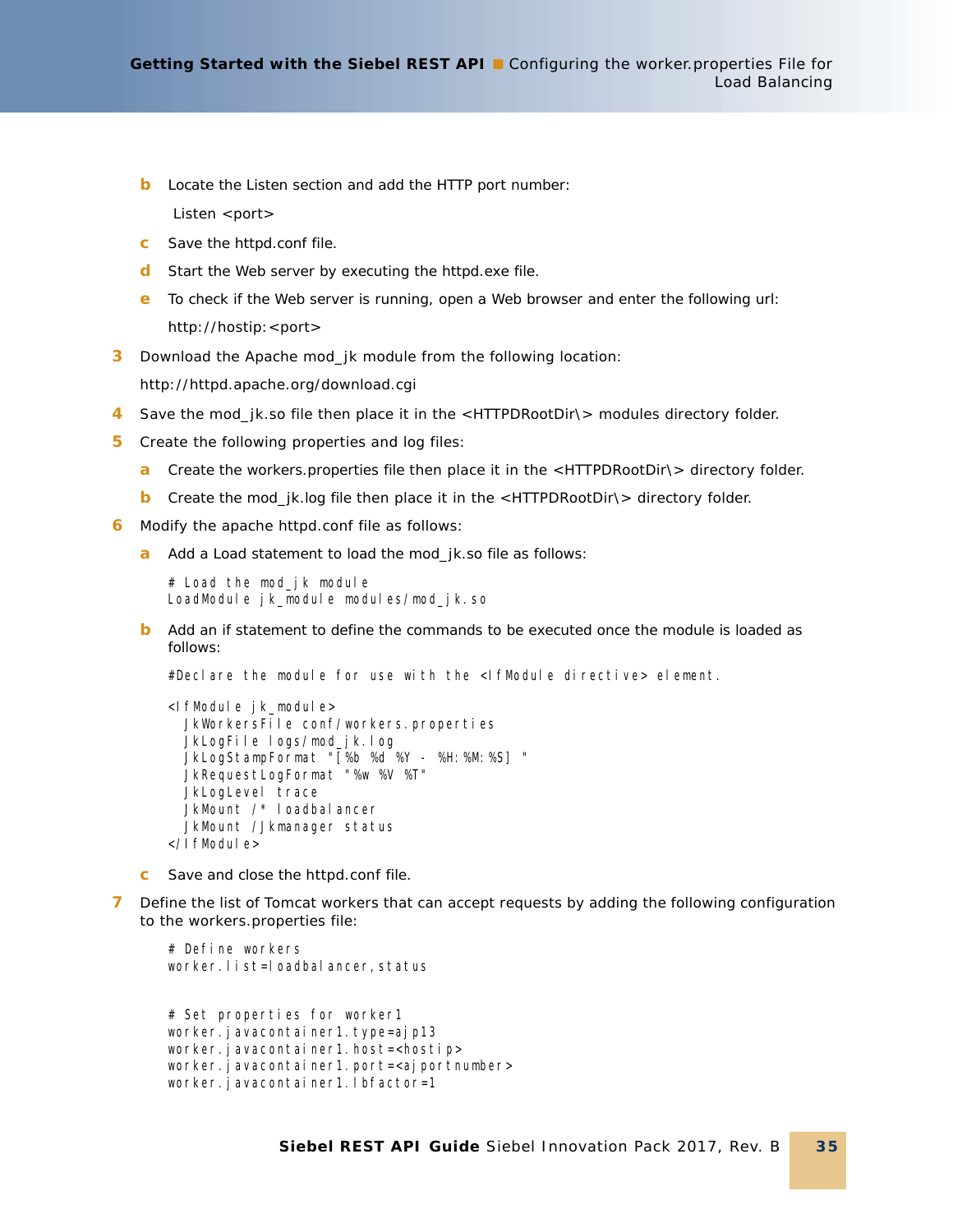worker. javacontainer 1. socket keepalive=1 worker. javacontainer1. socket\_timeout=300

# Set properties for worker2 worker. javacontai ner2. type=aj p13 worker. javacontainer2.host=<hostip> worker. javacontainer2. port=<aj portnumber> worker. javacontainer2. lbfactor=1 worker. javacontainer2. socket\_keepalive=1 worker. javacontainer2. socket timeout=300 # Set properties for loadbalancer worker. I oadbal ancer. type=I b

worker. loadbalancer. balance\_workers= javacontainer1, javacontainer2

# Get statistics worker. status. type=status

**NOTE:** For the worker.<workername> property, both Apache Tomcat workers must have a unique name. For each node, the workername must be same as the JVMRoute name defined in the Apache Tomcat server.xml file. For example, if tomcat 1 has javacontainer1 set as the value for the JVMRoute name in the Apache Tomcat server.xml file for tomcat1, then the worker.properties parameter must have a worker.javacontainer1 value.

**8** Test the server by submitting the following REST API request:

http://hostip:<port>/siebel/v1.0/data/Account/Account/88-431RF

### <span id="page-35-1"></span><span id="page-35-0"></span>**Configuring Business Service Methods for RESTful Access**

You can use the Siebel REST API to access Siebel Business Services. Before you access the Siebel Business Services, you have to associate the business with a responsibility to control access to the business service and its methods. For more information about associating a business service with a responsibility, see the *Siebel Security Guide*.

**CAUTION:** Oracle recommends that you do not add responsibilities to the EAI Siebel Adapter Business Service. as it may lead to denial of general REST (repository or data) and SOAP Web Services access to other users.

The REST Service API has more restrictive access for Siebel Business Services than other Siebel Access Channels. Each Business Service and Business Service Method that is accessed through the REST API needs to be explicitly configured for access.

**NOTE:** For the Siebel REST API, if a Business Service Method is not configured for access by a particular responsibility, then it will not be accessible. This is different from SOAP or the User Interface channels where an unconfigured Business Service is accessible to all.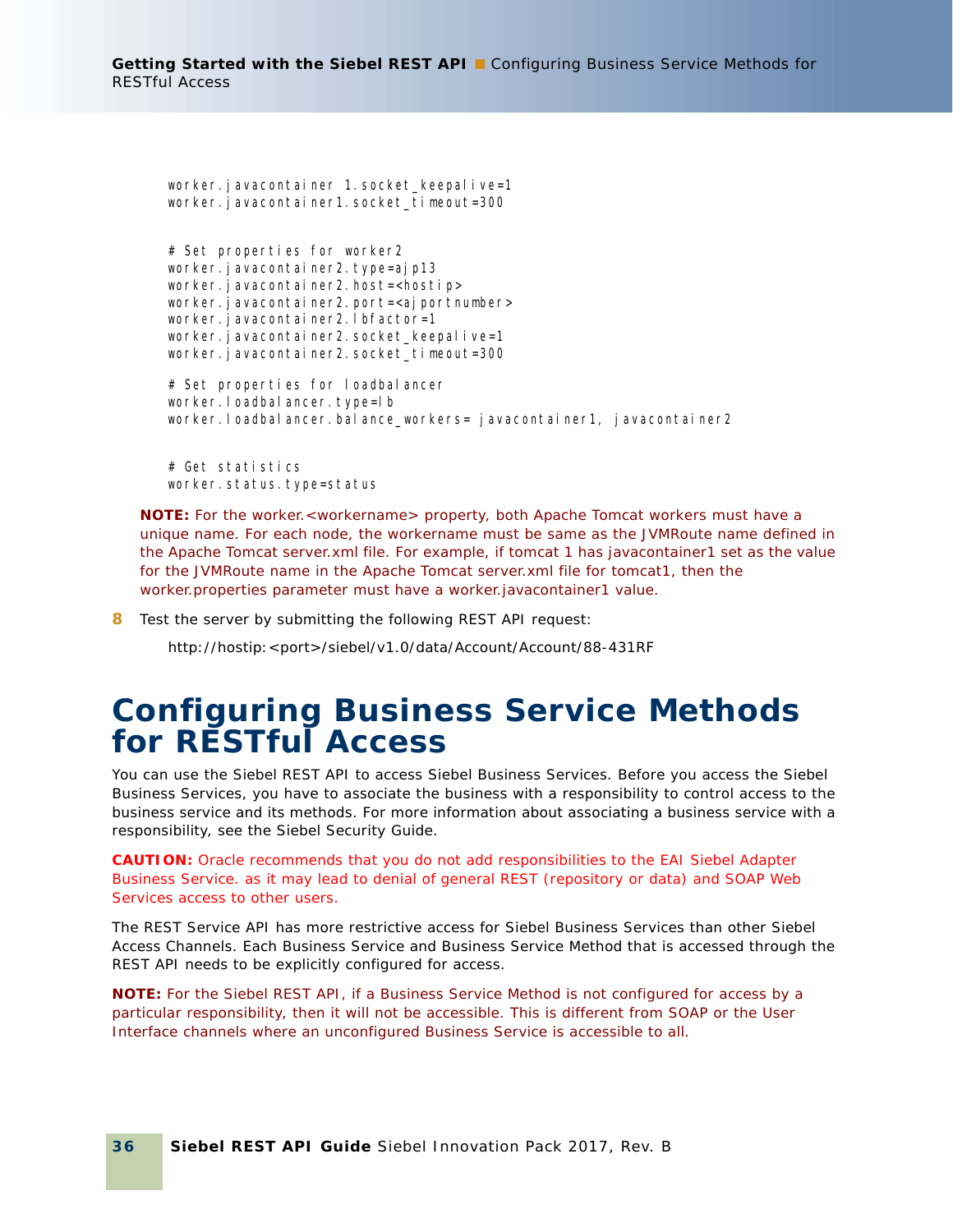#### *To configure Business Service Methods for RESTful Access*

- **1** Log in as an administrator.
- **2** Navigate to the Administration Application screen, then the Business Service Access view, and then the Access By Responsibility view.
- **3** In the Business Service list, click New to select a business service.

A new record appears in the Business Service list.

**4** Click the Select button in the Name field.

The Business Service dialog box appears.

- **5** Select the business service to which you want to control access, then click OK. The selected business service appears in the Business Service list view.
- **6** In the Access By Responsibility list view, click New.

The Add Responsibilities dialog box appears.

**7** Select a responsibility to associate with the business service and then click OK.

The selected responsibility appears in the Access By Responsibility list view.

**8** In the Business Service Method list, click New to specify the business service methods to which the responsibility gains access.

The Business Service Method dialog box appears. This dialog box displays the list of business service methods to which access is currently controlled.

- **9** If the business service method to which you want to allow the responsibility access appears in the Business Service Method dialog box, select it, then click OK.
- **10** Click the Select button in the Name field.

The Business Service Method dialog box appears.

**11** Select a business service method to associate with the responsibility and then click OK.

The selected business service method appears in the Business Service Method list view.

- **12** From the Broadest Visibility list, select the view mode to associate with the responsibility.
- **13** Step off the record to save changes.
- **14** Click Clear Cache.
- **15** Restart the Siebel Application Interface Apache Tomcat server by executing the following batch scripts:

For Microsoft Windows:

\applicationcontainer\bin\shutdown.bat \applicationcontainer\bin\startup.bat

For UNIX:

\applicationcontainer\bin\shutdown.sh \applicationcontainer\bin\startup.sh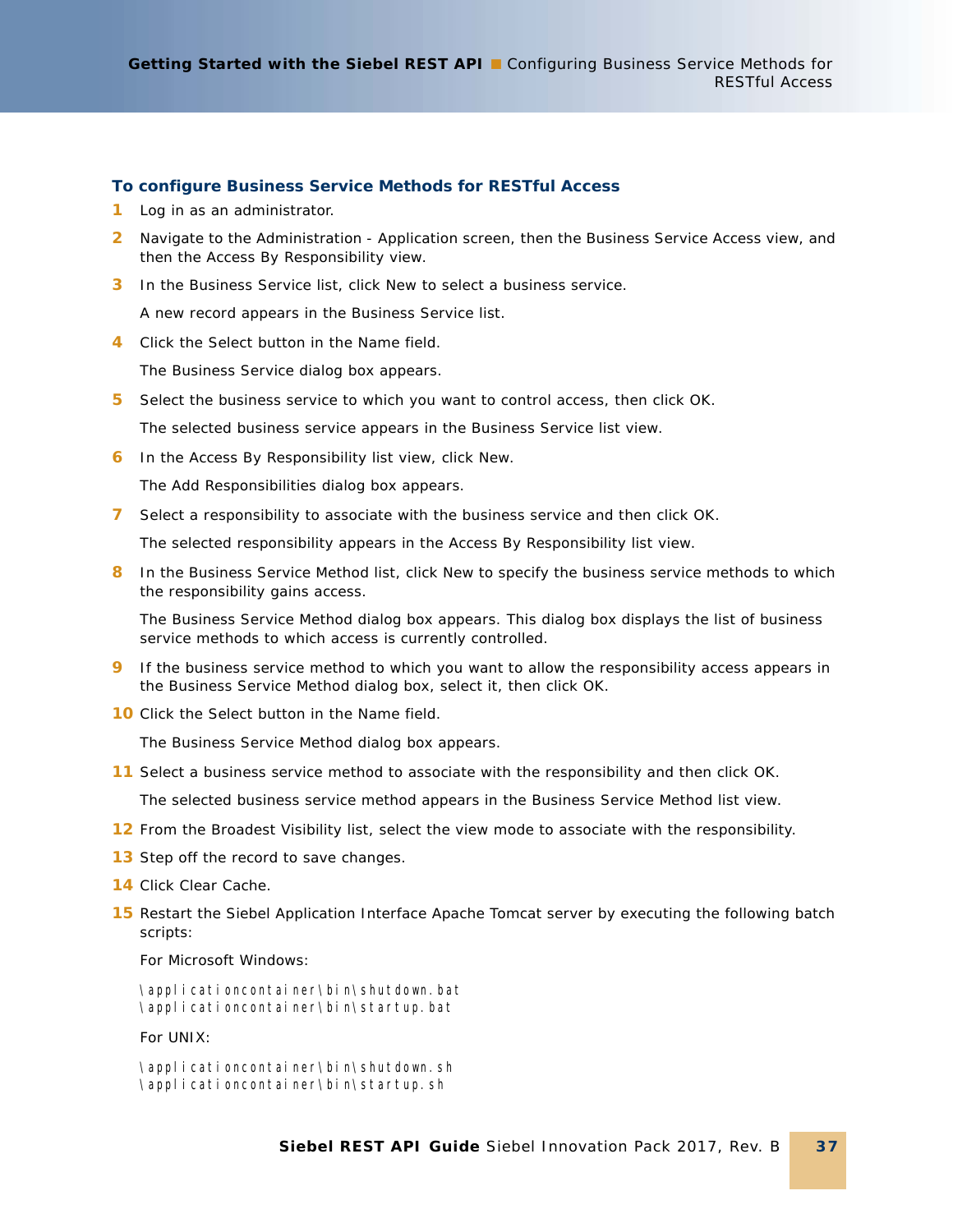# **Configuring Integration Objects for REST API Data Access**

An additional Business Object may be exposed through the Siebel REST API by creating an Integration Object for the Business Object, Base <Business Object Name>. Each Integration Component in the Integration Object should have an Integration Component Key, REST ROWID User Key:1, with one Integration Component Key Field Id defined. Without this Integration Component Key, the REST API upsert requests will not work on the Integration Component. For example:

If BO = "Service Request" then the IO name must be "Base Service Request"

For more information about integration objects, see *Integration Platform Technologies: Siebel Enterprise Application Integration*.

## **Creating an Outbound Web Service Based on an OpenAPI Compliant JSON File**

Use the procedures in this topic to create an outbound Web Service based on an OpenAPI compliant JSON file.

#### *To create an outbound Web service based on an OpenAPI compliant JSON file*

- **1** In Siebel Tools, create a new workspace.
- **2** From the File menu, choose New Object to display the New Object Wizards dialog box.
- **3** Click the EAI tab, and then double-click Web Service.

The JSON Import Wizard appears.

- **a** Select the project where you want the objects to be held after they are created from the JSON document.
- **b** Specify the external JSON schema document that contains the Web service or Web services definition that you want to import.
- **c** Specify the log file where you want errors, warnings, and other information related to the import process to be logged or accept the default.
- **4** Click Next.

A summary of your import information, as well as any errors, appears.

- **5** Oracle recommends that you do not select the Deploy the Integration Object(s) and the Proxy Business Service(s).
- **6** Click Finish to complete the process of importing the external object definitions into the Siebel repository.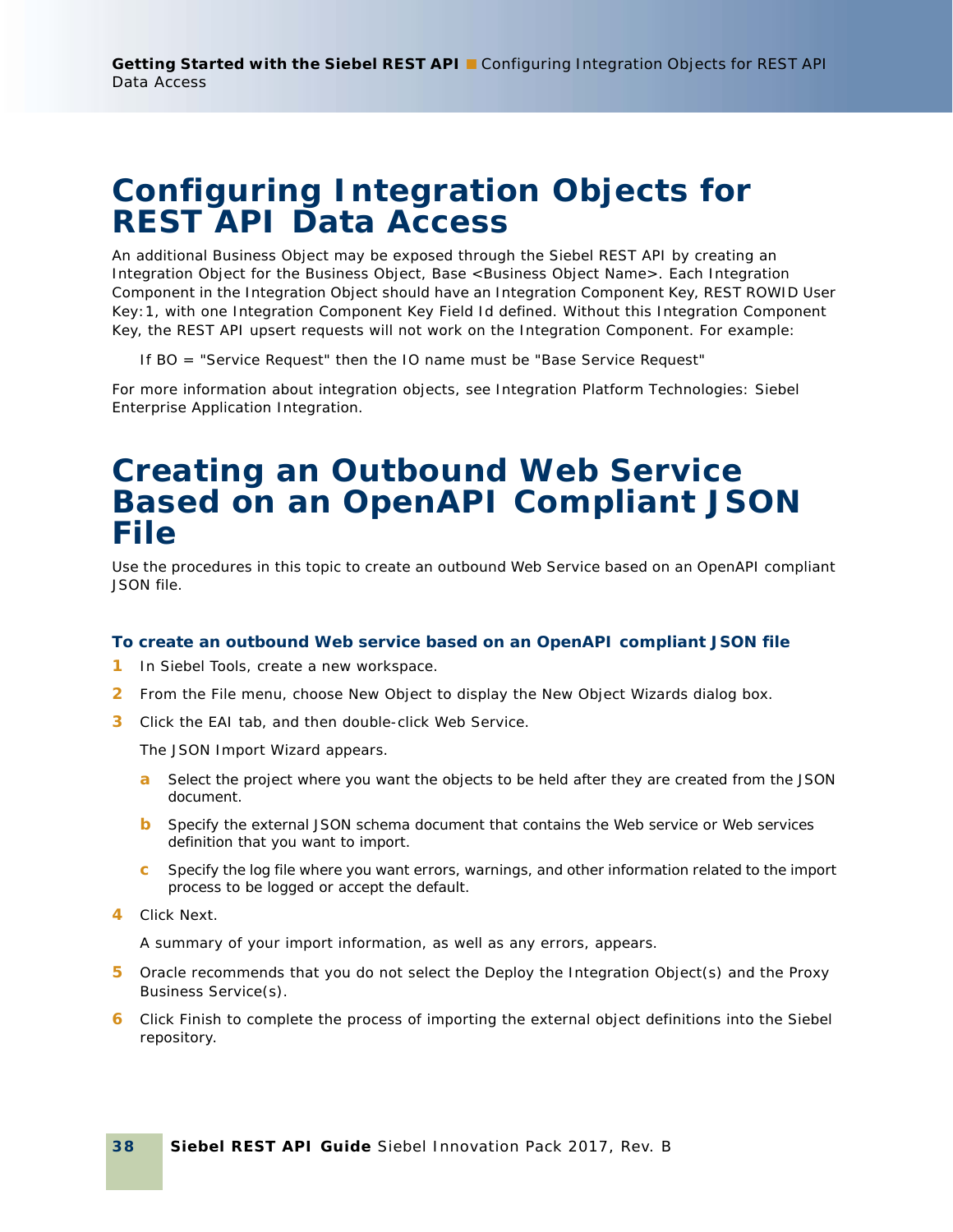This procedure generates two objects in the Siebel repository:

- A REST outbound proxy business service. This service acts as a client-side implementation of the Web service and includes the operations and the arguments to the operations defined in the JSON document.
- Integration objects, representing input and output parameters of the service methods, if any of the operations require a complex argument to be passed. If the service does not use complex arguments, then no integration object definitions will be created.

Business Services, methods, arguments, and port information are shown in the Administration - Web Services screen, REST Outbound Web Services view in the Siebel client.

Before importing the external schema, ensure that there are no objects in the Siebel Database with the same name as that of the new Web Service, Port, Port Type and Operation or Methods.

For additional information about outbound web services, see *Integration Platform Technologies: Siebel Enterprise Application Integration*.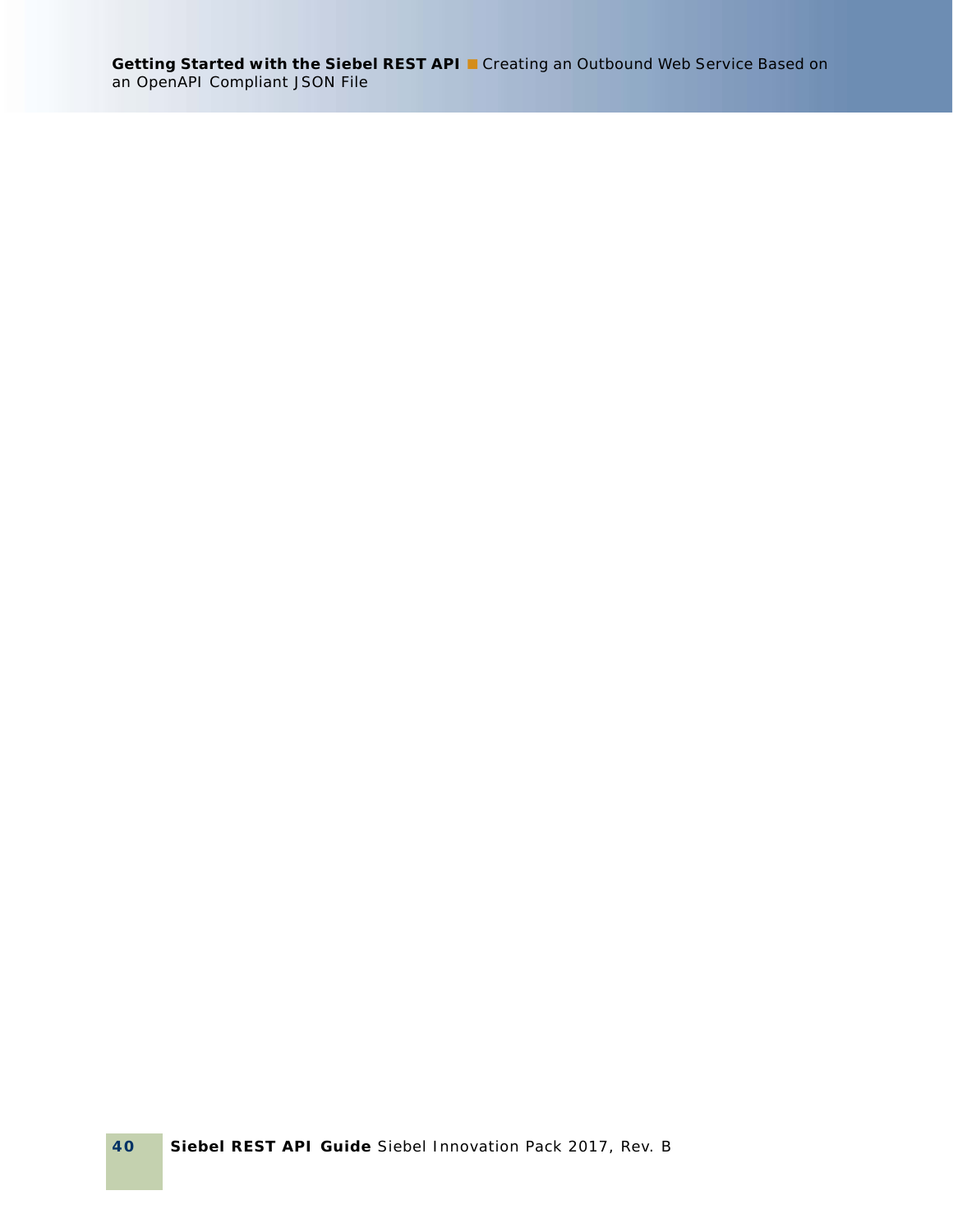# **4 Using the Siebel REST API**

This chapter describes the Siebel REST API requests and responses for REST API calls to access Siebel CRM resources. It includes the following topics.

- [About Using the Siebel REST API on page 41](#page-40-0)
- [Using Siebel REST API to Access Siebel Repository Resources JSON Examples on page 42](#page-41-0)
- [Using Siebel REST API to Access Siebel Business Objects JSON Examples on page 50](#page-49-0)
- [Using Siebel REST API to Access Siebel Business Services JSON Examples on page 64](#page-63-0)
- [Using Siebel REST API to Access Siebel Repository Data XML Examples on page 73](#page-72-0)
- [Using Siebel REST API to Access Siebel CRM Business Objects XML Examples on page 77](#page-76-0)
- [Using Siebel REST API to Access Siebel Business Services XML Examples on page 82](#page-81-0)

## <span id="page-40-0"></span>**About Using the Siebel REST API**

Each topic in this chapter provides both JSON and XML examples that demonstrate how to use the Siebel REST API calls to interact with Siebel Server resources.

Each REST API call in this chapter uses the following format:

- An example request, which includes the following information:
	- URI. The location of the Siebel REST API resource on the Siebel Server. For more information about Siebel REST API URL format, see ["About Siebel CRM REST API URI Formats" on page 12](#page-11-0).
	- **HTTP Method.** The HTTP method used to call the Siebel REST API to interact with the Siebel Server. For more information about supported HTTP Methods, ["About Supported HTTP](#page-16-0)  [Methods" on page 17.](#page-16-0)
	- **Content-Type**. The part of the HTTP header that indicates the media type of the data that is sent by the Siebel REST API HTTP methods. For more information about supported HTTP headers, see ["About Supported HTTP Header Fields" on page 17.](#page-16-1)
	- **Request Body.** The code example for the Siebel REST API request.
- An example response, which includes the following information:
	- **HTTP Code.** The HTTP status code returned to indicate whether the request was successful or if there was an error. For more information about supported HTTP codes, ["About Standard](#page-18-0)  [HTTP Status Codes and Error Messages" on page 19.](#page-18-0)
	- **Content-Type**. The part of the HTTP header that indicates the media type of the data that is returned by the Siebel REST API HTTP methods. For more information about supported HTTP headers, see ["About Supported HTTP Header Fields" on page 17.](#page-16-1)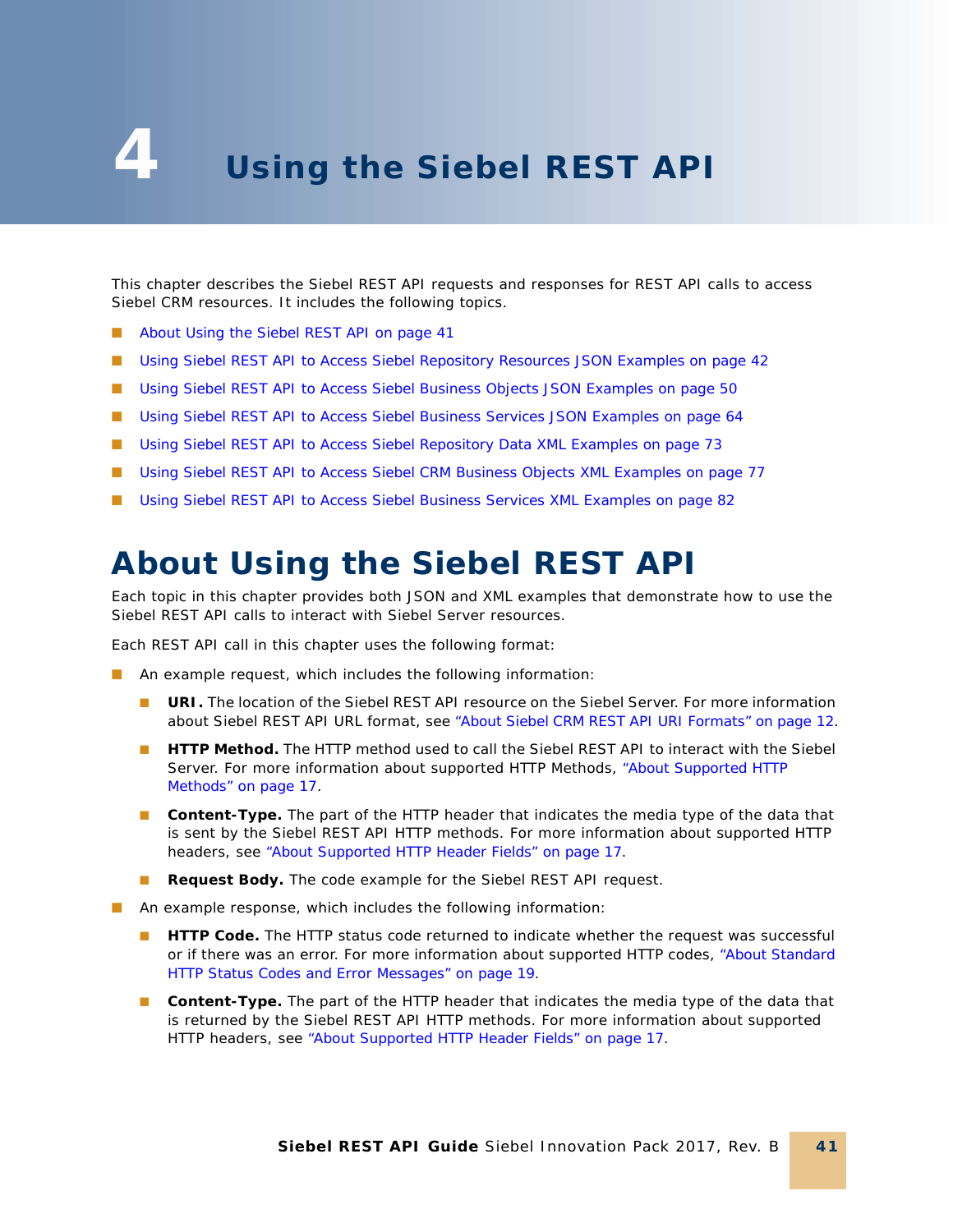■ **Response Body.** The code example for the Siebel REST API response.

**NOTE:** Because of the length of REST responses, some REST responses have been omitted.

# <span id="page-41-0"></span>**Using Siebel REST API to Access Siebel Repository Resources JSON Examples**

You can use the Siebel REST API to access Siebel CRM repository resources. Users can perform Query, Insert, Update, and Delete operations on the Siebel CRM repository resources (such as account or contacts) using REST API requests over HTTP as described in this section.

This topic includes the following information:

- ["Querying for a Siebel CRM Repository Resource" on page 42](#page-41-1)
- ["Querying for a Siebel CRM Repository Resource with a Search Specification" on page 43](#page-42-0)
- ["Querying for a Siebel CRM Repository Resource with a Returned Field List" on page 43](#page-42-1)
- ["Querying for a Siebel CRM Repository Resource That Returns Child Links Only for Lists" on page 43](#page-42-2)
- ["Querying for a Siebel CRM Repository Resource That Returns Child Links Only for Lists and Charts"](#page-43-0)  [on page 44](#page-43-0)
- ["Querying for a Siebel CRM Repository Resource That Does Not Return Any Child Links" on page 44](#page-43-1)
- ["Querying for a Siebel CRM Repository Resource with Access Controls" on page 45](#page-44-2)
- ["Inserting a Siebel CRM Repository Resource" on page 45](#page-44-0)
- ["Upserting a Siebel CRM Repository Resource" on page 45](#page-44-1)
- ["Using the Describe Parameter to Return Top-Level Repository Objects" on page 46](#page-45-0)
- ["Using Describe to Return Metadata for a Repository Object and Children Catalog URLs" on page 48](#page-47-0)
- ["Using Describe to Return Metadata for Child Repository Objects and Catalog URLs for Grand Child](#page-48-0)  [Repository Objects" on page 49](#page-48-0)

#### <span id="page-41-1"></span>**Querying for a Siebel CRM Repository Resource**

You can query for a Siebel CRM repository resource by sending an HTTP GET request to the repository resource's URI.

The following details are for a request query that returns control properties of the WriteRecord Method in the SIS Account List Applet applet on the Siebel CRM Server:

- URI: http://*ServerName:port*/siebel/v1.0/workspace/MyWorkspace/Applet/SIS Account List Applet /Control/WriteRecord
- **B** HTTP Method: GET
- Content-Type: application/json
- Authorization: Basic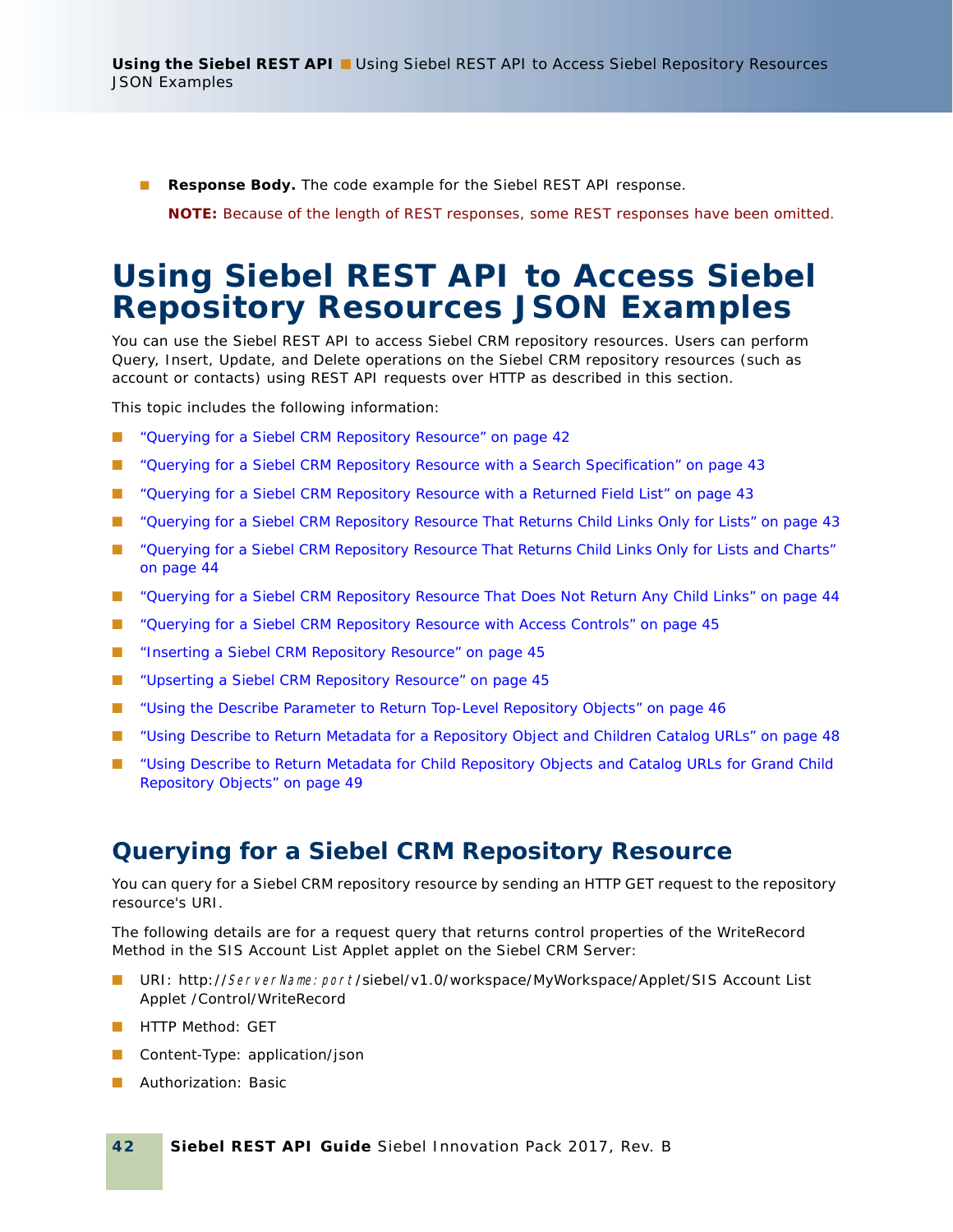■ Request body: None

### <span id="page-42-0"></span>**Querying for a Siebel CRM Repository Resource with a Search Specification**

You can query for a Siebel CRM repository resource by sending an HTTP GET request to the repository resource's URI.

The following details are for a request query that returns properties of the SIS Account List Applet applet based on search specification from the Siebel CRM Server:

- URI: http://ServerName: port/siebel/v1.0/workspace/MyWorkspace/Applet/SIS Account List Applet?searchspec=[Business Component] LIKE 'B\*
- HTTP Method: GET
- Content-Type: application/json
- Authorization: Basic
- Request body: None

#### <span id="page-42-1"></span>**Querying for a Siebel CRM Repository Resource with a Returned Field List**

You can query for a Siebel CRM repository resource by sending an HTTP GET request to the repository resource's URI.

The following details are for a request query that returns field values only for the Name, ProjectName, and Comments fields of the SIS Account List Applet applet from the Siebel CRM Server:

- URI: http://*ServerName: port/siebel/v1.0/workspace/MyWorkspace/Applet/SIS Account List* Applet?fields=Name,ProjectName,Comments
- **B** HTTP Method: GET
- Content-Type: application/json
- Authorization: Basic
- Request body:

### <span id="page-42-2"></span>**Querying for a Siebel CRM Repository Resource That Returns Child Links Only for Lists**

You can query for a Siebel CRM Repository Resource that returns child links for lists by sending an HTTP GET request to the resource's URI.

The following details are for a request to query for a Siebel CRM Repository Resource that returns child links only for lists on the Siebel CRM Server: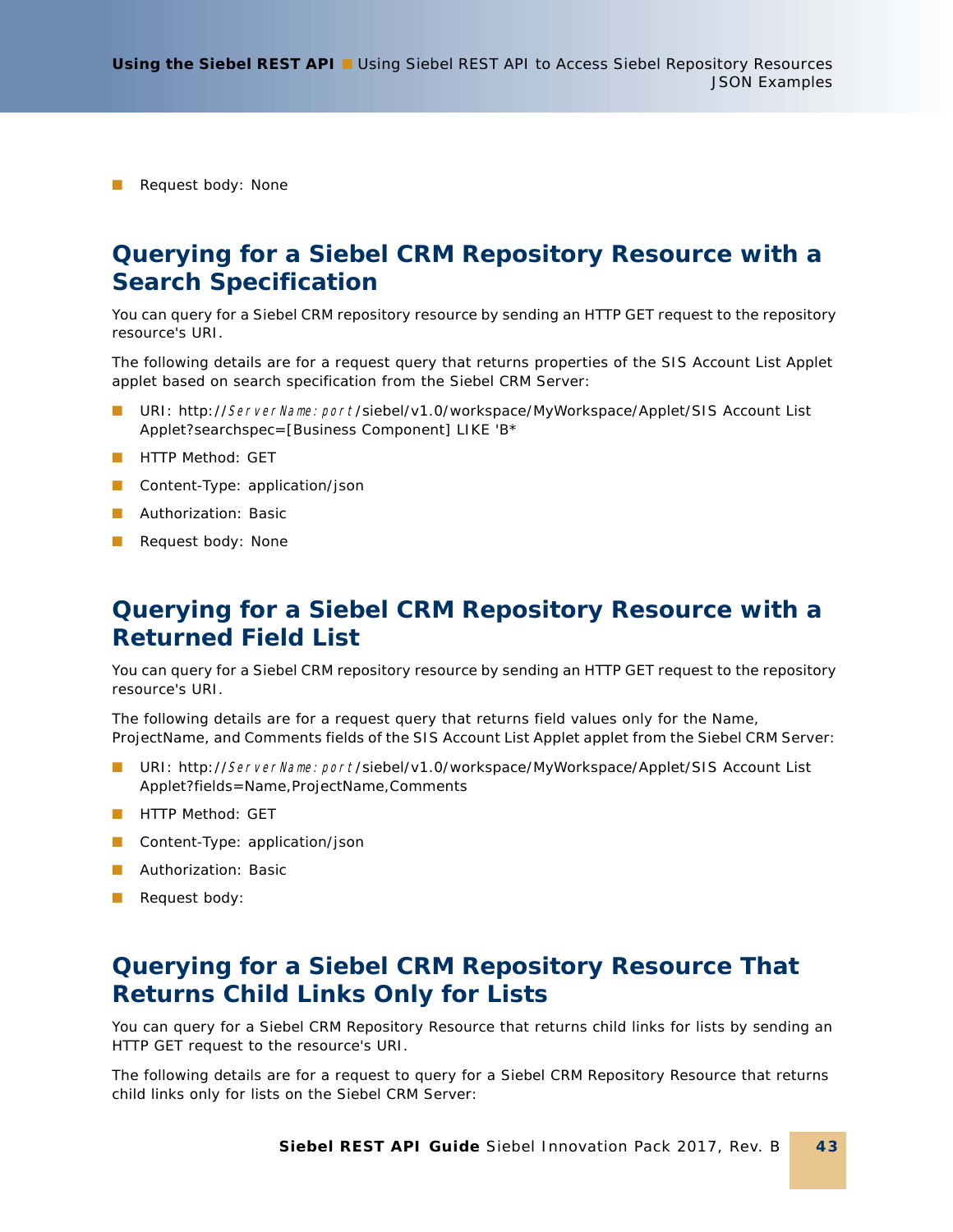- URI: http://*ServerName: port*/siebel/v1.0/workspace/dev\_sadmin\_arul/Applet/SIS Account List Applet?ChildLinks=List
- **B** HTTP Method: GET
- Content-Type: application/json
- Authorization: Basic
- Request body: None

#### <span id="page-43-0"></span>**Querying for a Siebel CRM Repository Resource That Returns Child Links Only for Lists and Charts**

You can query for a Siebel CRM Repository Resource that returns child links for lists by sending an HTTP GET request to the resource's URI.

The following details are for a request to query for a Siebel CRM Repository Resource that returns child links only for lists and charts on the Siebel CRM Server:

- URI: http://*ServerName: port*/siebel/v1.0/workspace/dev\_sadmin\_arul/Applet/SIS Account List Applet?ChildLinks=List,Chart
- HTTP Method: GET
- Content-Type: application/json
- Authorization: Basic
- Request body: None

#### <span id="page-43-1"></span>**Querying for a Siebel CRM Repository Resource That Does Not Return Any Child Links**

You can query for a Siebel CRM Repository Resource that does not return child links by sending an HTTP GET request to the resource's URI.

The following details are for a request to query for a Siebel CRM Repository Resource that does not return child links on the Siebel CRM Server:

- URI: http://*ServerName: port*/siebel/v1.0/workspace/dev\_sadmin\_arul/Applet/SIS Account List Applet?ChildLinks=None
- **B** HTTP Method: GET
- Content-Type: application/json
- Authorization: Basic
- Request body: None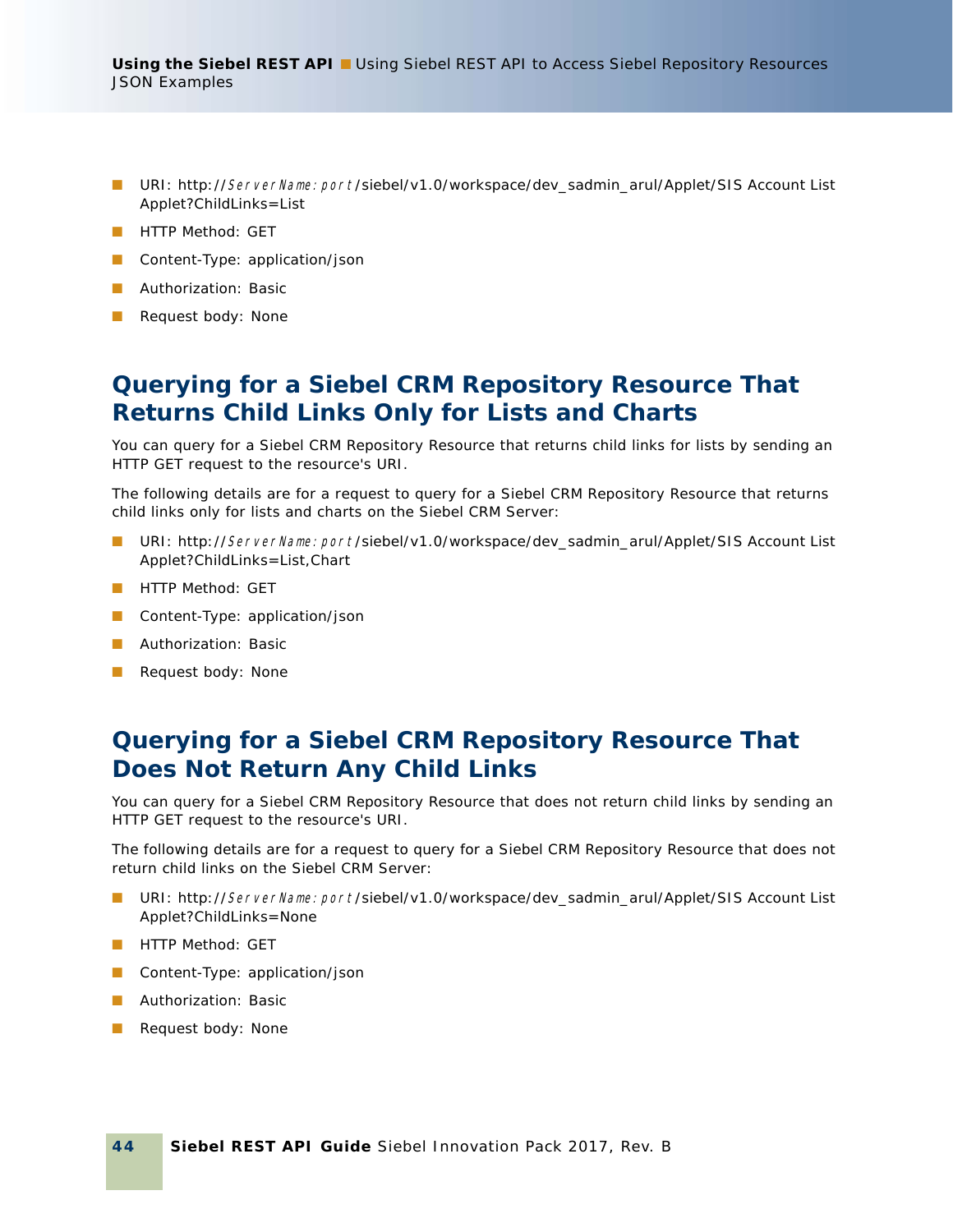#### <span id="page-44-2"></span>**Querying for a Siebel CRM Repository Resource with Access Controls**

You can query for a Siebel CRM Repository Resource with access controls by sending an HTTP GET request to the resource's URI.

The following details are for a request to query for a Siebel CRM Repository Resource with a ViewMode="Personal" access control on the Siebel CRM Server:

- URI: http://*ServerName: port/siebel/v1.0/workspace/MyWorkspace/Applet/SIS Account List* Applet?ViewMode="Personal"
- HTTP Method: GET
- Content-Type: application/json
- Authorization: Basic
- Request body: None

#### <span id="page-44-0"></span>**Inserting a Siebel CRM Repository Resource**

You can insert a Siebel CRM repository resources by sending an HTTP POST request to the repository resource's URI.

The following details are for a request to insert a new applet on the Siebel CRM Server:

- URI: http://*ServerName: port/siebel/v1.0/workspace/MyWorkspace/Applet/SIS Account List* Applet\_1
- HTTP Method: POST
- Content-Type: application/json
- Authorization: Basic
- Request body:

```
{
     "Name":"SIS Account List Applet_1",
     "ProjectName":"Siebel Rest",
     "UpgradeBehavior":"Preserve",
     "Comments":"SIS Account List Applet: Added by Rest"
}
```
#### <span id="page-44-1"></span>**Upserting a Siebel CRM Repository Resource**

You can upsert a Siebel CRM repository resource by sending an HTTP PUT request to the resource's URI.

The following details are for a request to upsert a repository resource by updating the comments of the applet and adding a BtnAutoSchedule control to it on the Siebel CRM Server: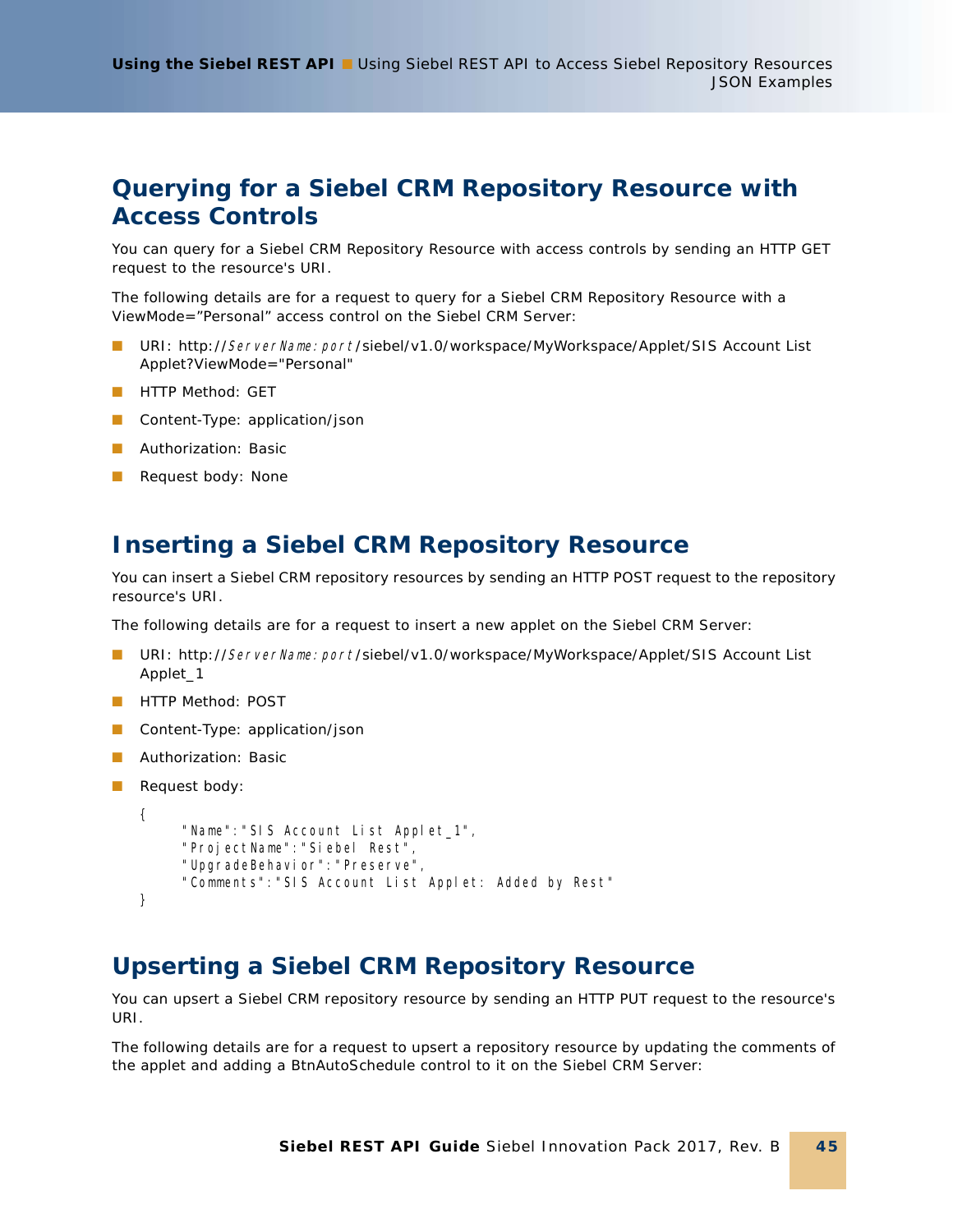- URL: http://*ServerName: port/siebel/v1.0/workspace/MyWorkspace/Applet/SIS Account List* Applet\_1/Control/WriteRecord
- **B** HTTP Method: PUT
- Content-Type: application/json
- Authorization: Basic
- Request body:

```
{
    "Name": "WriteRecord",
}
```

```
Deleting a Siebel CRM Repository Resource
```
You can delete a Siebel CRM repository resource by sending an HTTP DELETE request to the resource's URI.

The following details are for a request to delete a repository resource on the Siebel CRM Server:

- URI: http://ServerName: port/siebel/v1.0/workspace/MyWorkspace/Applet/SIS Account List Applet\_1
- HTTP Method: DELETE
- Content-Type: application/json
- Authorization: Basic
- Request body: None

### <span id="page-45-0"></span>**Using the Describe Parameter to Return Top-Level Repository Objects**

You can use the OpenAPI Describe parameter by appending Describe to an HTTP GET request to the resource's URI.

The following details are for a Describe request to return top-level repository objects from the Siebel CRM Server:

- URI: http://*ServerName: port/siebel/v1.0/workspace/main/describe*
- HTTP Method: GET
- Content-Type: application/json
- Authorization: Basic
- Request body:

The following are the details for the response to a successful request:

**B** HTTP Code: 200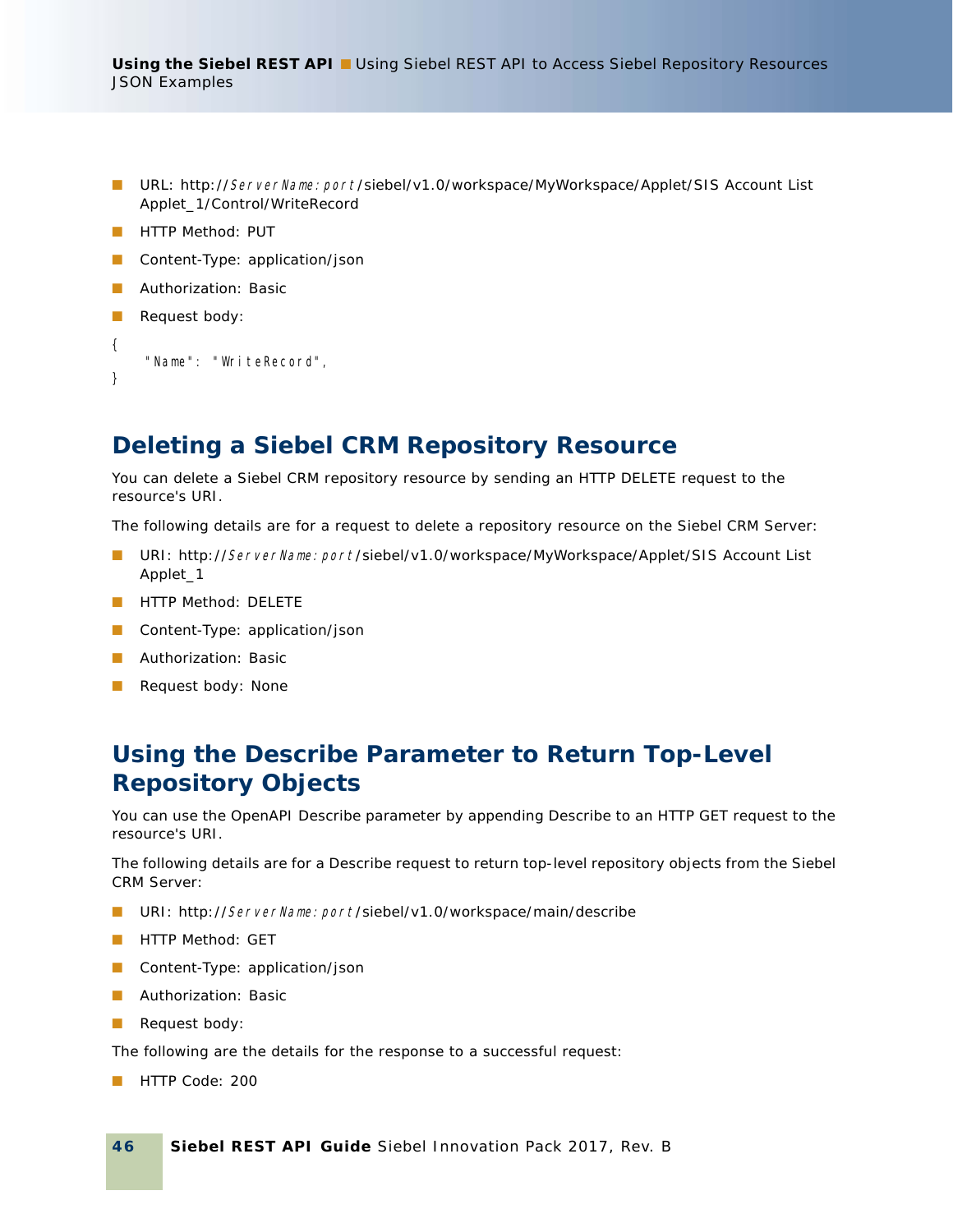```
■ Content-Type:
 Response body:
   "swagger": "2.0", 
   "info": {
   },
   "schemes": [
    "http",
     "https"
   ],
   "securityDefinitions": {
     "Basic Auth": {
     "type": "basic"
     }
   },
   "external Docs": {
     "description": "OpenAPI",
     "url": "https://openapis.org"
    },
   "host": "host: port number",
   "basePath": "/siebel/v1.0",
   "tags": [ 
   {
     "name": "workspace/main/Applet/describe",
     "description": "Catalogging of Applet",
     "external Docs": {
       "description": "Find Out More",
       "url": ""
     }
   },
   {
     "name": "workspace/main/Application/describe",
     "description": "Catalogging of Application",
     "external Docs": {
       "description": "Find Out More",
       "url": "
     }
   }
   ],
   "paths": {
     "/workspace/main/Applet/describe": {
       "get": { 
         "tags": [
           "workspace/main/Applet/describe"
           ],
         "summary": "",
         "description": "",
         "operationId": "workspace/main/Applet/describe",
         "produces": [
           "application/xml",
           "application/json"
           ],
```
{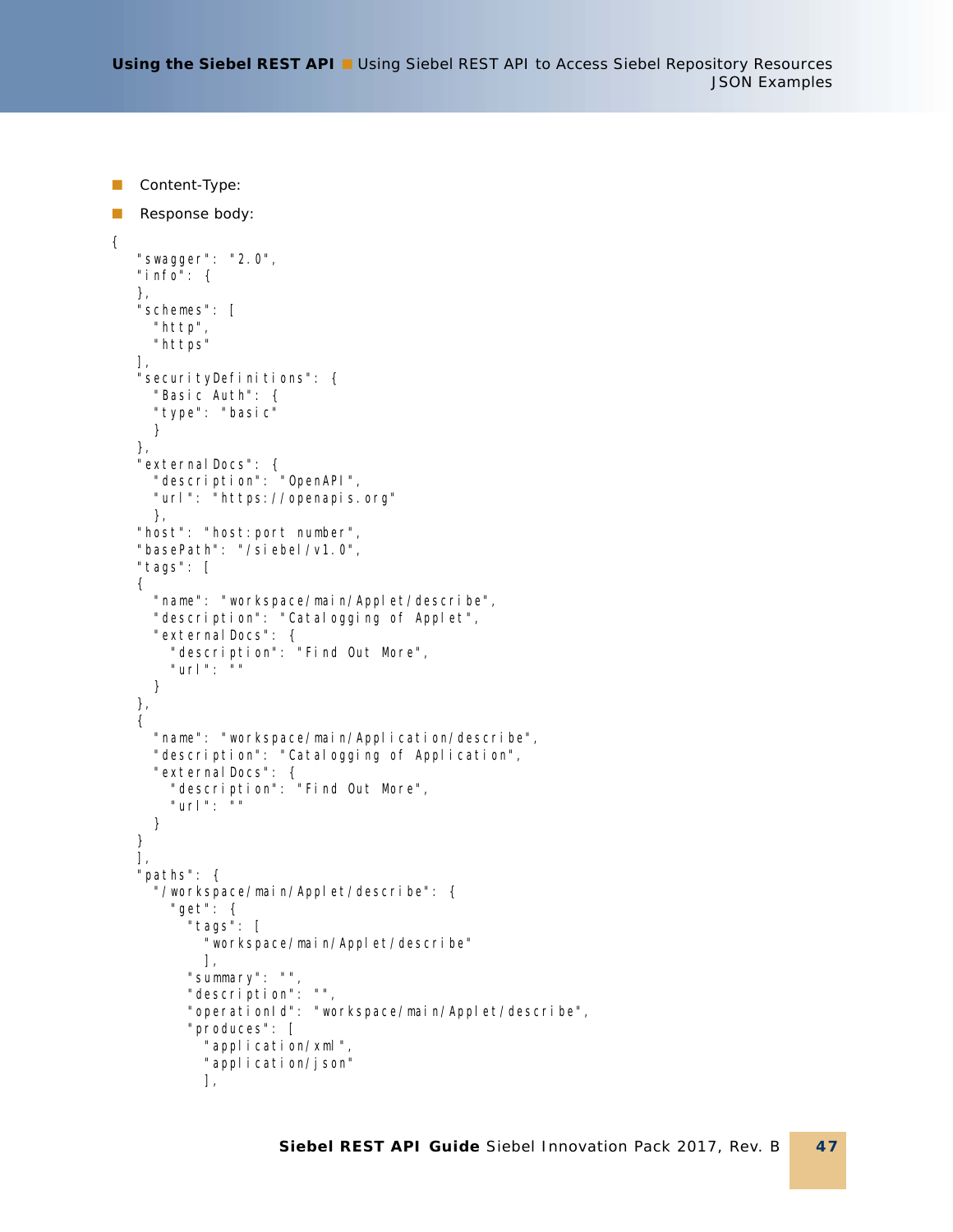```
"responses": { 
           "200": {"description": "Successful Operation"},
           "204": {"description": "No Resource Found"},
           "404": {"description": "There is no data for the requested resource"}
           "500": {"description": "Internal Server Error"}
           },
         "parameters": [],
         "security": [
         {
           "Basic Auth": [],
           "OAuth 2.0": []
         }
         ]
      }
    }
   }
}
```
#### <span id="page-47-0"></span>**Using Describe to Return Metadata for a Repository Object and Children Catalog URLs**

You can use the OpenAPI Describe parameter by appending Describe to an HTTP GET request to the resource's URI.

The following details are for a Describe request to return metadata for a repository object and children catalog URLs from the Siebel CRM Server:

- URI: http://ServerName: port/siebel/v1.0/workspace/main/Applet/describe
- **B** HTTP Method: GET
- Content-Type: application/json
- Authorization: Basic
- Request body:

The following are the details for the response to a successful request:

- **B** HTTP Code: 200
- Content-Type:
- Response body:

```
"swagger": "2.0",
"info": {},
"schemes": [],
"securityDefinitions": {},
"external Docs": {},
"host": "host:port number",
"basePath": "/siebel/v1.0",
"definitions": {},
"tags": [],
```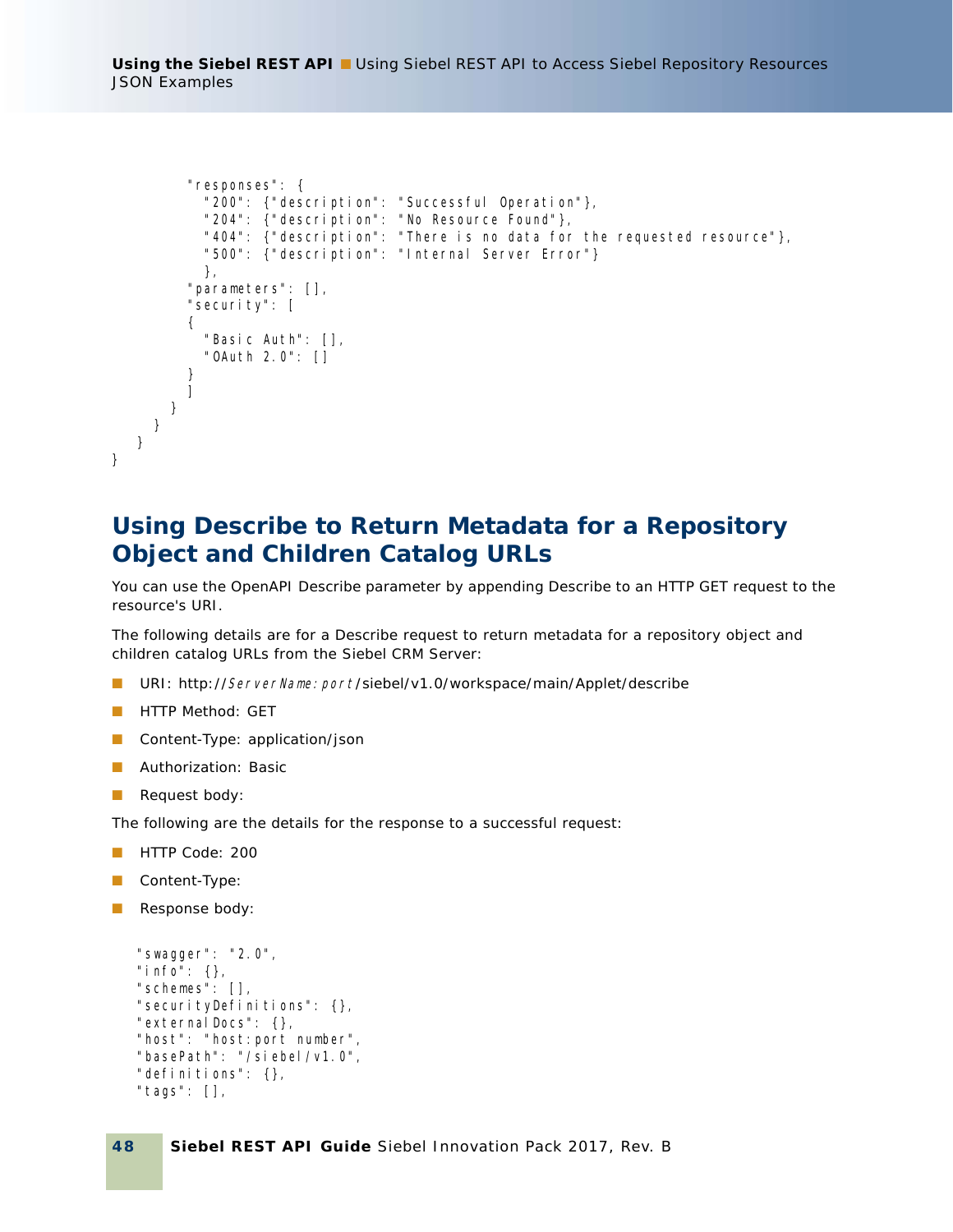```
"paths": {
   "/workspace/main/Applet/{key}/Applet Browser Script/describe": {
     "get": {
      "tags": [
        "workspace/main/Applet/{key}/Applet Browser Script/describe"
        \perp,
      "summary": ""
      "description": "",
      "operationId": "workspace/main/Applet/{key}/Applet Browser Script/describe",
      "produces": [
        "application/xml",
        "application/json"
        ],
      "responses": {
        "200": {"description": "Successful Operation"},
        "204": {"description": "No Resource Found"},
        "404": {"description": "There is no data for the requested resource"},
        "500": {"description": "Internal Server Error"}
        },
      "parameters": [
       \mathcal{L}"name": "key",
        "in": "path",
        "description": "",
        "required": true,
        "default": "key",
        "type": "string"
        }
        ],
      "security": [
      {
        "Basic Auth": [],
        "OAuth 2.0": []
      }
      ]
    }
   }
}
```
#### <span id="page-48-0"></span>**Using Describe to Return Metadata for Child Repository Objects and Catalog URLs for Grand Child Repository Objects**

}

You can use the OpenAPI Describe parameter by appending Describe to an HTTP GET request to the resource's URI.

The following details are for a Describe request to return metadata for child repository objects and grand child catalog URLs from the Siebel CRM Server:

■ URI: http://*ServerName: port/siebel/v1.0/workspace/main/Applet/{key}/Control/describe*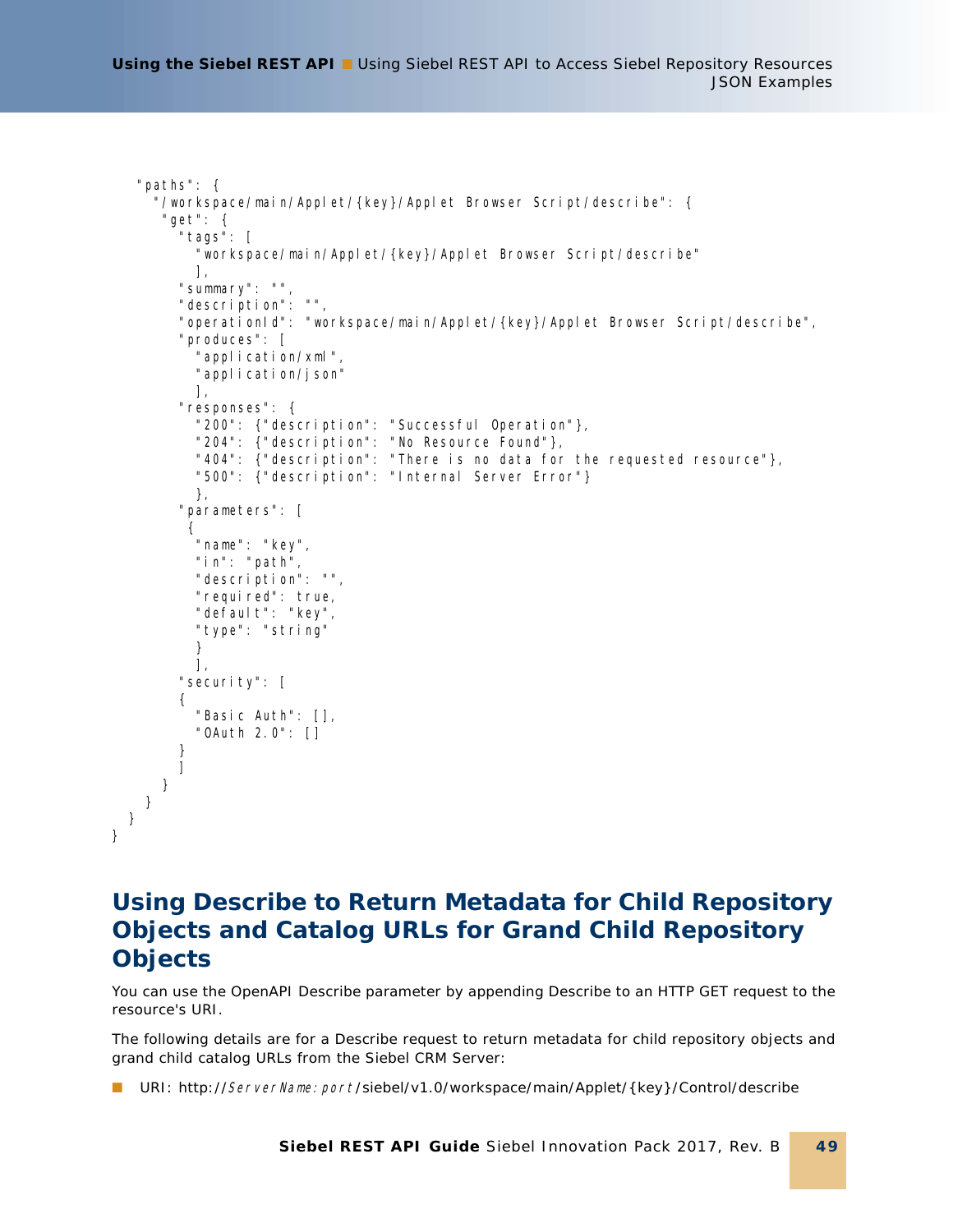- **B** HTTP Method: GET
- Content-Type: application/json
- Authorization: Basic
- Request body:

The following are the details for the response to a successful request:

- HTTP Code: 200
- Content-Type:

{

■ Response body:

```
"swagger": "2.0",
"info": {},
"schemes": [],
"securityDefinitions": {},
"external Docs": {},
"host": "host: port number",
"basePath": "/siebel/v1.0",
"definitions": {
 "workspace_main_Applet_{key}_Control_": {
   "type": "object",
   "required": [
     "Name",
     "Type",
     "Show Popup",
     "HTML Row Sensitive",
     "Parent Id",
     "HTML Default Control"
     ],
   "properties": { 
     "ActiveX Bind Property": {
     "maxLength": 75,
     "x-siebel-precision": "0",
    "type": "string",
     "x-siebel-datatype": "DTYPE_TEXT",
     "x-siebel-scale": "0",
     "title": "ActiveX Bind Property"
     },
"tags": [],
"paths":{}
```

```
}
```
## <span id="page-49-0"></span>**Using Siebel REST API to Access Siebel Business Objects JSON Examples**

You can use the Siebel REST API to access Siebel CRM Business Objects. Users can perform Query, Insert, Update, and Delete operations on the Siebel Business Objects using REST API requests over HTTP as described in this section.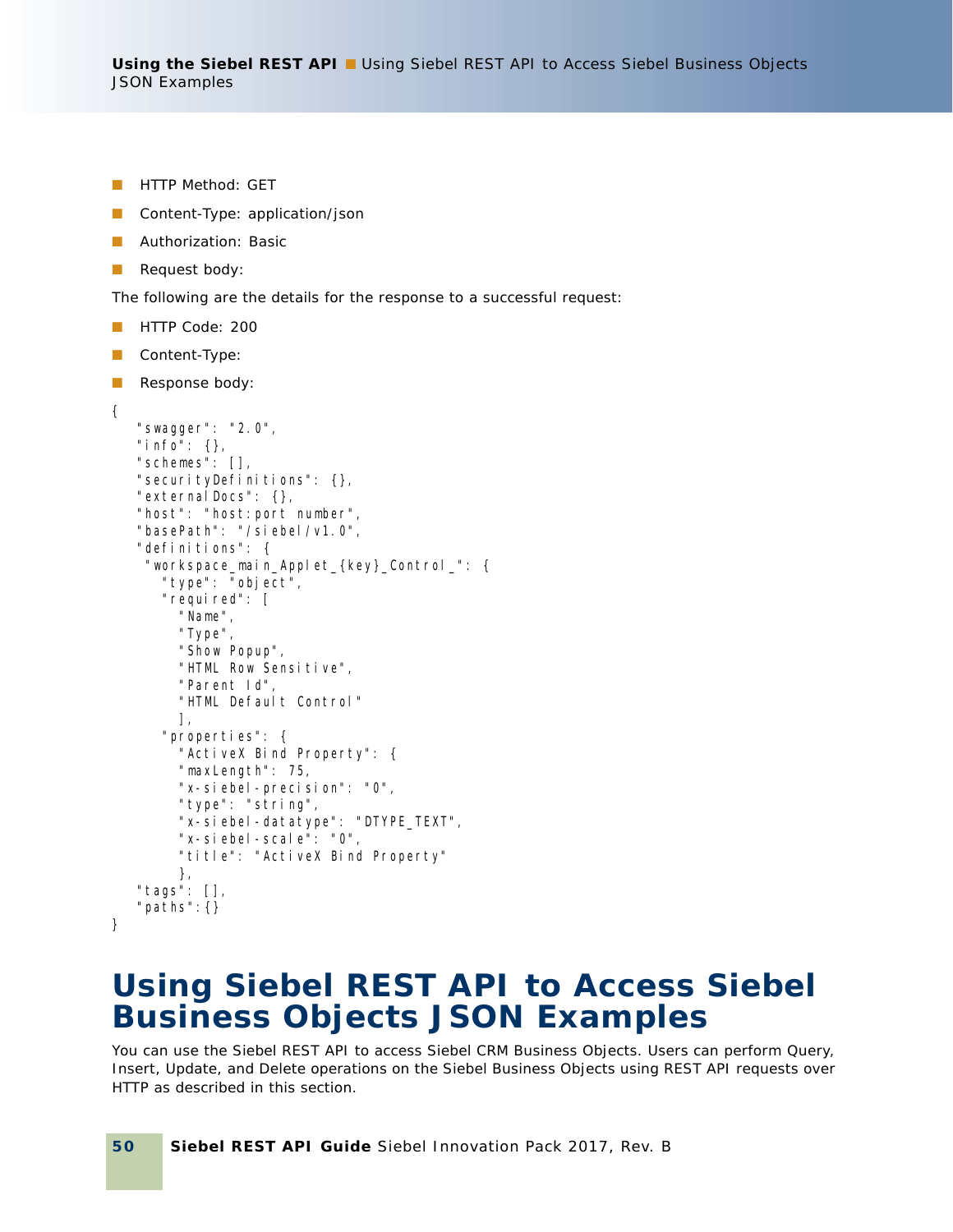This topic includes the following information:

- ["Querying for a Siebel CRM Business Object" on page 51](#page-50-0)
- ["Querying for a Siebel CRM Business Object with a Search Specification" on page 52](#page-51-0)
- ["Querying for a Siebel CRM Business Object with a Returned Fields List" on page 52](#page-51-1)
- ["Inserting a Siebel CRM Business Object" on page 52](#page-51-2)
- ["Inserting a Siebel CRM Child Business Object" on page 53](#page-52-0)
- ["Inserting Multiple Siebel CRM Child Business Objects" on page 53](#page-52-1)
- ["Upserting a Siebel CRM Business Object" on page 54](#page-53-0)
- ["Upserting a Siebel CRM Child Business Object" on page 55](#page-54-0)
- ["Deleting a Siebel CRM Business Object" on page 55](#page-54-1)
- ["Querying for a Siebel CRM Business Object That Returns Specified Child Links" on page 55](#page-54-2)
- ["Querying for a Siebel CRM Business Object That Returns Child Links to CUT" on page 56](#page-55-0)
- ["Querying for a Siebel CRM Business Object That Returns Child Links Only for Lists" on page 56](#page-55-1)
- ["Querying for a Siebel CRM Business Object with Access Controls" on page 57](#page-56-1)
- ["Querying for a Siebel CRM Business Object That Does Not Return Child Links" on page 57](#page-56-0)
- ["Using Describe to Return the Siebel Base Business Object Catalog" on page 57](#page-56-2)
- ["Using the Describe Parameter to Return the Business Object Catalog of a Parent Business](#page-60-0)  [Component" on page 61](#page-60-0)
- "Using the Describe Parameter to Return Metadata for a Parent Business Component and Catalog of [Child Business Components" on page 62](#page-61-0)

### <span id="page-50-0"></span>**Querying for a Siebel CRM Business Object**

You can query for a Siebel CRM Business Object by sending an HTTP GET request to the resource's URI.

The following details are for a request to query for an Account business object with an ID of 1LS-9XKU on the Siebel CRM Server:

- URL: http://ServerName: port/siebel/v1.0/data/Account/Account/1LS-9XKU
- **HTTP Method: GET**
- Content-Type: application/json
- Authorization: Basic
- Request body: None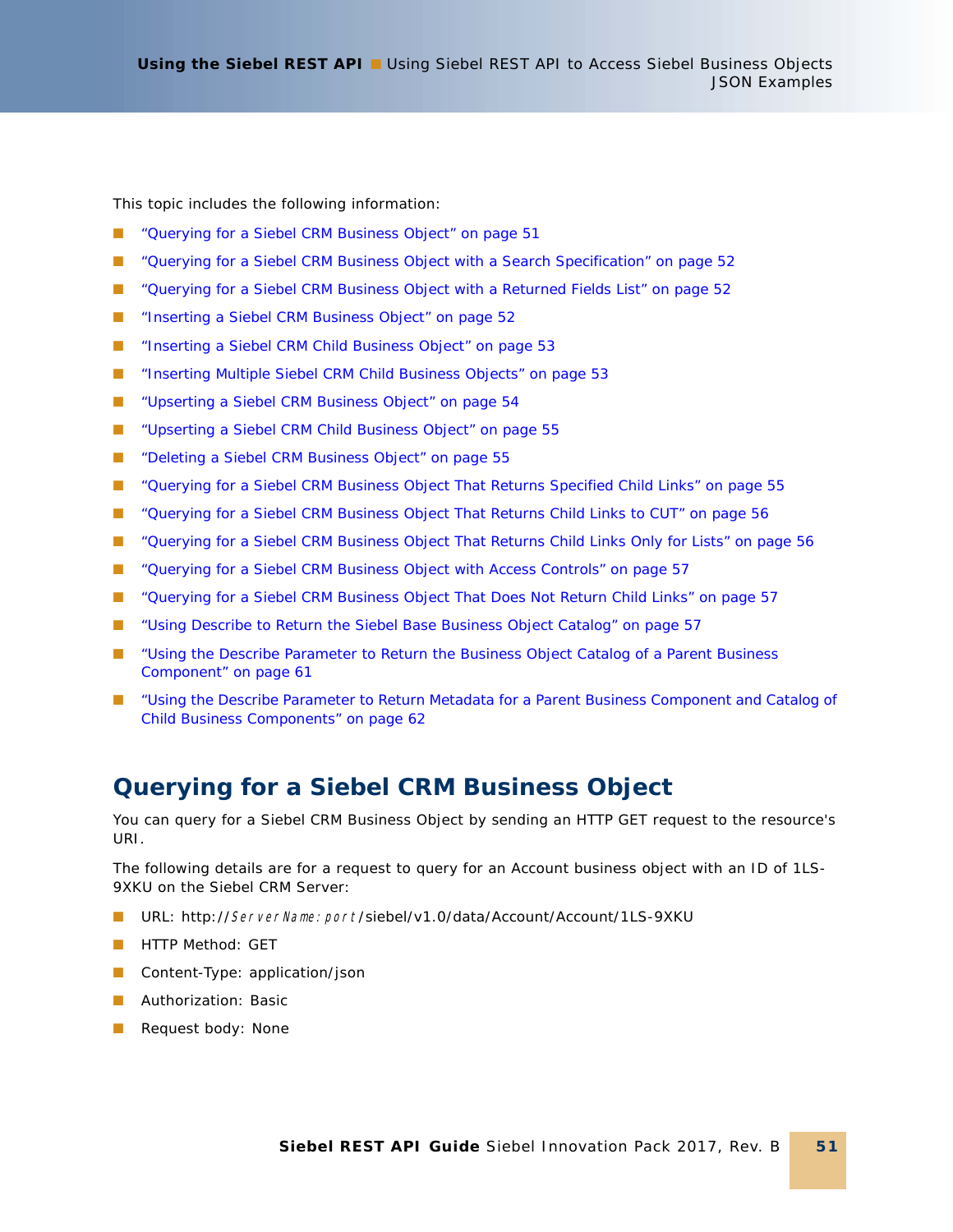#### <span id="page-51-0"></span>**Querying for a Siebel CRM Business Object with a Search Specification**

You can query for a Siebel CRM Business Object by sending an HTTP GET request to the resource's URI.

The following details are for a request to query for a Contact business object with a search specification parameter on the Siebel CRM Server:

- URL: http://*ServerName: port*/siebel/v1.0/data/Account/Account/Account/1-32HG/Contact/ ?searchspec=([First Name] LIKE 'J\*' AND [Last Name] LIKE 'A\*')
- HTTP Method: GET
- Content-Type: application/json
- Authorization: Basic
- Request body: None

#### <span id="page-51-1"></span>**Querying for a Siebel CRM Business Object with a Returned Fields List**

You can query for a Siebel CRM Business Object by sending an HTTP GET request to the resource's URI.

The following details are for a request to query for an Account business object that return values only for the Name, Location, and Account Status fields of an Account with an 1-32HG ID number on the Siebel CRM Server:

- URL: http://*ServerName: port/siebel/v1.0/data/Account/Account/Account/1-*32HG?fields=Name, Location, Account Status
- **B** HTTP Method: GET
- Content-Type: application/json
- Authorization: Basic
- Request body: None

#### <span id="page-51-2"></span>**Inserting a Siebel CRM Business Object**

You can insert a Siebel CRM business object by sending an HTTP POST request to the resource's URI.

The following details are for a request to create a new account on the Siebel CRM Server:

- URL: http://*ServerName: port/siebel/v1.0/data/Account/Account*
- **B** HTTP Method: POST
- Content-Type: application/json
- Authorization: Basic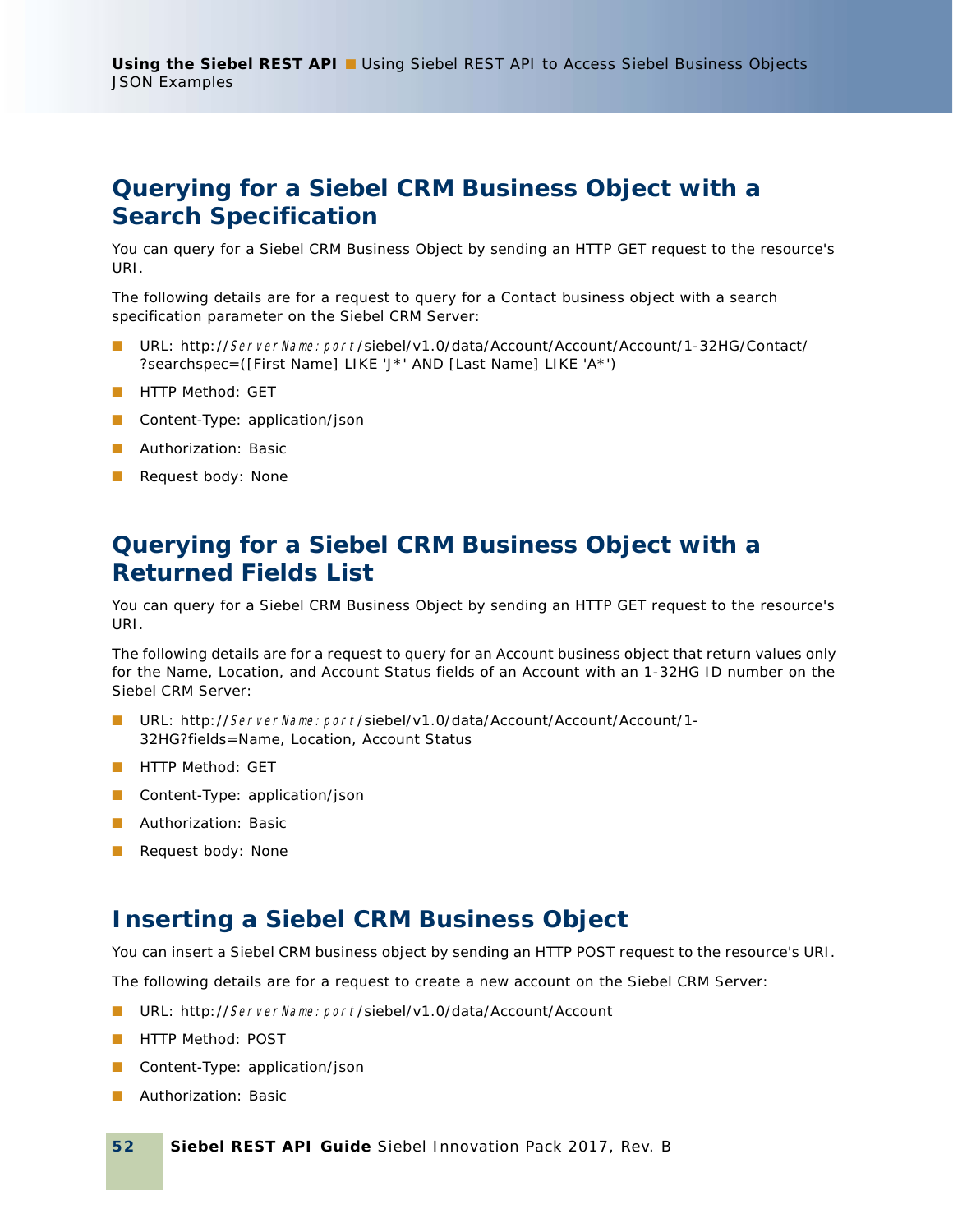```
■ Request body:
{ 
    "Name": "AccountExample",
    "Primary Organization": "Millennium Institutional Finance Services IF ENU",
    "Location": "HQ-Distribution",
    "Description": "AccountData",
    "Primary Organization Id": "1-1DG",
}
```
### <span id="page-52-0"></span>**Inserting a Siebel CRM Child Business Object**

You can insert a Siebel CRM child business object by sending an HTTP PUT request to the resource's URI.

The following details are for a request to insert a Contact business object into an existing Account business object on the Siebel CRM Server:

- URL: http://ServerName: port/siebel/v1.0/data/Account/Account/88-431RF/Contact
- HTTP Method: PUT
- Content-Type: application/json
- Authorization: Basic
- Request body:

```
{
    "Employee Number":"1231",
    "Employer Name":"BXM",
    "Bill To First Name":"MAYANew",
    "Bill To Last Name": "ABRAHAMNew",
    "Primary Organization Id":"0-R9NH",
    "Account Integration Id":"",
    "Job Title":""
    "Person UId":"0CR-1MF5Z611",
    "Primary Organization":"Default Organization",
    "Personal Contact":"N"
}
```
#### <span id="page-52-1"></span>**Inserting Multiple Siebel CRM Child Business Objects**

You can insert multiple Siebel CRM child business object by sending an HTTP PUT request to the resource's URI.

The following details are for a request to insert multiple Contacts into an existing Account business object on the Siebel CRM Server:

- URL: http://ServerName: port/siebel/v1.0/data/Account/Account/Account/1-1/Contact
- **B** HTTP Method: PUT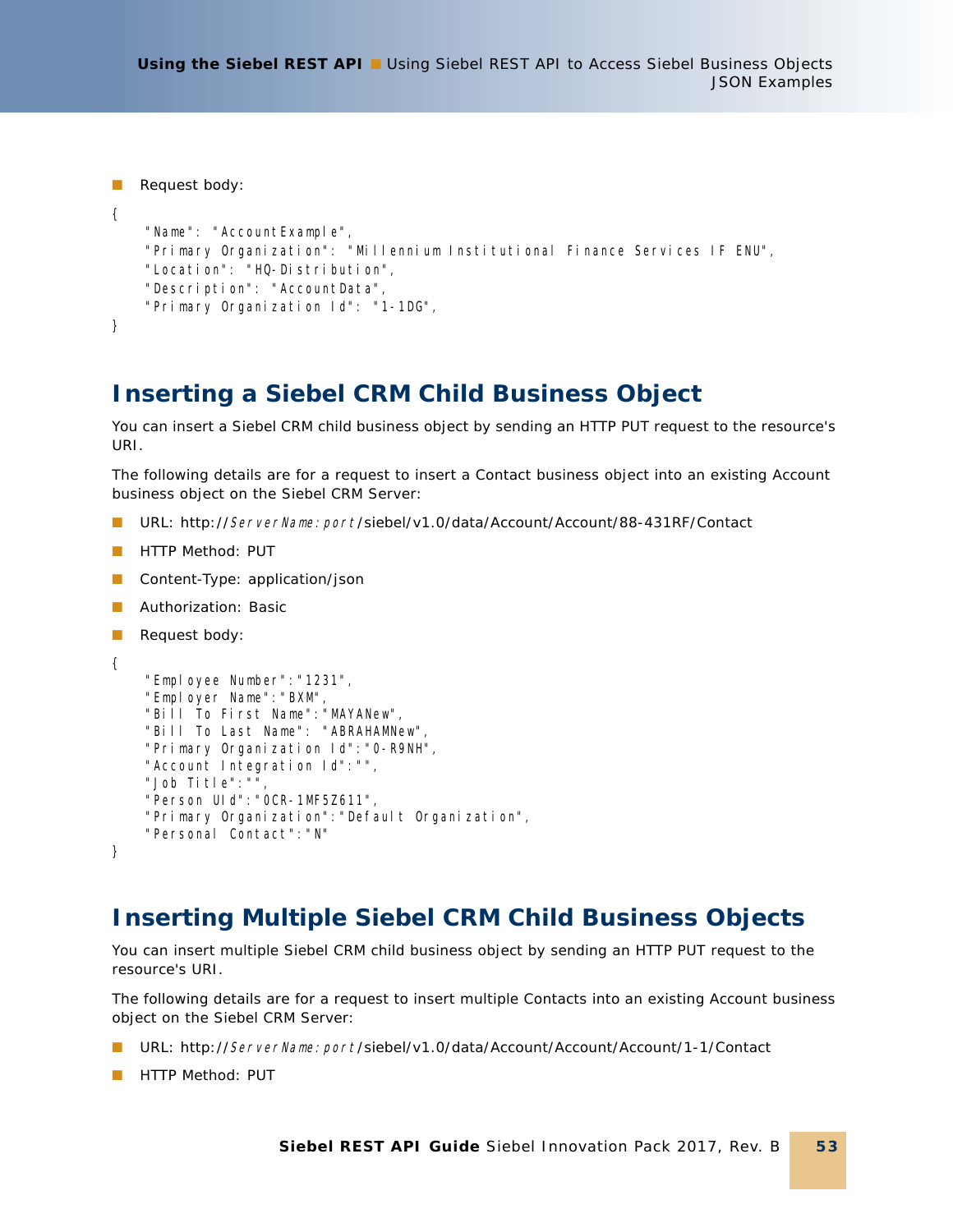```
■ Authorization: Basic
■ Request body:
{
  "Contact":[
  { 
    "Primary Organization Id":"1-1DG",
    "Primary Organization":"Default Organization",
    "First Name":"Ken",
    "Last Name": "Bass",
    "Id":"12345"
  },
  { 
    "Primary Organization Id":"1-1DG",
    "Primary Organization":"Default Organization",
    "First Name":"test",
    "Last Name": "test1",
    "Id":"123456"
}
]
}
```
#### <span id="page-53-0"></span>**Upserting a Siebel CRM Business Object**

You can upsert a Siebel CRM business object by sending an HTTP PUT request to the resource's URI.

The following details are for a request to update the fields of an existing Account business object on the Siebel CRM Server:

- URL: http://*ServerName: port/siebel/v1.0/data/Account/Account/88-431RF*
- HTTP Method: PUT
- Content-Type: application/json

■ Content-Type: application/json

■ Authorization: Basic

```
■ Request body:
```
{

```
"Name": "AccountExample",
"Primary Organization": "Millennium Institutional Finance Services IF ENU",
"Location": "HQ-Distribution",
"Description": "AccountDataUpdate",
"Primary Organization Id": "1-1DG"
```

```
}
```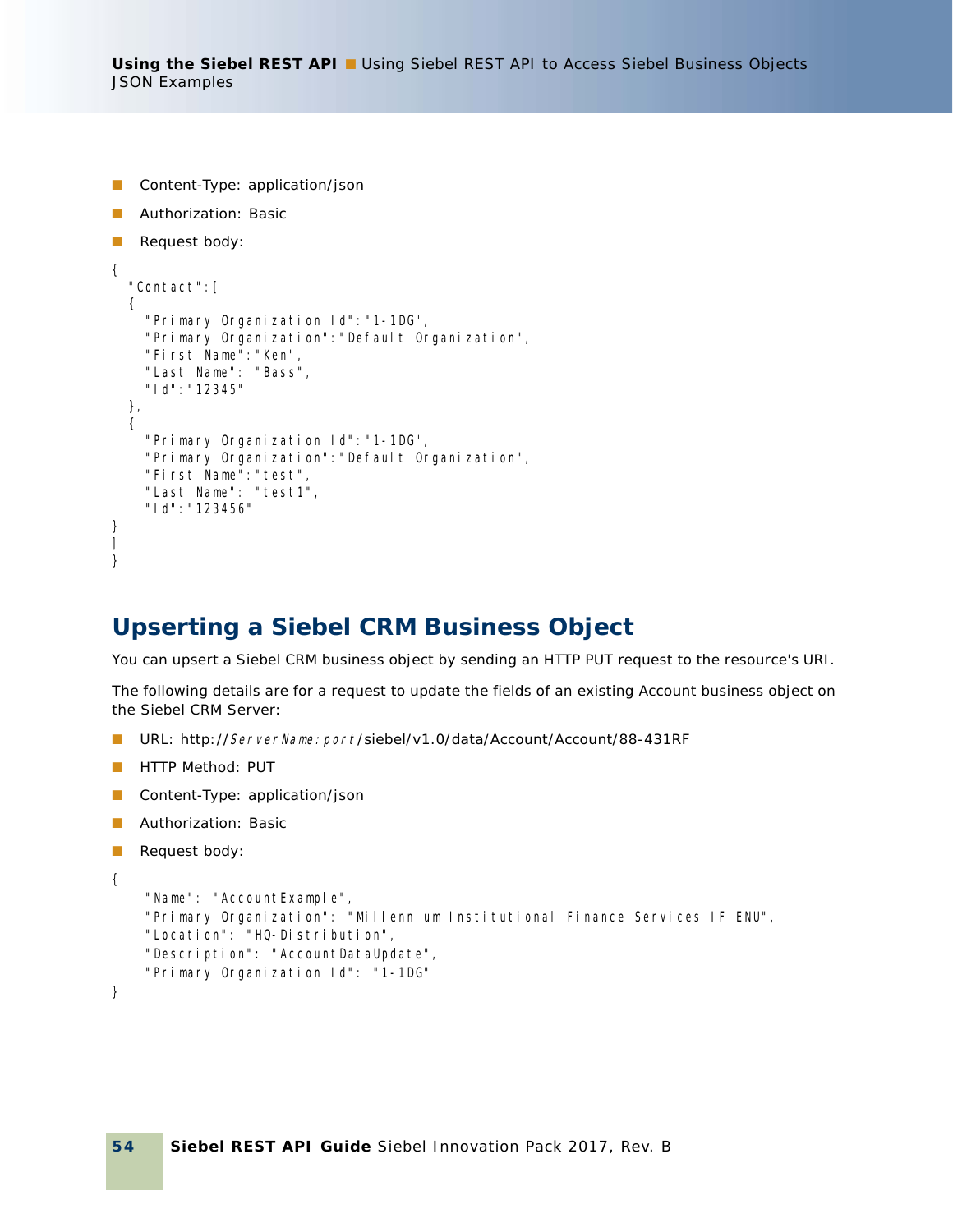## <span id="page-54-0"></span>**Upserting a Siebel CRM Child Business Object**

You can upsert a Siebel CRM child business object by sending an HTTP PUT request to the resource's URI.

The following details are for a request to update the fields of an Opportunity of a given Account child business object on the Siebel CRM Server:

- URL: http://*ServerName: port/*siebel/v1.0/data/Account/Account/88-431RF/Opportunity
- HTTP Method: PUT
- Content-Type: application/json
- Authorization: Basic

```
■ Request body:
{
    "Id":"123456",
    "Name": "NewOpp"
    "Currency Code": "AUD",
    "Primary Organization":"Default Organization"
```

```
}
```
### <span id="page-54-1"></span>**Deleting a Siebel CRM Business Object**

You can delete a Siebel CRM business object by sending an HTTP DELETE request to the resource's URI.

The following details are for a request to delete an Account business object on the Siebel CRM Server:

- URL: http://ServerName: port/siebel-rest/v1.0/data/Account/Account/88-43CGR
- **B** HTTP Method: DELETE
- Content-Type: application/json
- Authorization: Basic
- Request body:

#### <span id="page-54-2"></span>**Querying for a Siebel CRM Business Object That Returns Specified Child Links**

You can query for a Siebel CRM Business Object that returns child links by sending an HTTP GET request to the resource's URI.

The following details are for a request to query for a Siebel CRM Business Object that returns child links for the UT Account Partner on the Siebel CRM Server:

■ URI: http://*ServerName: port/siebel/v1.0/data/Account/Account?ChildLinks=UT Account* Partner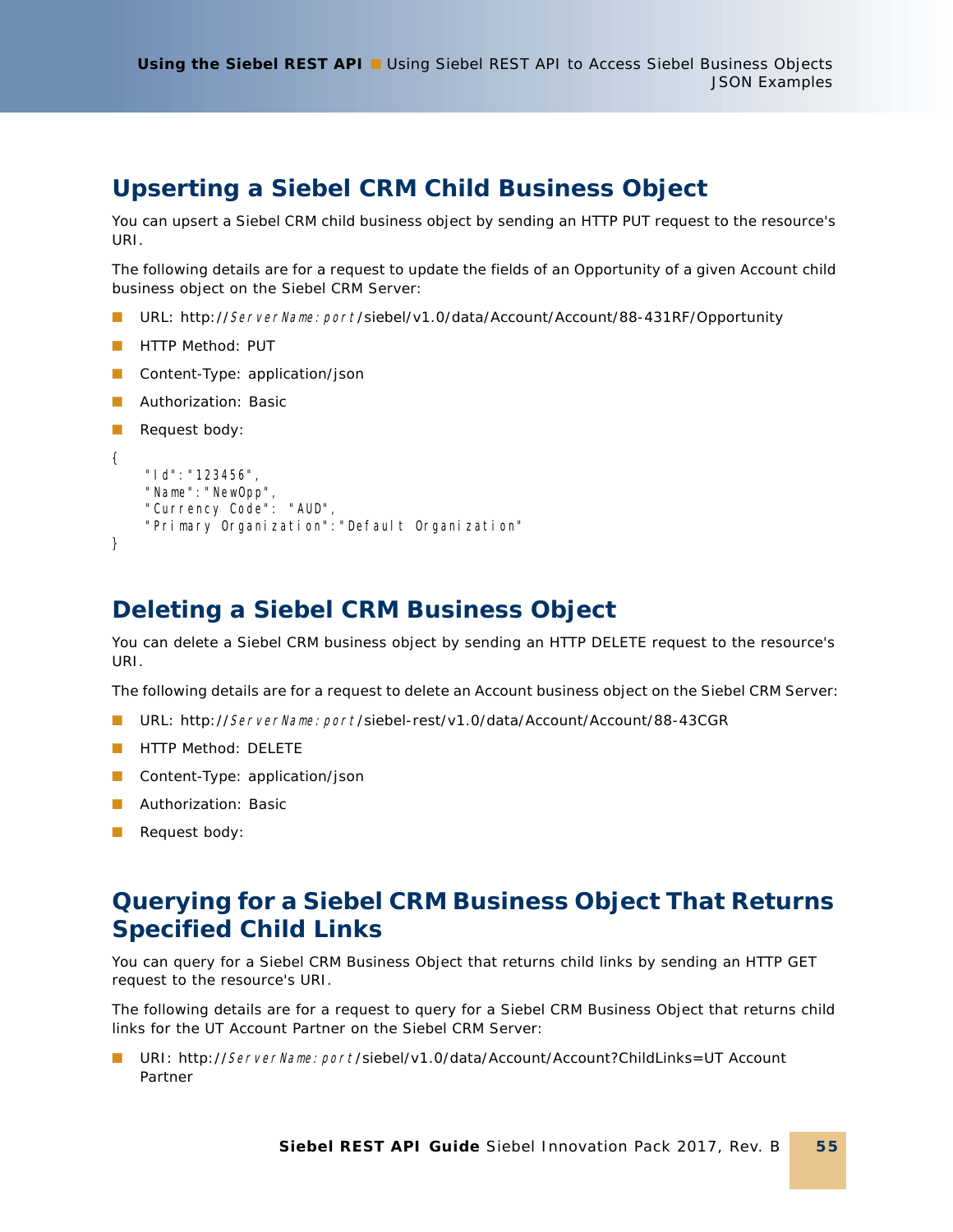- **B** HTTP Method: GET
- Content-Type: application/json
- Authorization: Basic
- Request body: None

#### <span id="page-55-0"></span>**Querying for a Siebel CRM Business Object That Returns Child Links to CUT**

You can query for a Siebel CRM Business Object that returns child links to CUT by sending an HTTP GET request to the resource's URI.

The following details are for a request to query for a Siebel CRM Business Object that returns child links only for the CUT Address for Account/Contact, FINS Security - Account External Holdings and FINS cBanking Facility on the Siebel CRM Server:

- URI: http://ServerName: port/siebel/v1.0/data/Account/Account?ChildLinks=CUT Address for Account/Contact,FINS Security - Account External Holdings,FINS cBanking Facility
- **B** HTTP Method: GET
- Content-Type: application/json
- Authorization: Basic
- Request body: None

#### <span id="page-55-1"></span>**Querying for a Siebel CRM Business Object That Returns Child Links Only for Lists**

You can query for a Siebel CRM Business Object that returns child links for lists by sending an HTTP GET request to the resource's URI.

The following details are for a request to query for a Siebel CRM Business Object that returns child links only for List Mgmt Lists on the Siebel CRM Server:

- URI: http://*ServerName: port/siebel/v1.0/data/Account/Account/88-3CFLJ/* Contact?ChildLinks=List Mgmt Lists
- **B** HTTP Method: GET
- Content-Type: application/json
- Authorization: Basic
- Request body: None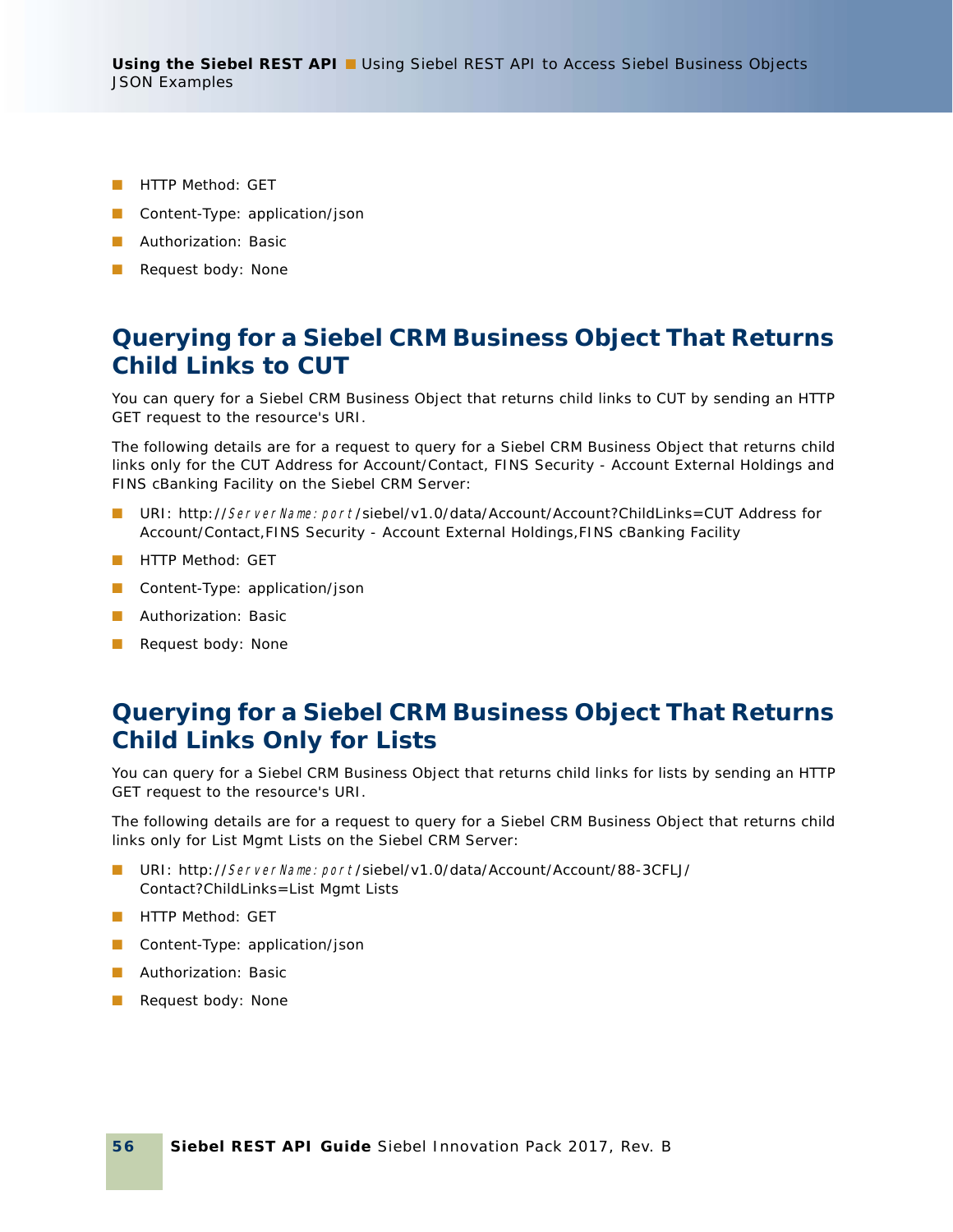#### <span id="page-56-1"></span>**Querying for a Siebel CRM Business Object with Access Controls**

You can query for a Siebel CRM Business Object with access controls by sending an HTTP GET request to the resource's URI.

The following details are for a request to query for a Siebel CRM Business Object with a ViewMode="Sales Rep" access control on the Siebel CRM Server:

- URI: http://*ServerName: port/siebel/v1.0/data/Account/Account/?ViewMode="Sales Rep"*
- HTTP Method: GET
- Content-Type: application/json
- Authorization: Basic
- Request body: None

#### <span id="page-56-0"></span>**Querying for a Siebel CRM Business Object That Does Not Return Child Links**

You can query for a Siebel CRM Business Object that does not return child links by sending an HTTP GET request to the resource's URI.

The following details are for a request to query for a Siebel CRM Business Object that does not return child links on the Siebel CRM Server:

- URI: http://*ServerName: port*/siebel/v1.0/data/Account/Account/88-3CFLJ/ Contact?ChildLinks=None
- **B** HTTP Method: GET
- Content-Type: application/json
- Authorization: Basic
- Request body: None

#### <span id="page-56-2"></span>**Using Describe to Return the Siebel Base Business Object Catalog**

You can use the OpenAPI Describe parameter by appending Describe to an HTTP GET request to the resource's URI.

The following details are for a Describe request to return the Siebel Base Business Object from the the Siebel CRM Server:

- URI: http://*ServerName: port*/siebel/v1.0/data/describe
- HTTP Method: GET
- Content-Type: application/json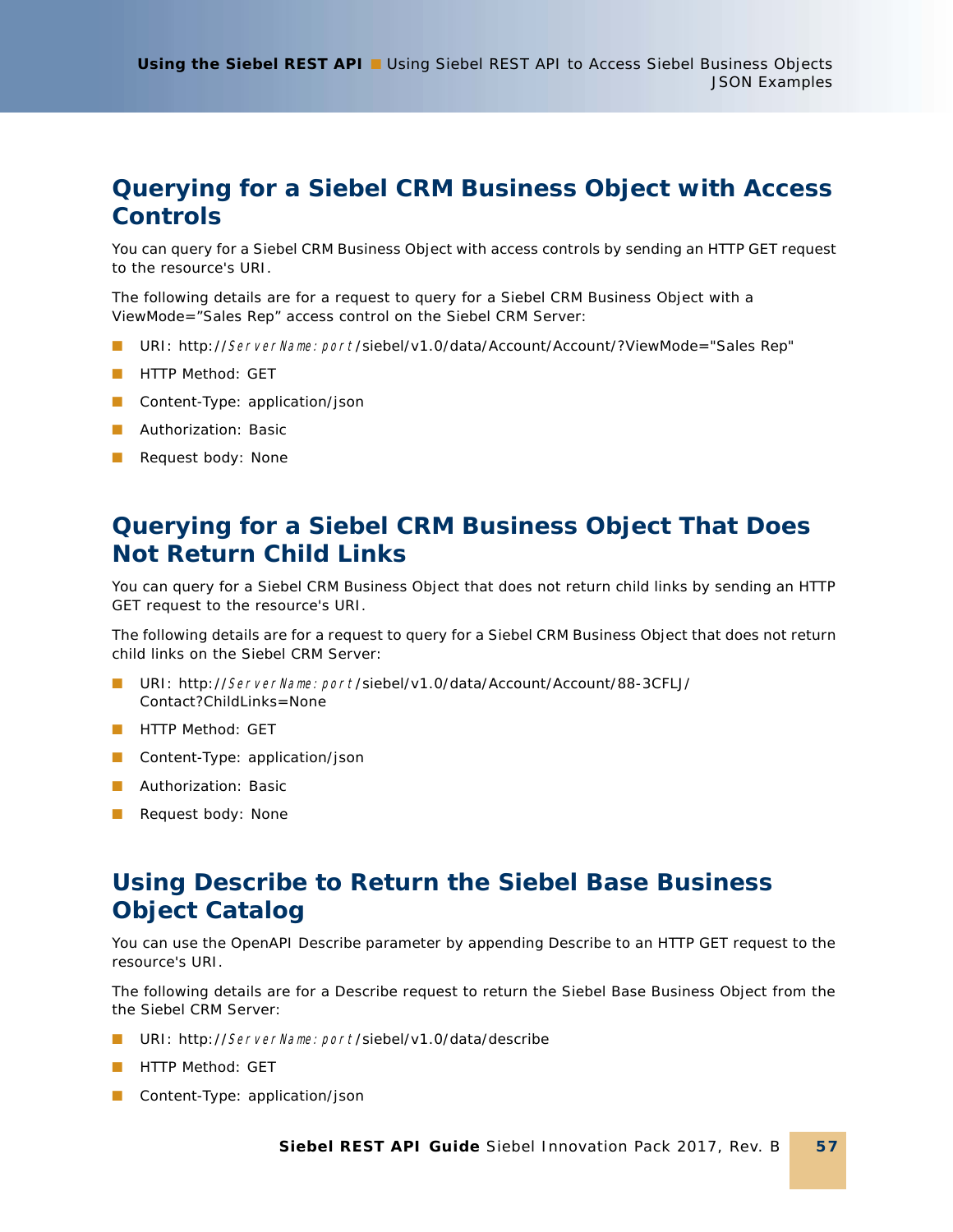- Authorization: Basic
- Request body:

The following are the details for the response to a successful request:

```
■ HTTP Code: 200
```

```
■ Content-Type:
```

```
■ Response body:
```

```
{ 
   "swagger":"2.0",
  "info":{ 
      "description":"Siebel REST API",
      "version":"1.0",
      "title":"Siebel REST API",
      "contact":{ 
        "email": "sample@sample.com"
      }
   },
   "schemes":[ 
      "http",
      "https"
   ],
   "securityDefinitions": {
      "Basic Auth":{ 
        "type":"basic"
   },
     "OAuth 2.0":{ 
       "type":"oauth2",
       "authorizationUrl":"http://openAPI.io/",
       "flow":"implicit",
       "scopes":{ 
          "write:":"modify",
          "read:":"read only"
          }
        }
      },
   "external Docs": {
      "description":"OpenAPI",
      "url":"https://openapis.org"
      },
   "host": "host:port number",
   "basePath":"/siebel/v1.0",
   "tags":[ 
   { 
      "name":"data/Account/describe",
      "description":"Catalogging of Account",
      "external Docs": {
        "description":"Find Out More",
        "url":""
        }
     },
     {
```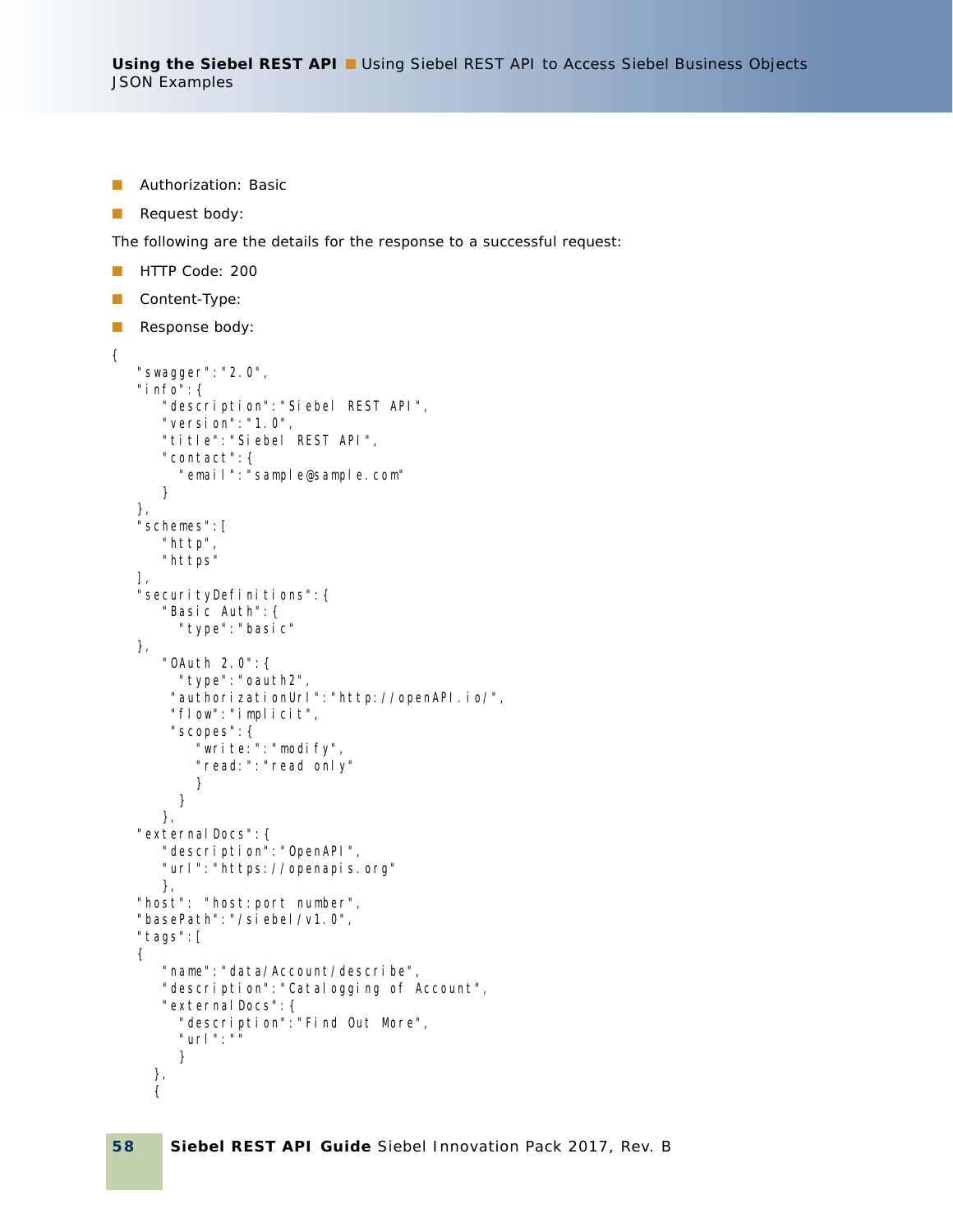```
"name":"data/Service Request/describe",
"description":"Catalogging of Service Request",
"external Docs": {
  "description": "Find Out More",
  "url":""
  }
},
"paths":{ 
  "/data/Account/describe":{ 
    "get":{ 
      "tags":[ 
         "data/Account/describe"
          ],
      "summary":"",
      "description":"",
      "operationId":"data/Account/describe",
      "produces":[ 
        "application/xml",
        "application/json"
        ],
      "responses":{ 
        "200":{"description":"Successful Operation"},
        "204":{ "description":"No Resource Found"},
        "404":{"description":"There is no data for the requested resource"},
        "500":{"description":"Internal Server Error"}
         },
      "parameters":[ 
      ],
      "security": [
      { 
        "Basic Auth":[],
        "OAuth 2.0":[]
        }
      ]
      }
    },
  "/data/Service Request/describe":{ 
    "get":{ 
      "tags":[ 
        "data/Service Request/describe"
        ],
      "summary":"",
      "description":"",
      "operationId":"data/Service Request/describe",
      "produces":[ 
        "application/xml",
        "application/json"
        ],
      "responses":{ 
        "200":{"description":"Successful Operation"},
        "204":{"description":"No Resource Found"},
        "404":{"description":"There is no data for the requested resource"},
        "500":{"description":"Internal Server Error"}
        },
```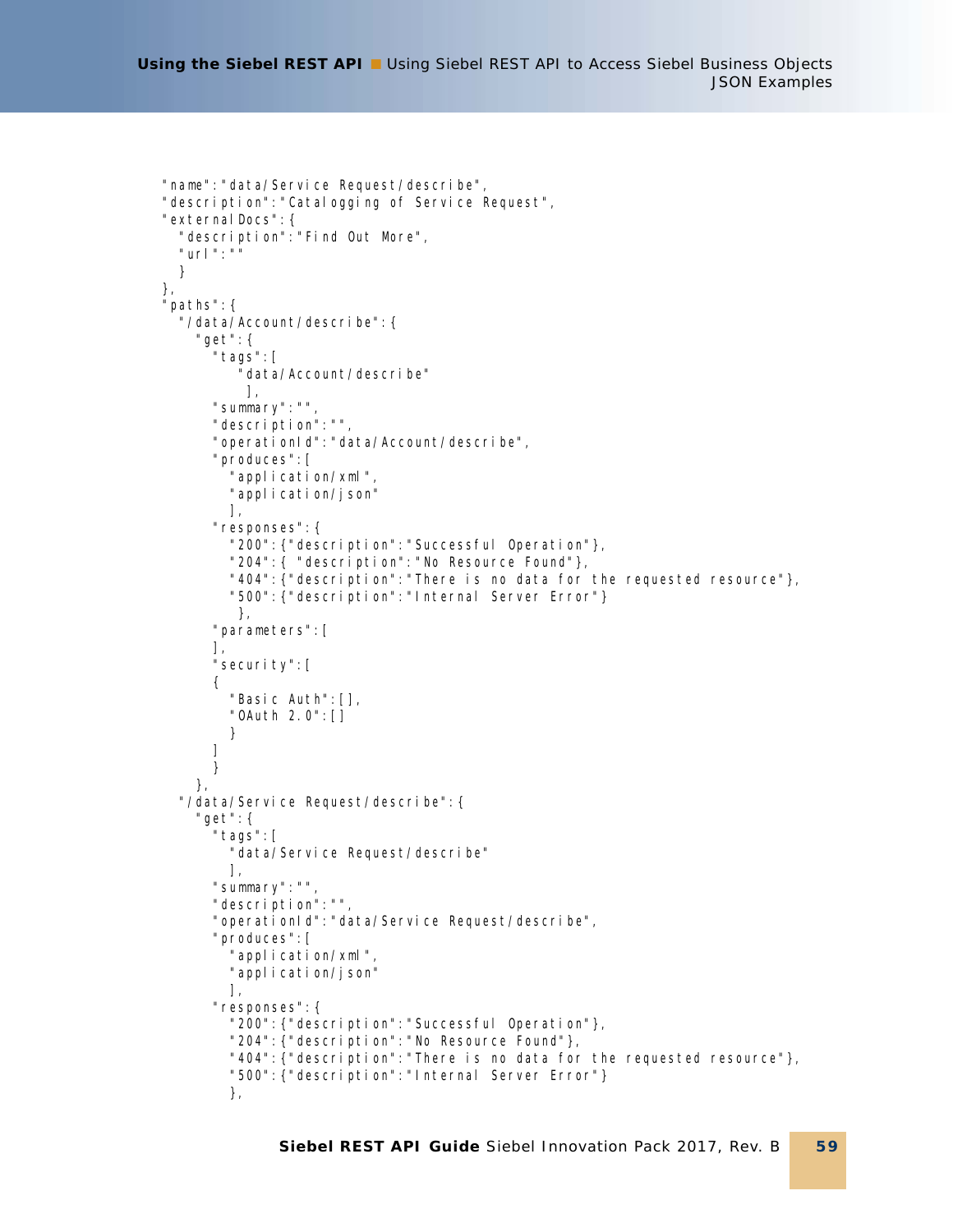```
"parameters":[],
     "security": [
     { 
       "Basic Auth":[],
       "OAuth 2.0":[]
     }
     ]
     },
   "post":{ 
     "tags":[ 
       "data_Account_Account_"
       ],
     "summary":"",
     "description":"",
     "operationId":"data_Account_Account_/post",
     "produces":[ 
       "application/xml",
       "application/json"
       ],
     "consumes":[ 
       "application/xml",
       "application/json"
       ],
     "responses":{ 
       "200":{"description":"Successful Operation"},
       "204":{"description":"No Resource Found"},
       "404":{ "description":"There is no data for the requested resource"},
       "500":{ "description":"Internal Server Error"}
       },
     "parameters":[ 
    { 
       "in":"body",
       "name": "body"
       "description":"",
       "required": true,
       "schema":{ 
         "$ref": "#/definitions/data Account Account "
     }
     }
     ],
     "security": [
       { 
       "Basic Auth":[],
       "OAuth 2.0":[]
       }
    ]
  }
}
```
}

}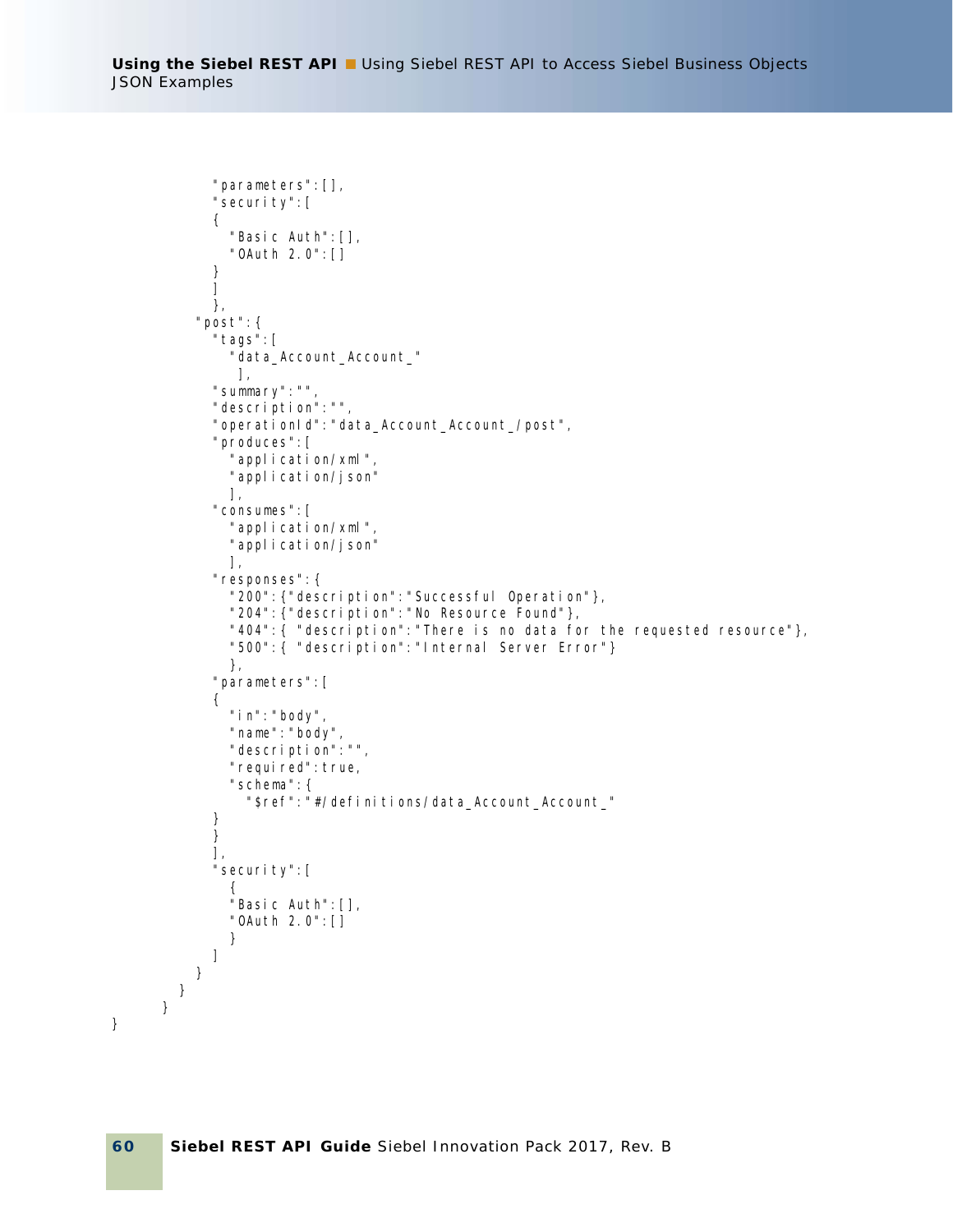#### <span id="page-60-0"></span>**Using the Describe Parameter to Return the Business Object Catalog of a Parent Business Component**

You can use the OpenAPI Describe parameter by appending Describe to an HTTP GET request to the resource's URI.

The following details are for a Describe request to return the Business Object Catalog of a parent Business Component from the Siebel CRM Server:

- URI: http://*ServerName: port/siebel/v1.0/data/Account/Account/describe*
- HTTP Method: GET
- Content-Type: application/json
- Authorization: Basic
- Request body:

The following are the details for the response to a successful request:

- **B** HTTP Code: 200
- Content-Type:
- Response body:

```
"definitions":{ 
 "data_Account_Account_":{ 
   "type":"object",
   "required":
   "properties":
   }
   },
"tags":[ 
 { 
   "name":"data/Account/Account/",
   "description":"Operations available on data/Account/Account/",
   "external Docs": {
     "description":"Find Out More",
     "url":""
     }
 },
 "paths":{ 
   "/data/Account/Account/":{ 
     "get":{ 
       "tags":[ 
         "data_Account_Account_"
         ],
       "summary": ""
       "description":"",
       "operationId":"data_Account_Account_/get",
       "produces":[ 
         "application/xml",
         "application/json"
         ],
       "responses":{
```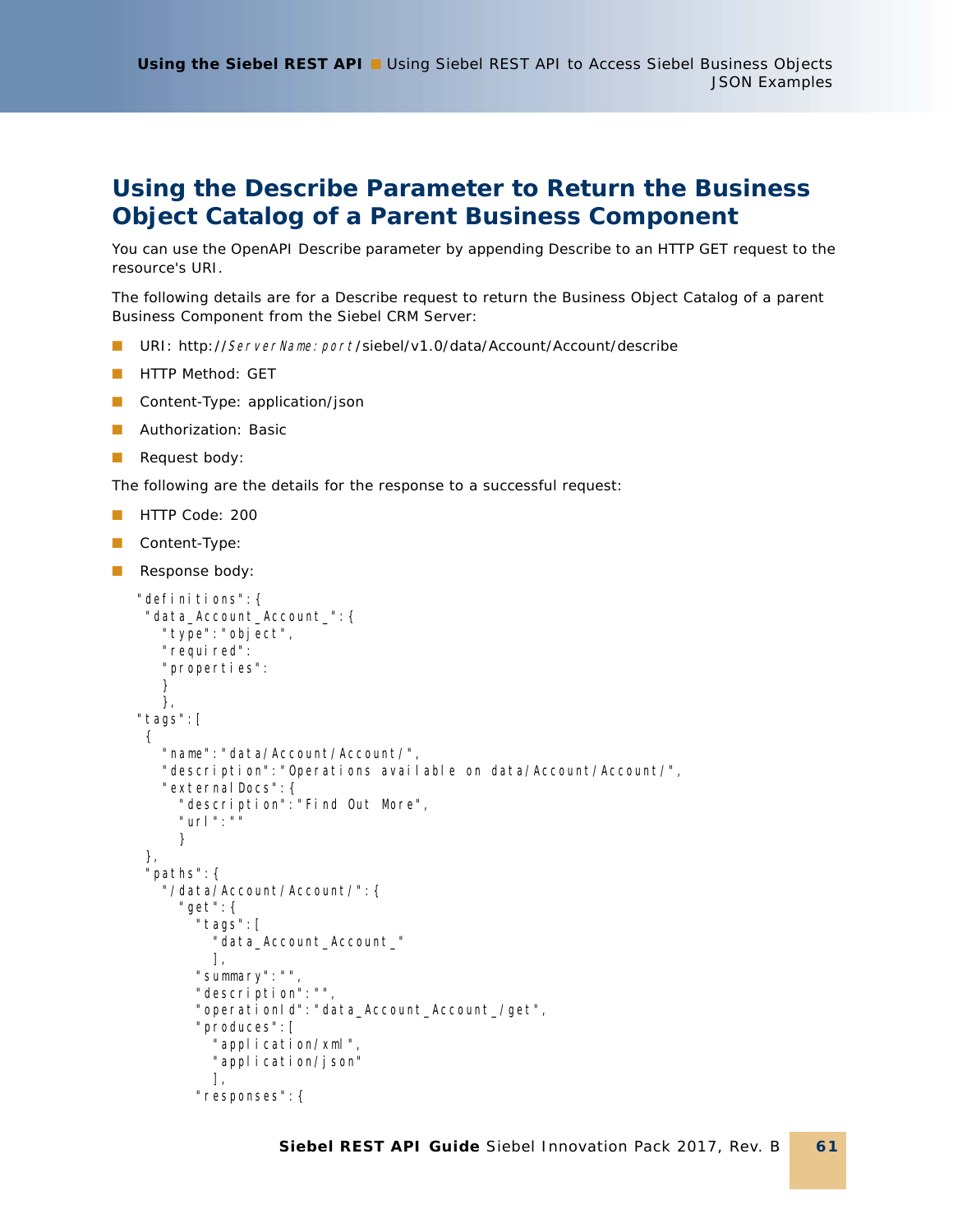```
"200":{"description":"Successful Operation"},
            "204":{"description":"No Resource Found"},
            "404":{"description":"There is no data for the requested resource"},
            "500":{"description":"Internal Server Error"}
            },
          "parameters":[ 
          { 
            "name": "key",
            "in":"path",
            "description":"",
            "required": true,
            "type":"string"
          }
          ],
          "security": [
          { 
            "Basic Auth":[],
            "OAuth 2.0":[]
          }
        ]
    }
  }
 }
}
```
#### <span id="page-61-0"></span>**Using the Describe Parameter to Return Metadata for a Parent Business Component and Catalog of Child Business Components**

You can use the OpenAPI Describe parameter by appending Describe to an HTTP GET request to the resource's URI.

The following details are for a Describe request to return Metadata for a parent Business Component and catalog of Child Business Components from the Siebel CRM Server:

- URI: http://*ServerName: port/siebel/v1.0/data/Account/Account/1-6/Contact/describe*
- **B** HTTP Method: GET
- Content-Type: application/json
- Authorization: Basic
- Request body:

The following are the details for the response to a successful request:

- **B** HTTP Code: 200
- Content-Type:
- Response body: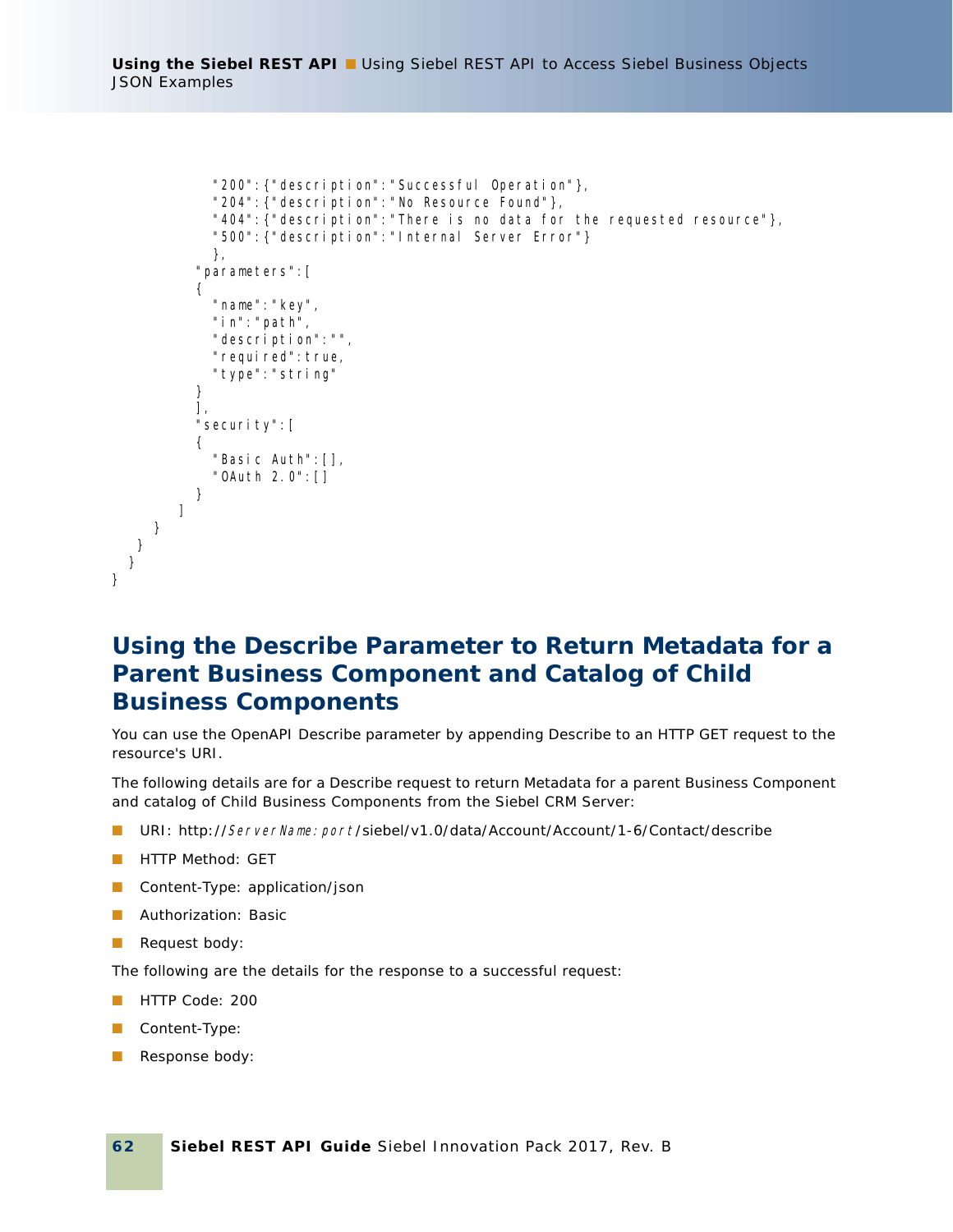```
"definitions":{ 
   "data_Account_Account_{key}_Contact_":{ 
     "type":"object",
     "required": [],
     "properties":[],
     "tags":[ 
      { 
       "name":"data/Account/Account/{key}/Contact/",
       "description":"Operations available on data/Account/Account/{key}/Contact/",
       "external Docs": {
          "description":"Find Out More",
          "url":""
         }
      },
      "paths":{ 
        "/data/Account/Account/{key}/Contact/":{ 
          "get":{ 
            "tags":[ 
                "data_Account_Account_{key}_Contact_"
                ],
            "summary":"",
            "description":"",
            "operationId":"data_Account_Account_{key}_Contact_/get",
            "produces":[ 
              "application/xml",
              "application/json"
               ],
            "responses":{ 
              "200":{"description":"Successful Operation"},
              "204":{"description":"No Resource Found"},
              "2011; assert first in the nessen seriously,"<br>"404": { "description": "There is no data for the requested resource"},
              "500":{"description":"Internal Server Error"}
              },
            "parameters":[ 
              { 
              "name": "key",
              "in":"path",
              "description":"",
              "required": true,
              "type":"string"
              }
              ],
            "security": [
              { 
               "Basic Auth":[],
               "OAuth 2.0":[]
              }
              ]
          },
          "post":{ 
            "tags":[ 
              "data_Account_Account_{key}_Contact_"
            ],
            "summary":"",
```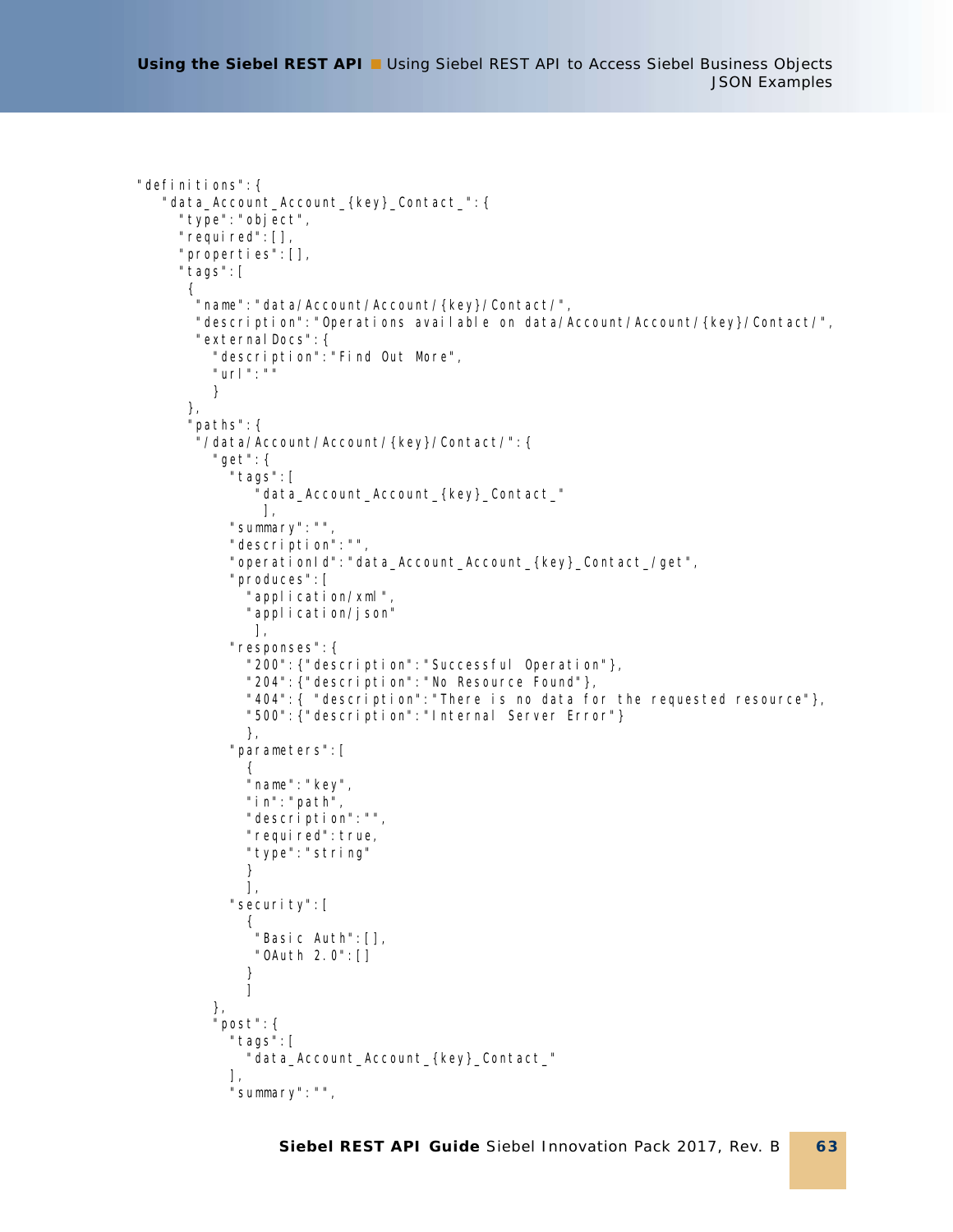```
"description":"",
     "operationId":"data_Account_Account_{key}_Contact_/post",
     "produces":[ 
       "application/xml",
       "application/json"
       ],
     "consumes":[ 
       "application/xml",
       "application/json"
        ],
     "responses":{ 
       "200":{"description":"Successful Operation"},
       "204":{"description":"No Resource Found"},
       "404":{"description":"There is no data for the requested resource"},
       "500":{"description":"Internal Server Error"}
       },
     "parameters":[ 
     { 
       "in":"body",
       "name": "body"
       "description":"",
       "required": true,
       "schema":{ 
       "$ref":"#/definitions/data_Account_Account_{key}_Contact_"
     }
     }
     ],
     "security": [
     { 
       "Basic Auth":[],
       "OAuth 2.0":[]
     }
     ]
   }
}
```
## <span id="page-63-0"></span>**Using Siebel REST API to Access Siebel Business Services JSON Examples**

You can use the Siebel REST API to access Siebel Business Services. Users can call Siebel Business Services using the Siebel REST API HTTP POST request to specify the Business Service Name, Method Name, and method parameters in the URI.

Before you can access the Siebel Business Services, you must configure the access and responsibility values of the Siebel Business Service. For more information, see ["Configuring Business Service](#page-35-0)  [Methods for RESTful Access" on page 36](#page-35-0).

This topic includes the following information:

}

}

■ ["Accessing a Siebel Business Service with Arguments in the Request Body" on page 65](#page-64-0)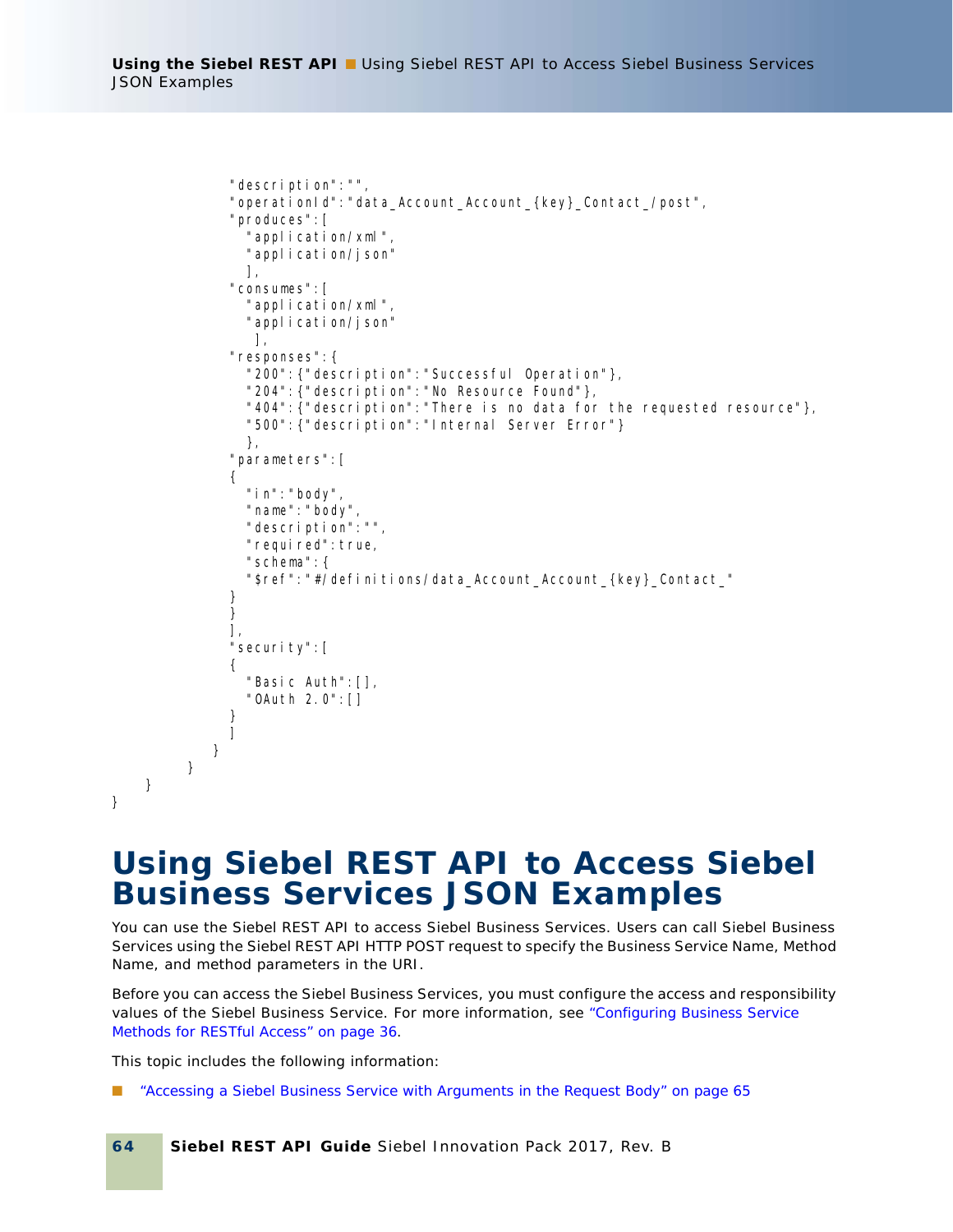- ["Acessing a Siebel Business Service with Arguments in the Request URI" on page 66](#page-65-0)
- ["Accessing the QueryByExample Method of the Siebel Account Business Service" on page 66](#page-65-1)
- ["Querying for an Account Using the Siebel Business Service QueryId Method" on page 67](#page-66-0)
- ["Inserting an Account Using the Siebel Account Business Service" on page 67](#page-66-1)
- ["Updating an Account Using a Siebel Account Business Service" on page 68](#page-67-0)
- ["Upserting an Account Using a Siebel Account Business Service" on page 69](#page-68-0)
- ["Using Describe to Return Methods for a Business Service" on page 69](#page-68-1)
- ["Using Describe to Return a Catalog of URLs for All Available Business Services" on page 71](#page-70-0)

### <span id="page-64-0"></span>**Accessing a Siebel Business Service with Arguments in the Request Body**

You can access a Siebel CRM business service by sending an HTTP POST request to the resource's URI.

The following details are for a request to call the CreateAccount Method on the Account Business Service with business service arguments included in the request body. This request creates a REST Test Business Service3 account on the Siebel CRM Server:

- URI: http://*ServerName: port/siebel/v1.0/service/Account/CreateAccount*
- **B** HTTP Method: POST
- Content-Type: application/json
- Authorization: Basic
- Request body:

```
{
  "body":{
    "Account IO":{
     "IntObjectName":"Account IO",
     "IntObjectFormat":"Siebel Hierarchical",
     "ListOfAccount IO":{
    "Account":{
     "Name":"REST Test Business Service3"
    }
   }
 }
}
}
```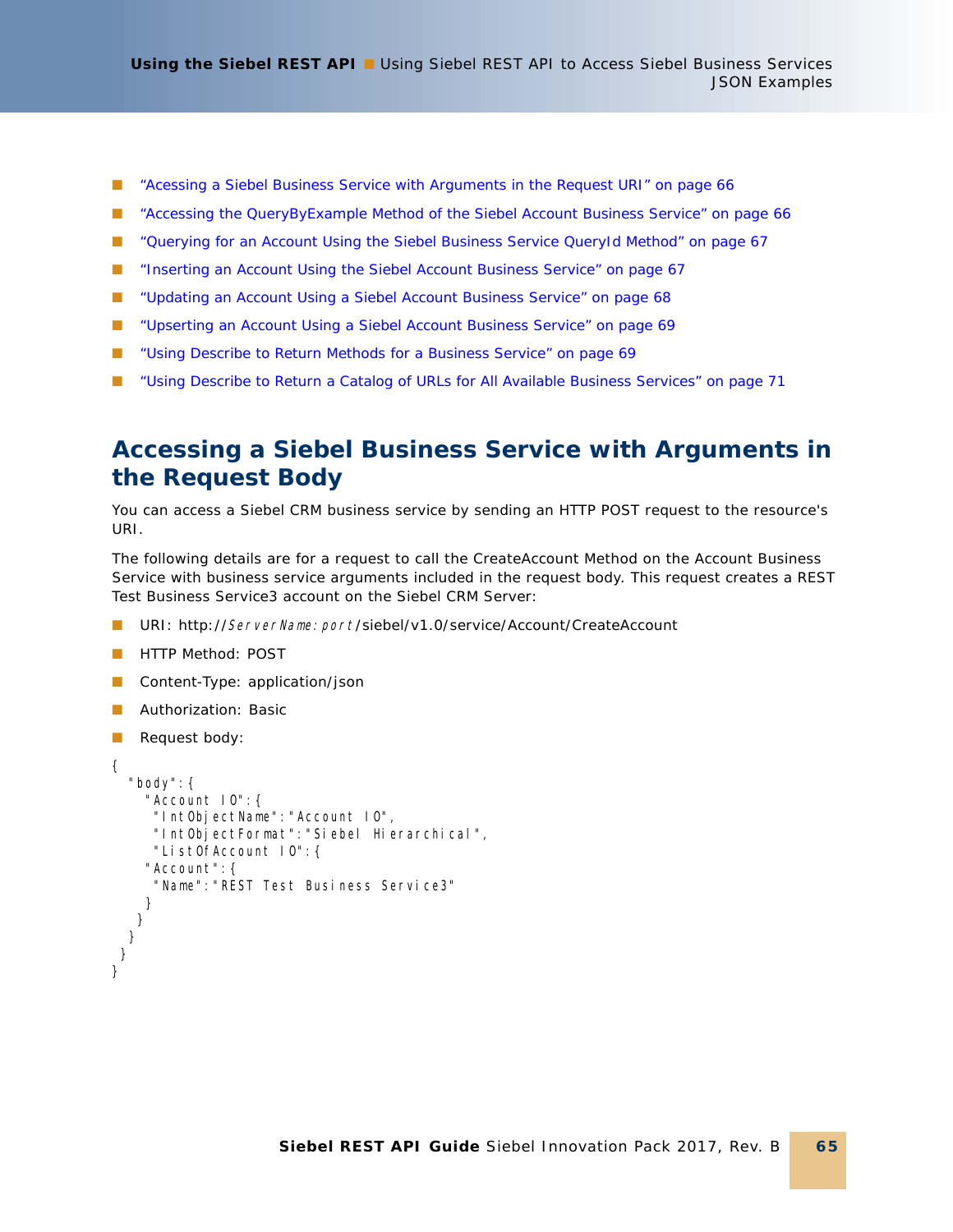#### <span id="page-65-0"></span>**Acessing a Siebel Business Service with Arguments in the Request URI**

You can access a Siebel CRM business service by sending an HTTP POST request to the resource's URI.

The following details are for a request to call the QueryPage method of the AccountWS Business Service with PageSize=10, StartRowNum=0 and ViewMode=All parameters included in the request URI. This request returns the REST Test Business Service3 account in the format of the integration Account\_EMR object on the Siebel CRM Server:

- URI: http://ServerName: port/siebel/v1.0/service/AccountWS/ QueryPage?PageSize=10&StartRowNum=0&ViewMode=All
- HTTP Method: POST
- Content-Type: application/json
- Authorization: Basic

```
Request body:
```

```
{
  "body":{
    "SiebelMessage":{
      "MessageId": ""
      "MessageType":"Integration Object",
      "IntObjectName":"Account_EMR",
      "IntObjectFormat":"Siebel Hierarchical",
      "ListOfAccount_EMR":{
        "Account":{
         "Name":"REST Test Business Service3"
      }
    }
  }
}
}
```
#### <span id="page-65-1"></span>**Accessing the QueryByExample Method of the Siebel Account Business Service**

You can access a Siebel CRM business service by sending an HTTP POST request to the resource's URI.

The following details are for a request to call the QueryByExample method of the Siebel Account business service. This request will query and return an account with the name 3Com.

- URI: http://*ServerName:port*/siebel/v1.0/service/Siebel Account/QueryByExample
- **HTTP Method: POST**
- Content-Type: application/json
- Authorization: Basic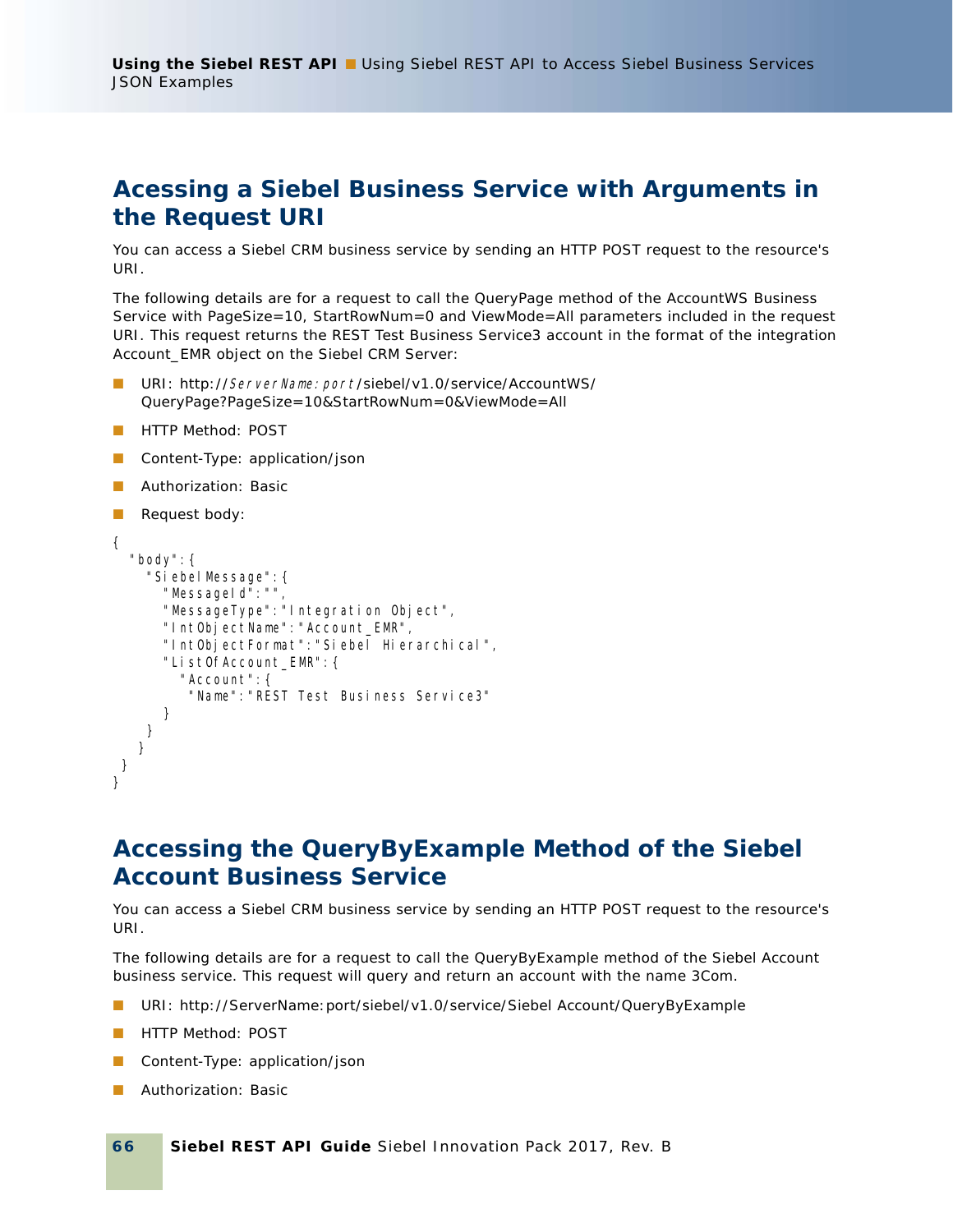```
Request body:
{
  "body":{
    "SiebelMessage":{
      "MessageId": ""
      "MessageType":"Integration Object",
      "IntObjectName":"Account Interface",
      "IntObjectFormat":"Siebel Hierarchical",
      "ListOfAccount Interface":{
         "Account":{
         "Name":"3Com"
      }
   }
  }
 }
}
```
#### <span id="page-66-0"></span>**Querying for an Account Using the Siebel Business Service QueryId Method**

You can query for an Account using the Siebel CRM business service QueryId method by sending an HTTP POST request to the resource's URI.

The following details are for a request to call the QueryId method of the Siebel Account business service and the parameter PrimaryRowId is accepted as the query parameter. The following example query returns an account with an 88-459YQ PrimaryRowId value.

- URI: http://*ServerName:port*/siebel/v1.0/service/Siebel Account/ QueryById?PrimaryRowId=88-459YQ
- HTTP Method: POST
- Content-Type: application/json
- Authorization: Basic
- Request body:

```
{
}
```
#### <span id="page-66-1"></span>**Inserting an Account Using the Siebel Account Business Service**

You can access a Siebel CRM business service by sending an HTTP POST request to the resource's URI.

The following details are for a request to call the Insert method of Siebel Account Business service to insert a new account with details given in the request.

■ URI: https://*ServerName:port*/siebel/v1.0/service/Siebel Account/Insert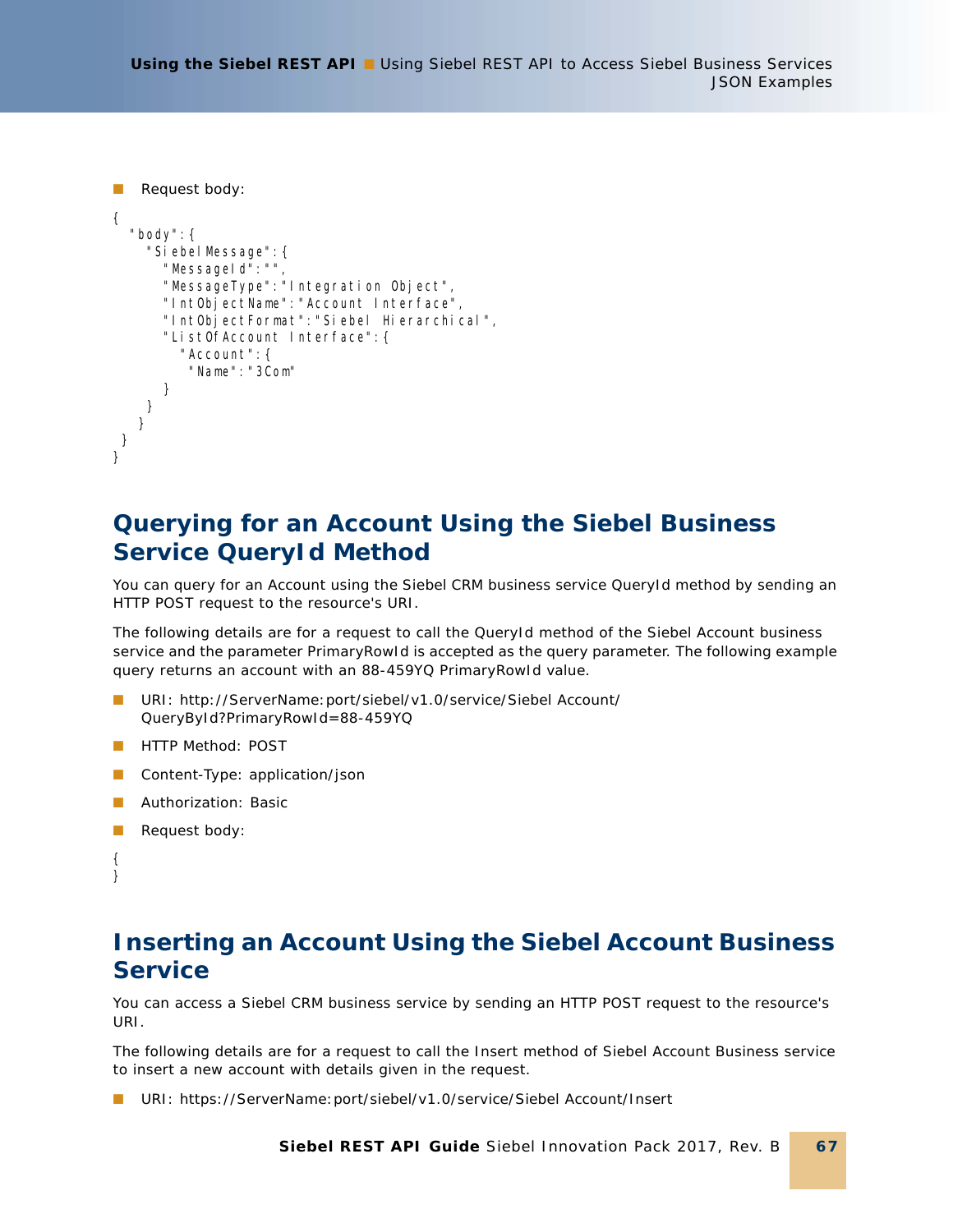- HTTP Method: POST
- Content-Type: application/json
- Authorization: Basic
- Request body:

```
{
  "body":{
    "SiebelMessage":{
      "MessageId": ""
      "MessageType":"Integration Object",
      "IntObjectName":"Account Interface",
      "IntObjectFormat":"Siebel Hierarchical",
      "ListOfAccount Interface":{
      "Account":{
        "Account Id":"2345",
          "Name":"REST Test Business Service"
      }
   }
   }
 }
}
```
#### <span id="page-67-0"></span>**Updating an Account Using a Siebel Account Business Service**

You can access a Siebel CRM business service by sending an HTTP POST request to the resource's URI.

The following details are for a request to call the Update method of Siebel Account Business Service.

- URI: https://*ServerName:port*/siebel/siebel-rest/v1.0/service/Siebel Account/Update
- **B** HTTP Method: POST
- Content-Type: application/json
- Authorization: Basic

```
Request body:
```

```
{
```

```
"body":{
  "SiebelMessage":{
   "MessageId": ""
    "MessageType":"Integration Object",
    "IntObjectName":"Account Interface",
    "IntObjectFormat":"Siebel Hierarchical",
    "ListOfAccount Interface":{
    "Account":{
    "Account Id":"1-6",
```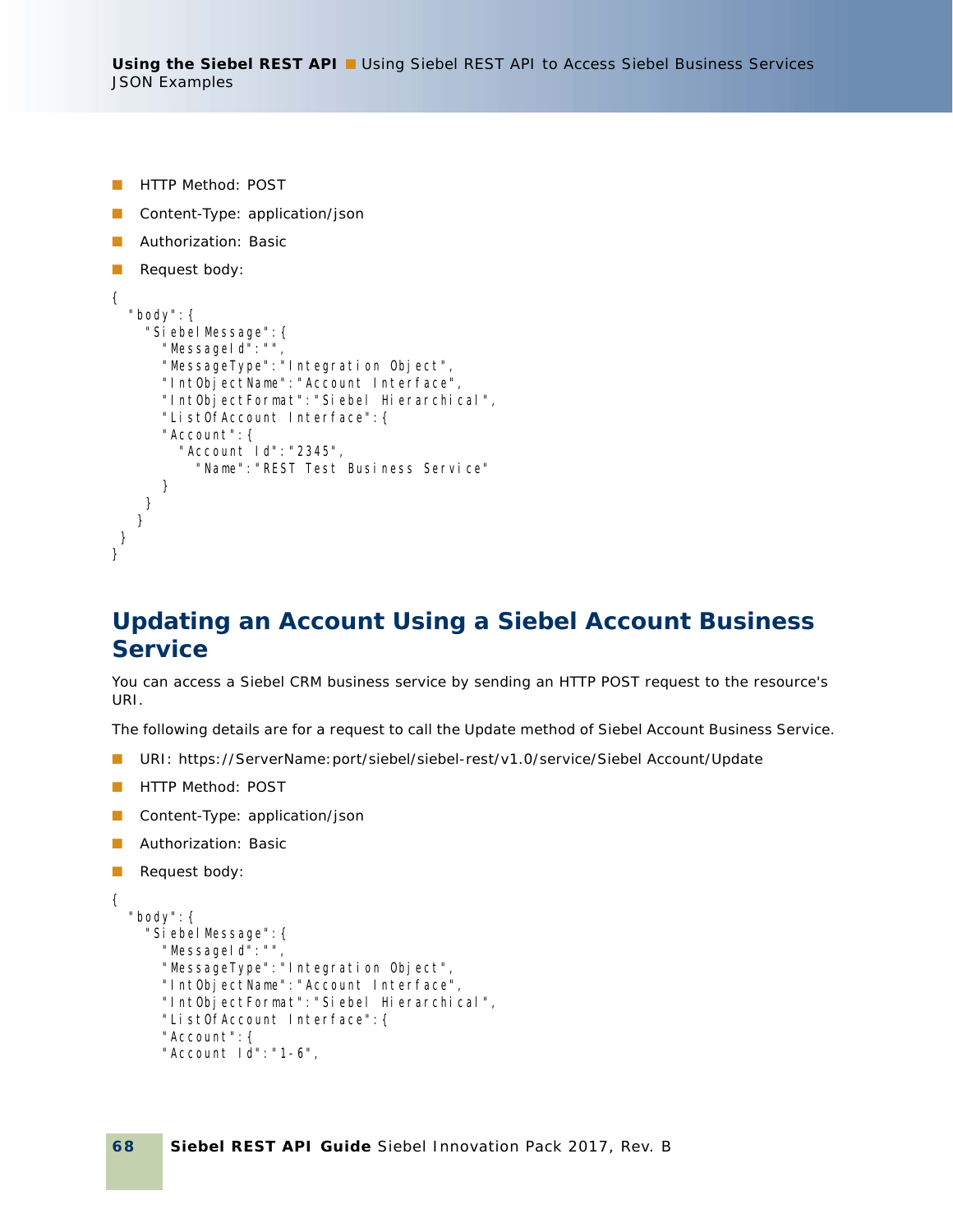```
"Name":"REST Test Business Service32",
    "Main Phone Number": "2018742315"
    }
  }
 }
}
```
#### <span id="page-68-0"></span>**Upserting an Account Using a Siebel Account Business Service**

You can access a Siebel CRM business service by sending an HTTP POST request to the resource's URI.

The following details are for a request to call the InsertOrUpdate method of Siebel Account Business service to insert an account with details given in the request.

- URI: https://*ServerName:port*/siebel/v1.0/service/Siebel Account/InsertOrUpdate
- **B** HTTP Method: POST
- Content-Type: application/json
- Authorization: Basic
- Request body:

}

```
{
  "body":{
    "SiebelMessage":{
      "MessageId": "",
      "MessageType":"Integration Object",
      "IntObjectName":"Account Interface",
      "IntObjectFormat":"Siebel Hierarchical",
      "ListOfAccount Interface":{
      "Account":{
        "Account Id":"34567",
        "Name":"Rest",
        "Main Phone Number": "20187423154"
        }
      }
    }
 }
}
```
#### <span id="page-68-1"></span>**Using Describe to Return Methods for a Business Service**

You can use the OpenAPI Describe parameter by appending Describe to an HTTP GET request to the resource's URI.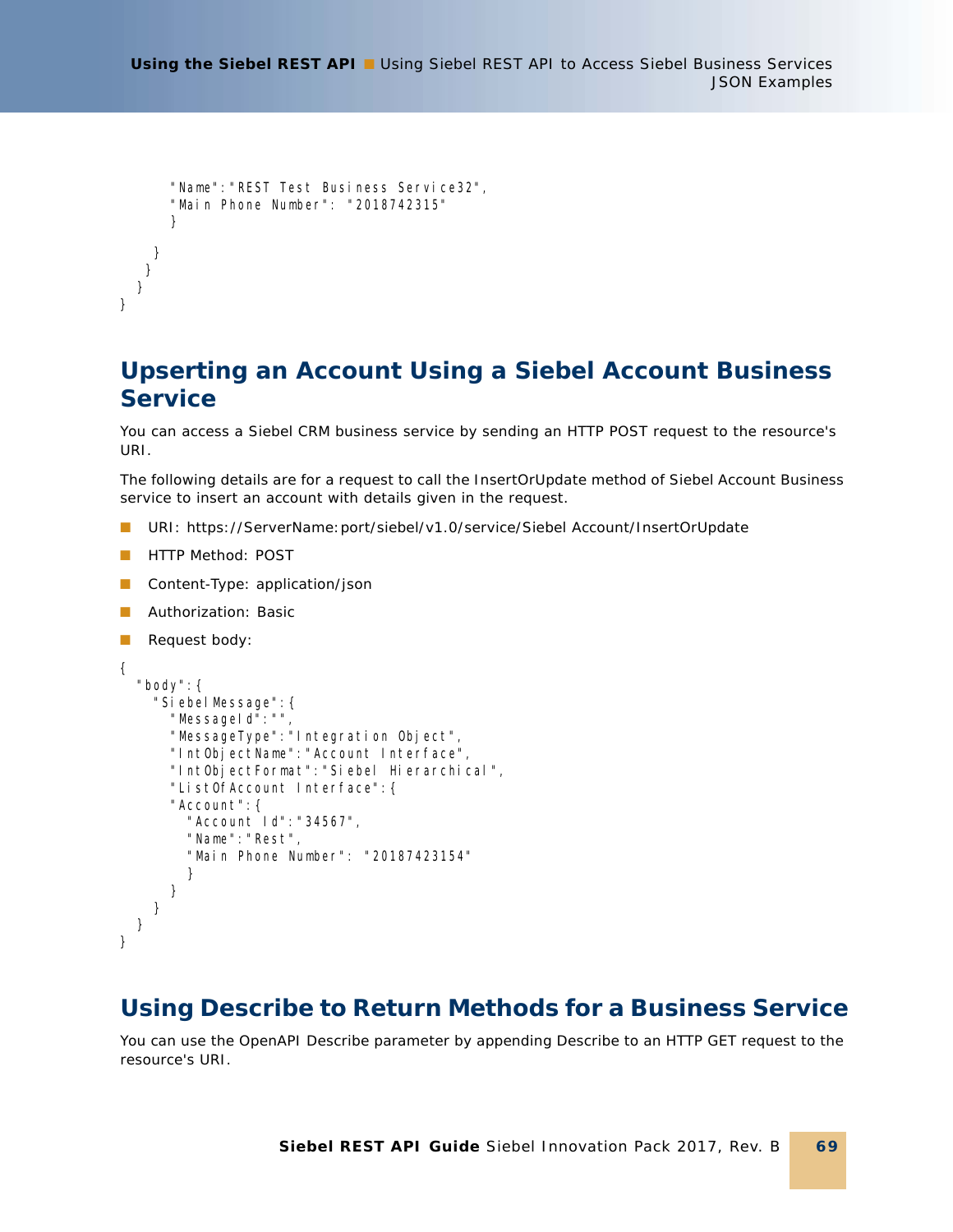The following details are for a Describe request to return methods for business services from the Siebel CRM Server:

- URI: http://*ServerName: port/siebel/v1.0/service/Siebel Account/describe*
- HTTP Method: GET
- Content-Type: application/json
- Authorization: Basic
- Request body:

The following are the details for the response to a successful request:

- **B** HTTP Code: 200
- Content-Type:
- Response body:

```
"swagger": "2.0",
"info": {},
"schemes": [],
"securityDefinitions": {},
"external Docs": {},
"host": "host:port number",
"basePath": "/siebel/v1.0",
"definitions": {},
"tags": [],
"paths": {
  "/service/Siebel Account/Delete/describe": {
   "get": {
     "tags": [
       "service/Siebel Account/Delete/describe"
       ],
     "summary": "",
     "description": "",
     "operationId": "service/Siebel Account/Delete/describe",
     "produces": [ 
     ],
     "responses": { 
     },
     "parameters": [], 
     "security": [
     ]
   }
  },
  "/service/Siebel Account/Insert/describe": {
  },
  "/service/Siebel Account/InsertOrUpdate/describe": {
  },
  "/service/Siebel Account/QueryByExample/describe": {
  }, 
  "/service/Siebel Account/QueryById/describe": {
  },
```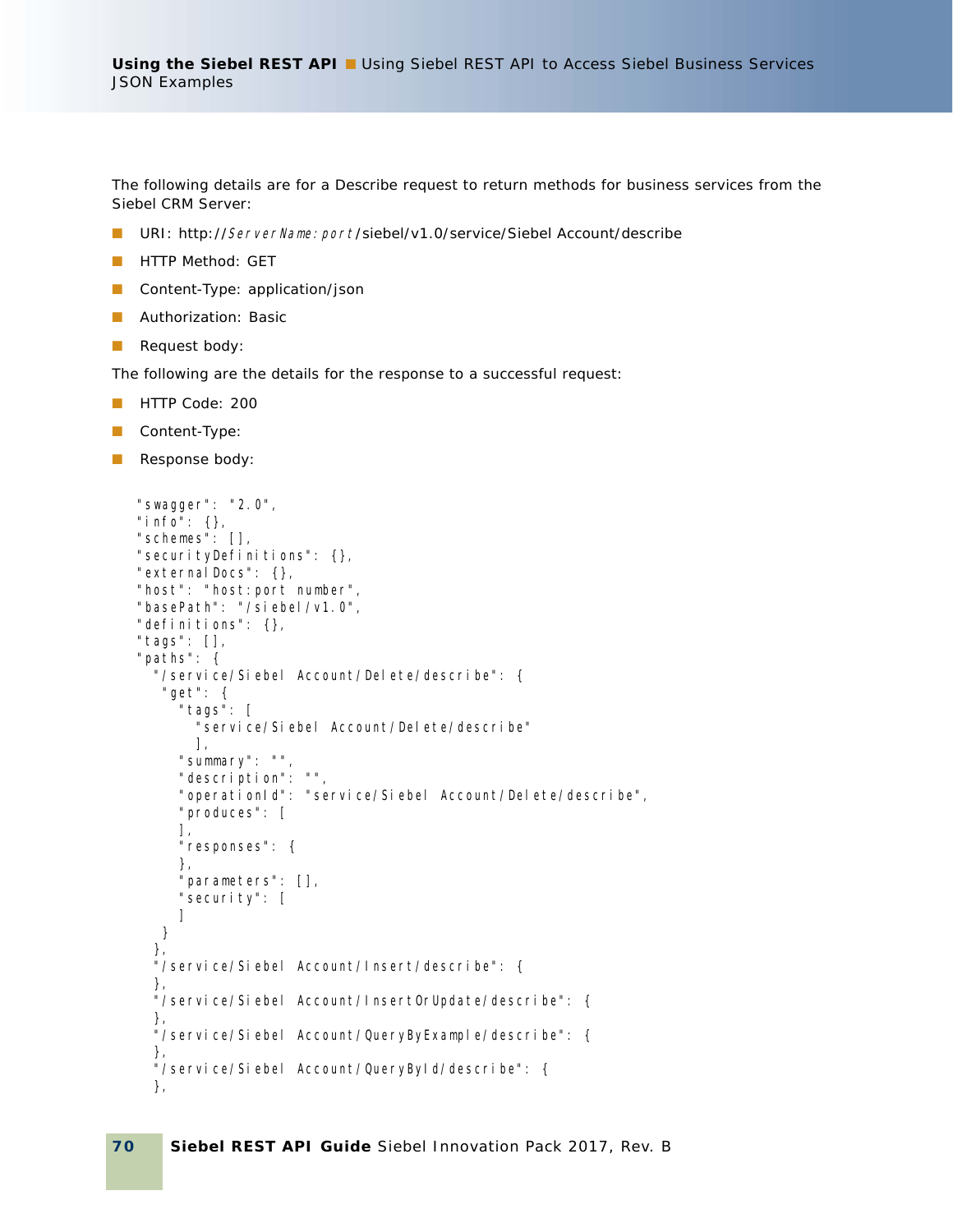```
"/service/Siebel Account/Synchronize/describe": {
     }, 
     "/service/Siebel Account/Update/describe": {
     }
   }
}
```
#### <span id="page-70-0"></span>**Using Describe to Return a Catalog of URLs for All Available Business Services**

You can use the OpenAPI Describe parameter by appending Describe to an HTTP GET request to the resource's URI.

The following details are for a Describe request to return a catalog of URLs for all available business services from the Siebel CRM Server:

- URI: http://*ServerName: port/*siebel/v1.0/workspace/main/Applet/{key}/Control/describe
- HTTP Method: GET
- Content-Type: application/json
- Authorization: Basic
- Request body:

The following are the details for the response to a successful request:

```
B HTTP Code: 200
```
■ Content-Type:

```
■ Response body:
```

```
{
```

```
"swagger": "2.0", 
"info": { 
},
"schemes": [
 "http",
 "https"
 ],
"securityDefinitions": {
 "Basic Auth": {
   "type": "basic"
 }
 },
"external Docs": {
 "description": "OpenAPI",
 "url": "https://openapis.org"
 },
"host": "host:port number",
"basePath": "/siebel/v1.0",
"tags": [ 
{
```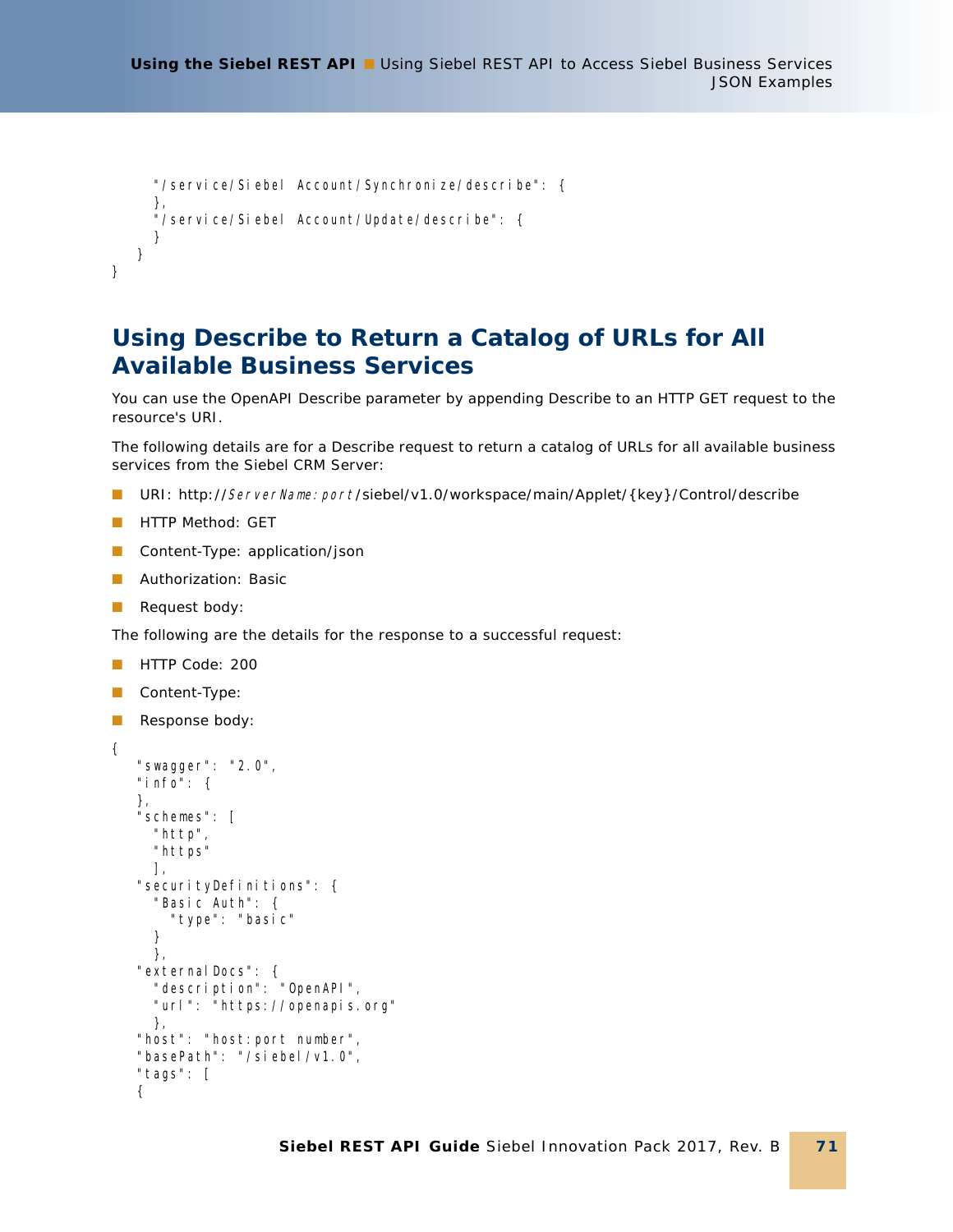```
"name": "service/ABO Bulk Request Explode Service/describe", 
  "description": "Catalogging of ABO Bulk Request Explode Service",
  "external Docs": {
    "description": "Find Out More",
    "url": ^{\mathrm{in}}"
    }
 },
{
  "name": "service/nextSet/describe",
  "description": "Catalogging of nextSet",
  "external Docs": {
    "description": "Find Out More",
    "url": ""
    }
} 
],
"paths": {
  "/service/ABO Bulk Request Explode Service/describe": { 
    "get": { 
      "tags": [
        "service/ABO Bulk Request Explode Service/describe"
        ],
      "summary": "",
      "description": "",
      "operationId": "service/ABO Bulk Request Explode Service/describe",
      "produces": [
        "application/xml",
        "application/json"
        ],
      "responses": { 
        "200": {"description": "Successful Operation"},
        "204": {"description": "No Resource Found"},
        "404": {"description": "There is no data for the requested resource"},
        "500": {"description": "Internal Server Error"}
        },
      "parameters": [],
      "security": [
      {
        "Basic Auth": [],
        "OAuth 2.0": []
        }
        ]
      }
},
"/service/describe?PageSize=10&StartRowNum=10": {
 "get": { 
   "tags": [
     "service/nextSet/describe"
   ],
   "summary": "",
   "description": "",
   "operationId": "service/nextSet/describe",
   "produces": [
     "application/xml",
```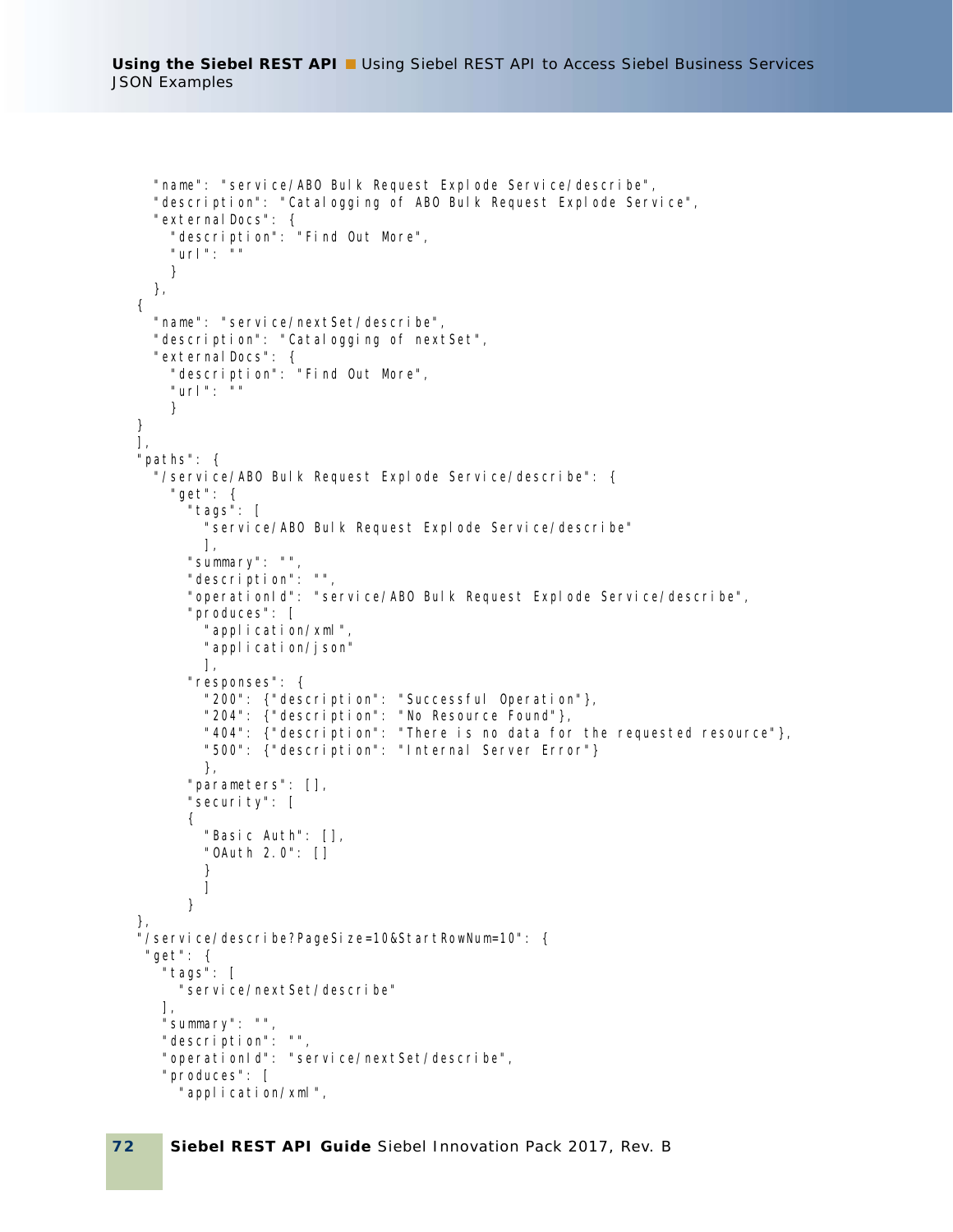```
"application/json"
      ],
    "responses": { 
      "200": {"description": "Successful Operation"},
      "204": {"description": "No Resource Found"},
      "404": {"description": "There is no data for the requested resource"},
      "500": {"description": "Internal Server Error"}
      },
    "parameters": [],
    "security": [
    {
      "Basic Auth": [],
      "OAuth 2.0": []
      }
      ]
    }
  }
}
```
## **Using Siebel REST API to Access Siebel Repository Data XML Examples**

You can use the Siebel REST API to access Siebel CRM repository resources. Users can perform Query, Insert, Update, and Delete operations on the Siebel CRM repository resources (such as account or contacts) using REST API requests over HTTP as described in this section. Requests and responses include XML data.

This topic includes the following information:

}

- ["Querying for a Siebel CRM Repository Resource" on page 73](#page-72-0)
- ["Querying for a Siebel CRM Repository Resource with a Search Specification" on page 74](#page-73-0)
- ["Querying for a Siebel CRM Repository Resource that Returns Fields List" on page 74](#page-73-1)
- ["Inserting a Siebel CRM Repository Resource" on page 75](#page-74-0)
- ["Upserting a Siebel CRM Repository Resource" on page 75](#page-74-1)
- ["Deleting a Siebel CRM Repository Resource" on page 75](#page-74-2)

## <span id="page-72-0"></span>**Querying for a Siebel CRM Repository Resource**

You can query for a Siebel CRM repository resource by sending an HTTP GET request to the repository resource's URI.

The following details are for a request query for a parent repository resource on the Siebel CRM Server that returns WriteRecord control properties in the SIS Account List Applet:

■ URI: http://*ServerName: port/siebel/v1.0/workspace/dev\_sadmin\_temp/Applet/SIS Account* List Applet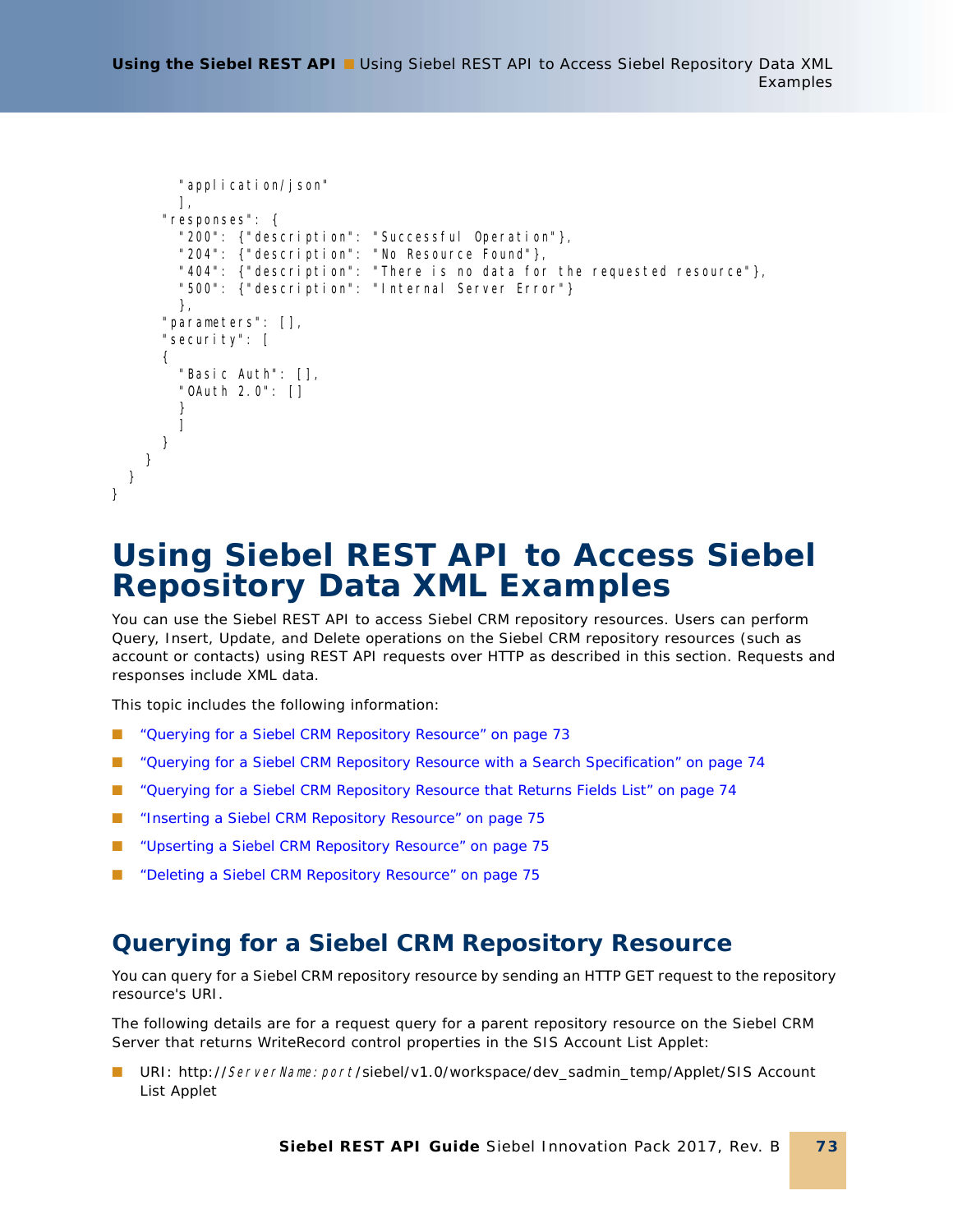- **B** HTTP Method: GET
- Content-Type: application/xml
- Authorization: Basic
- Request body:

### <span id="page-73-0"></span>**Querying for a Siebel CRM Repository Resource with a Search Specification**

You can query for a Siebel CRM repository resource by sending an HTTP GET request to the repository resource's URI.

The following details are for a request query for a repository resource on the Siebel CRM Server that returns SIS Account List Applet properties based on a given search specification:

- URI: http://slc05wbd.us.oracle.com:9001/siebel/v1.0/workspace/MyWorkspace/Applet/SIS Account List Applet?searchspec=[Business Component] LIKE 'B\*'
- **B** HTTP Method: GET
- Content-Type: application/xml
- Authorization: Basic
- Request body:

#### <span id="page-73-1"></span>**Querying for a Siebel CRM Repository Resource that Returns Fields List**

You can query for a Siebel CRM parent repository resource by sending an HTTP GET request to the repository resource's URI.

The following details are for a request query for a repository resource on the Siebel CRM Server that returns values for the Name, ProjectName, and Comments fields of the SIS Account List Applet applet:

- URI: http://*ServerName: port/siebel/v1.0/workspace/MyWorkspace/Applet/SIS Account List* Applet?fields=Name,ProjectName,Comments
- **B** HTTP Method: GET
- Content-Type: application/xml
- Authorization: Basic
- Request body: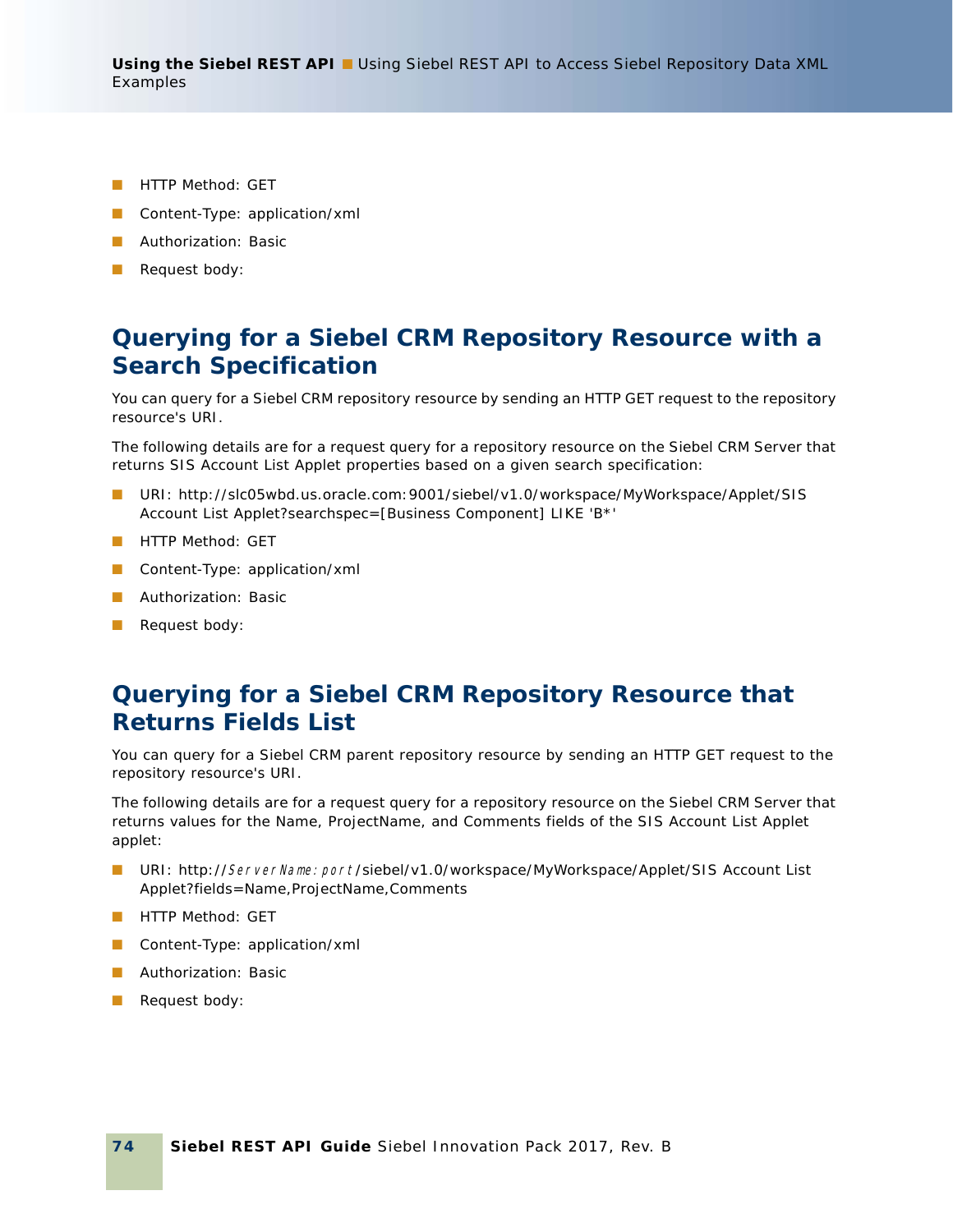#### <span id="page-74-0"></span>**Inserting a Siebel CRM Repository Resource**

You can insert a Siebel CRM repository resource by sending an HTTP POST request to the repository resource's URI.

The following details are for a request to insert a repository resource on the Siebel CRM Server:

- URI: http://ServerName: port/siebel/v1.0/workspace/dev\_sadmin\_temp/Applet/SIS Account List Applet\_1
- HTTP Method: POST
- Content-Type: application/xml
- Authorization: Basic
- Request body:

```
<?xml version="1.0" encoding="UTF-8" ?>
<request>
   <Name>SIS Account List Applet_1</Name>
   <ProjectName>Siebel Rest</ProjectName>
   <UpgradeBehavior>Preserve</UpgradeBehavior>
   <Comments>SIS Account List Applet: Added by Rest</Comments>
</request>
```
#### <span id="page-74-1"></span>**Upserting a Siebel CRM Repository Resource**

You can upsert a Siebel CRM repository resource by sending an HTTP PUT request to the repository resource's URI.

The following details are for a request to upsert comments and add a control to a repository resource on the Siebel CRM Server:

- URI: http://*ServerName: port/siebel/v1.0/workspace/dev\_sadmin\_temp/Applet/SIS Account* List Applet\_1/Control/WriteRecord
- **B** HTTP Method: PUT
- Content-Type: application/xml
- Authorization: Basic
- Request body:

```
<?xml version="1.0" encoding="UTF-8" ?>
<request>
   <Name>WriteRecord</Name>
</request>
```
#### <span id="page-74-2"></span>**Deleting a Siebel CRM Repository Resource**

You can delete a Siebel CRM repository resource by sending an HTTP DELETE request to the repository resource's URI.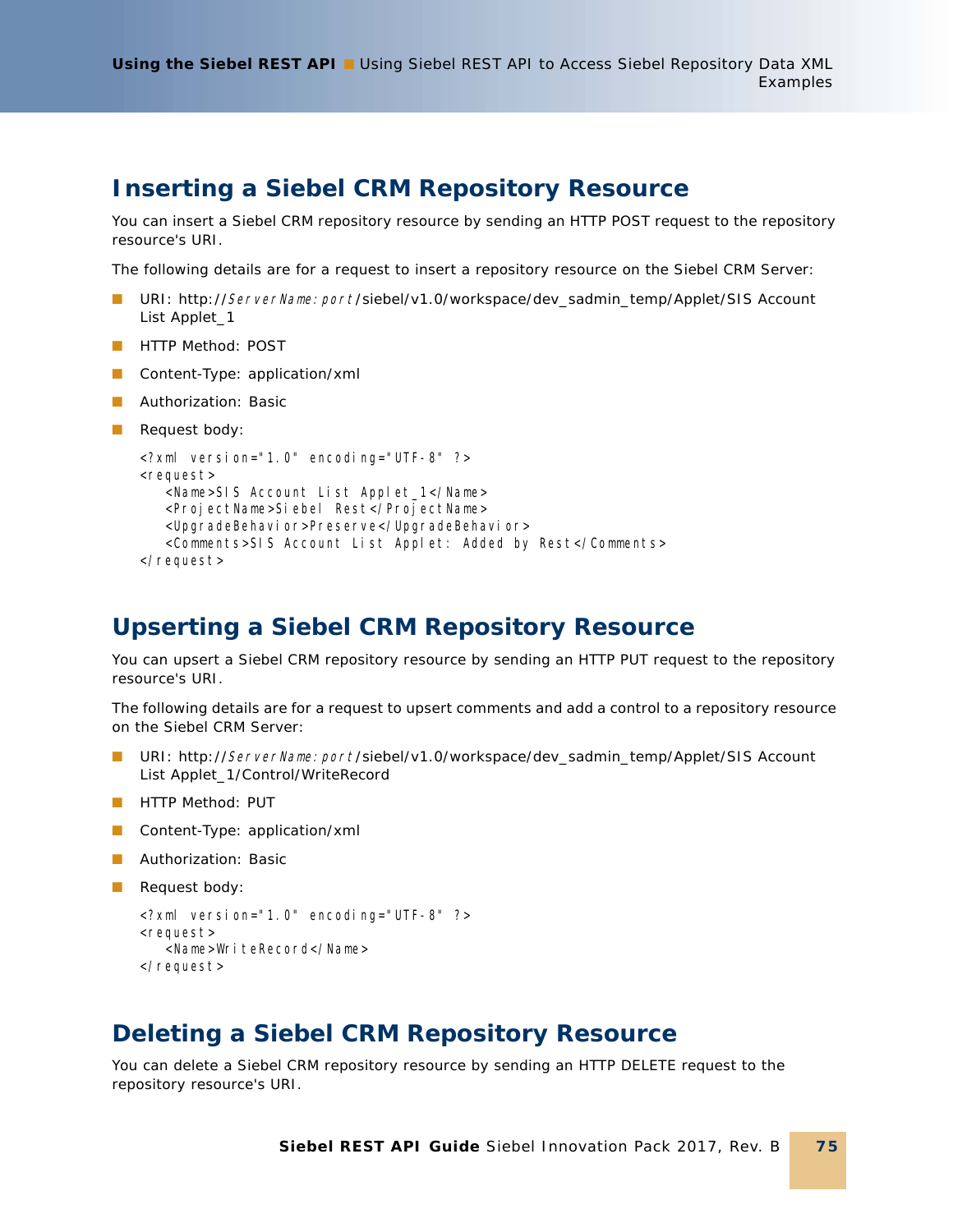The following details are for a request to delete a repository resource on the Siebel CRM Server:

- URI: http://*ServerName: port/siebel/v1.0/workspace/MyWorkspace/Applet/SIS Account List* Applet\_1
- HTTP Method: DELETE
- Content-Type: application/xml
- Authorization: Basic
- Request body:

### **Querying for a Siebel CRM Repository Resource That Returns Child Links Only for Lists**

You can query for a Siebel CRM Repository Resource that returns child links for lists by sending an HTTP GET request to the resource's URI.

The following details are for a request to query for a Siebel CRM Repository that returns child links only for SIS Account Lists on the Siebel CRM Server:

- URI: http://ServerName: port/siebel/v1.0/workspace/dev\_sadmin\_arul/Applet/SIS Account List Applet?ChildLinks=List
- **B** HTTP Method: GET
- Content-Type: application/xml
- Authorization: Basic
- Request body:

#### **Querying for a Siebel CRM Repository Resource That Returns Only List and Chart Child Links**

You can query for a Siebel CRM Repository Resource that returns child links for lists and charts by sending an HTTP GET request to the resource's URI.

The following details are for a request to query for a Siebel CRM Repository that returns child links only for SIS Account Lists and charts on the Siebel CRM Server:

- URI: http://*ServerName: port*/siebel/v1.0/workspace/dev\_sadmin\_arul/Applet/SIS Account List Applet?ChildLinks=List,Chart
- **B** HTTP Method: GET
- Content-Type: application/xml
- Authorization: Basic
- Request body: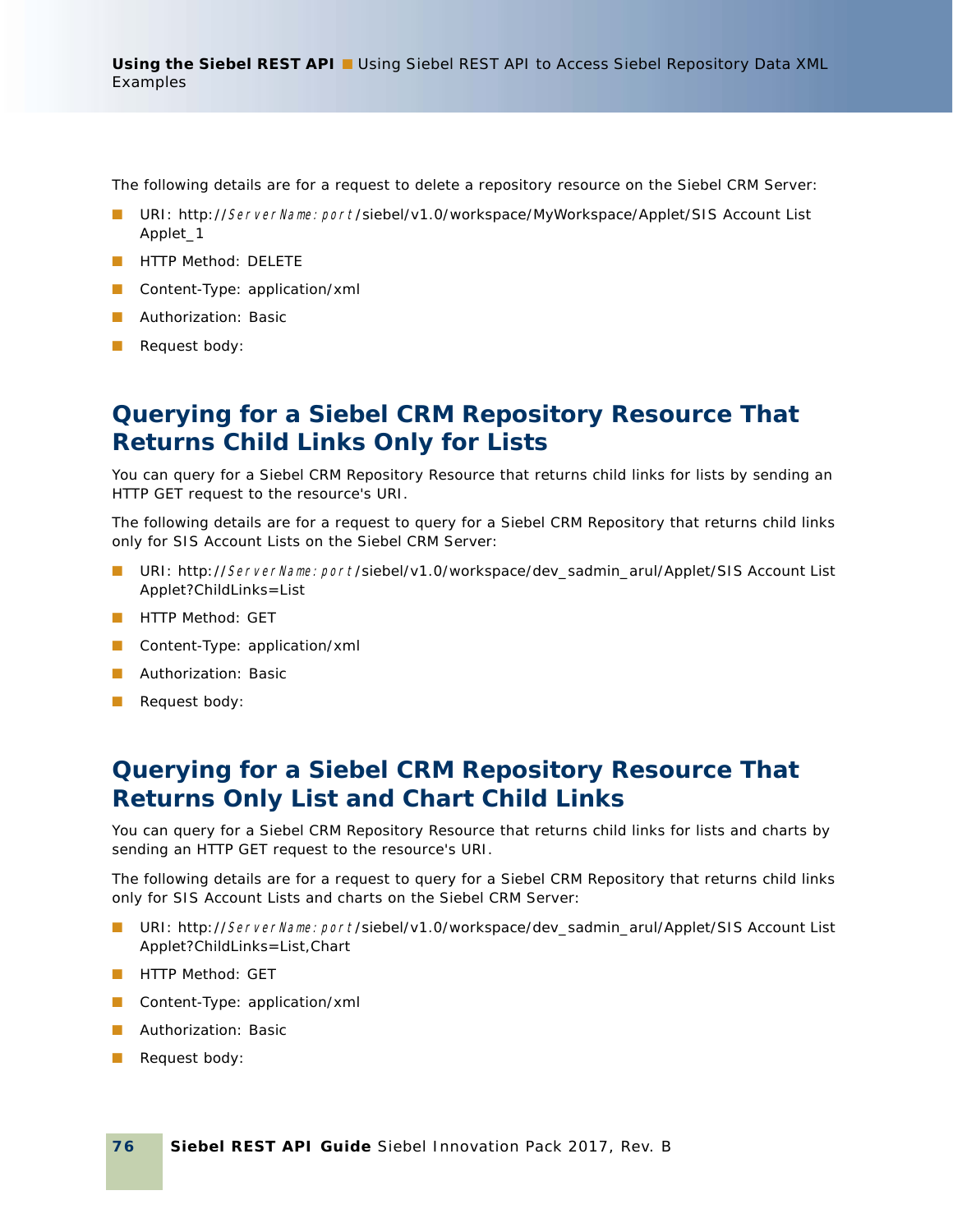### **Querying for a Siebel CRM Repository Resource That Does Not Return Child Links**

You can query for a Siebel CRM Repository Resource that does not return child links by sending an HTTP GET request to the resource's URI.

The following details are for a request to query for a Siebel CRM Repository Resource that does not return child links on the Siebel CRM Server:

- URI: http://*ServerName: port*/siebel/v1.0/workspace/dev\_sadmin\_arul/Applet/SIS Account List Applet?ChildLinks=None
- HTTP Method: GET
- Content-Type: application/xml
- Authorization: Basic
- Request body:

## **Querying for a Siebel CRM Repository Resource with Access Controls**

You can query for a Siebel CRM Repository Resource with access controls by sending an HTTP GET request to the resource's URI.

The following details are for a request to query for a Siebel CRM Repository Resource with a ViewMode="Personal" access control on the Siebel CRM Server:

- URI: http://ServerName: port/siebel/v1.0/workspace/MyWorkspace/Applet/SIS Account List Applet?ViewMode="Personal"
- **B** HTTP Method: GET
- Content-Type: application/xml
- Authorization: Basic
- Request body:

## **Using Siebel REST API to Access Siebel CRM Business Objects XML Examples**

You can use the Siebel REST API to access Siebel CRM Business Objects. Users can perform Query, Insert, Update, and Delete operations on the Siebel Business Objects using REST API requests over HTTP as described in this section.

This topic includes the following information:

- ["Querying for a Siebel CRM Business Object" on page 78](#page-77-0)
- ["Querying for a Siebel CRM Business Object with a Search Specification" on page 78](#page-77-1)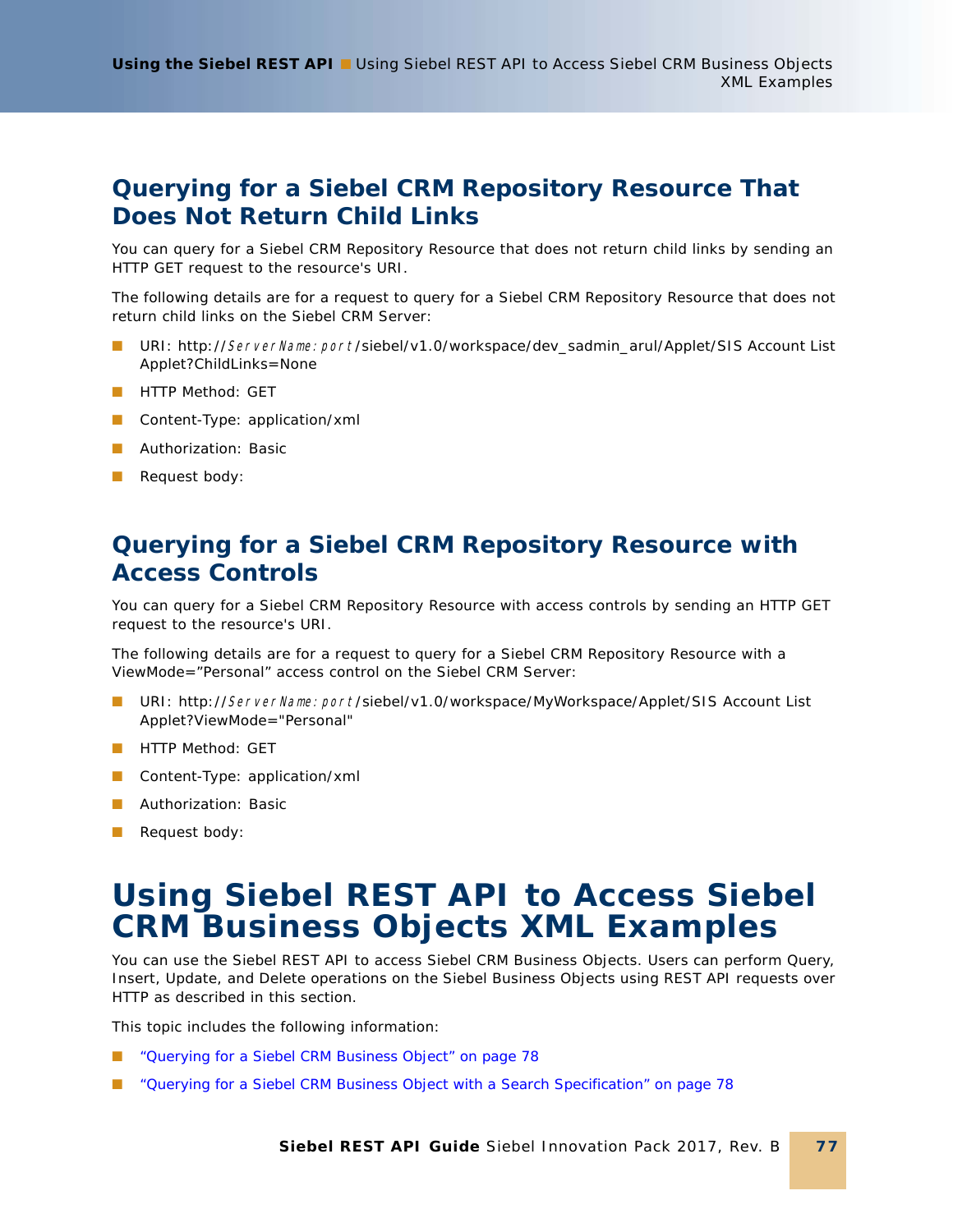- ["Querying for a Siebel CRM Business Object Resource that Returns Fields List" on page 78](#page-77-2)
- ["Inserting a Siebel CRM Parent Business Object" on page 79](#page-78-0)
- ["Upserting a Siebel CRM Parent Business Object" on page 79](#page-78-1)
- ["Deleting a Siebel CRM Parent Business Object" on page 80](#page-79-0)

#### <span id="page-77-0"></span>**Querying for a Siebel CRM Business Object**

You can query for a Siebel CRM business object resource by sending an HTTP GET request to the repository resource's URI.

The following details are for a request query for an Account Business Object resource on the Siebel CRM Server:

- URI: http://*ServerName: port/*siebel/v1.0/data/Account/Account/1LS-9XKU
- **B** HTTP Method: GET
- Content-Type: application/xml
- Authorization: Basic
- Request body:

#### <span id="page-77-1"></span>**Querying for a Siebel CRM Business Object with a Search Specification**

You can query for a Siebel CRM business object resource by sending an HTTP GET request to the repository resource's URI.

The following details are for a request query for a business object resource on the Siebel CRM Server:

- URI: http://ServerName: port/siebel/v1.0/data/Account/Account/1-32HG/Contact/ ?searchspec=([First Name] LIKE 'J\*' AND [Last Name] LIKE 'A\*')
- **B** HTTP Method: GET
- Content-Type: application/xml
- Authorization: Basic
- Request body:

#### <span id="page-77-2"></span>**Querying for a Siebel CRM Business Object Resource that Returns Fields List**

You can query for a Siebel CRM business object resource by sending an HTTP GET request to the repository resource's URI.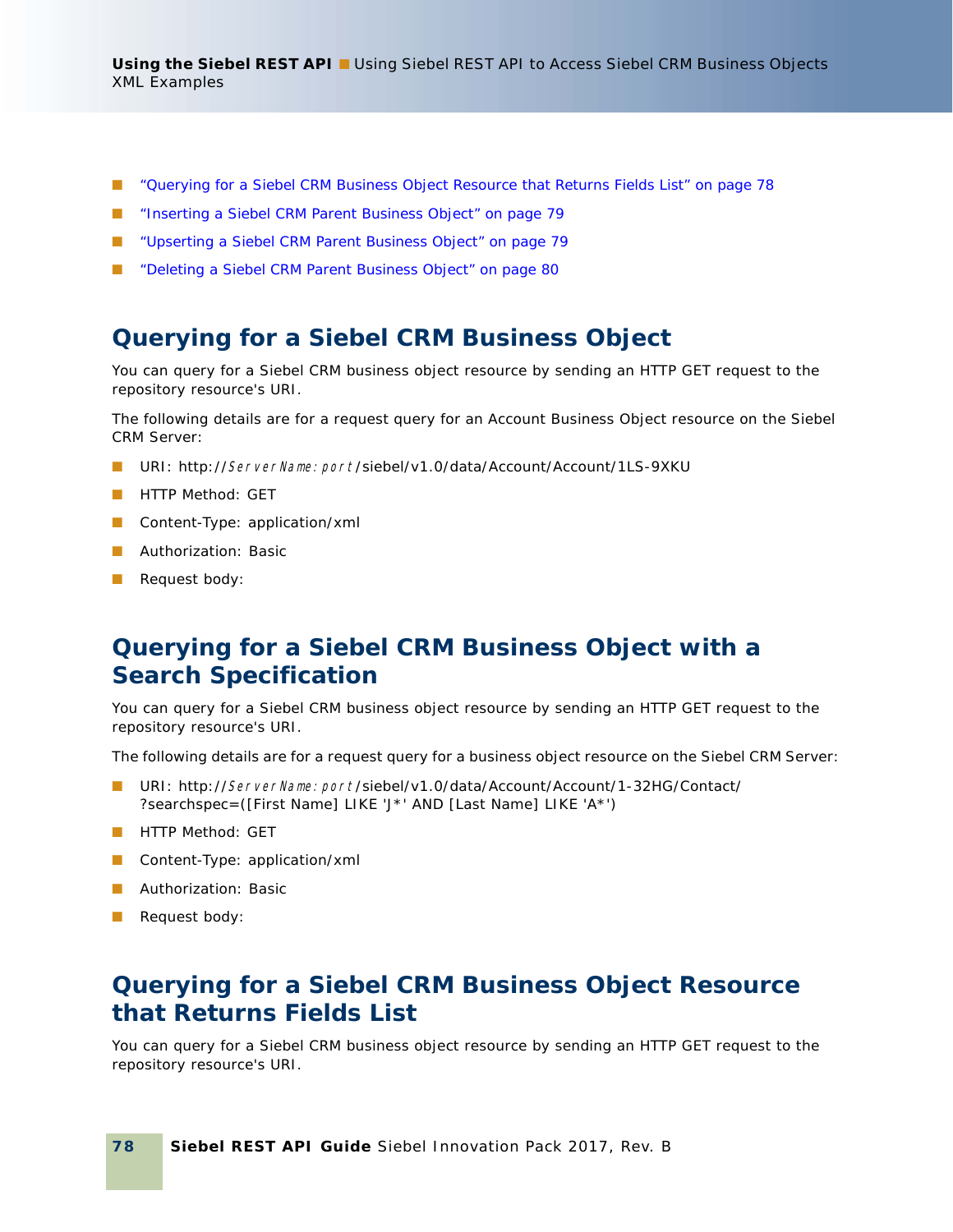The following details are for a request query for a business object resource on the Siebel CRM Server that returns field values for an Account Business Object:

- URI: http://*ServerName: port/*siebel/v1.0/data/Account/Account/1-32HG?fields=Name, Location, Account Status
- **B** HTTP Method: GET
- Content-Type: application/xml
- **B** Authorization: Basic
- Request body:

#### <span id="page-78-0"></span>**Inserting a Siebel CRM Parent Business Object**

You can insert a Siebel CRM parent business object resource by sending an HTTP POST request to the repository resource's URI.

The following details are for a request to insert a parent business object resource on the Siebel CRM Server:

- URI: http://*ServerName: port*/siebel/v1.0/data/Account/Account
- HTTP Method: POST
- Content-Type: application/xml
- Authorization: Basic
- Request body:

```
<?xml version="1.0" encoding="UTF-8" ?>
<request >
   <Name>AccountData</Name>
   <Primary_spcOrganization>Millennium Institutional Finance Services IF ENU</
  Primary spcOrganization>
   <Location>HQ-Distribution</Location>
   <Description>AccountData</Description>
   <Primary_spcOrganization_spcId>1-1DG</Primary_spcOrganization_spcId>
</request>
```
#### <span id="page-78-1"></span>**Upserting a Siebel CRM Parent Business Object**

You can upsert a Siebel CRM parent business object resource by sending an HTTP PUT request to the repository resource's URI.

The following details are for a request to upsert a parent business object resource on the Siebel CRM Server:

■ URI: http://ServerName: port/siebel/v1.0/data/Account/Account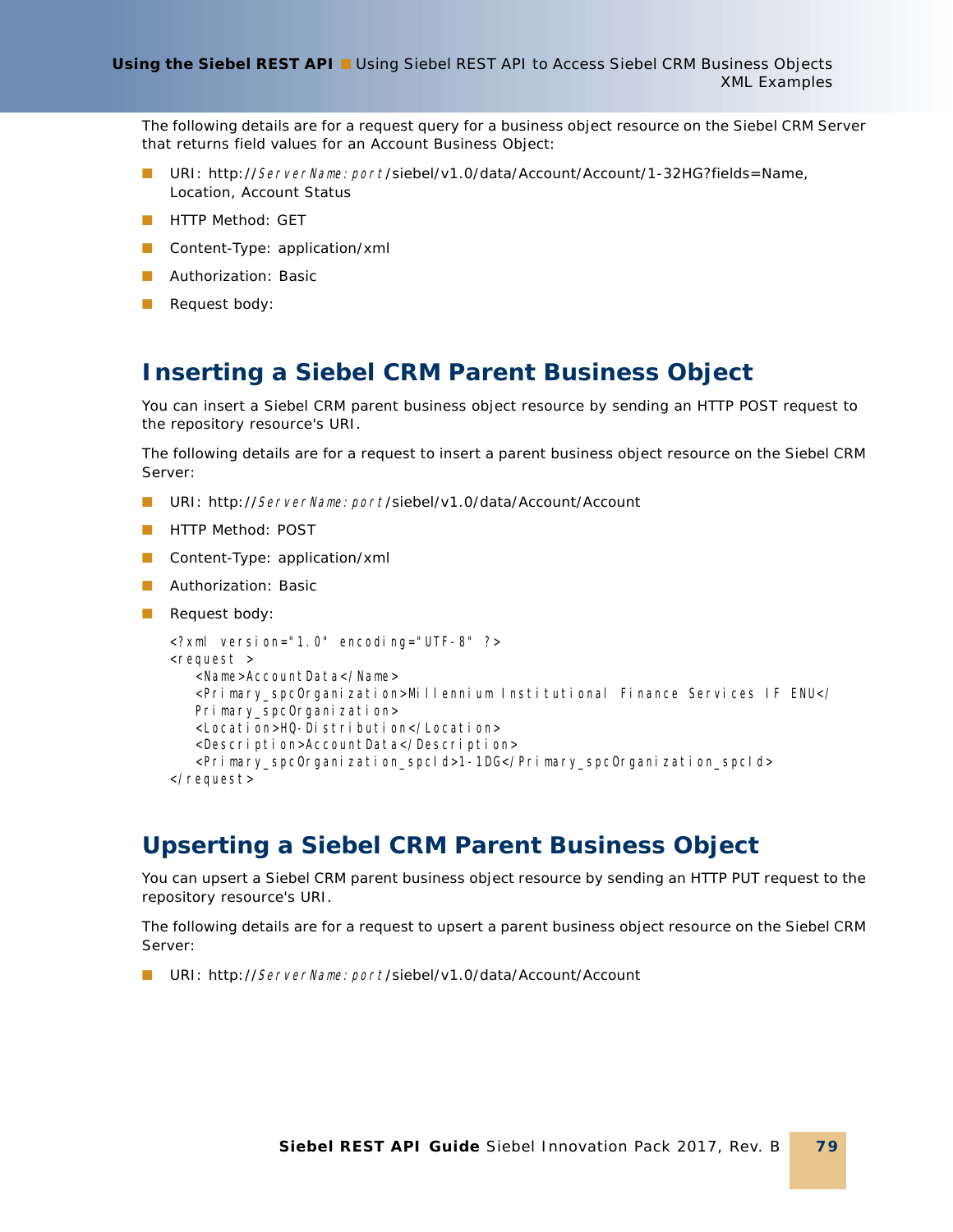- **B** HTTP Method: PUT
- Content-Type: application/xml
- Authorization: Basic
- Request body:

```
<?xml version="1.0" encoding="UTF-8" ?>
<request>
```

```
<Name>AccountData</Name>
```
<Primary\_spcOrganization>Millennium Institutional Finance Services IF ENU</

- Primary\_spcOrganization>
- <Location>HQ-Distribution</Location>
- <Description>AccountDataUpdate</Description>
- <Primary\_spcOrganization\_spcId>1-1DG</Primary\_spcOrganization\_spcId>

```
</request>
```
#### <span id="page-79-0"></span>**Deleting a Siebel CRM Parent Business Object**

You can delete a Siebel CRM parent business object resource by sending an HTTP DELETE request to the repository resource's URI.

The following details are for a delete request for a parent business object resource on the Siebel CRM Server:

- URI: http://*ServerName: port/siebel/v1.0/data/Account/Account/88-43CGR*
- **B** HTTP Method: DELETE
- Content-Type: application/xml
- Authorization: Basic
- Request body:

```
<?xml version="1.0" encoding="UTF-8" ?>
<request>
   <Id>88-43CGR</Id>
</request>
```
#### **Querying for a Siebel CRM Business Object Resource that Returns UT Account Partner Child Links**

You can query for a Siebel CRM business object resource that returns UT Account Partner child links by sending an HTTP PUT request to the repository resource's URI.

The following details are for a request to query for a Siebel CRM business object resource that returns UT Account Partner child links on the Siebel CRM Server:

- URI: http://*ServerName: port/siebel/v1.0/data/Account/Account?ChildLinks=UT Account* Partner
- HTTP Method: PUT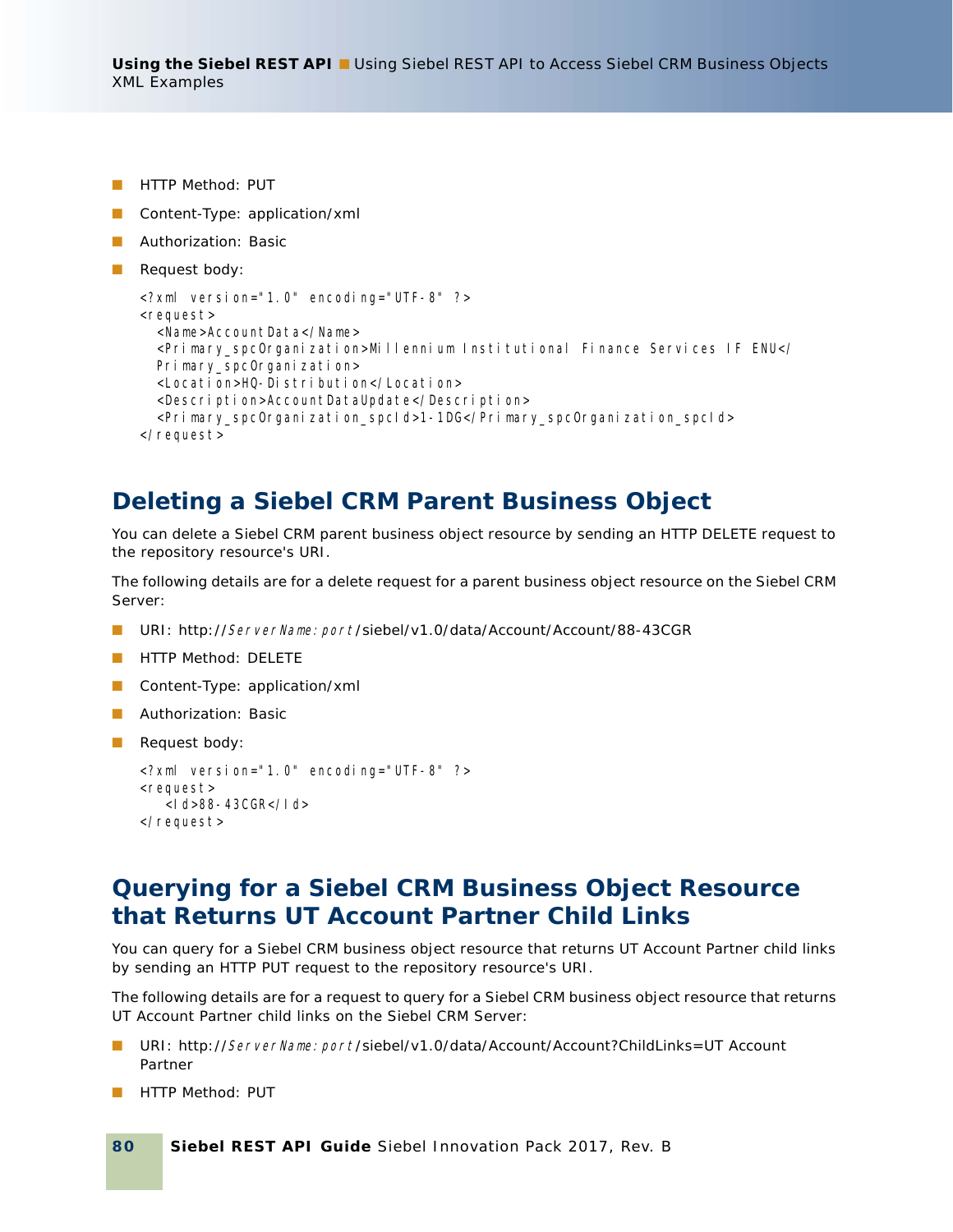- Content-Type: application/xml
- Authorization: Basic

## **Querying for a Siebel CRM Business Object That Returns Child Links to CUT**

You can query for a Siebel CRM business object resource that returns child links to CUT by sending an HTTP PUT request to the repository resource's URI.

The following details are for a request to query for a Siebel CRM business object resource that returns child links to CUT on the Siebel CRM Server:

- URI: http://*ServerName: port/siebel/v1.0/data/Account/Account?ChildLinks=CUT Address for* Account/Contact,FINS Security - Account External Holdings,FINS cBanking Facility
- **B** HTTP Method: PUT
- Content-Type: application/xml
- Authorization: Basic

### **Querying for a Siebel CRM Business Object Resource That Returns List Management List Child Links**

You can query for a Siebel CRM Business Object Resource that returns list management list child links by sending an HTTP GET request to the resource's URI.

The following details are for a request to query for a Siebel CRM Business Object Resource that returns list management list child links on the Siebel CRM Server:

- URI: http://*ServerName: port/siebel/v1.0/data/Account/Account/88-3CFLJ/* Contact?ChildLinks=List Mgmt Lists
- **B** HTTP Method: GET
- Content-Type: application/xml
- Authorization: Basic

## **Querying for a Siebel CRM Business Object Resource That Does Not Return Child Links**

You can query for a Siebel CRM Business Object Resource that does not return child links by sending an HTTP GET request to the resource's URI.

The following details are for a request to query for a Siebel CRM Business Object Resource that does not return child links on the Siebel CRM Server: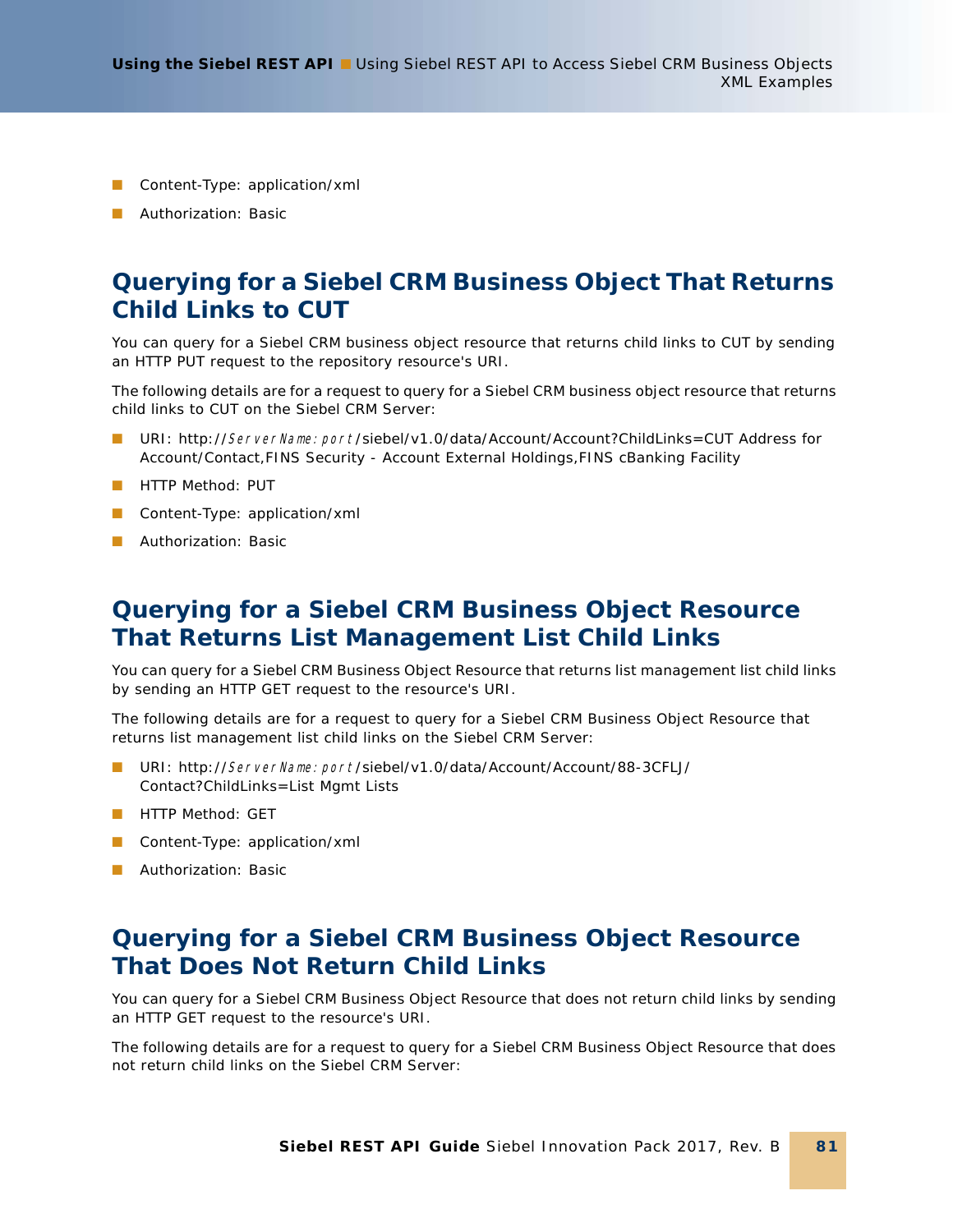- URI: http://*ServerName: port/*siebel/v1.0/data/Account/Account/88-3CFLJ/ Contact?ChildLinks=None
- **B** HTTP Method: GET
- Content-Type: application/xml
- Authorization: Basic

### **Querying for a Siebel CRM Business Object Resource with Access Controls**

You can query for a Siebel CRM Business Object Resource with access controls by sending an HTTP GET request to the resource's URI.

The following details are for a request to query for a Siebel CRM Business Object Resource with a ViewMode="Saless Rep" access control on the Siebel CRM Server:

- URI: http://*ServerName: port/siebel/v1.0/data/Account/Account/?ViewMode="Sales Rep"*
- HTTP Method: GET
- Content-Type: application/xml
- Authorization: Basic

## **Using Siebel REST API to Access Siebel Business Services XML Examples**

You can use the Siebel REST API to access Siebel Business Services. Users can call Siebel business services using the Siebel REST API HTTP POST request to specify the Business Service Name, Method Name, and method parameters in the URI.

This topic includes the following information:

- ["Using a Siebel CRM Business Service to Insert an Account" on page 83](#page-82-0)
- ["Using a Siebel CRM Business Service to Update an Account" on page 83](#page-82-1)
- ["Using a Siebel CRM Business Service to Delete an Account" on page 84](#page-83-0)
- ["Using a Siebel CRM Business Service to Query for an Account" on page 85](#page-84-0)
- ["Accessing the QueryByExample Method of the Siebel Account Business Service" on page 85](#page-84-1)
- ["Using a Siebel CRM Business Service to Insert an Account" on page 86](#page-85-0)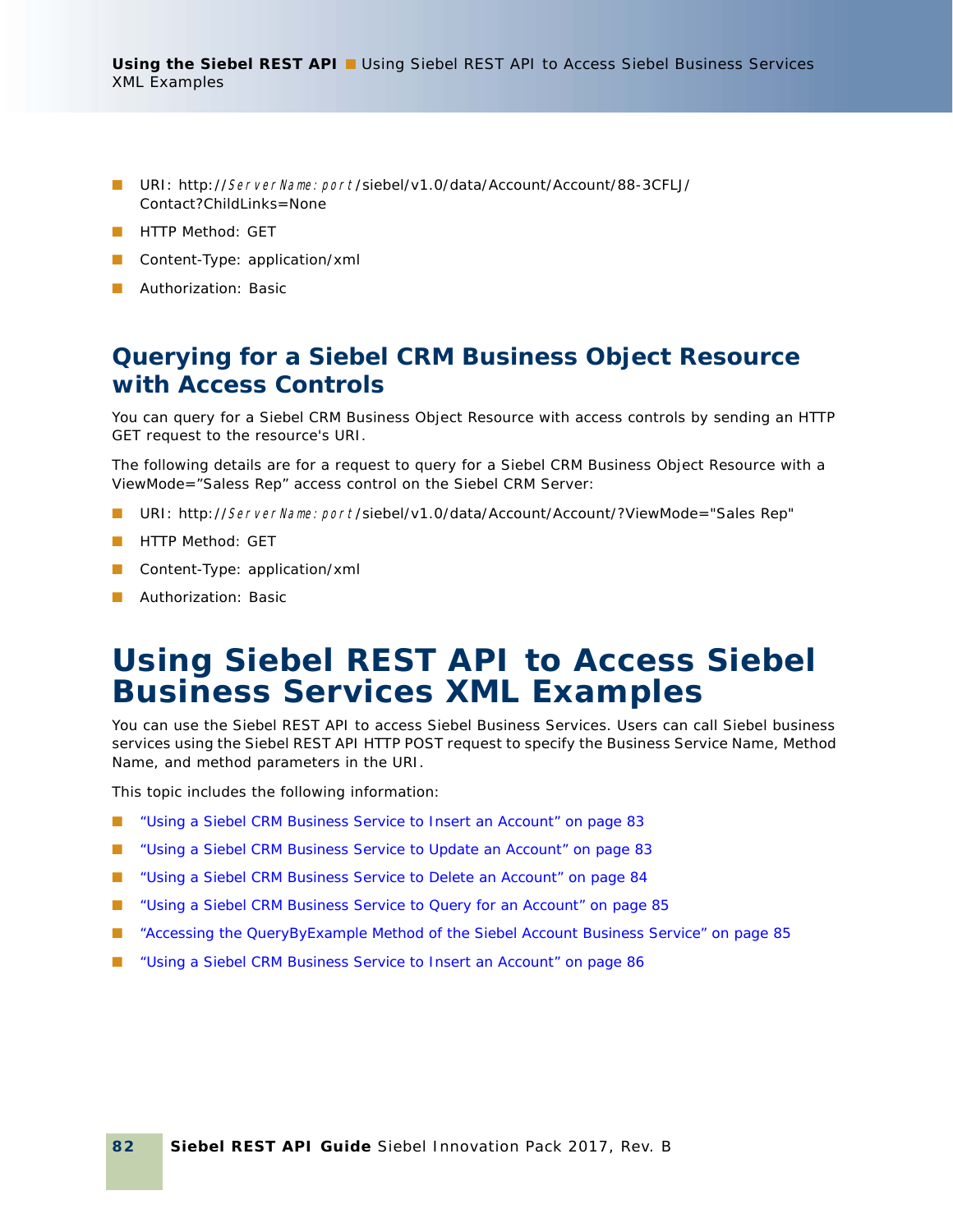### <span id="page-82-0"></span>**Using a Siebel CRM Business Service to Insert an Account**

You can use a Siebel CRM Business Service resource to insert an Account by sending an HTTP POST request to the repository resource's URI.

The following details are for a request to use a business service resource to insert an Account on the Siebel CRM Server:

- URI: http://*ServerName: port/siebel/v1.0/service/Siebel Account/Insert*
- HTTP Method: POST
- Content-Type: application/xml
- Authorization: Basic
- Request body:

```
<?xml version="1.0" encoding="UTF-8" ?>
  <body>
    <SiebelMessage>
    <MessageId></MessageId>
    <MessageType>Integration Object</MessageType>
    <IntObjectName>EAI Account</IntObjectName>
    <IntObjectFormat>Siebel Hierarchical</IntObjectFormat>
    <ListOfEAI_spcAccount>
      <Account>
        <Name>Test Account</Name>
      </Account>
    </ListOfEAI_spcAccount>
    </SiebelMessage>
  </body>
```
### <span id="page-82-1"></span>**Using a Siebel CRM Business Service to Update an Account**

You can use a Siebel CRM Business Service resource to update an Account by sending an HTTP PUT request to the repository resource's URI.

The following details are for a request to update a Main Phone field for an Account Business Service on the Siebel CRM Server:

- URI: http://ServerName: port/siebel/v1.0/service/Siebel Account/Update
- **B** HTTP Method: POST
- Content-Type: application/xml
- Authorization: Basic
- Request body: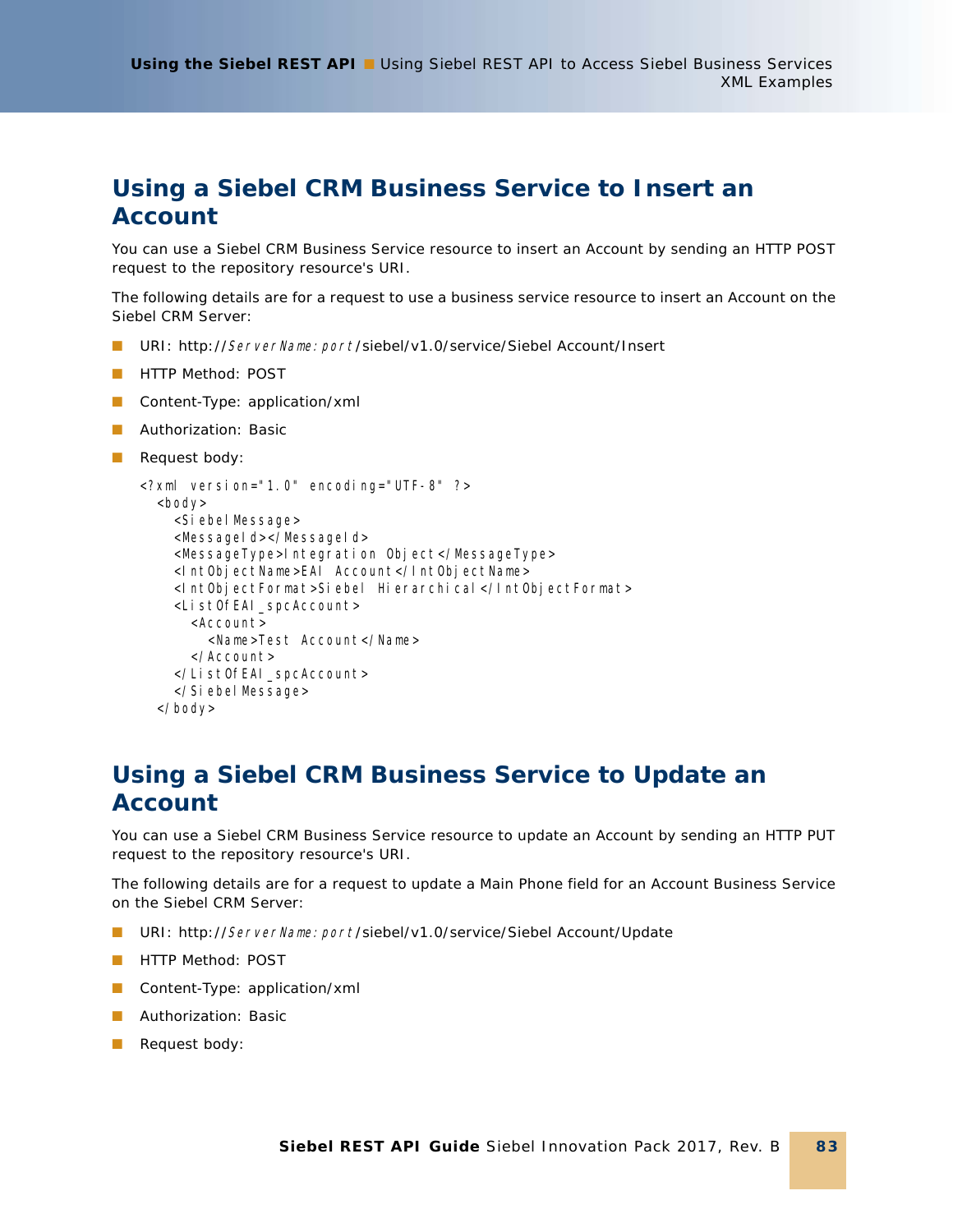```
<?xml version="1.0" encoding="UTF-8" ?>
 <body>
    <SiebelMessage>
    <MessageId></MessageId>
    <MessageType>Integration Object</MessageType>
    <IntObjectName>Account Interface</IntObjectName>
    <IntObjectFormat>Siebel Hierarchical</IntObjectFormat>
    <ListOfAccount_spcInterface>
      <Account>
        <Account_spcId>1-34Z</Account_spcId>
        <Main_spcPhone_spcNumber>2018742315</Main_spcPhone_spcNumber>
      </Account>
    </ListOfAccount_spcInterface>
    </SiebelMessage>
  </body>
```
## <span id="page-83-0"></span>**Using a Siebel CRM Business Service to Delete an Account**

You can use a Siebel CRM Business Service to delete an Account by sending an HTTP DELETE request to the resource's URI.

The following details are for a request to delete an Account on the Siebel CRM Server:

- URI: http://ServerName: port/siebel/v1.0/service/Siebel Account/Delete
- HTTP Method: POST
- Content-Type: application/xml
- Authorization: Basic
- Request body:

```
<?xml version="1.0" encoding="UTF-8" ?>
  <body>
    <SiebelMessage>
    <MessageId></MessageId>
    <MessageType>Integration Object</MessageType>
    <IntObjectName>Account Interface</IntObjectName>
    <IntObjectFormat>Siebel Hierarchical</IntObjectFormat>
    <ListOfAccount_spcInterface>
      <Account>
        <Account Id>1-34Z</Account Id>
      </Account>
    </ListOfAccount_spcInterface>
    </SiebelMessage>
  </body>
```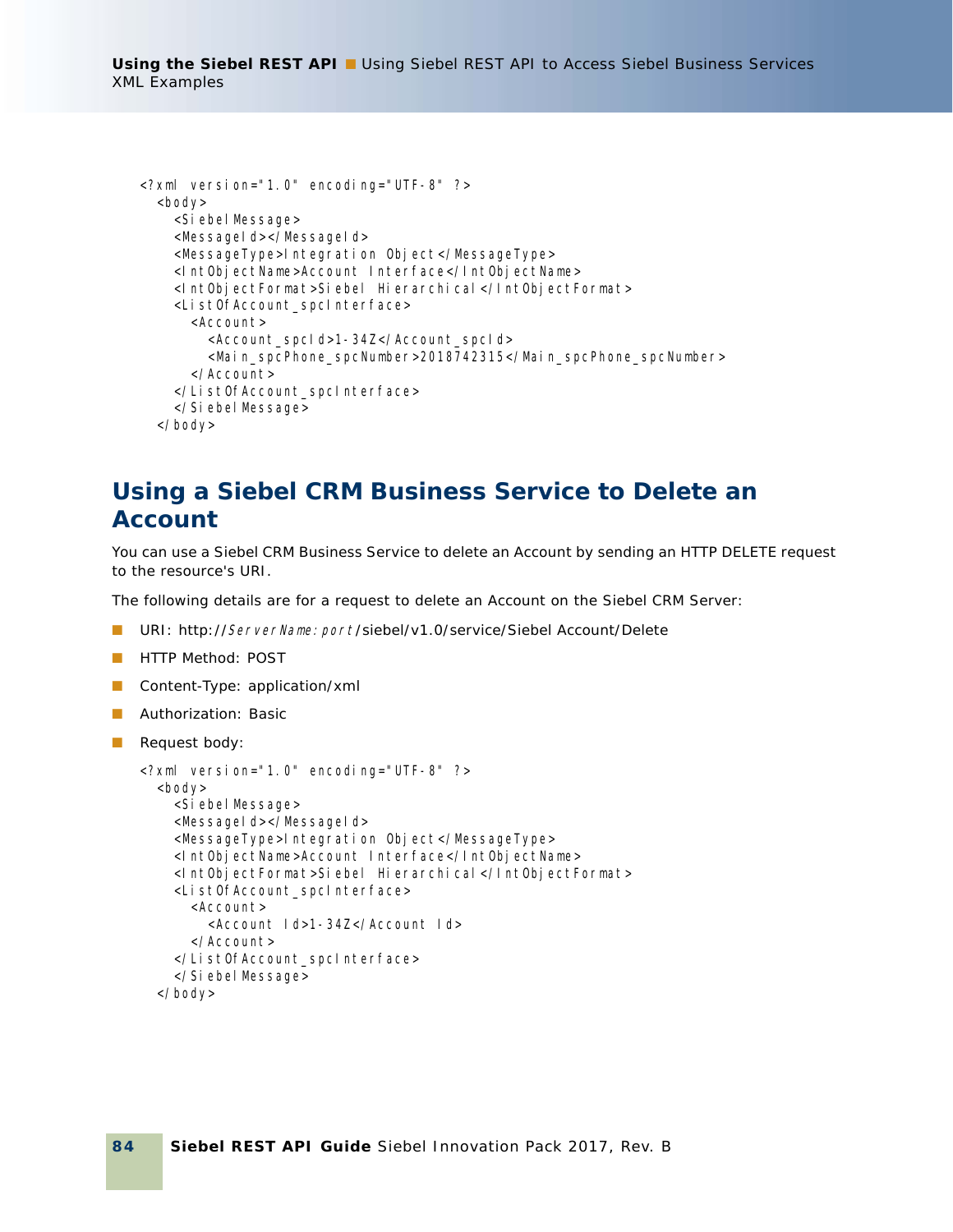### <span id="page-84-0"></span>**Using a Siebel CRM Business Service to Query for an Account**

You can use a Siebel CRM Business Service to query for an Account by sending an HTTP GET request to the resource's URI.

The following details are for a request to query for an Account with and ID=1-6 value on the Siebel CRM Server:

- URI: http://*ServerName: port/siebel/v1.0/v1.0/service/Siebel Account/* QueryById?PrimaryRowId=1-6
- **B** HTTP Method: GET
- Content-Type: application/xml
- Authorization: Basic
- Request body:

<xml>

</xml>

#### <span id="page-84-1"></span>**Accessing the QueryByExample Method of the Siebel Account Business Service**

You can use a Siebel CRM Business Service to query for an Account by sending an HTTP POST request to the resource's URI.

The following details are for a request to query for an Account with a 3Com Name value on the Siebel CRM Server:

- URI: http://*ServerName: port/siebel/v1.0/service/Siebel Account/QueryByExample*
- **B** HTTP Method: POST
- Content-Type: application/xml
- Authorization: Basic
- Request body:

```
<?xml version="1.0" encoding="UTF-8" ?>
  <body>
    <SiebelMessage>
    <MessageId></MessageId>
    <MessageType>Integration Object</MessageType>
    <IntObjectName>Account Interface</IntObjectName>
    <IntObjectFormat>Siebel Hierarchical</IntObjectFormat>
    <ListOfAccount_spcInterface>
      <Account>
        <Name>3Com</Name>
      </Account>
```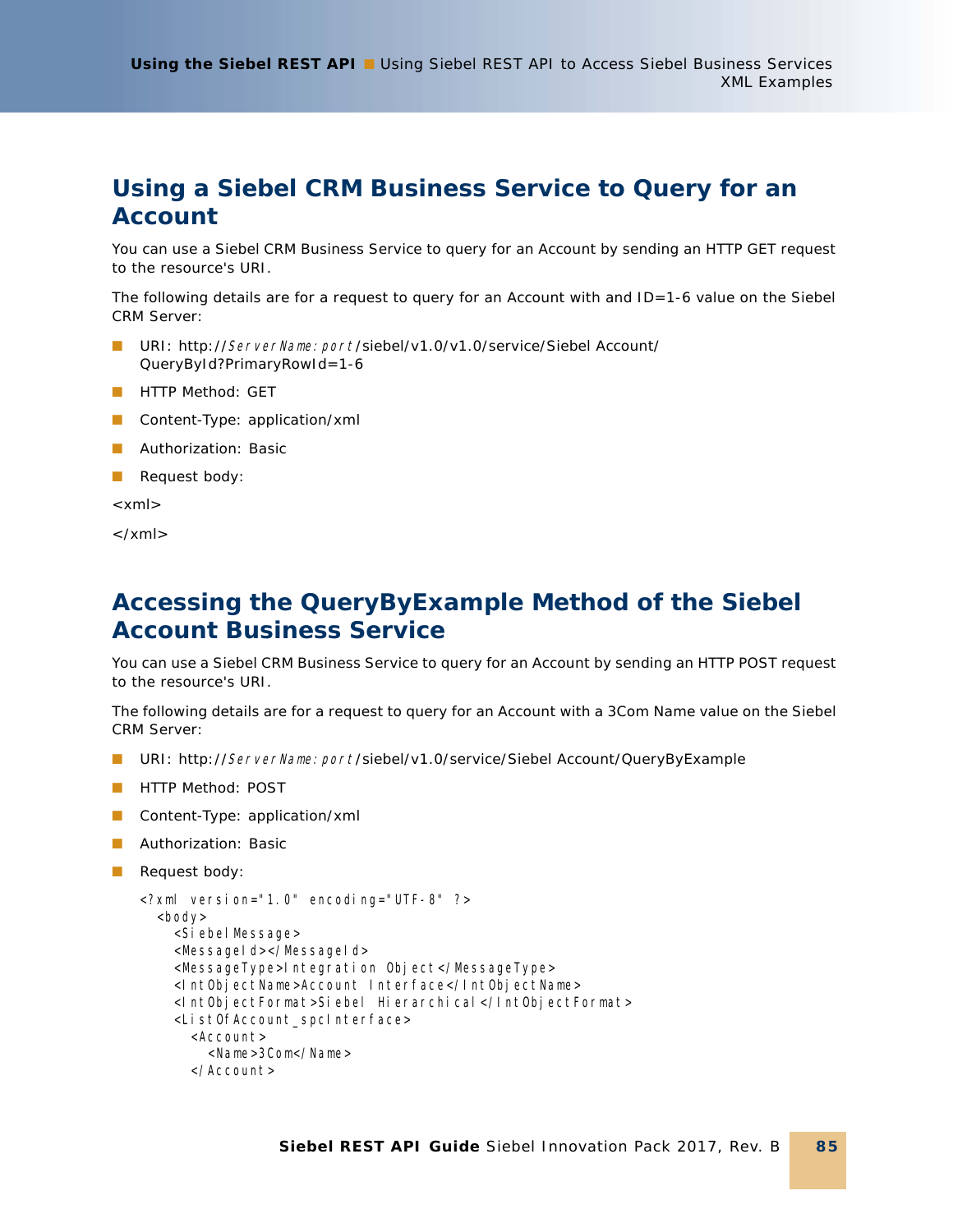**Using the Siebel REST API** ■ Using Siebel REST API to Access Siebel Business Services XML Examples

```
</ListOfAccount_spcInterface>
  </SiebelMessage>
</body>
```
#### <span id="page-85-0"></span>**Using a Siebel CRM Business Service to Insert an Account**

You can use a Siebel CRM Business Service to insert an Account by sending an HTTP POST request to the resource's URI.

The following details are for a request to insert an Account with a REST Test Business Service Name value on the Siebel CRM Server:

- URI: http://*ServerName: port/*siebel/v1.0/service/Siebel Account/Insert
- HTTP Method: POST
- Content-Type: application/xml
- Authorization: Basic
- Request body:

```
<?xml version="1.0" encoding="UTF-8" ?>
 <body>
    <SiebelMessage>
    <MessageId></MessageId>
    <MessageType>Integration Object</MessageType>
    <IntObjectName>Account Interface</IntObjectName>
    <IntObjectFormat>Siebel Hierarchical</IntObjectFormat>
    <ListOfAccount_spcInterface>
      <Account>
        <Account_spcId>2345</Account_spcId>
        <Name>REST Test Business Service</Name>
      </Account>
    </ListOfAccount_spcInterface>
    </SiebelMessage>
  </body>
```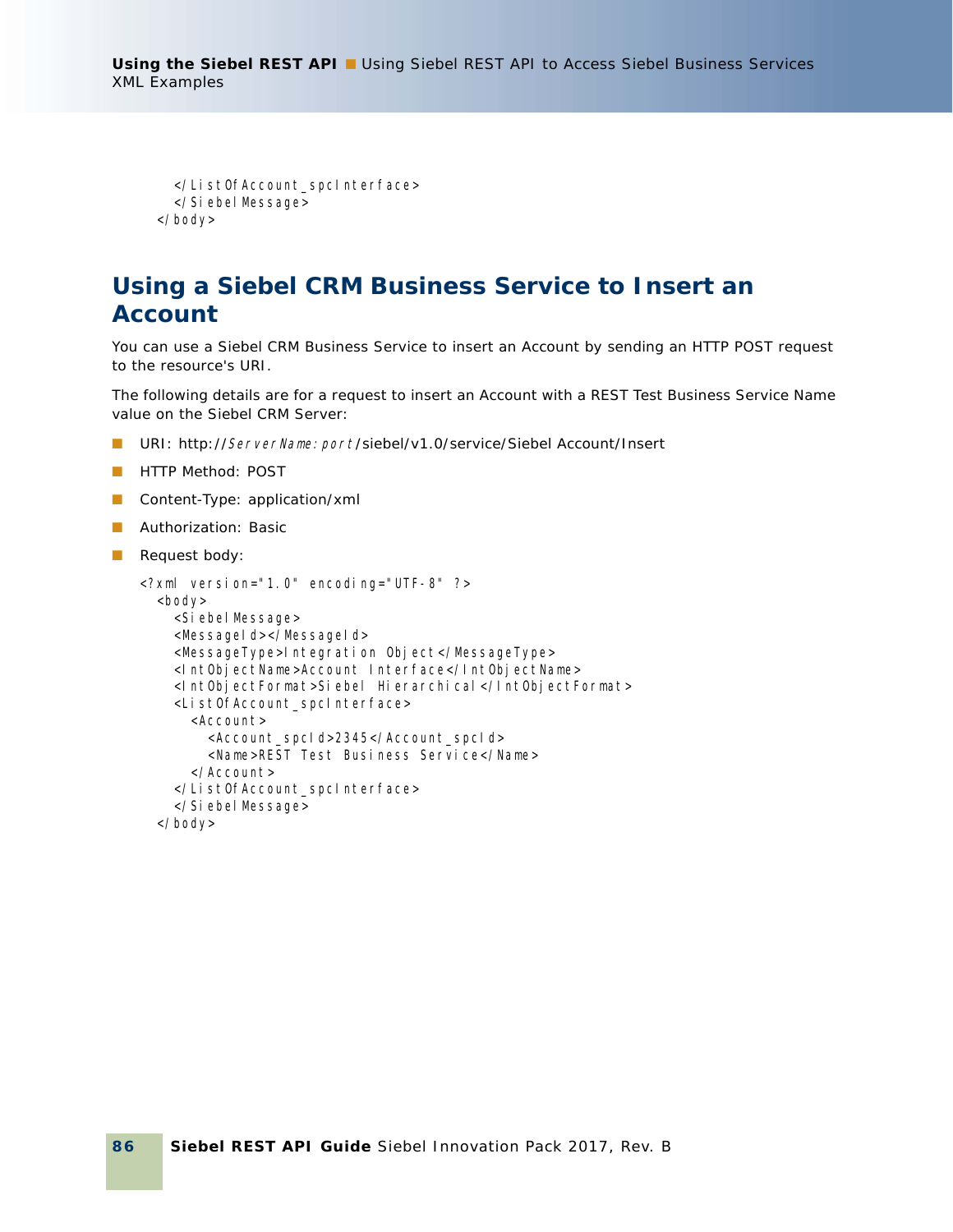# **A Using Siebel REST API For Siebel Clinical**

This chapter describes Siebel Representational State Transfer (RESTful) Services for Siebel Clinical users and how to use them. It includes the following topics:

- [Configuring Siebel Clinical Users on page 87](#page-86-0)
- [Using the Siebel REST API with Siebel Clinical on page 87](#page-86-1)

## <span id="page-86-0"></span>**Configuring Siebel Clinical Users**

You can use Siebel Tools to configure Siebel Clinical users to pass default position and responsibility information in the Siebel REST response. For more information about Siebel Clinical, see *Siebel Clinical Trial Management System Guide*.

#### *To configure Siebel Clinical Users*

- **1** Log into Siebel Tools as an administrator.
- **2** Navigate to the Administration Application screen and then the Business Service view.
- **3** In the Business Service list, select the Clinical User Provisioning Service business service.
- **4** In the Business Service Method list, select the CreateUser method.

The selected business service method appears in the Business Service Method list view.

**5** In the Business Service Method Arguments list, select Default Position.

**NOTE:** The Default Position must belong to the Default Organization.

- **6** In the Business Service Method Arguments list, select Default Responsibility.
- **7** Step off the record to save changes.

## <span id="page-86-2"></span><span id="page-86-1"></span>**Using the Siebel REST API with Siebel Clinical**

You can use the Siebel REST API to create, synchronize, and delete Siebel Clinical users. For more information about Siebel Clinical, see *Siebel Clinical Trial Management System Guide*.

You can also use the Siebel REST API to invoke business services using Siebel server script techniques. For more information, see *Using Siebel Tools*.

When you create or synchronize Siebel Clinical users, you can pass default position and responsibility information in the Siebel REST API response by configuring the LS Clinical User Provisioning Service Business method. For more information, see ["Configuring Siebel Clinical Users" on page 87.](#page-86-0)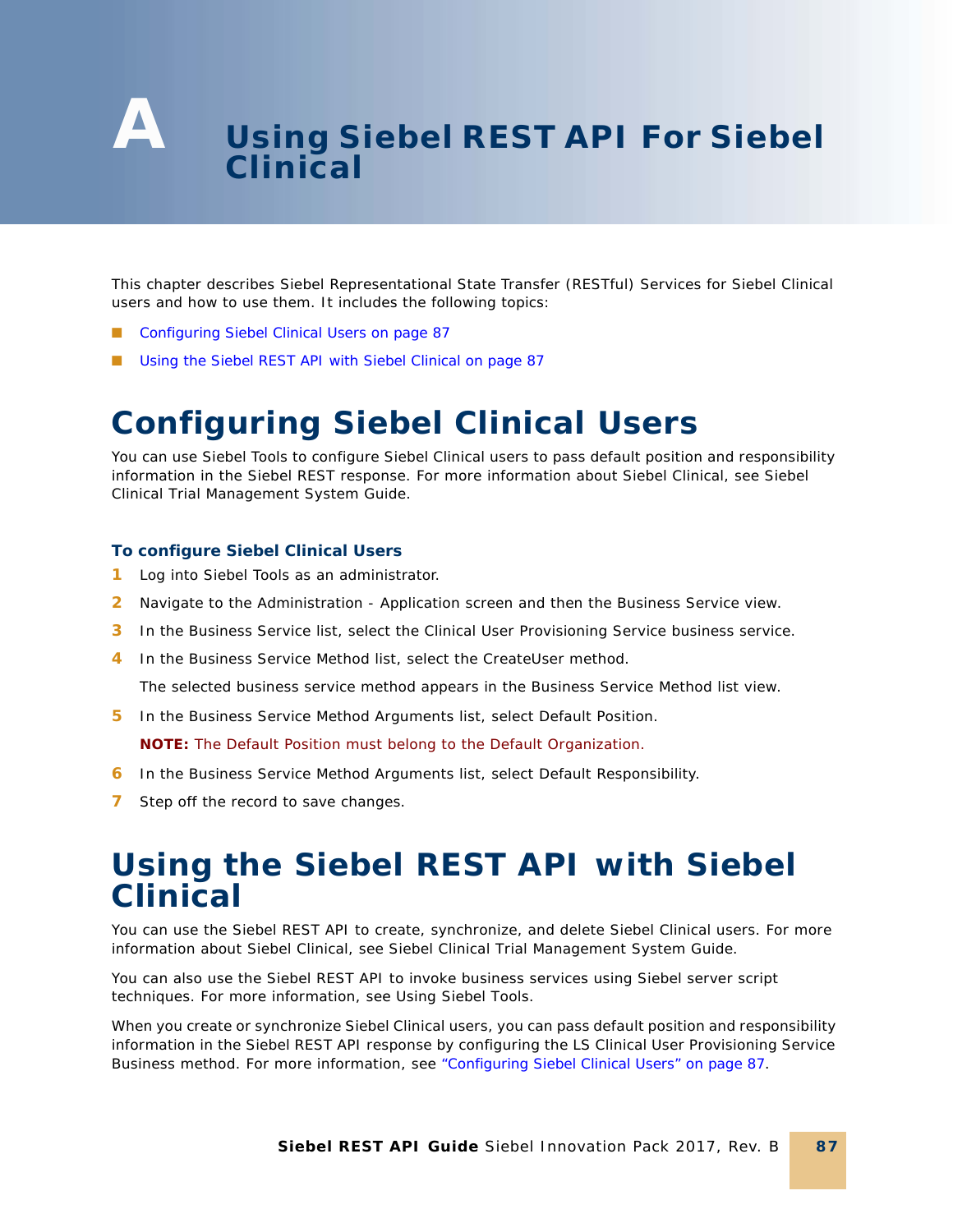#### <span id="page-87-0"></span>**Creating a Siebel Clinical User**

The following details are for a request to create a Siebel clinical user on the Siebel CRM Server:

- URI:http://ServerName: port/siebel-rest/v1.0/service/LS Clinical User Provisioning Service/CreateUser
- **B** HTTP Method: POST
- Content-Type: application/json
- Authorization: Basic

```
■ Request body:
{
  "body": 
    {
      "Employee":
        {
           "First Name": "Cathy",
           "Last Name": "Rogers",
           "Login Name": "Cathy. Rogers",
           "EMail Addr": "Cathy. Rogers@oracle.com"
         } 
      "ListOfPosition": 
        {
             "Position":
                {
                     "Name": "Cathy. Rogers",
                       "Division":"Default Organization"
                }
          },
        "ListOfEmployee_Responsibility":
           {
               "Employee_Responsibility":
                  {
                       "Responsibility":"Clinical Research Associate
                  }
             }
     }
}
```
The following are the details for the response to a successful request:

- HTTP Code: 200
- Content-Type: application/json
- Response body: None.

#### <span id="page-87-1"></span>**Synchronizing a Siebel Clinical User**

The following details are for a request to synchronize a Siebel clinical user on the Siebel CRM Server: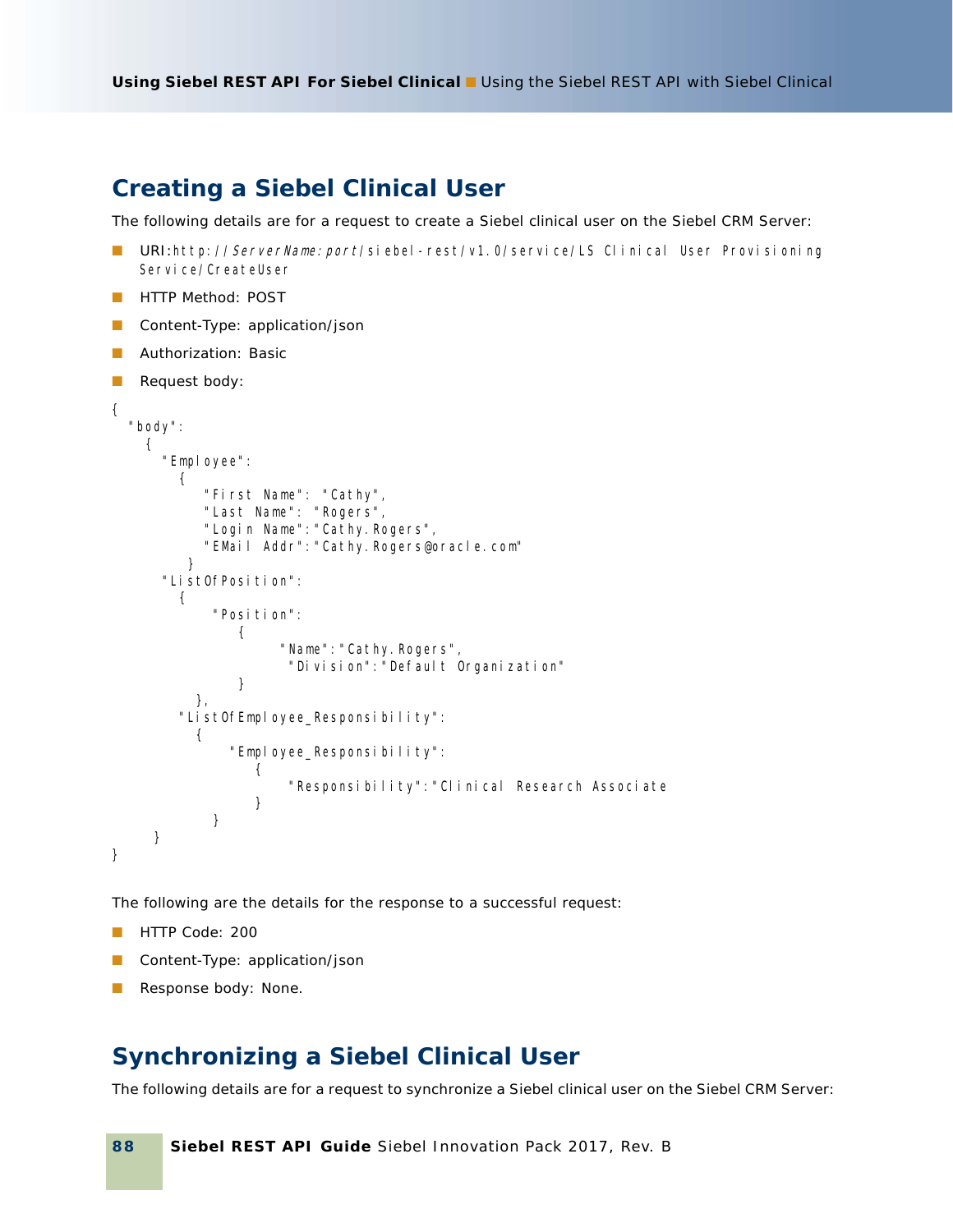- URI: http://*ServerName: port/siebel-rest/v1.0/service/LS Clinical User Provisioning* Service/SynchronizeUser
- **B** HTTP Method: POST
- Content-Type: application/json
- Authorization: Basic

```
■ Request body:
```

```
{
  "body": 
    {
      "Employee":
       {
         "Login Name": "Cathy. Rogers",
         "Field 1": "Value 1",
         "Field 2": "Value 2",
          ………
       }
    }
}
```
The following are the details for the response to a successful request:

- **B** HTTP Code: 200
- Content-Type: application/json
- Response body: None.

#### <span id="page-88-0"></span>**Deleting a Siebel Clinical User**

When you use the Siebel REST API to delete a Siebel clinical user, the Siebel Clinical application performs a soft delete of the clinical user by stamping the Termination Date field with the Current Date value and removing the user's responsibilities.

The following details are for a request to delete a Siebel clinical user on the Siebel CRM Server:

- URI: http://ServerName: port/siebel-rest/v1.0/service/LS Clinical User Provisioning Service/TerminateUser
- **B** HTTP Method: POST
- Content-Type: application/json
- Authorization: Basic
- Request body: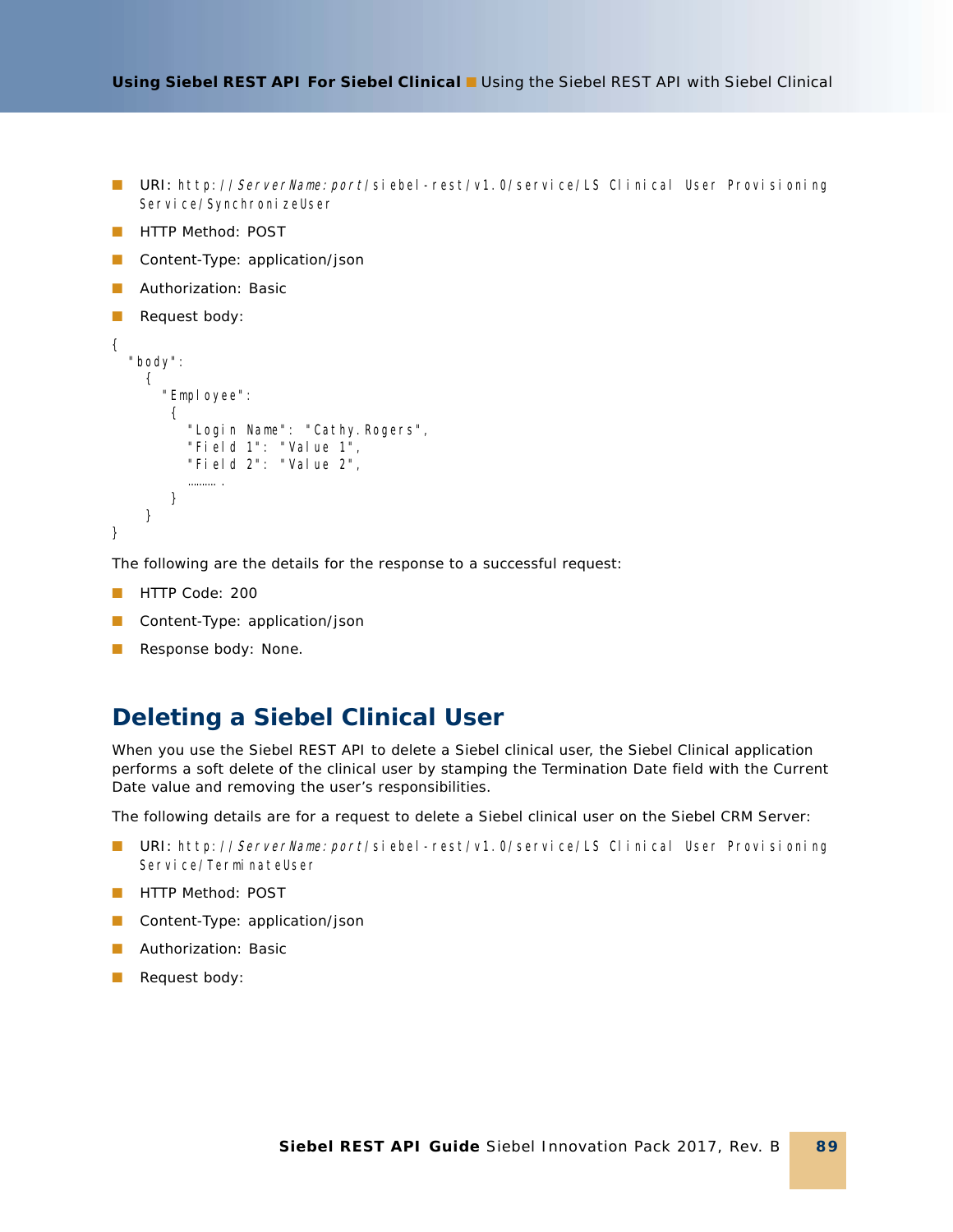```
{
 "body": 
   {
    "Employee": 
      {
       "Login Name":"Cathy.Rogers",
      } 
   }
}
```
The following are the details for the response to a successful request:

- HTTP Code: 200
- Content-Type: application/json
- Response body: None.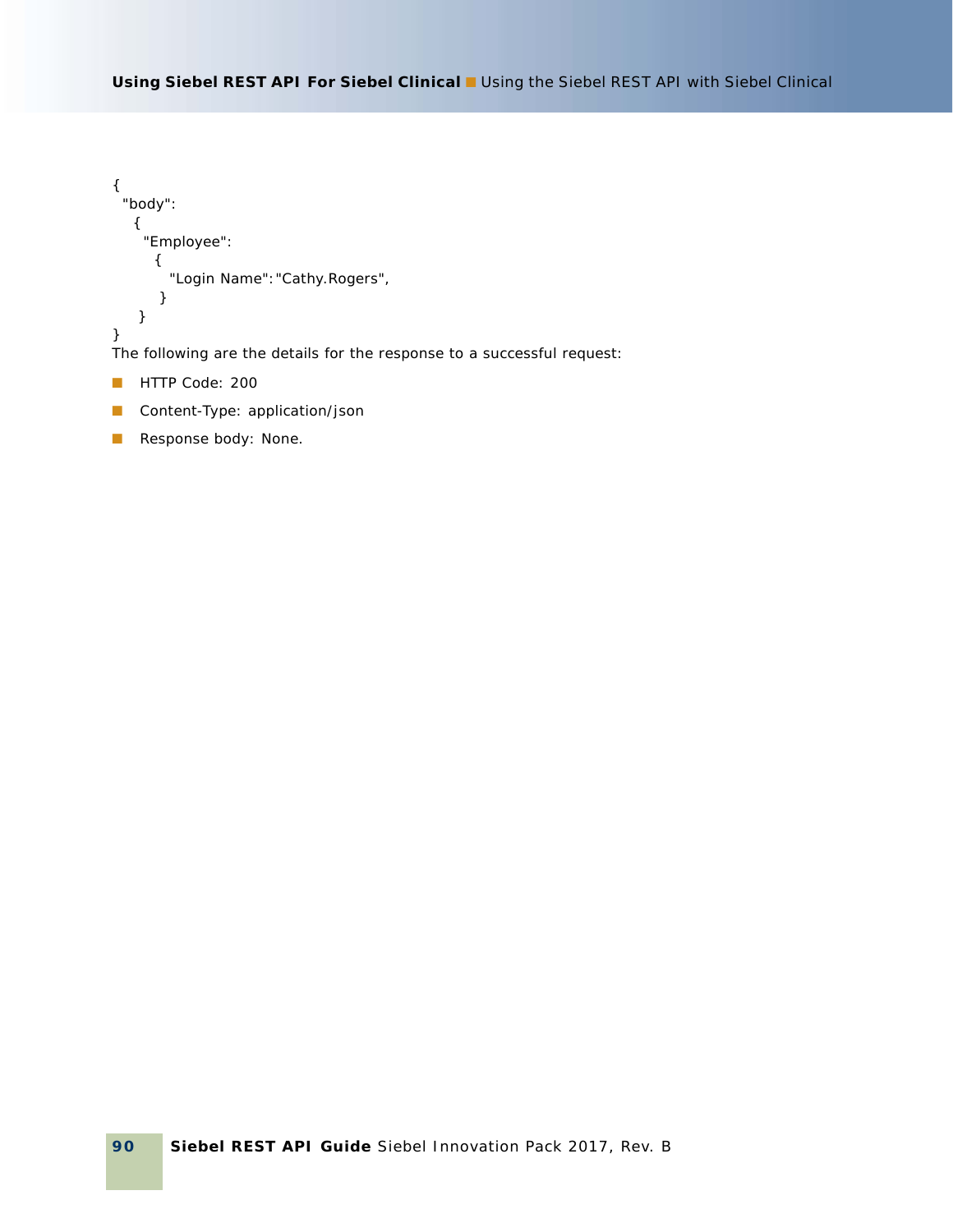## **Index**

#### **A**

**about configuring** [OAuth 2.0 20](#page-19-0) **architecture** [10](#page-9-0) **authentication** [20](#page-19-1)

#### **C**

**configuring** [integration objects 38](#page-37-0) [load balancing 34](#page-33-0) [Siebel business service methods 36](#page-35-0)

#### **H**

**HTTP error messages** [19](#page-18-0) **HTTP header fields** [17](#page-16-0) **HTTP methods** [17](#page-16-1) **HTTP status codes** [19](#page-18-0)

#### **I**

**integration objects** [configuring 38](#page-37-0)

#### **L**

**load balancing** [configuring 34](#page-33-0)

#### **O**

**OAuth 2.0** [about configuring 20](#page-19-0) **outbound** [24](#page-23-0) [creating an outbound Web Service with an](#page-37-1)  OpenAPI JSON file 38

#### **R**

**requests** [12](#page-11-0) **resources** [15](#page-14-0) **response links** [19](#page-18-1) **responses** [12](#page-11-0)

#### **S**

**Siebel Application Interface Profile**

[REST Inbound Authentication parameters 30](#page-29-0) [REST Inbound Default parameters 33](#page-32-0) [REST Resource parameters 33](#page-32-1)

#### **Siebel business object resources**

[deleting business object resources 55](#page-54-0) [inserting business object resources 52](#page-51-0) [inserting child business object resources 53](#page-52-0) [inserting multiple child business object](#page-52-1)  resources 53 [querying business object resources 51](#page-50-0) [querying business object resources with](#page-51-1)  returned fields list 52 [querying business object resources with](#page-51-2)  search spec 52 [upserting child business object resources 55](#page-54-1) [upserting parent business object](#page-53-0)  resources 54 [using 50](#page-49-0) **Siebel business service methods** [configuring 36](#page-35-0) **Siebel business service resources** [using 64](#page-63-0) **Siebel Clinical** [creating clinical users 88](#page-87-0) [deleting clinical users 89](#page-88-0) [synchronizing clinical users 88](#page-87-1) [using Siebel CRM REST API 87](#page-86-2) **Siebel CRM REST API** [about 9](#page-8-0) [about setting up 29](#page-28-0) [architecture 10](#page-9-0) [authentication 20](#page-19-1) [outbound 24](#page-23-0) [requests 12](#page-11-0) [resources 15](#page-14-0) [response links 19](#page-18-1) [responses 12](#page-11-0) [Siebel business object resources 50](#page-49-0) [Siebel business service resources 64](#page-63-0) [Siebel repository resources 42](#page-41-0) [URI format 12](#page-11-1) [URI parameters 14](#page-13-0) [using 41](#page-40-0) **Siebel Management Console** [using to configure a Siebel Application](#page-29-1)  Interface Profile 30 **Siebel repository resources** [deleting resources 46](#page-45-0) [inserting resources 45](#page-44-0) [querying 42](#page-41-1)